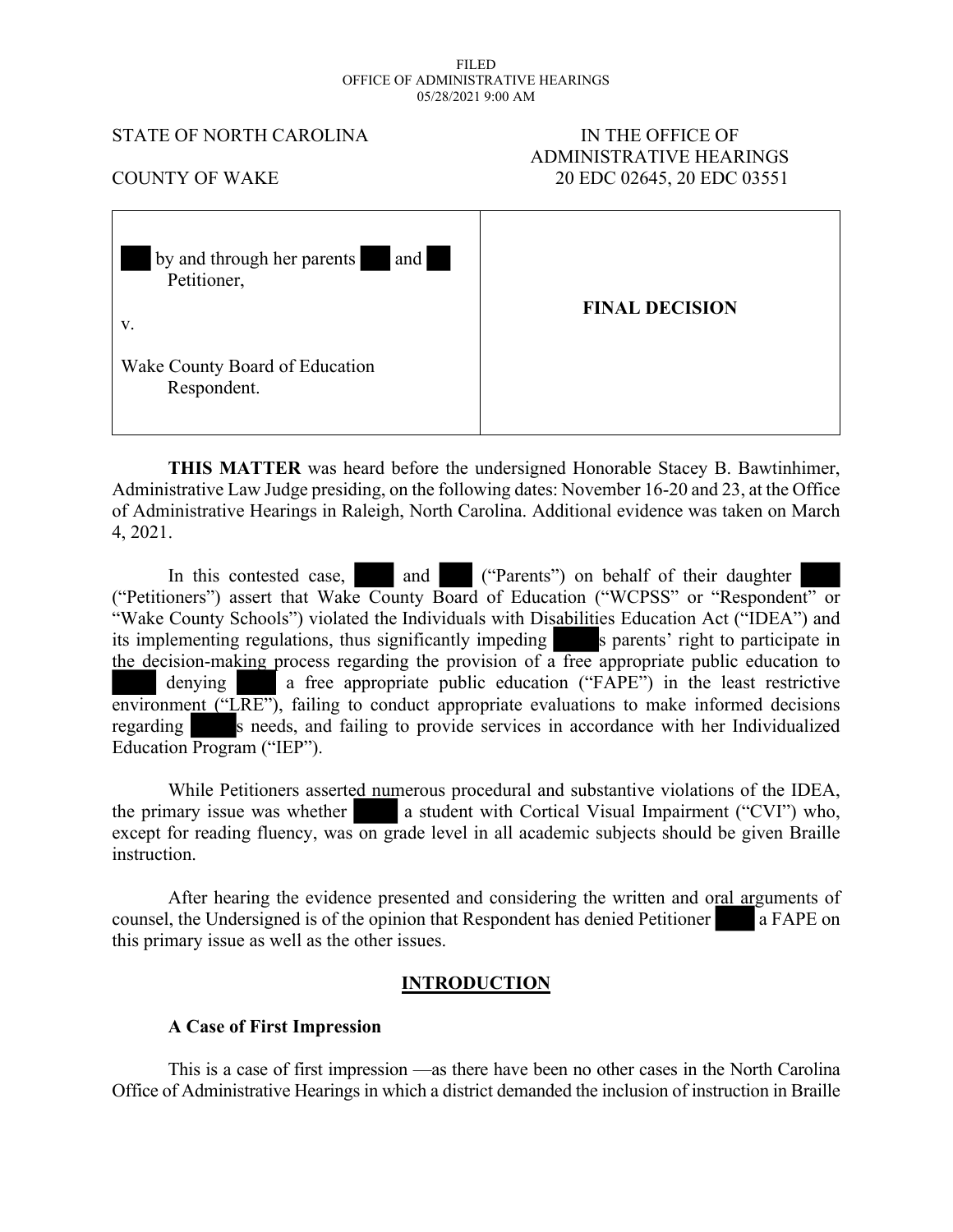in the IEP of a student with grade-level visual reading proficiency, without a degenerative ocular condition, and over the vehement objections of her parents. Based on the Undersigned's research, this also appears to be a case of first impression nationally, so the Undersigned was unable to find law on point for guidance.

Even without precedent, the Supreme Court requires that the hearing officer to determine whether Braille instruction is appropriate based on the "unique circumstances of not anyone else. Respondent, on the other hand, asserts that the IDEA "presumes" that Braille instruction will be taught to a student with visual impairment and that this Tribunal is bound by that presumption. Even assuming, *arguendo* as Respondent asserts, that there is a "presumption for Braille instruction," both the IDEA and the Supreme Court require that the IEP team determine if such instruction is appropriate for a visually disabled student based on that student's unique needs. In this case, at this time, the Undersigned finds that Braille instruction is not appropriate for

# **Primary Issue: Braille Instruction for Student with CVI**

1. The primary issue in this case is whether the school-based members of the IEP Team denied a FAPE by deciding to incorporate Braille instruction into her IEP in September 2020 (the "September 2020 IEP Team").

2. At that time, was a third-grader, visually impaired student whose primary diagnosis was Cortical Visual Impairment ("CVI"). CVI is a neurological rather than ocular diagnosis that, unlike many ocular conditions, can and does improve over time with appropriate interventions.

3. Respondent does not dispute that is on grade level and her vision has improved. In fact, Respondent concedes that:

[b]oth Petitioners and Respondent agree that needs CVI-specific supports and strategies and that has realized improvements in her functional vision in recent years while using CVI-based strategies and accommodations. ... Both Petitioners and Respondent agree that can and does use her vision to engage Petitioners and Respondent agree that in instruction and that she is academically on grade level in almost all areas.

Resp't Pro. FD, Intro. p. 1.

4. Reading fluency is smajor academic difficulty. According to Respondent, s visual impairment caused s fluency deficit and s inability to "keep up" with her nondisabled peers in the regular curriculum. Because of this "single academic"<sup>1</sup> area of disagreement, the school-based IEP Team members concluded that must have instruction in Braille. The school-based IEP Team members acknowledged that assistive technology typically used for reading fluency deficits such as read aloud, books on tape, etc. (auditory media) accommodated s fluency deficit while her vision continued to improve.

<sup>&</sup>lt;sup>1</sup> Respondent concedes that: "[t]he disagreement over Braille arises from [this] single academic issue…". Resp't Pro. FD, Intro. p. 1.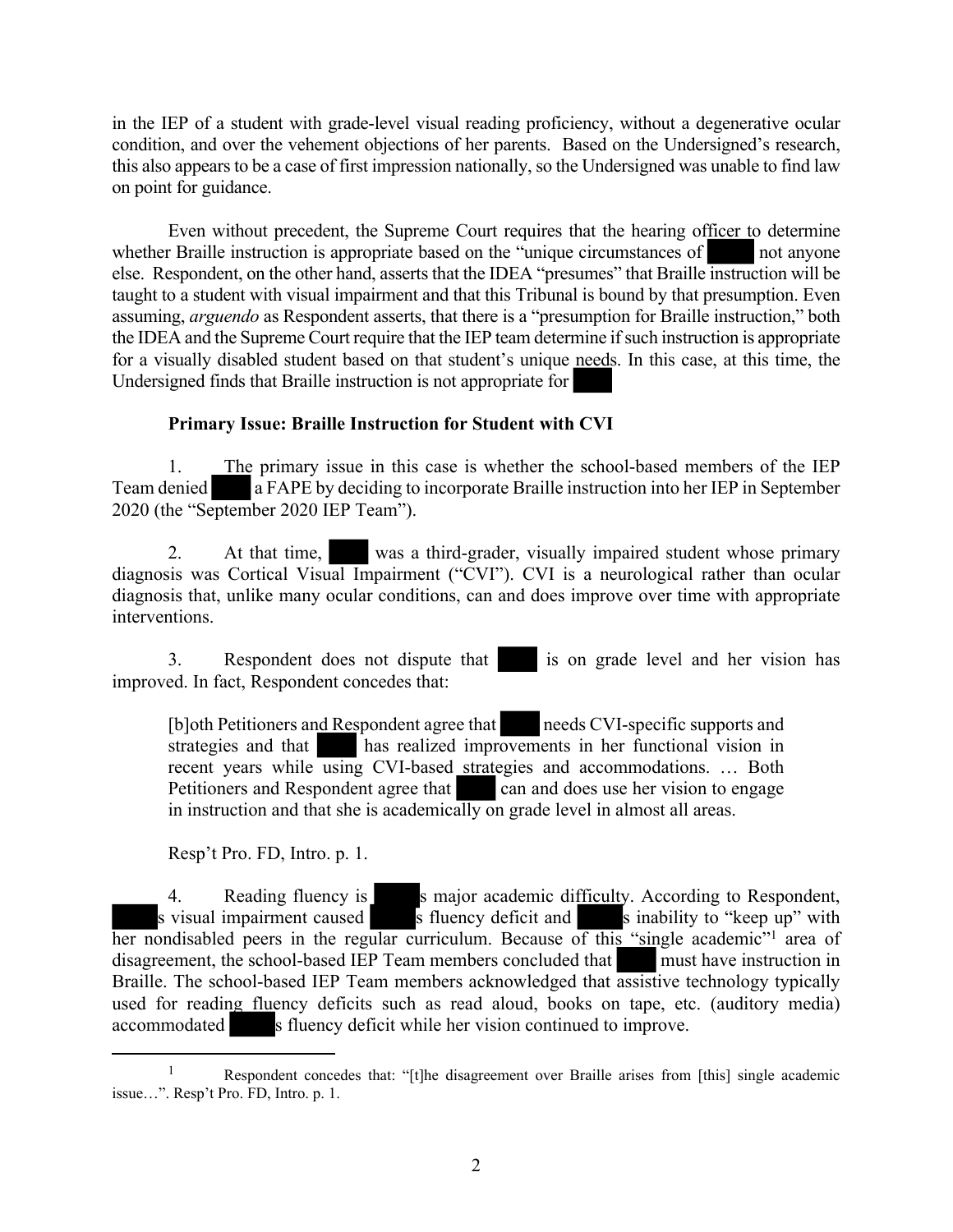5. Respondent asserts that Braille is required because there is a "Braille presumption" in the IDEA and that the school staff should be given deference in this decision. This "presumption" purportedly "exists to ensure that student with visual impairments have the opportunity to engage the written word." *Id.* p. 2. The Undersigned declines to adopt the "Braille presumption" proposed by Respondent. "engages" the written word by vision and her fluency can be addressed through auditory means. Moreover, no deference is owed to the school staff who have no expertise in CVI or to the VI teacher who was insufficiently trained in CVI techniques which could have addressed s fluency deficits.

6. The unique circumstances of a student who is becoming more "sighted" and less virtually impaired, dictate what is appropriate instruction for her. According to Dr. the only expert witness qualified in CVI, Braille is not appropriate for

7. In response to her expert opinion, Respondent offered no opposing expert testimony<sup>2</sup> or offered a cogent and responsive explanation for their decisions. Therefore, based on a preponderance of evidence, this "primary issue" about the incorporation of Braille instruction in s September 2020 IEP is decided in Petitioner's favor.

#### **APPEARANCES**

| For Petitioners: | Stacey M. Gahagan             |  |
|------------------|-------------------------------|--|
|                  | K. Alice Tolin                |  |
|                  | Gahagan Paradis, P.L.L.C.     |  |
|                  | Suite 210-C                   |  |
|                  | 3326 Durham Chapel Hill Blvd. |  |
|                  | Durham, North Carolina 27707  |  |
| For Respondent:  | David Noland                  |  |
|                  | <b>Steve Rawson</b>           |  |

Tharrington Smith, L.L.P. 150 Fayetteville Street, Suite 1800 Raleigh, North Carolina 27602

# **WITNESSES**

For Petitioners: Ph.D., Expert Witness Expert Witness Petitioner Mother of Virtual Learning Helper and Sitter Private Occupational Therapist

<sup>2</sup> In concluding such, the Undersigned is not shifting the burden of proof to Respondent. Although the school-based IEP Team members, without the Parents, regularly communicated with their CVI consultant, for unknown reasons, Respondent chose not to proffer her an opposing expert witness.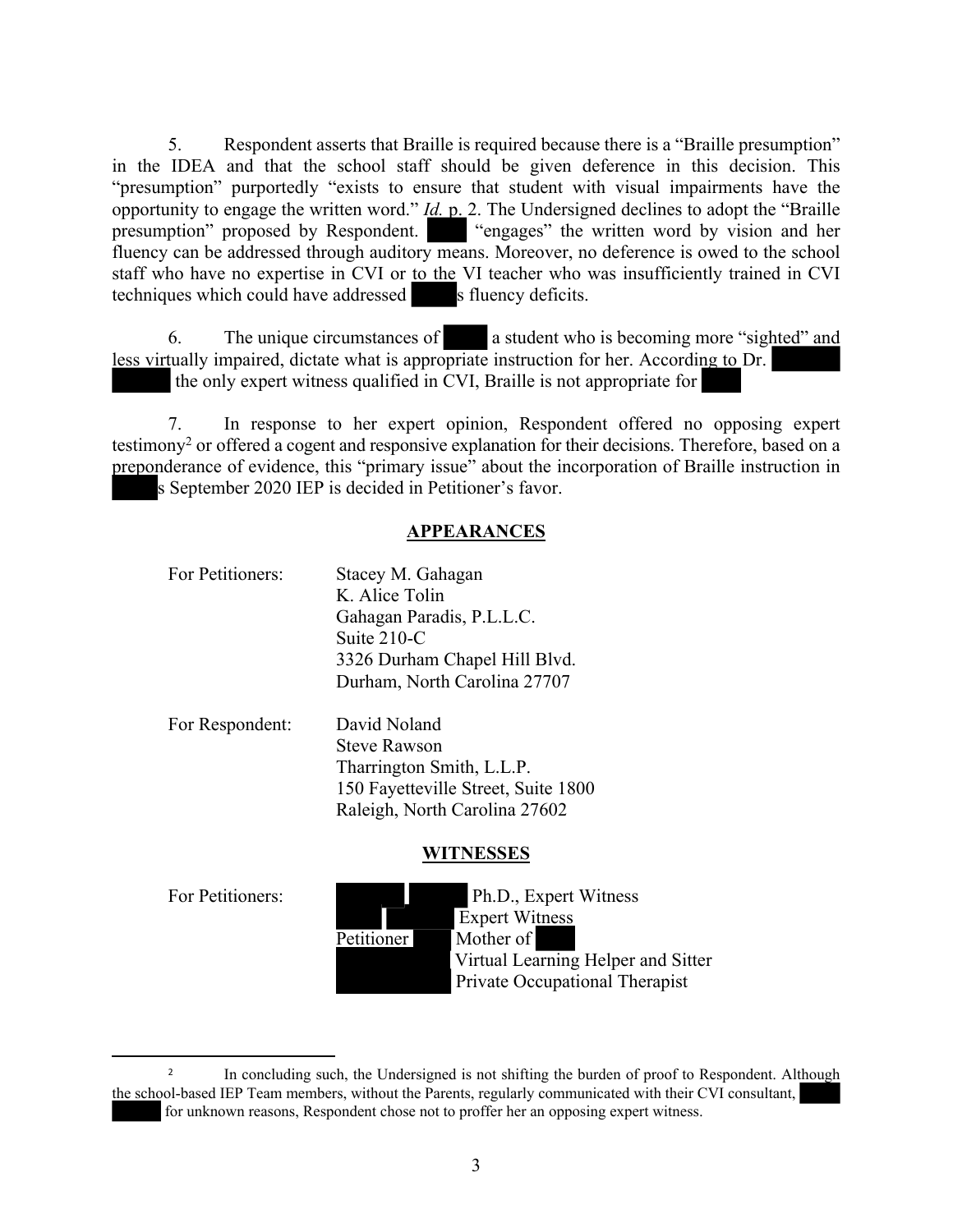

#### **EXHIBITS**

The following exhibits were received into evidence during the course of the hearing. The page numbers referenced are the "Bates stamped" numbers.

- **Stipulated Exhibits ("Stip. Ex.")**: 3, 5, 7-15, 17-29, 31-34, 36, 40, 42, 46-58, 60 (pp. 459, 460-63), 61, 64-70.
- **Petitioners' Exhibits ("Pet. Ex.)** : 2-5, 6 3, 4, 6, 7, 9, 10, 20, 29, 31, 38 (pp. 298-299, 308- 309, 376-377), 40, 41, 47, 49, 60, 80 (pp. 460, 465-466) 81-82, 87, 97 (pp. 721-722, 740-744, 752-753, 766-767, 772, 774, 783-784, 790-792, 797-798, 813-814, 839). Official Notice was taken, without objection from Respondent on Petitioners' exhibits 84, 86, and 98.
- **Respondent's Exhibits ("Resp. Ex."):** 9, 10 (for illustrative purposes only), 11 (pp. 137-148) (for illustrative purposes only), 12, 14, 16, 17, 22, 24-26, 30 (pp. 42-46 and pp. 49-57), 31, 33 (for illustrative purposes only), 36-38, 39 (pp. 891-95, 899-903), 40 (pp. 904, 906, 908, 917, 955-56, 958, 960), 41 (p 999).

The exhibits have been retained as part of the official record of this contested case.

#### **Other Documents**

**Transcript volumes 1 through 7** were received and have been retained in the official record of this case cited as Tr. vol.  $\Box$ , p.  $\Box$ : [line].

#### **ISSUES**

As stated above, the primary issue is the appropriateness of Braille instruction. Other issues identified below are all intertwined with this fundamental question related to providing specially designed instruction to address her unique circumstances, primarily her functional visions and reading fluency.

In the original and amended Prehearing Orders, the Parties identified the issues as:

#### **Issue with Respect to the September 12, 2019 IEP:**

1. Did the IEP fail to offer FAPE for lack of appropriate reading goals?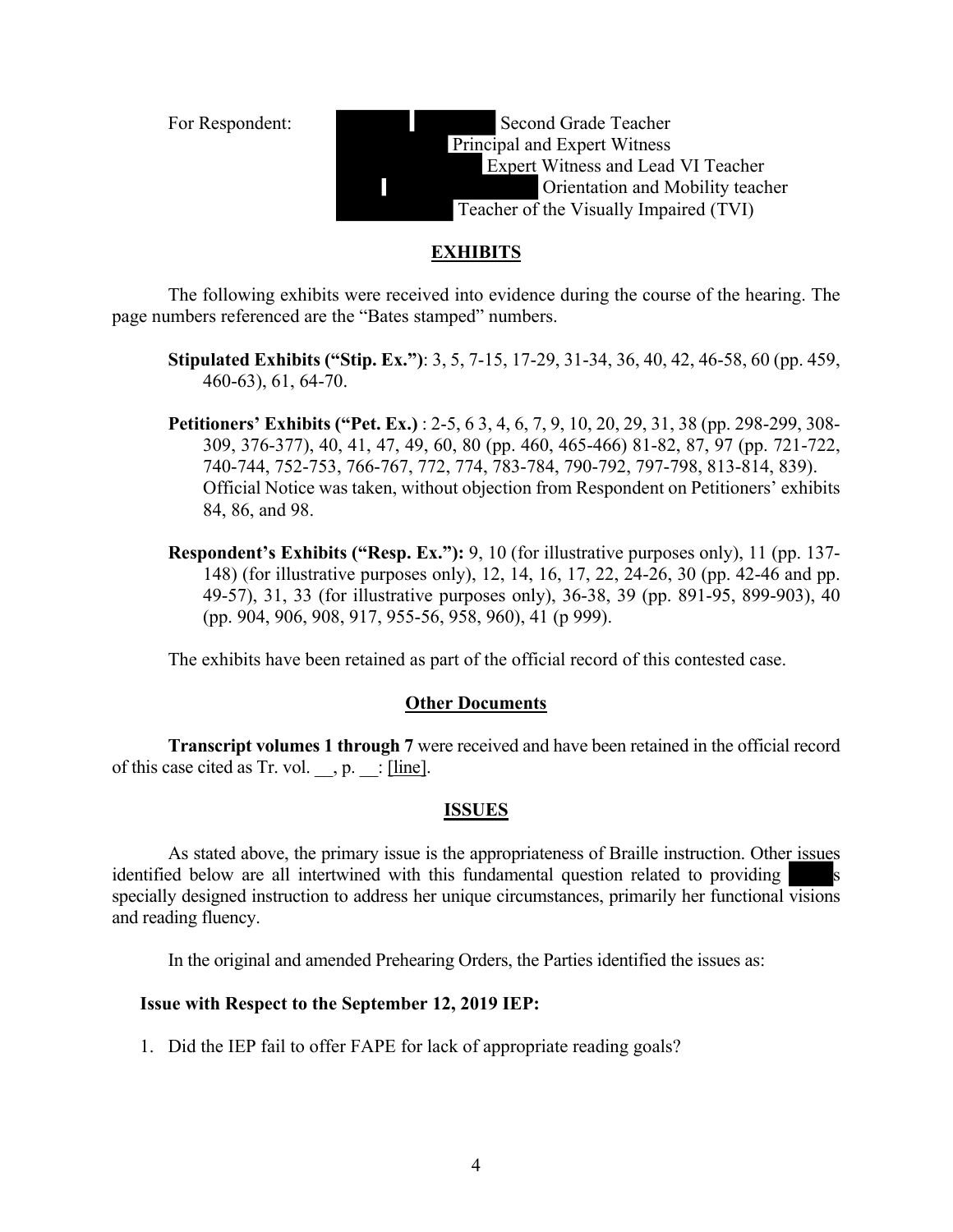#### **Issues with Respect to the February 10, 2020 IEP:**

- 2. Did the IEP fail to offer FAPE for lack of appropriate reading goals?
- 3. Whether Respondent failed to implement s IEP during school closures from March 16, 2020 through June 15, 2020?

#### **Issues with Respect to the September 8, 2020 IEP:**

4. Did the IEP offer a FAPE in the least restrictive environment ("LRE") as it relates to appropriate IEP goals, service delivery, and Extended School Year services?

#### **Parental Participation Issue**

5. Did Respondent deny the parents meaningful participation in the IEP process during the statutory period?

#### **Evaluations Issue**

6. Did Respondent appropriately evaluate during the statutory period?

#### **Compensatory Education and Related Services Remedies**

7. If there were any violations of s right to a FAPE, what compensatory education and related services should be awarded?

# **Burden of Proof**

Petitioners bear the burden of proof in North Carolina. *Schaffer v. Weast*, 546 U.S. 49, 62 (2005). The standard of proof is by a preponderance of the evidence. *See Schaffer v. Weast*, 546 U.S. 49, 62 (2005); N.C. Gen. Stat. §150B-34(a). "Courts give educators "deference…based on the application of expertise and the exercise of judgment by school authorities." *Endrew F. ex rel. Joseph F. v. Douglas Cnty. Sch. Dist. RE-1*, 137 S.Ct. 988, 999 (2017). "By the time any dispute reaches court, school authorities will have had a complete opportunity to bring their expertise and judgment to bear on areas of disagreement," and a "reviewing court may fairly expect those authorities to be able to offer a cogent and responsive explanation for their decisions that shows the IEP is reasonably calculated to enable the child to make progress appropriate in light of [her] circumstances." *Id.*

Due regard in administrative cases is given "to the demonstrated knowledge and expertise of the agency with respect to facts and inferences within the specialized knowledge of the agency." N.C.G.S. § 150B-34(a). Deference was afforded to Respondent's Orientation and Mobility teacher ("O&M" teacher) as she demonstrated specialized knowledge in O&M services.

Both of Respondent's expert witnesses, Principal and Lead VI teacher had expertise in reading remediation, but neither of them demonstrated any specialized  $\overline{k}$  knowledge or expertise with the unique fluency deficits of  $\overline{a}$  a student with CVI. While Ms. Respondent's Teacher for the Visually Impaired, did have specialized knowledge about CVI,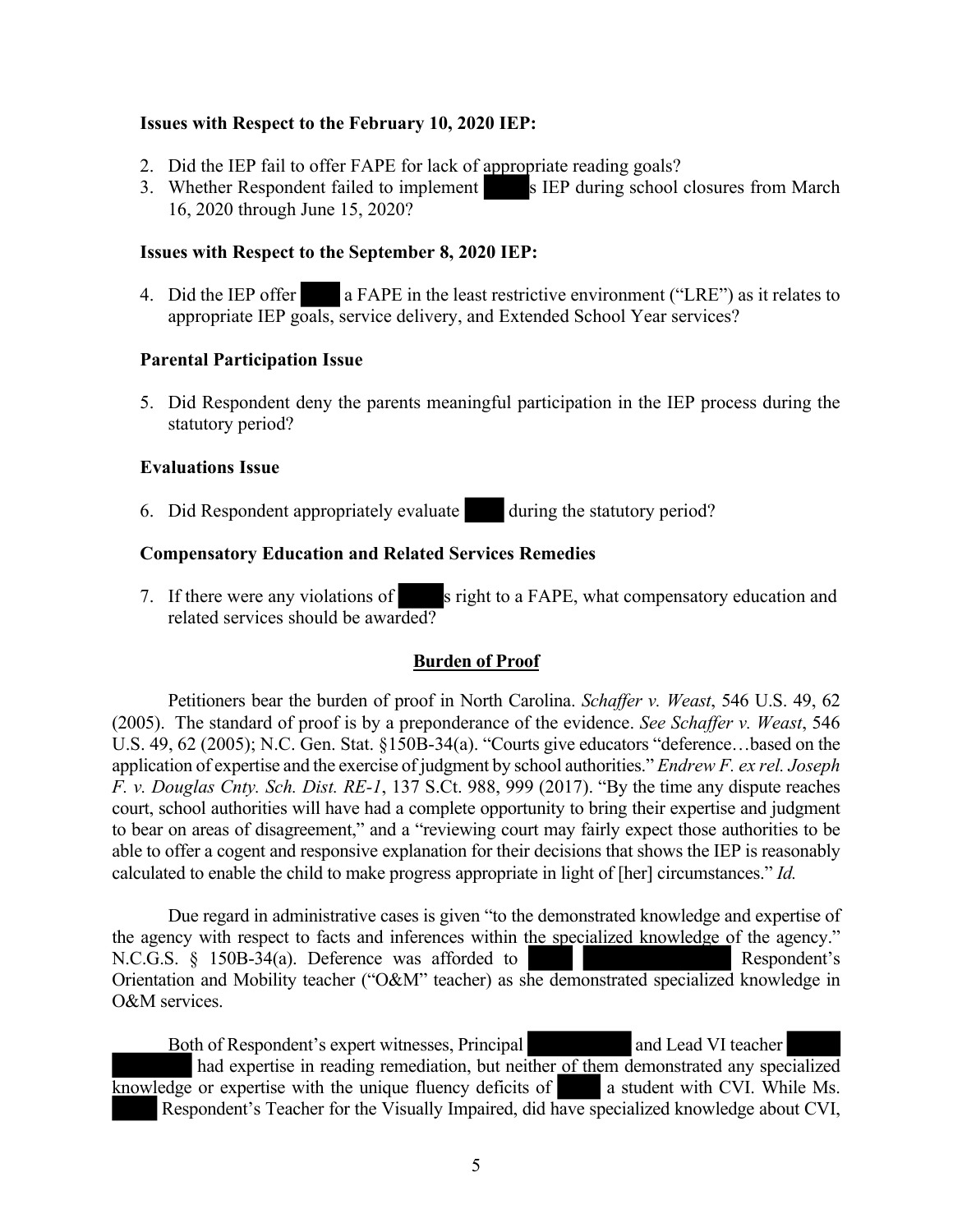her motivation for advocating Braille instruction in lieu of continuation of her instruction to with CVI overlay was questionable as discussed in detail below.

In short, none of Respondent's expert or factual witnesses had any specialized knowledge about the appropriateness of Braille instruction for a student with CVI. Although the school-based IEP team members purportedly communicated and relied on the recommendation of a CVI consultant retained by WCPSS, their CIV consultant did not testify at the hearing. Such hearsay communications are inadmissible in this proceeding<sup>3</sup> and any reliance thereon cannot be, and was not, afforded any deference by this Tribunal.

# **Procedural Background**

1. On July 6, 2020, Petitioners and on behalf of themselves and filed a Petition for a Contested Case Hearing in the Office of Administrative Hearings ("OAH") alleging violations of the Individuals with Disabilities Education Act over which the Office of Administrative Hearings has jurisdiction against the Wake County Public Schools ("WCPSS").

- a. WCPSS failed to employ proper identification, evaluation, and placement procedures;
- b. WCPSS failed to make decisions with respect to based on her unique needs;
- c. WCPSS failed to develop substantively and procedurally appropriate IEPs that were reasonably calculated to enable  $\qquad$  to make progress appropriate in light of her circumstances;
- d. WCPSS failed to develop appropriately ambitious IEP goals;
- e. WCPSS failed to implement s IEP; and
- f. The WCPSS significantly impeded s parents' ability to meaningfully participate in the development of  $\overline{s}$  IEPs and significantly impeded parents' opportunity to participate in the decision-making process regarding the provision of a FAPE to

2. On July 20, 2020, Respondent filed a Motion for Immediate Determination of Stay-Put Placement. On the same day, this Tribunal issued a Request for Response to Respondent's Motion. On August 3, 2020, Petitioners filed their Response to Respondent's Motion for Immediate Determination of Stay Put Placement.

3. On August 21, 2020, this Tribunal issued an Order Denying Respondent's Motion for Immediate Determination of Stay Put Placement for ESY services as the Parties had previously agreed that the ESY services would be reduced from 42 hours to 37 hours.

<sup>&</sup>lt;sup>3</sup> N.C. Gen. Stat  $\S$  8C-1, Rule 802.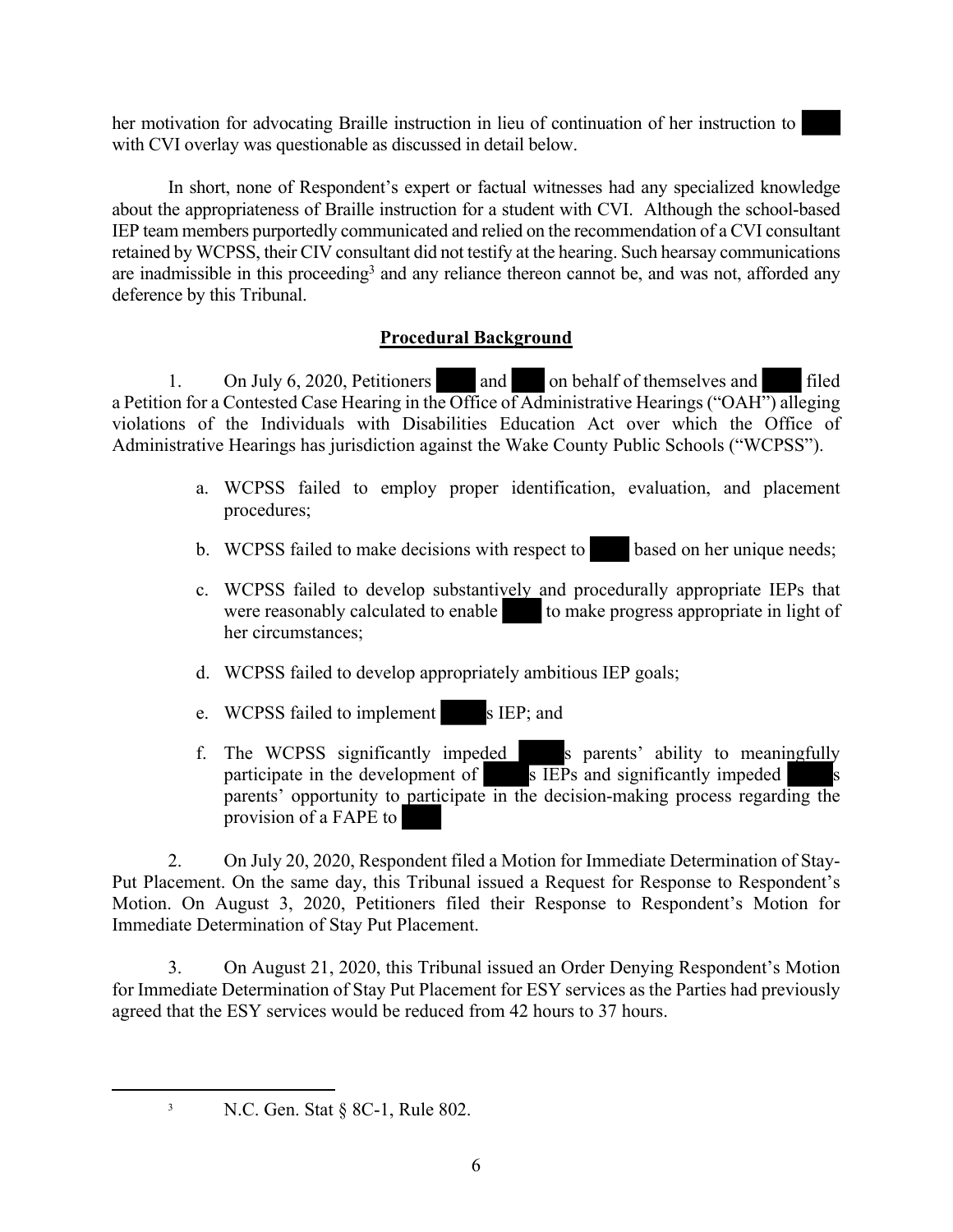4. On September 9, 2020, Petitioners and filed a second Petition for a Contested Case Hearing in OAH alleging the following:

- a. WCPSS failed to employ proper evaluation and placement procedures;
- b. WCPSS failed to make decisions with respect to based on her unique needs;
- c. WCPSS failed to develop a substantively and procedurally appropriate IEP that was reasonably calculated to enable to make progress appropriate in light of her circumstances;
- d. WCPSS predetermined s placement in a Braille program;
- e. WCPSS changed s service delivery, increasing her removal from her nondisabled peers by one hundred percent (100%) and providing instruction in Braille over parental objection and without conducting any evaluations;
- f. WCPSS failed to develop appropriately ambitious IEP goals designed to meet s unique needs based on measurable and valid baseline data;
- g. WCPSS failed to implement s IEP; and
- h. The WCPSS significantly impeded s parents' ability to meaningfully participate in the development of  $\overline{s}$  IEPs and significantly impeded parents' opportunity to participate in the decision-making process regarding the provision of a FAPE to

5. On September 23, 2020, the Parties filed a Joint Motion to Consolidate the two cases. The next day, this Tribunal issued an order consolidating cases 20 EDC 02645 and 20 EDC 03551.

6. On October 28, 2020, Petitioners filed their Motion for Partial Summary Judgment. This motion was taken under advisement and later denied. On November 9, 2020, Respondent filed its response to Petitioners' Motion for Partial Summary Judgement. Because the contested case hearing was scheduled to begin on November 16, 2021, the Undersigned took the dispositive motion under advisement.

7. Prior to the hearing, on November 13, 2020, Petitioners filed a Motion to Sequester Witnesses which was granted. The Parties filed a Final Proposed Pre-Trial Order the first day of the hearing.

8. The Parties presented evidence in the due process evidentiary hearing from November 16-20, and 23, 2020.

9. On November 24, 2020, this Tribunal issued a Post Hearing Order. The same day this Tribunal issued an Order Denying Petitioners' Partial Motion for Summary Judgment.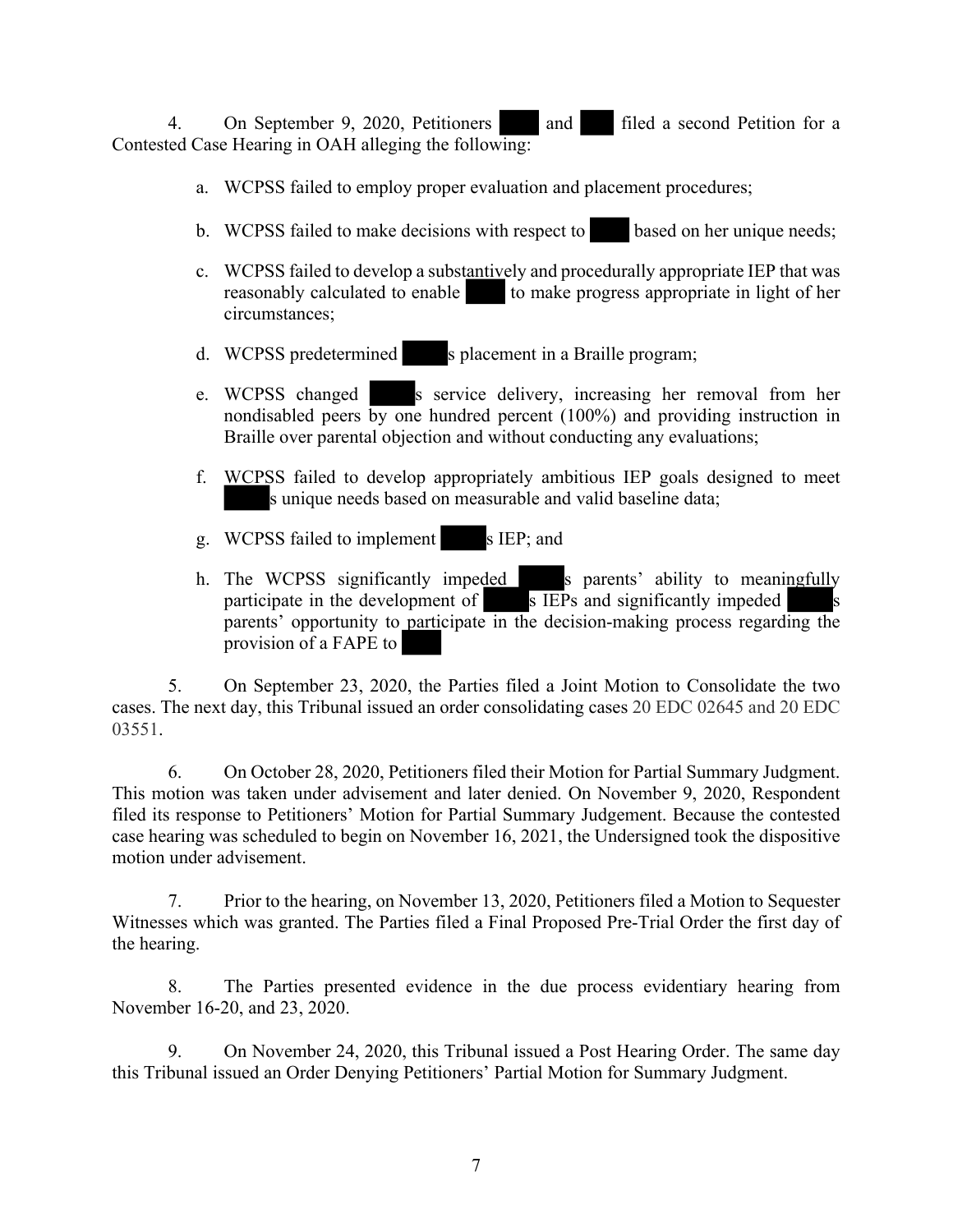10. The Parties filed their exhibits admitted into the record with verifications on December 3 and 4, 2020.

11. The Proposed Final Decisions and Final Decision deadlines were extended by consent on January 26, 2021.

12. The transcripts for the initial hearing dates were received on January 22, 2021.

13. On January 29, 2021, Petitioners filed a Motion for Additional Evidence. On February 12, 2021, Respondent filed its Response objecting to the Motion for Additional Evidence. This Tribunal granted Petitioners Motion for Additional Evidence on February 16, 2021.

14. Additional evidence was heard on March 4, 2021, about the CVI Range and Sensory Balance Approach evaluation which according to Petitioners should have been conducted prior to the IEP Team's decision to include Braille instruction.

15. On March 5, 2021, the Parties filed an Amended Order of the Final Pre-Trial **Conference** 

16. Also on March 5, 2021, a Post Hearing Order with Amended Deadlines allowed the Parties to incorporate the additional evidence in their Proposed Final Decisions.

17. Stipulated Exhibits 66-70 were received into the record on March 10, 2021.

18. On April 12, 2021, both Parties forwarded their Proposed Final Decisions.

19. Upon review of the exhibits filed in the record while drafting the Final Decision, the Undersigned discovered discrepancies in the record. Some of the Stipulated Exhibits had not been filed and other exhibits were not correctly marked with exhibit numbers. After a conference call with the Parties on May 19, 2021, and discussing options about repairing the record, the Parties entered a Consent Order on May 20, 2021, in which they agreed to refile their exhibits and the stipulated exhibits and seek removal or distinguishment of the original exhibits in the docket entries. The Parties also agreed to extend the Final Decision deadline to May 28, 2021, to allow all the exhibits to be properly entered before the record was closed.

20. On May 21, 2021, the Parties refiled their respective exhibits along with the stipulated exhibits. Pursuant to an Order of Removal, the exhibits originally filed on December 3 and 4, 2020 were removed from the record.

21. In response to an inquiry from the Undersigned inviting the Parties to submit alternative proposals for compensatory education, Petitioners filed a Compensatory Education Proposal. Respondent declined.

22. On May 28, 2021, the Final Decision was issued and the record closed.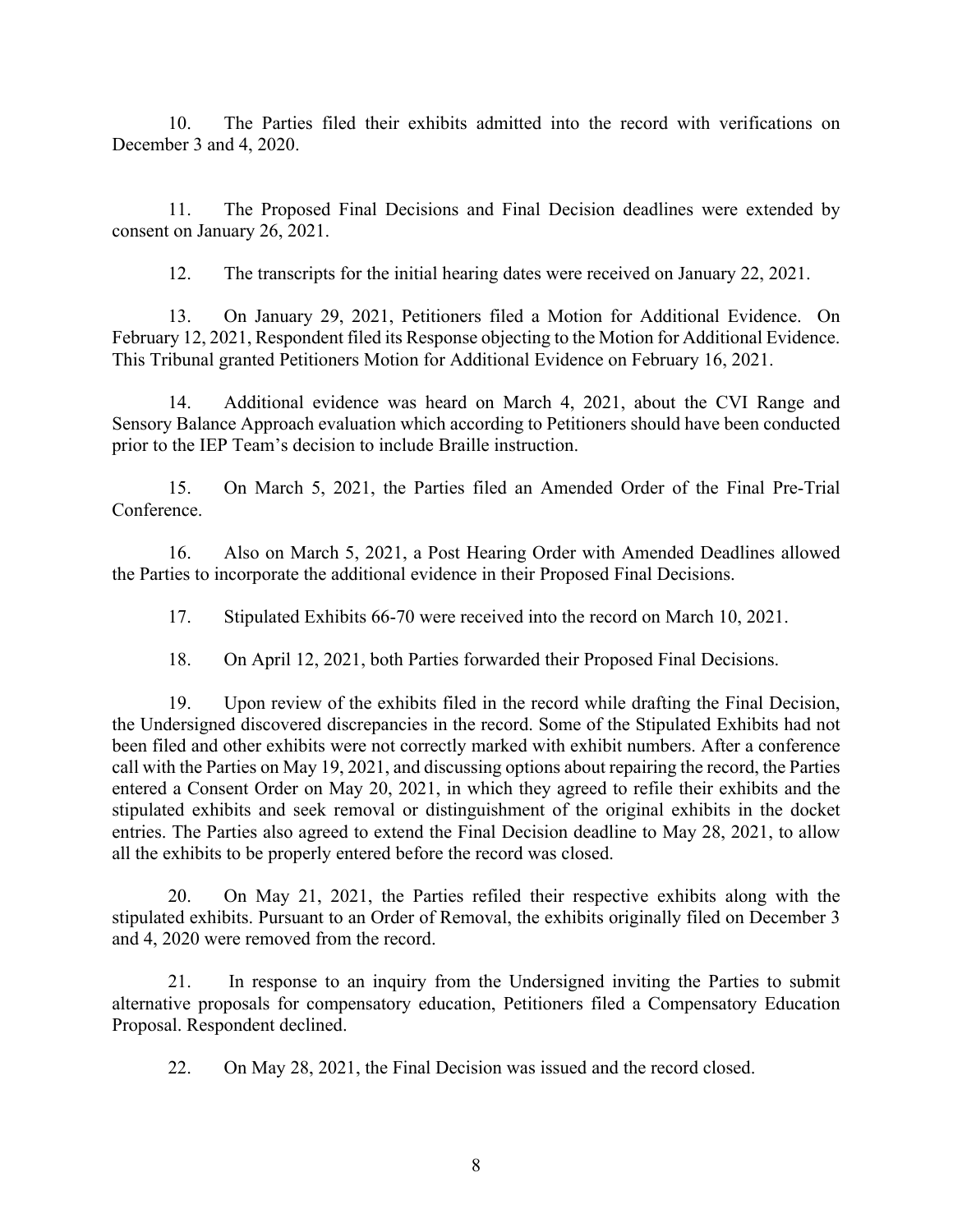#### **FINDINGS OF FACT**

#### *Stipulations of Fact*

At the start of the hearing in this matter, the parties agreed to Jurisdictional, Party, Legal, and Factual Stipulations in a proposed Pre-Trial Order, which was approved and filed in the Office of Administrative Hearings on November 16, 2020. To the extent that the Stipulations are not specifically stated herein, the Stipulations of Fact in the Order and Amended Order on the Pre-Trial Conference are incorporated fully herein by reference as Stipulations are referenced as "Stip. 1," "Stip. 2," Stip. 3," through "Stip. 49". On May 21, 2021, by Consent Order, three additional stipulations were filed by the Parties. Starting from the last stipulation of fact number 49 in the Amended Pre-Trial Order, these stipulations are number Stip. 50, 51, and 52.

#### *Prior Orders*

Unless specifically contradicted herein, this Order incorporates and reaffirms all Findings of Fact and Conclusions of Law contained in previous Orders entered in this litigation.

**BASED UPON** careful consideration of the sworn testimony of the witnesses presented at the hearing, the documents, exhibits received and admitted into evidence, and the entire record in this proceeding, the undersigned ALJ makes the following Findings of Fact. In making these Findings of Fact, the ALJ has weighed the evidence presented and has assessed the credibility of the witnesses by taking into account the appropriate factors for judging credibility, including, but not limited to the demeanor of the witnesses, any interests, biases, or prejudices the witnesses may have, the opportunity of the witness to see, hear, know, and remember the facts or occurrences about which the witness testified, whether the testimony of the witness is reasonable and whether the testimony is consistent with all other believable evidence in the case including, but not limited to, verbal statements at IEP meetings, IEP meeting minutes, IEP documents, affidavits, and all other competent and admissible evidence.

Based upon the stipulations of record and the preponderance of the admissible evidence, with due deference were applicable, the Undersigned finds as follows:

#### **Comment Regarding Exemplary Prior Educational Services**

1. For the past 3 years, s teachers have done a remarkable job teaching her at Elementary School. Thanks to their combined efforts and the support of s Parents, except for reading fluency is on grade level and her functional vision has improved moving towards near typical vision.

2. s VI teacher during this time, has personally made extraordinary efforts in coordinating CVI strategies and modifications within the regular education classrooms.

3. Whether this trend in s functional vision will continue remains to be seen. What is known is that the CVI overlay and  $\overline{VI}$  supports provided thus far have been instrumental in making this progress happen and need to continue with the same intensity.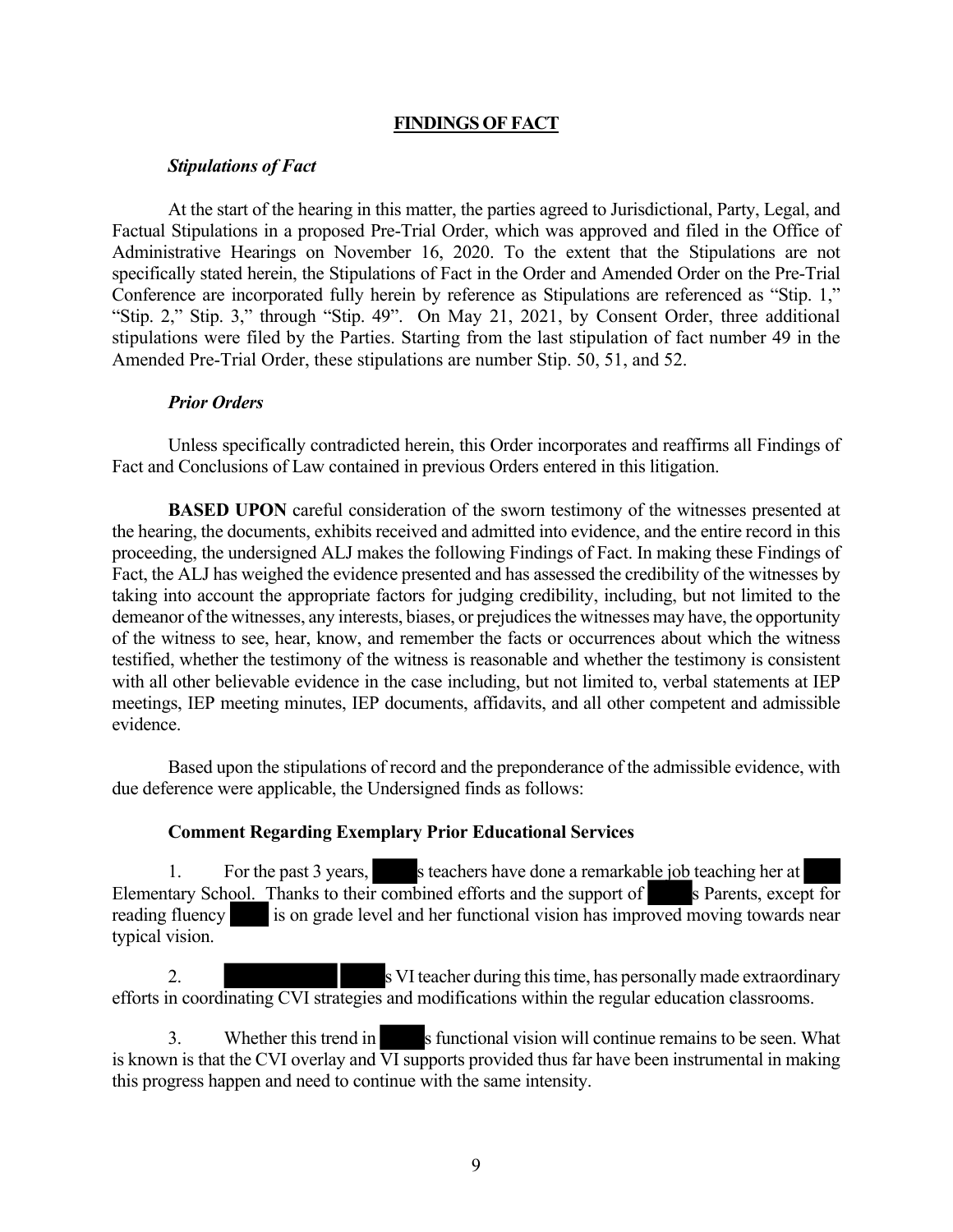4. At this time, with too many unanswered questions about its impact on functional vision and s academic progress in the general education curriculum, the introduction of Braille instruction for is not appropriate.

# **Credibility of Witnesses**

5. The Undersigned determined the credibility of the witnesses in this case based on any inconsistencies in the record and the witnesses' testimony as well as the Undersigned's observations of each witness' demeanor, voice inflection, tone, hesitation in responding to questions, facial features, body language, as well as any leading nature in the question and the witnesses' interactions with legal counsel. The transcript of the hearing cannot record these mannerisms of witnesses.

6. In this case, as in most others, the Undersigned has not indicated in the record to legal counsel how she intended to rule on the credibility of the witnesses. Occasionally in hearings, the Undersigned has noted on the record when a witness significantly and routinely delays answering a question. There is no legal authority requiring that an administrative law judge, or any judge, make any credibility determinations on the record or advise legal counsel on how the administrative law judge intends to rule on the credibility of witnesses.<sup>4</sup>

7. Because resolution of the Braille issue relies primarily on the testimonies of the expert witnesses, the credibility and weight given the testimony of each Parties' expert witnesses will be addressed in this subsection.

8. The credibility and weight given to the fact witnesses will be addressed throughout the Final Decision were applicable and if necessary. Otherwise, the fact witnesses were deemed credible.

#### **Petitioners' Witnesses**



#### **Respondent's Witnesses**

11. Respondent called two expert witnesses, Principal at Elementary School, and WCPSS' Lead Teacher of the Visually Impaired ("VIT") students.

<sup>&</sup>lt;sup>4</sup> Even though this Final Decision may incorporate language from the Parties' respective Proposed Final Decisions, credibility determinations are made independently from any proposals by the Parties. The Undersigned notes that legal counsel of both Parties also heard and/or observed each witness testify.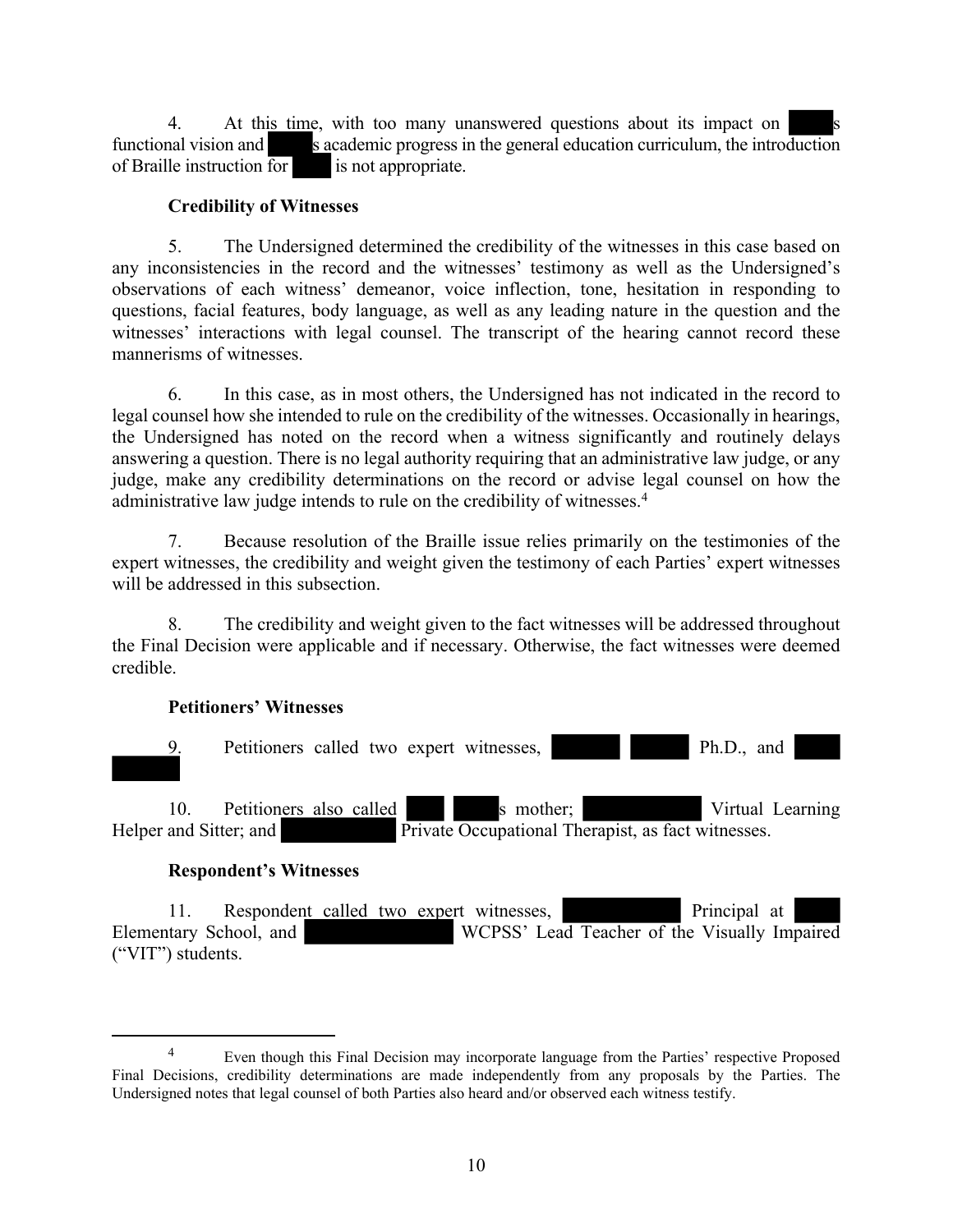12. Respondents also presented testimony from the following fact witnesses: s VI Teacher; s Second Grade Regular Teacher; and Orientation and Mobility ("O&M") Teacher.

## **Expert Witness Qualifications**

13. Expert witnesses are necessary in almost all special education cases but were particularly important in this case because of sunique circumstances. As explained below, Respondent's expert witnesses had no expertise in CVI or literacy instruction for students like diagnosed with CVI. While does have extensive experience as a Braille instructor for students with ocular visual impairments, she does not have similar experience with cortical visually impaired students. From October 2019 through January 2020, Respondent did consult with a CVI Range Endorsed and CVI trained consultant. *See* Stip. Exs. 54- 58. However, Respondent did not proffer Ms. as an expert or as a fact witness in this case.

14. Also of note, so VI Teacher is also CVI Range Endorsed but was not offered as an expert witness. Deference was however given to Ms. testimony and actions as s S VI teacher except when Ms. testimony or recommendations at IEP meetings contrasted with expert opinion or the documentary evidence.

#### **Petitioners' Expert Witnesses**

# *Ph.D.: Expert in CVI, CVI Range, O&M, and Other Areas*

15. Ph.D. was qualified as an expert in the following areas: Cortical Visual Impairment ("CVI"), Orientation and Mobility ("O&M"), CVI Range as an assessment of functional vision, accommodations for children with CVI, CVI, and social development and special education for visually impaired students, and as a neurodevelopmental specialist. Tr. vol. 3, pp. 394:11-16; 398:22-23.

16. Dr. was further qualified as an expert in the Sensory Balance Approach, Learning Media Assessment ("LMA") specific for children with cortical visual impairment as she coauthored the book titled *Sensory Balance: An Approach to Learning Media Planning for Students with CVI*. Tr. vol. 7, pp. 1076: 20-25; 1077: 1-8. The LMA is one of the assessments, the IEP team considered in determining the appropriate Braille instruction for a VI student. should have

17. Dr. has published over fourteen (14) books, chapters, and peer reviewed journal articles, all of which focus on Cortical Visual Impairment, evaluations of individuals with CVI, or orientation and mobility. Pet. Ex. 81, pp. 470-472. In 2007, Dr. CVI, or orientation and mobility. Pet. Ex.  $81$ , pp. 470-472. In 2007, Dr. textbook on CVI with an "educational point of view." Tr. vol. 3, p. 390: 14-17. Since 2000, Dr. has presented nationally and internationally at over four hundred (400) conferences and workshops focusing primarily on CVI. Pet. Ex. 81, p. 472.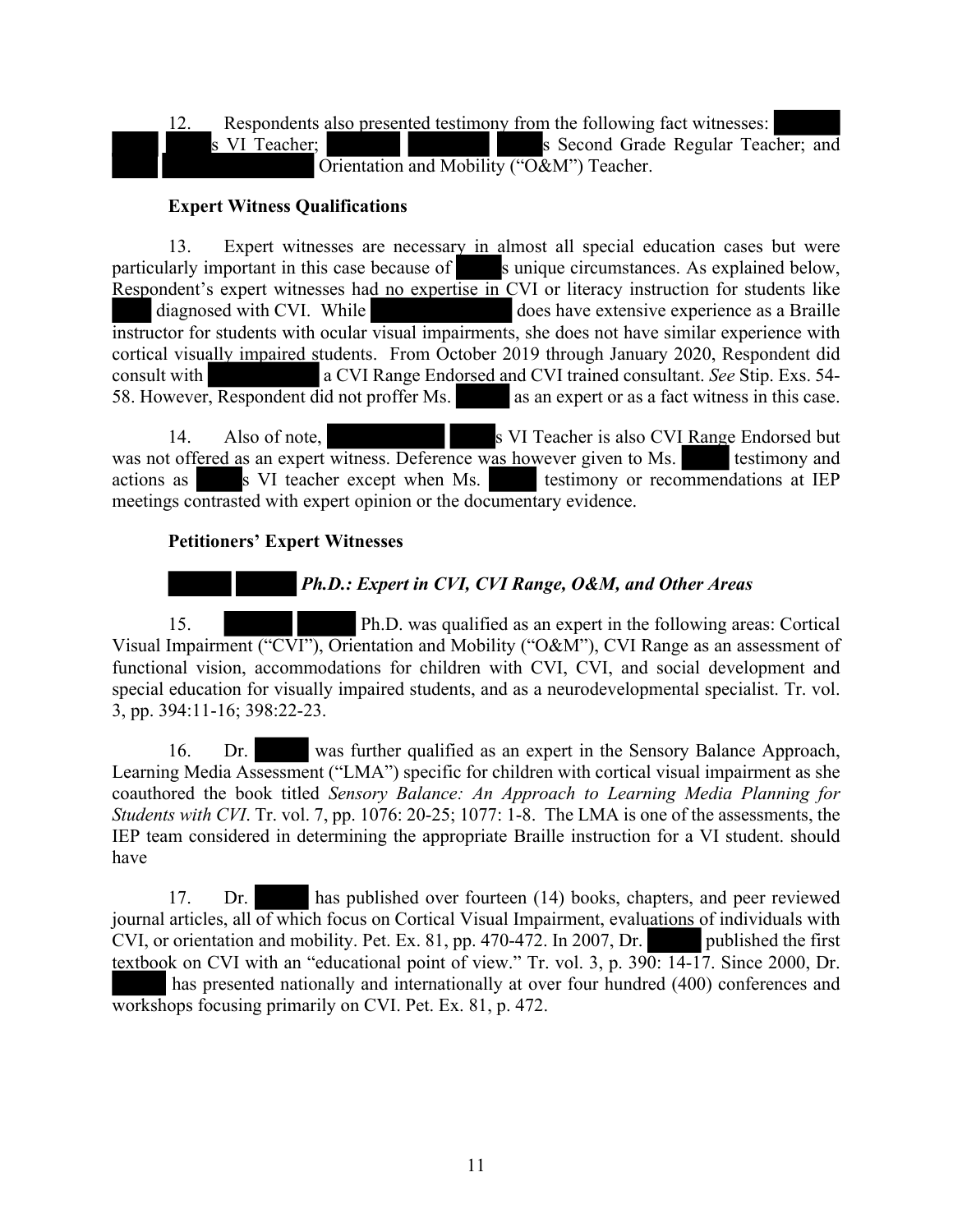18. Dr. currently serves as a neurodevelopmental specialist and the Director of the Pediatric VIEW Program at the Western Pennsylvania Hospital in Pittsburgh, Pennsylvania, and has served in this capacity since 1990. Tr. vol. 3, p. 390: 2-11, Tr. vol. 3, p. 396:13-14, Pet. Ex. 81, p. 467. Dr. research has focused on CVI including the reliability and validity of the CVI Range, the effectiveness of augmentative alternative communication for students with CVI, infant screening to identify infants at risk for CVI. *See* Pet. Ex. 81, p. 472, Tr. vol. 3, p. 394:24-395:3.

19. Not only does Dr. have expertise in areas relevant to this case, but she has also had direct contact with and her family and reviewed s educational record as part of gathering information to form the basis of her opinions about s educational programming and her preparation to testify on s behalf. Tr. vol. 3, pp.  $446:11-19$ ;  $452:15-453:3$  Dr.<br>also reviewed videos of reading and being tested by Ms. Tr. vol. 3, pp.  $429:9-10$ ; also reviewed videos of  $\overline{\mathbf{r}}$  reading and being tested by Ms. 430:23-25.

20. Dr. was credible and knowledgeable about s unique circumstances based on her review of s educational records; her independent evaluations of meeting with and her parents; extensive history with and her parents; and observations of in the videos Respondent provided.

21. As Dr. was the only expert qualified in CVI, which is the particular disability for which requires specially designed instruction and relevant to the primary issue in this case, and Respondent offered no opposing expert testimony, her testimony will be given significant weight throughout the Final Decision.

# *Expert in CVI Literacy Instruction*

22. Ms. was qualified as an expert in the following areas: special education related to literacy instruction, reading and literacy, and literacy instruction related to CVI along with the adaptations and modifications necessary for that instruction. Tr. vol. 2, pp. 235: 5-9; 243: 21-24.

23. Ms. received her Bachelor of Arts from Wittenberg University School of Education in Elementary and Special Education in 1974. Pet. Ex. 82, p. 474. Ms. her Master of Education from Temple University School of Education with a specialization in the Psychology of Reading in 1978. Pet. Ex. 82, p. 474. Ms. has received the following certifications through the Wilson Reading System Program: Multisensory Language Training, Level I Certification, and Level II Group Mastery Seminar Certification. Pet. Ex. 82, p. 474.

24. Ms. has presented a two-part e-learning webinar series entitled "Our CVI Literacy Journey into Phase III" parts I and II through the Perkins School for the Blind<sup>5</sup> series titled *CVI for the TVI*. Pet. Ex. 82, p. 474. Ms. has developed and is teaching the course "Literacy and CVI: Phases II and III" for Fitchburg State University. Pet. Ex. 82, p. 474. In addition

<sup>&</sup>lt;sup>5</sup> The Perkins School for the Blind has international programs and is a leader in understanding and educating people about CVI. Tr. vol. 2, p. 241: 17-25. Further, the Perkins School for the Blind is a leader in CVI research and instruction. Tr. vol. 2, p. 242: 3-10.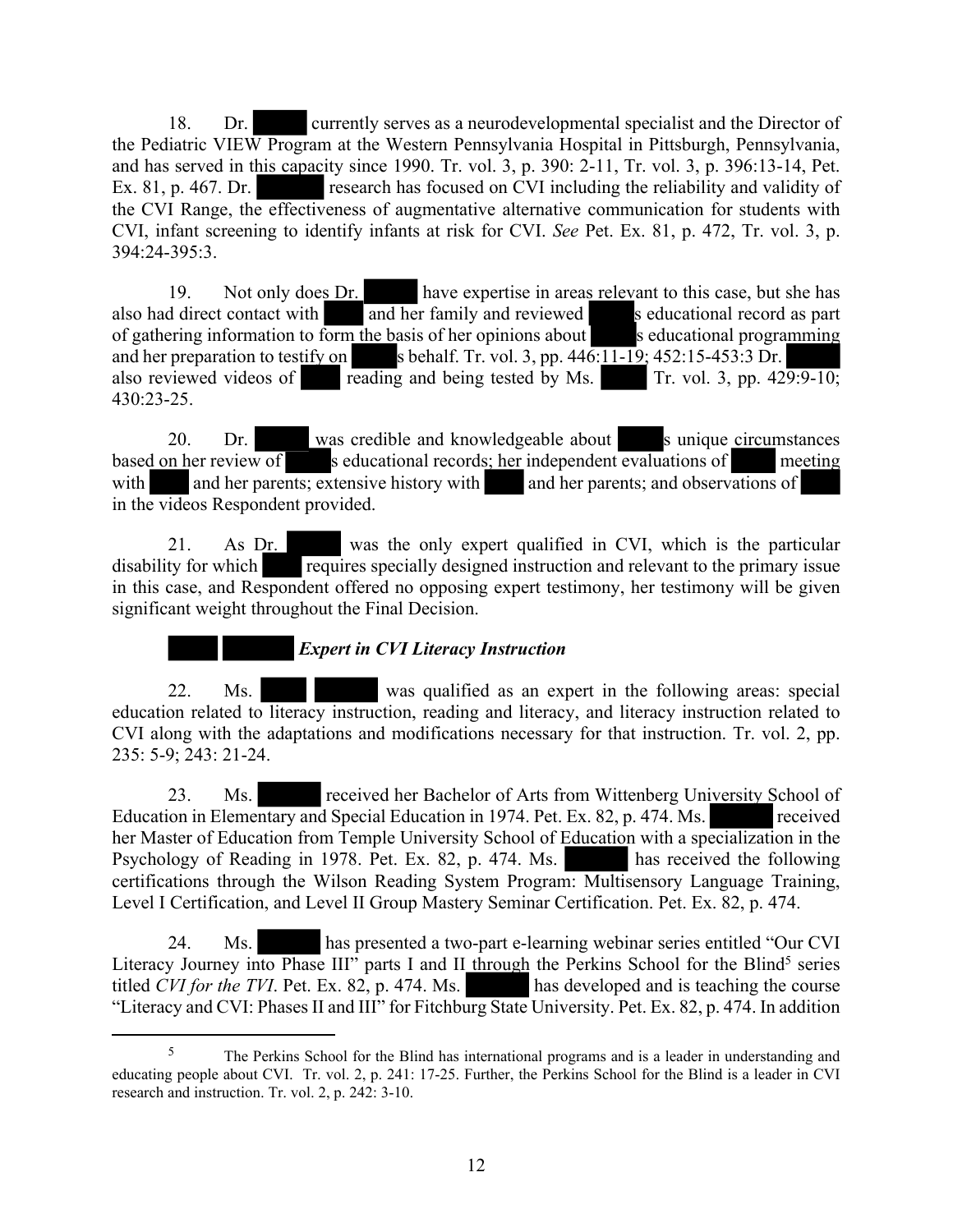to her other training and certifications, Ms. has attended numerous seminars on CVI through the Perkins School for the Blind and additional reading seminars. Pet. Ex. 82, p. 477-78.

25. Ms. has had direct contact with and her family as part of gathering information to form the basis of her opinions about s educational programming and in preparation to testify on s behalf. Tr. vol. 2, pp.  $230:24-231:22$ . Ms. s educational record and all the videos of that Respondent provided. Tr. vol. 2, p. 231: 12-22. Ms. also met with virtually and talked with her about strategies for improving s print work. Tr. vol. 2, p. 231: 6-9.

26. Ms. credibility is also bolstered by her history with and her Parents. Ms. first met them at a CVI conference. Tr. vol. 2, pp. 230:1-231:1. Ms. has talked with s Parents by telephone to discuss ways to meet s needs. Tr. vol. 2, p.  $231:1-2$ . Further, Ms. offered her knowledge to s VI teacher during s second grade year "exploring ways to move her skills along as a reader." Tr. vol. 2, p. 231:3-6.

27. Ms. was credible and knowledgeable about s unique circumstances and based on her review of s educational records, evaluations; meeting with and her Parents; history with and her Parents; observations of in the videos Respondent provided; her interactions with  $\qquad$  and Ms.  $\qquad$  online observation of during virtual instruction.

28. The Respondent did not offer any expert testimony on literacy instruction related to CVI and the adaptations and modifications necessary for that instruction. As Ms. was the only expert qualified in the area of literacy instruction related to CVI and the adaptations and modifications necessary for that instruction, her testimony will be given substantial weight in this critical area throughout the Final Decision.

# **Respondent's Expert Witnesses**

# *Principal Expert in, General Literacy Instruction and Reading Interventions Not Specific to CVI Students*

29. Ms. is the Principal at Elementary School. She was qualified as an expert in the following areas: literacy skills and instruction, not specific to students with CVI; and reading interventions, not specific to students with CVI. Tr. vol. 6, p. 952: 3-6. Because Ms. had no expertise specific to sunique reading instructional needs as a student with  $CVI$  in literacy, Ms. expert opinion on that particular issue was given less weight.

30. Ms. has a Bachelor of Science in Elementary Education from Juniata College. A Master of Arts in Special Education from the University of North Colorado, and a Masters in School Administration from East Carolina University. Res. Ex. 36, p. 884.

31. In the third quarter of the 2020-2021 school year, Ms. was hired to be the Principal at Elementary School. She started in this position on . Tr. vol. 6, p. 950:7-10. Ms. is still the current principal at Elementary and has provided no instruction to  $\overline{\qquad \qquad}$  or any other students with CVI. Tr. vol. 6, p. 950: 5-18.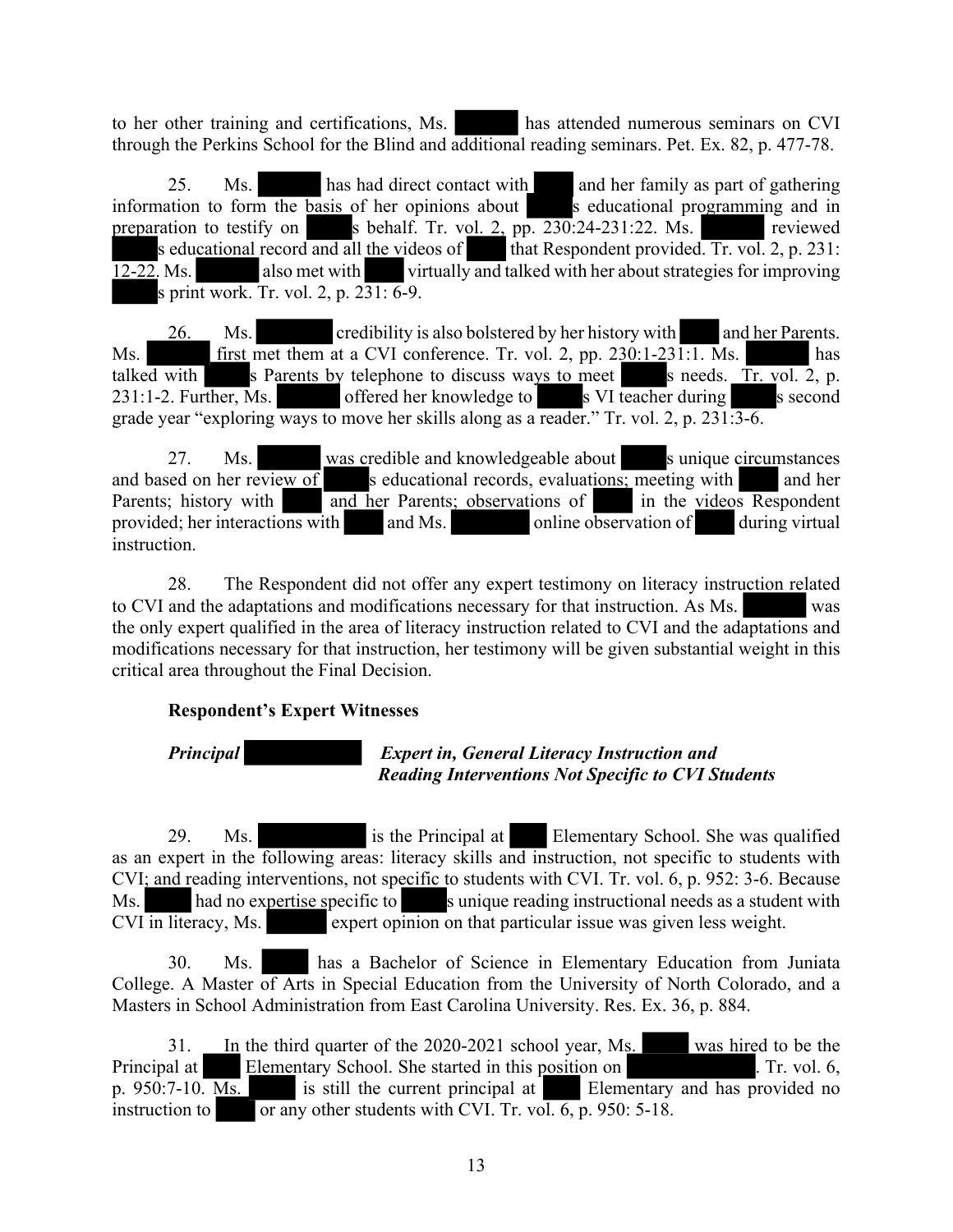32. Based on the first and only time Ms. Saw reading days before the February 10, 2020 IEP meeting, her immediate reaction was "why isn't she reading Braille." Tr. vol. 6, pp. 1040:2-11; 950:16-18.

33. Before meeting Ms. had never heard of CVI. Tr. vol. 6, p. 947: 9-10. Ms. acted as the LEA Representative at three of the four IEP meetings at issue in this case which were the February 2020, June 2020, and September 2020 IEP meetings. *See* Stip. Exs. 14, 17, & 19.

34. Ms. commitment to Braille instruction for continued even after reviewing WCPSS' own evaluations which contraindicated the appropriateness of that instruction. Prior to developing any Braille goals at the September 20, 2020 IEP meeting, because the Parents disagreed with the IEP teams' inclusion of Braille in s IEP, Ms. as the LEA Representative, made the final decision to add Braille to s IEP. Tr. vol.  $\overline{6}$ , p. 1035:2-16.

35. At times during her testimony, her recollection of events did not align with the documentary evidence in the case. *Compare, e.g.,* Tr. vol. 6, pp. 1008: 18-25, 1009: 1-10 (explaining she was unaware the Parents did not want to be instructed in braille), *with* Stip. Ex. 19. (minutes from the September 8, 2020 IEP meeting reporting the Parents objected to being taught braille).

36. Furthermore, although Ms. served as the LEA for the IEP meetings and made the final decision concerning Braille instruction for Ms. Was unaware of whether s vision will improve or whether has a degenerative eye condition, important information to have knowledge of when assessing a student's potential future needs for Braille. Tr. vol. 6, pp. 1046:18-25 – 1047:1 (T of

37. For these reasons, the Undersigned found Ms. to be an uninformed witness about s primary disability, CVI. Further, the Undersigned found her factual testimony to be of little use due to her limited knowledge of and s primary disability as well as her misinterpretation of the Parents' wishes concerning Braille. With respect to the areas, she was qualified as an expert witness, the Undersigned did find Ms. testimony regarding literacy skills and instruction and reading interventions to students without CVI to be credible, albeit unrelated to the issues in this case.

# *Expert in General Visual Impairment and IEPs for VI Students, Not CVI Students*

38. is the Lead Teacher for the Visually Impaired ("VI") Program at WCPSS. Res. Ex. 37, p. 887. She was qualified as an expert in the following areas: general visual impairment, not CVI; and developing IEPs for students with visual impairments, but not CVI. Tr. vol. 3, pp. 557:25-558: 1-4. Ms. has not worked with any students with CVI, like who were reading print on grade level. Tr. vol. 3, p. 551: 9-13.

39. Ms. attended all the IEP meetings at issue in this case as the Lead VI Teacher for WCPSS. She supported Braille instruction.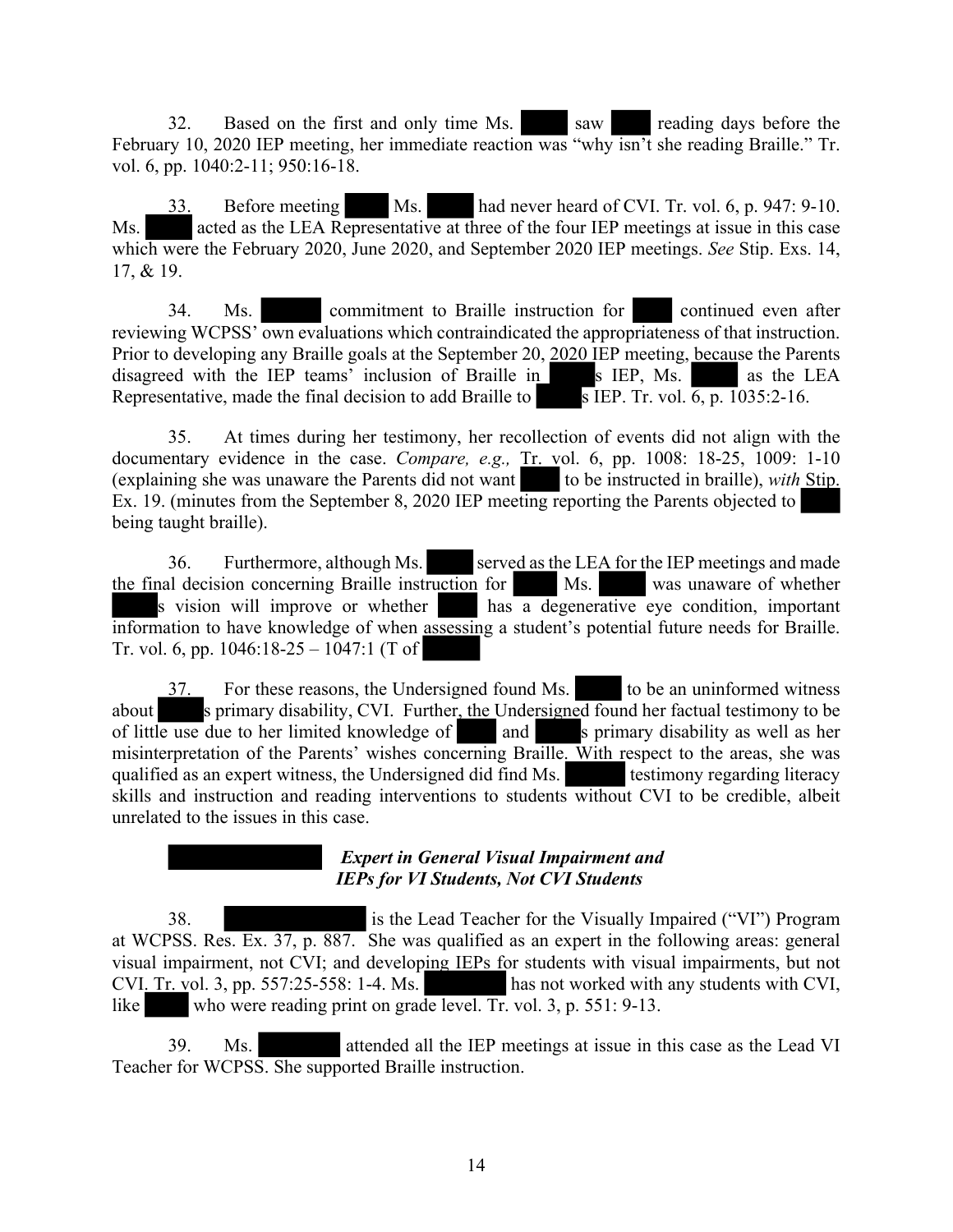40. Ms. has a Bachelor of Science in Athletic Training from Springfield College. She has a Master's in Teacher Certification and Special Education from Cambridge College as well as a Master's in Teaching Students with Visual Impairments from the University of Massachusetts-Boston. Res. Ex., 37, p. 887. Ms. holds a Master's in School Administration from East Carolina University. Res. Ex., 37, p. 887.

41. Ms. is self-taught in Braille and has extensive experience as a Braille instructor. Tr. p. 540:9-25; 541:1-542:4. She is has received National Board Certification and three Master's degrees. Resp. Ex. 37. The Undersigned gives significant weight to her opinions and testimony regarding the teaching of Braille and the factors that go into that decision for ocular visually impaired students.

42. Ms. was a credible witness, except as noted, however, her expertise was of limited value relating to sunique needs and circumstances. Ms. does not have expertise in the particularized and individualized instruction necessary for s unique learning needs as a student whose primary disability is CVI. Her testimony in that regard was given little weight.

## *Respondent Proffered No Opposing Expert Testimony in CVI or CVI Literacy Instruction*

43. Respondent did not offer any expert witness qualified to give expert opinions on either: CVI in general; Orientation and Mobility, for a student with CVI; the CVI Range as an assessment of functional vision; academic accommodations for children with CVI; social development for children with CVI; special education for visually impaired students with CVI; or Braille instruction for a student with CVI.

44. Nor did Respondent offer any responsive expert witness qualified to give expert opinions on literacy instruction related to CVI and the adaptations and modifications necessary for that instruction.

45. Neither Party proffered any medical expert witness to give an expert opinion on Braille instruction for s ocular vision impairments.

46. During the hearing and in its Proposed Final Decision, Respondent did refer to comments in various documents from Dr. Dr. In as well as information from the Dr. as well as information from the "American Printing House for the Blind". *See* Stip. Ex. 25\$ 25, *see also* Resp't Pro FD ##22-29, pp. 12-13. Petitioner was also guilty of citing hearsay and included a selection from a journal article and the federal register in its Proposed Final Decision of which neither official notice was taken nor live testimony.

47. Of note, WCPSS' CVI Range Endorsed Consultant, did not testify at the hearing. At times, Respondent's witnesses suggested that she "brought up" Braille to consider and the team asked her about the appropriateness of Braille instruction for *See* Tr. vol. 4, p. 662:18-665:20 (T of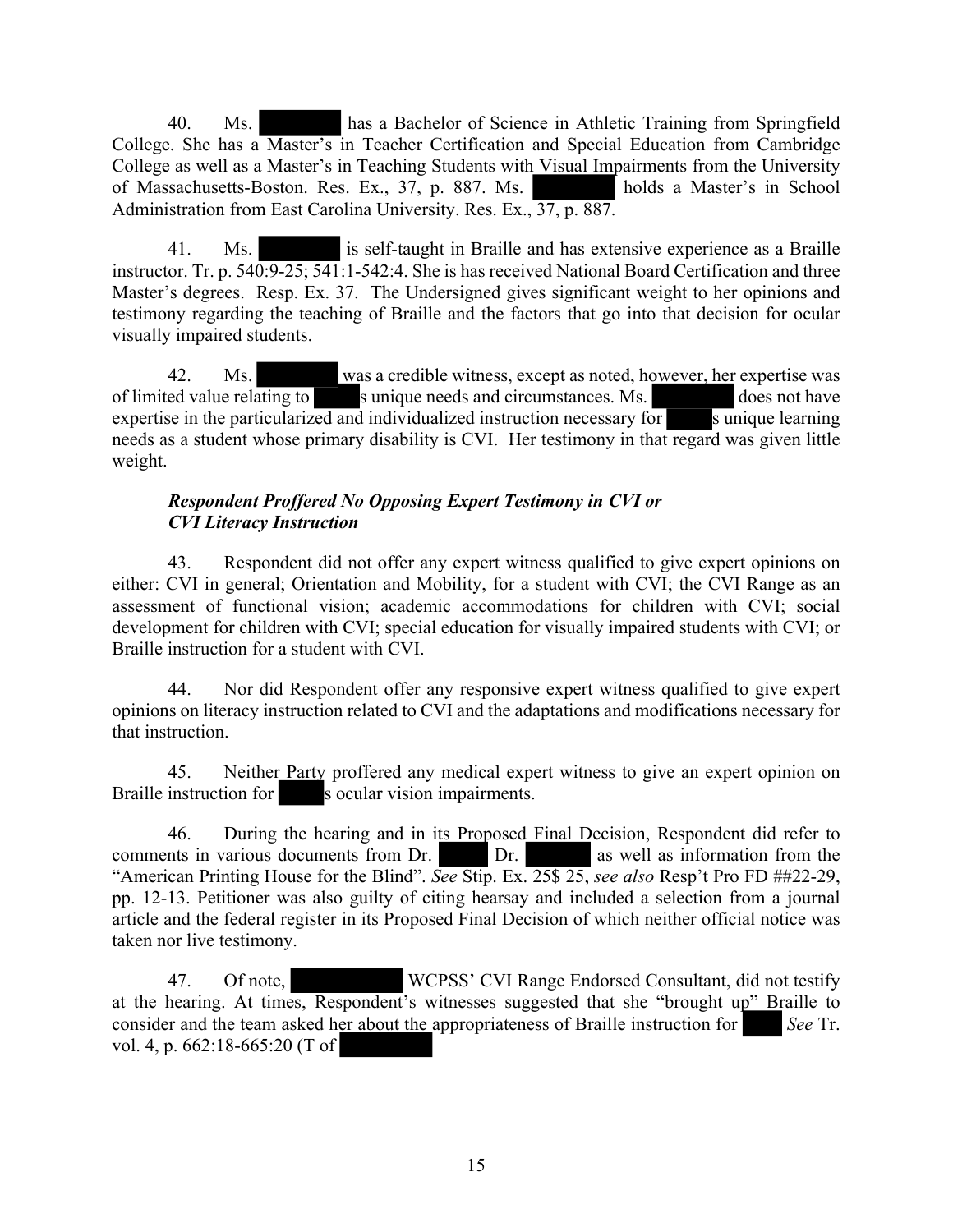48. This inadmissible hearsay, along with any other hearsay with no applicable exception, was not considered by the Undersigned.

49. Respondent raised the concern that the burden of proof may be improperly shifted to them. Even though Respondent does not have the burden of proof, Respondent still has to make some showing to tip the Petitioners' case to below the preponderance of the evidence. Where Petitioners met their burden of proof in their case in chief, the weight of Respondent's response must at least even the scale to 50/50. It did not.

# **s Unique Circumstances and Needs**

50. was vears old<sup>6</sup> at the time the first petition was filed, she loves to , her favorite color is , and, except for reading fluency, she is on grade level academically.

51. She is a "child with a disability" and became eligible for services under the IDEA as a visually impaired ("VI") student on . Stips.  $9 < 10$ .

52. began attending school in WCPSS on , and currently attends Elementary School based on her domicile in Wake County. Stips. 10, 12 & 14.

*s Cortical Visual Impairment ("CVI")*

53. s primary diagnosis is Cortical Visual Impairment ("CVI"), and she has also been diagnosed with optic nerve anomaly and myopia. Stip. 15. She was diagnosed with CVI before one year of age. Stip. Ex. 24, p. 73.

54. Prior to her transfer to Elementary School as a , attended the Governor Morehead School for the Blind. The IEP team there did not discuss any information about CVI with s parents. Tr. vol. 1, p.30:18-21. s parents first learned about the importance of early intervention for children with CVI and the expectation that  $\sim$  s functional vision would improve with the provision of appropriate services by attending the American Conference on Pediatric Cortical Visual Impairment and by reading Dr. book. Tr. vol. 1, 30:22-31:18.

55. There are two broad categories of visual impairments: ocular and cortical impairments. An ocular visual impairment impacts the anterior or front part of the visual system and will not improve. A cortical visual impairment is a brain-based visual impairment and may improve. Tr. vol 3, 400:3-7, 13-15.

56. More specifically, CVI is a condition in which there is damage or injury that occurs to the visual pathways and processing centers in the brain, and which disrupts the function of the message being received by the brain. Tr. vol. 3, p. 399:2-25 (T of

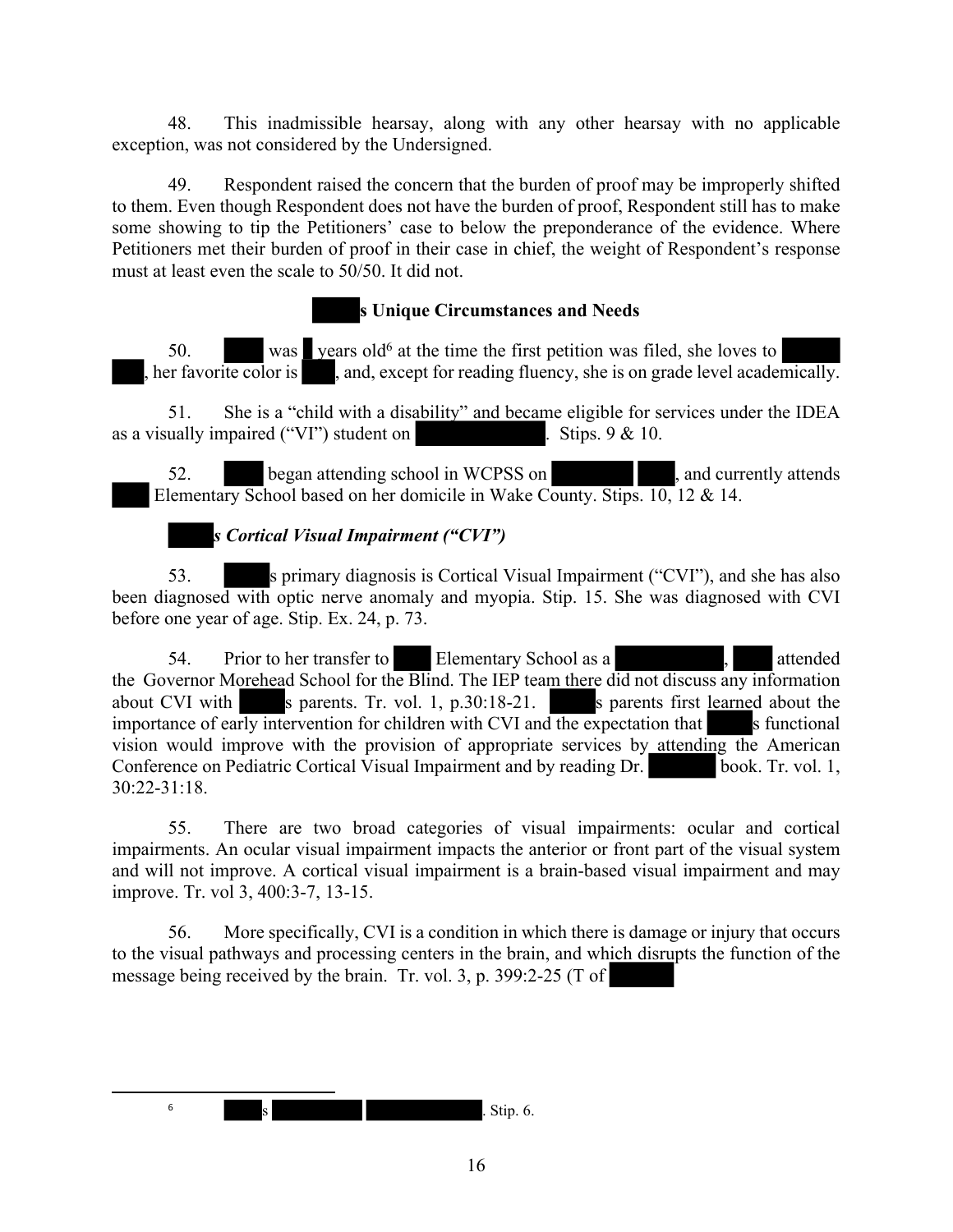57. This means a child can see, but does not, at first, have the functional vision to process or interpret what they are seeing. "[c]hildren with CVI cannot turn their vision off. It's not possible. So they are constantly bombarded with visual information that we have to help them sort out." Tr. vol 3, 400:3-401:14; 448:19-21 (T of

58. One of the key distinctions between the two areas of impairment is that while the expectation for a child with CVI is that their functional vision may improve over time, there is not a similar expectation of improvement for optic nerve issues. Tr. vol. 3, pp. 424:23-425:11 (T of

59. Based on WCPSS' own evaluations of s CVI, her vision has improved since 2017 and has continued to improve during the course of this proceeding. *See* Stips 18-20; Stip. Exs. 66&67.

# *s Academic Strengths and Challenges*

60. is an excellent student on grade level academically except for reading fluency.

61. s grade teacher (Stip. 26), a 30-year veteran teaching mostly graders, described as: "very popular with the other boys and girls [in] her regular education grade class]. She was an inspiration to all of us because she was full of life, and she was an excellent student, and I truly enjoyed having her in my room, [a]nd she did well. She was a good student. Very loving." Tr. vol. 4, p. 476:31-17 (T of

62. Also, according to Ms. s major academic strengths were reading comprehension and math. Tr. vol. 4, p. 747:14-25. "was quick to understand whatever skill [the class] was working on and eager to share her paper and to participate in whatever the [class] were doing." Tr. vol. 4, p. 474:23-25 (T of

63. s "biggest academic challenge was being able to read faster. That was something that slowed her down. But she kept on trying and she didn't give up and she didn't complain, but that didn't slow her down. Tr. vol. 4, p. 748:1-5 (T of

64. s other challenge was writing. "It was hard for her to write a paragraph without taking a lot of time. It was difficult for her, but she did it and wanted to share it. But it did take her more time." Tr. vol. 4, p. 748:5-9 (T of

65. "[ did everything that the rest of the students were doing in every subject, but her assignment or her text had to be modified. So there was a lot of planning involved in what did. And whatever the other children were doing, she did., so she was going right along with what we were doing in every subject." Tr. vol. 4, p. 748:5-9 (T of

66. "wasn't a low student, so she didn't qualify … for the Tier 1 and Tier 2 [intervention groups.]" Tr. vol. 4,  $757:12-20$  (T of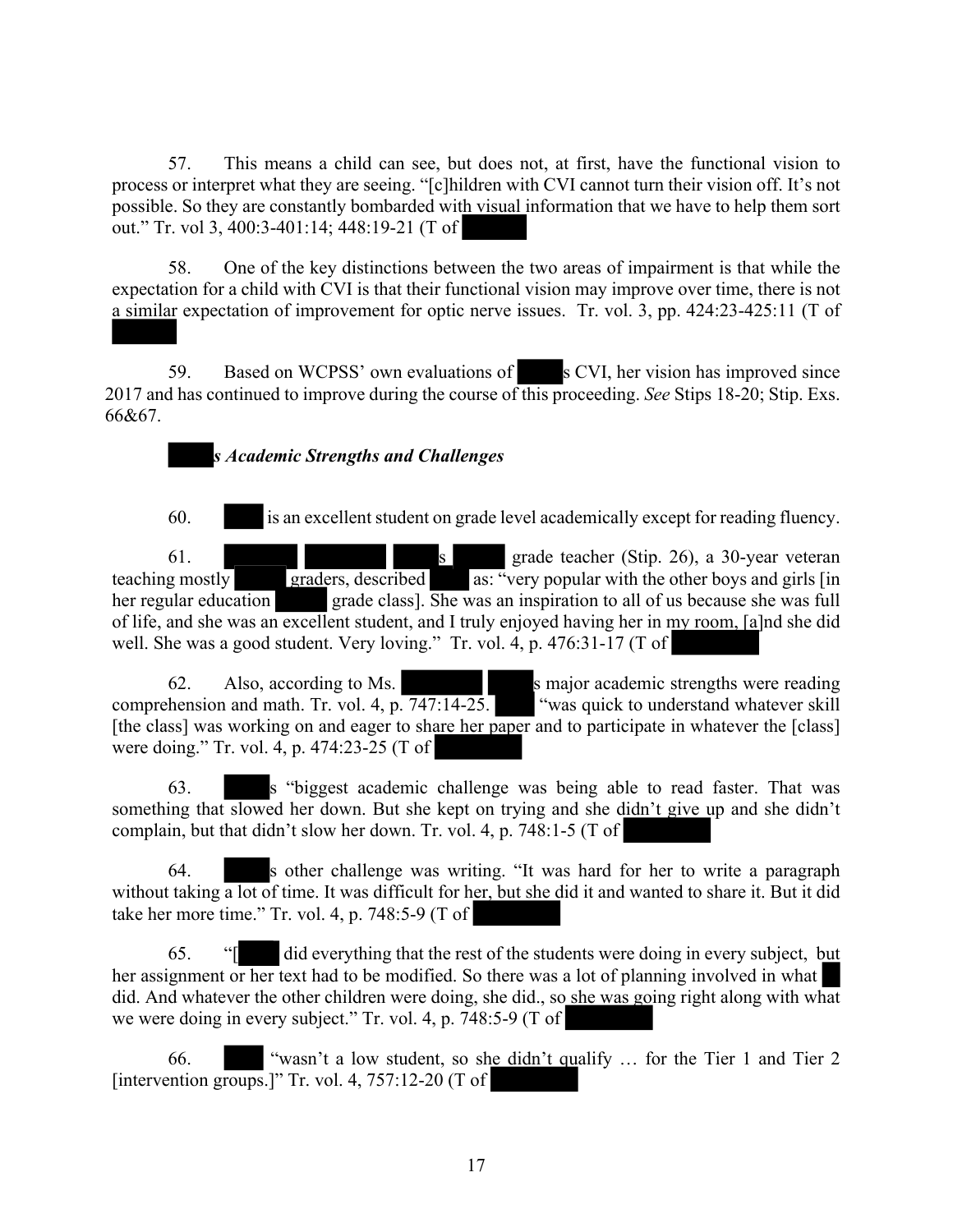67. Respondent's reading expert Ms. admitted " .<sup>7</sup> was not struggling to access her grade level curriculum in second grade." Tr. vol. 4, p. 644:3- $\overline{6}$  (T of

68. In contrast to Ms. **representations that, with CVI accommodations,** could keep pace with her nondisabled peers in the regular classroom, Principal and Ms. both testified that reading rate was so laborious that, despite her hard work, she could not even approach the pace of the classroom. Tr. vol. 6, pp. 969:22-970:7 (T of Tr. vol. 4, pp.794:22-795:8 (T of

69. Principal and Ms. testimonies were also inconsistent with WCPSS' own documentation of Weekly Meetings with s teachers, including Ms. from August 29, 2019 through March 3, 2020. *See* Stip. Exs. 46-59 ("Weekly Meetings Notes").

70. Likewise, the Weekly Meeting Notes prepared by WCPSS teaching staff, including from August 29, 2019 to January 23, 2020, reported each week that "completing all assignment, engages with her classmates, and has had a good week." Stip. Exs. 46-58 ("Weekly Meeting Notes").

71. Similarly, the testimonies of Ms. and Ms. are inconsistent with IEP Progress Monitoring Reports. As of January 2020, was making adequate progress towards mastery of all her academic IEPs goals in reading and writing. *See* Stip. Ex. 42: Progress Report for First and Second Quarters.

72. The Undersigned found Ms. to be credible. Her description of unique academic characteristics and  $\overline{\phantom{a}}$  s ability to access, without Braille, the regular education curriculum with CVI modifications and assistive technology was given significant weight.

# **Cortical Visual Impairment Primer**

73. The differences between a student with ocular visual impairments and a student like with a cortical visual impairment, a relatively new diagnosis, are central to this case and must be understood before turning to the underlying facts and decisions at the various IEP team meetings.

74. Knowing the differences between the two vision impairments is information is critical which the IEP team, including the ultimate decision maker Principal The IEP team should have had a thorough understanding of CVI <sup>9</sup> before making the educational decision to add Braille instruction which ultimately may prove harmful to s functional vision.

<sup>8</sup> Of note, neither party asked Ms. about whether she supported Braille instruction for nor did Ms. mention Braille instruction at any point during her testimony or in any of her documentation.

<sup>&</sup>lt;sup>7</sup> The minor Petitioner is referred as " in some of the records and in some of the testimonies. For purposes of this decision " or " refers to the Petitioner

<sup>&</sup>lt;sup>9</sup> While Ms. the CVI Range Endorsed VI teacher, arguably had a better understanding of CVI, WCPSS contracted an outside CVI consultant, when instructional questions about CVI arose.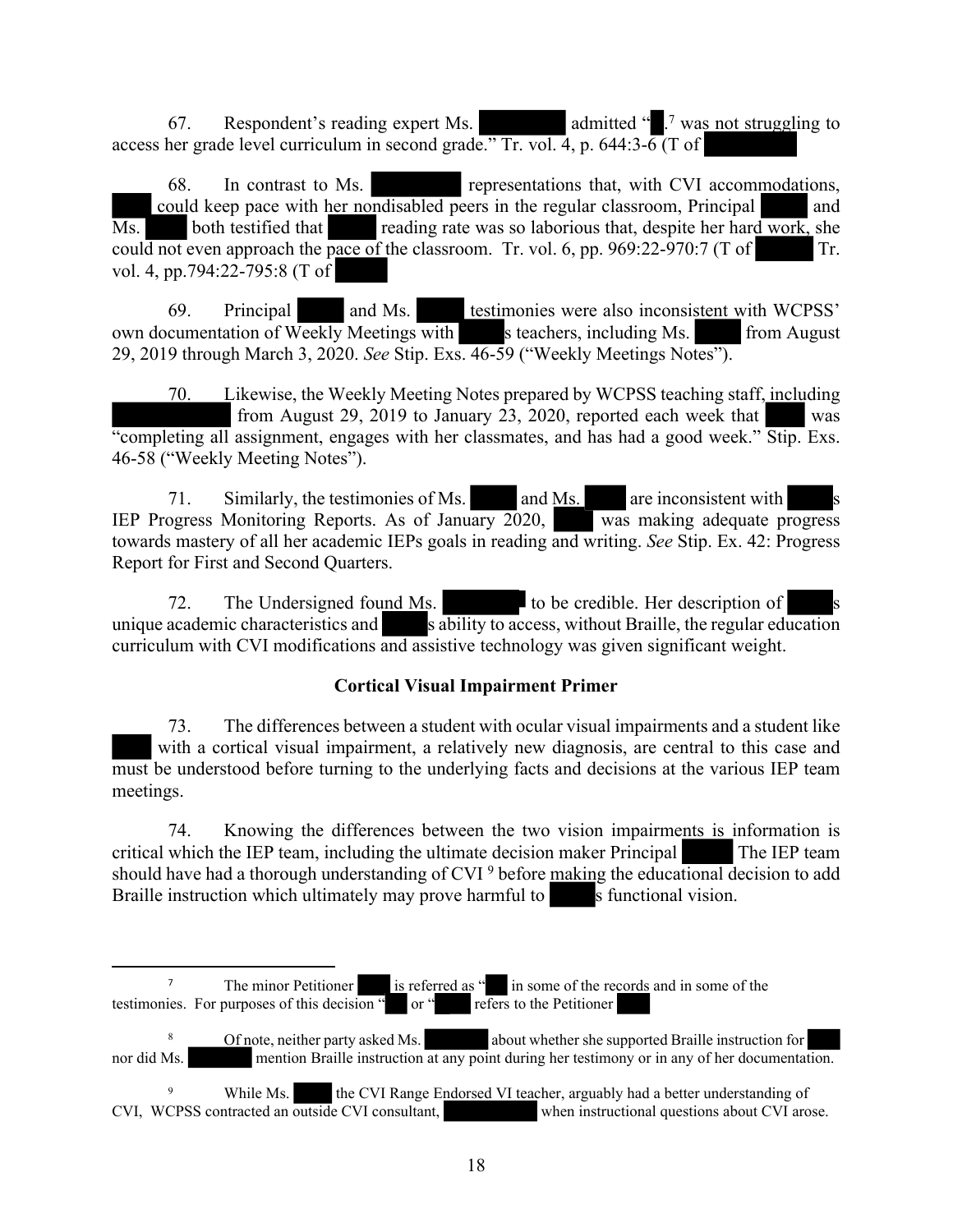75. While CVI is "the leading cause of visual impairment in children today," it is not well known and frequently goes undiagnosed. Tr. vol. 3, p. 399:12-19 (T of

76. CVI is identified by three diagnostic criteria: (i) the child has an eye exam that does not explain their functional use of vision, (ii) the child has a history of some neurologic condition or event, and (iii) there is the presence of certain unique visual and behavioral characteristics. Tr. vol. 3, pp. 400:20-401:6.

77. While the expectation for a child with CVI is that their functional vision may improve with appropriate interventions and supports, there is no way to predict the degree or amount of progress that any particular individual will be able to make. Tr. vol. 3, pp. 461:19- 462:16 (T of

78. does have a co-existing ocular condition, and it is particularly difficult to predict the outcome for any improvement in functional vision for a child with a co-existing ocular condition. Tr. vol. 3, pp.  $462:23-463:1$  (T of However, it is undisputed in this case that s functional vision has improved and continued to improve as evidenced by assessments of her functional vision in December 2020. See Stip. 18-20, 22, 24, Stip. Ex. 67.

79. There are ten characteristics that define children with CVI: (i) response to color, (ii) response to movement, (iii) latency, (iv) visual field differences, (v) complexity, (vi) relationship with light, (vii) relationship with distance, (viii) reflexes, (ix) novelty, and (x) visual motor. Tr. vol. 3, pp. 401:15-407:14.

80. The CVI Range, which was developed by Dr. in 2007, is a functional vision assessment used to aid in determining the extent of the impact of CVI and to guide interventions. Tr. vol. 3, pp. 413:24-415:22.

81. The CVI Range is used to determine the degree of effect of CVI on a scale of 0 to 10, where zero (0) represents little or no visual functioning and ten (10) represents near typical visual functioning. Stip. 16.

82. According to the 2016 CVI Range, "[t]his "assessment protocol is intended for multiple evaluations over a period of time. Suggested scoring (no less than three times per school year)." Pet. Ex. 29, p. 232 (08/15/16). More recent CVI Range Protocols state that "[t]his assessment protocol is intended for multiple evaluations over a period of time." Stip. Ex. 23, p. 311.

83. The CVI Range has three phases: Phase I (Ranges 0-3), where the student is building visual behaviors; Phase II (Ranges 4-7), where the student is integrating vision with function; and Phase III (Ranges 8-10), where there is resolution of the remaining CVI characteristics. Stip. 17.

84. The Perkins School for the Blind issues a CVI Range endorsement to professionals who meet certain criteria. The endorsement means that the individual is able to properly conduct the CVI Range. In order to receive the endorsement, the individual must have given the CVI Range before, pass a test involving knowledge of CVI, gather letters of recommendations, and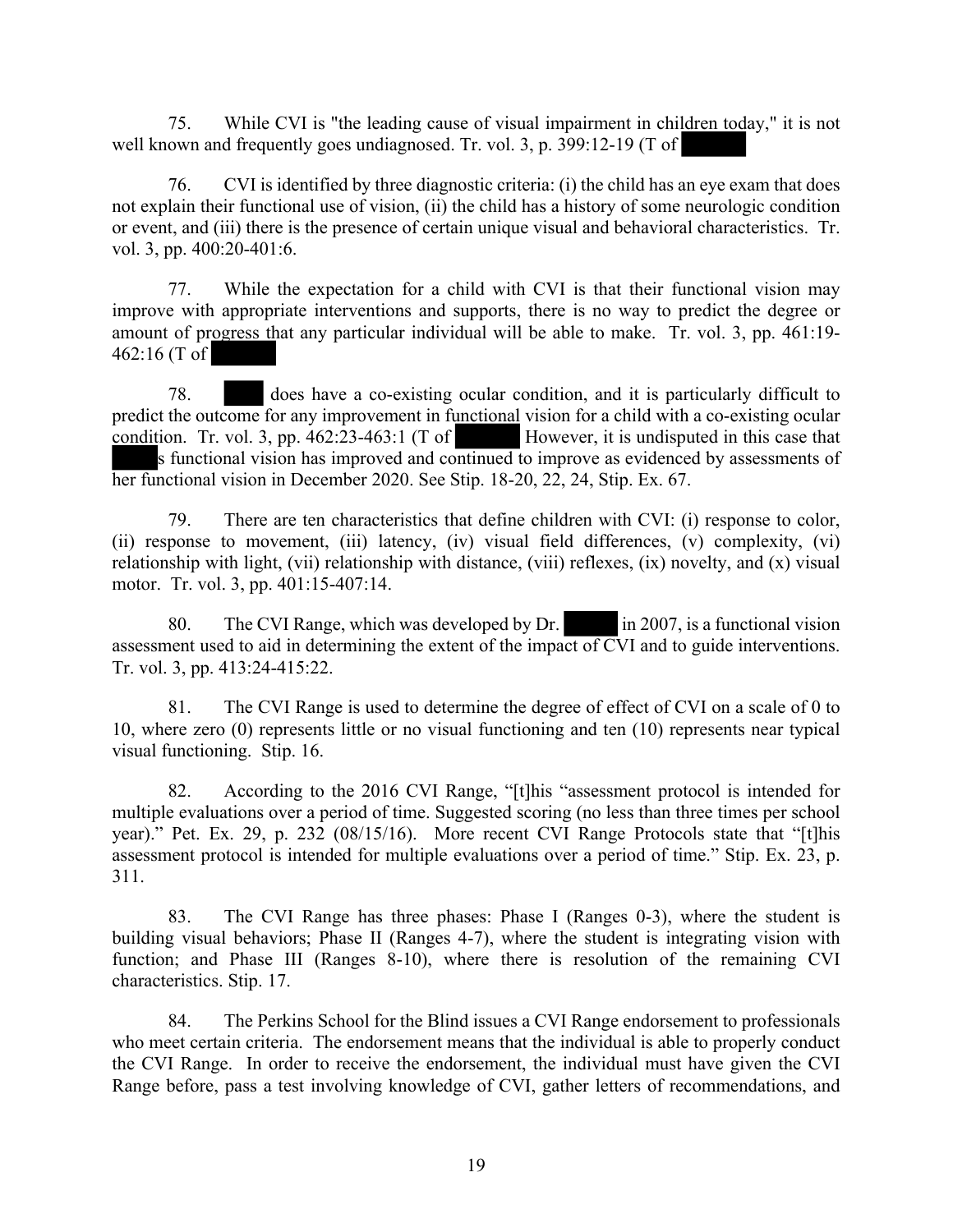watch videos of children with CVI and score them on the CVI Range according to the standard. Tr. vol. 3, pp. 477:20-478:18.

85. Ms. is the only CVI Range Endorsed teacher at Wake County Schools. Tr. vol. 4, pp. 634:13-635:9 (T of

86. Dr. conducted a CVI Range assessment of on August 15, 2016 when she was 4 years,  $10$  months old. s score fell at the 4.5 range in Phase II. Pet. Ex. 29, p. 232. This means that was starting to use vision for functional tasks. Pet. Ex. 29, p. 234.

87. The Parties stipulated that s CVI Ranges have improved since June 26, 2017 to June 28, 2019 after she began receiving two (2) hours of specially designed instruction using CVI strategies and interventions each day from her CVI Range Endorsed teacher. Stips. 18 &22.

88. The CVI Range conducted before the September 2020 IEP meeting was conducted by Dr. on June 28, 2019, over a year ago. Stip. Ex. 24.

89. WCPSS did not conduct any CVI Range assessments of during the 2019-2020 school year or prior to their decision to add Braille instruction to  $\overline{s}$  IEP. Stip. 42.

90. The most recent CVI Range conducted on December 16, 2020, documented that s functional vision was continuing to improve and was on the verge of entering Phase III. Stip. Exs. 66&67.

91. Phase III is the "refinement of ventral stream visual function" to the end result of typical or near typical visual functioning. Stip. Ex. 66, p. 482. scored at CVI Range 7. Students at CVI Range 9-10 spontaneously use vision for most functional activities at a level approaching near typical. Stip. Ex. 66, p. 485.

92. WCPSS proffered no credible evidence that typical or near typical visual functioning was unrealistic for or why the IEP should not have continued to have CVI strategies to address s functional vision.

# *is the only CVI student in WCPSS on grade level and has CVI Range Assessments*

93. In Wake County Schools, there are "90 to 100" students<sup>10</sup> served by Respondent's Visually Impaired department with VI. Tr. vol. 3, p.  $545:10-20$  (T of Ms. the only person in Respondent's district who is CVI Range Endorsed has never administered the CVI Range to anyone except Tr. vol. 4, pp.  $634:13-635:9$  (T of

94. According to WCPSS' Lead VI Teacher, prior to s arrival WCPSS has had little or no experience working with students with CVI. None of the ninety (90) to one hundred (100) students with a CVI diagnosis, served by Respondent's VI department, have had CVI Ranges

<sup>10</sup> According to Respondent's discovery responses, there were 67 students total with VI as the primary eligibility category and was the only student with CVI. Tr. vol. 3, p. 409: 4-12 ; Pet. Ex. 80, p. 462. (Petitioners' Exhibit 80 referenced in that exchange was missing page 462).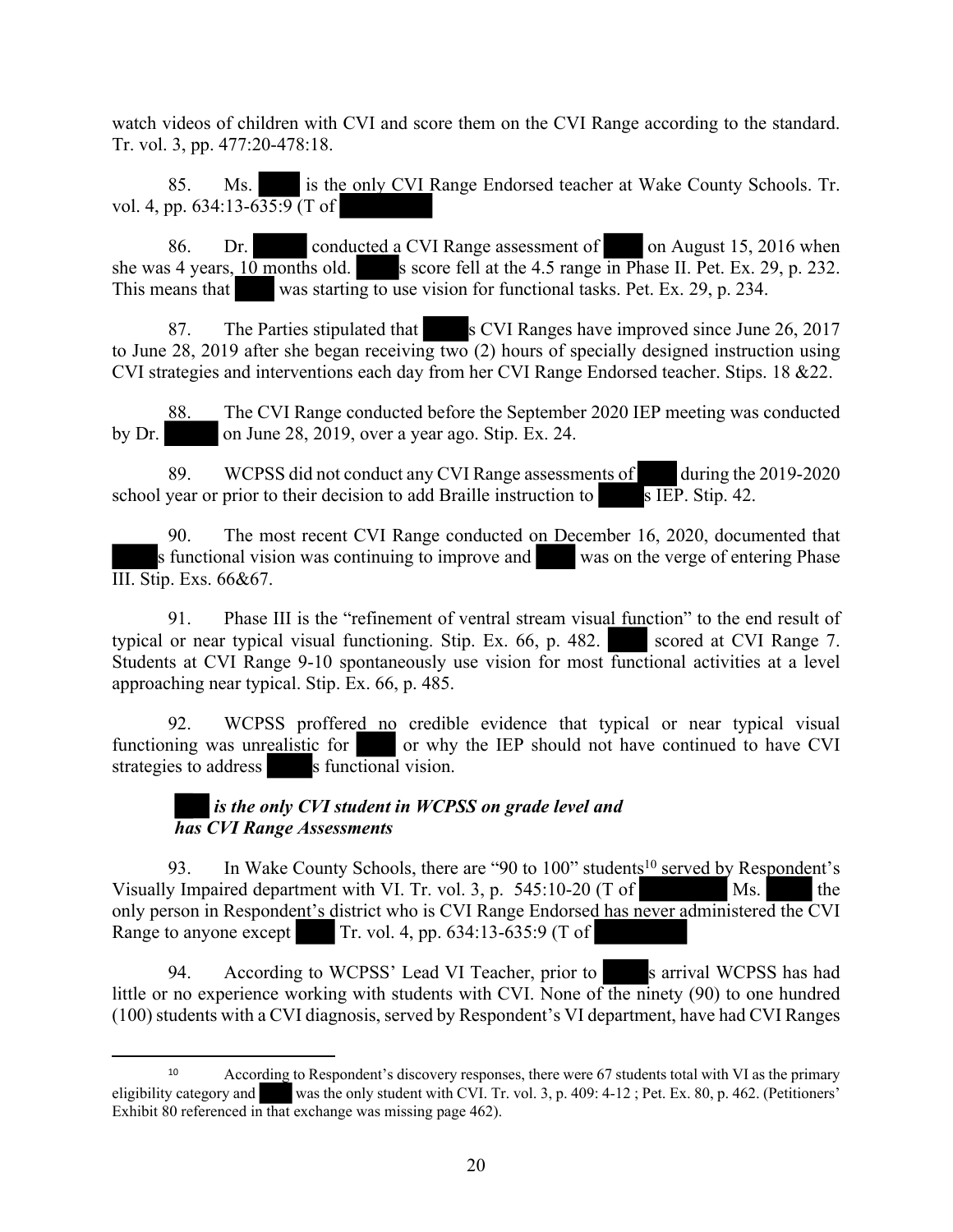administered, except for It is unknown how many students, if any, that WCPSS has provided CVI services who were in Phase II and approaching Phase III, like  $\boxed{\ }$  Tr. vol. 4, p. 634:22-24 (T of

95. That alone suggests that WCPSS' lead VI teacher and other VI teaching staff are not sufficiently knowledgeable about CVI to be making decisions about fluency or Braille instruction for a child with CVI.

96. is the only student of the  $20,050^{11}$  special education students, in Wake County Schools, that the Lead VI Teacher is aware of who receives two (2) hours of VI services daily. Tr. vol. 4, p. 635:6-9 (T of

97. Fortunately, a couple of WCPSS' VI teachers (solid skindergarten and Ms. have been trained in CVI which bodes well for future students with CVI and Braille instruction. But as it stands now, is the test case.

#### **Intensive CVI Instruction**

98. During kindergarten in the 2017-18 school year, s Teacher of the Visually Impaired (TVI), participated in the training to become CVI Range Endorsed and certified to administer the CVI Range. Stip. 19

99. During the 2017-18 school year, received two  $(2)$  hours of specially designed instruction each day from her TVI. Stip. 20

100. S score on the CVI Range improved during the 2017-18 school year and continued to improve during the 2018-19 school year. Stip. 22

101. s TVI during the 2018-19 and 2019-20 school years was Due to being on her case load, Ms. became CVI Range Endorsed and certified to administer the CVI Range. Stip. 23

102. Except during the 2020 pandemic period, during both the 2018-19 and 2019-2020 school years, Ms. provided two  $(2)$  hours of specially designed instruction each day -75 minutes in General Education and 45 minutes in Special Education. Stip. 24. received O&M Services for 45 minutes per week and occupational therapy services. She also received 42 hours of ESY services in the summer of 2019 and 37 hours<sup>12</sup> of ESY in the summer of 2020. Stip. Ex. 9, Stip. 24, 25, 30-31.

<sup>11</sup> Wake County School's average daily enrollment for the 2019-2020 school year was 161,907.00 Of that number 20,050 was identified as student with special needs in Wake County Schools' special education program. Pet. Ex. 98, pp. 843-844 (officially noticed).

<sup>&</sup>lt;sup>12</sup> The stay put ESY number of hours was 42 hours, but by agreement of the Parties it was reduced to 37 hours.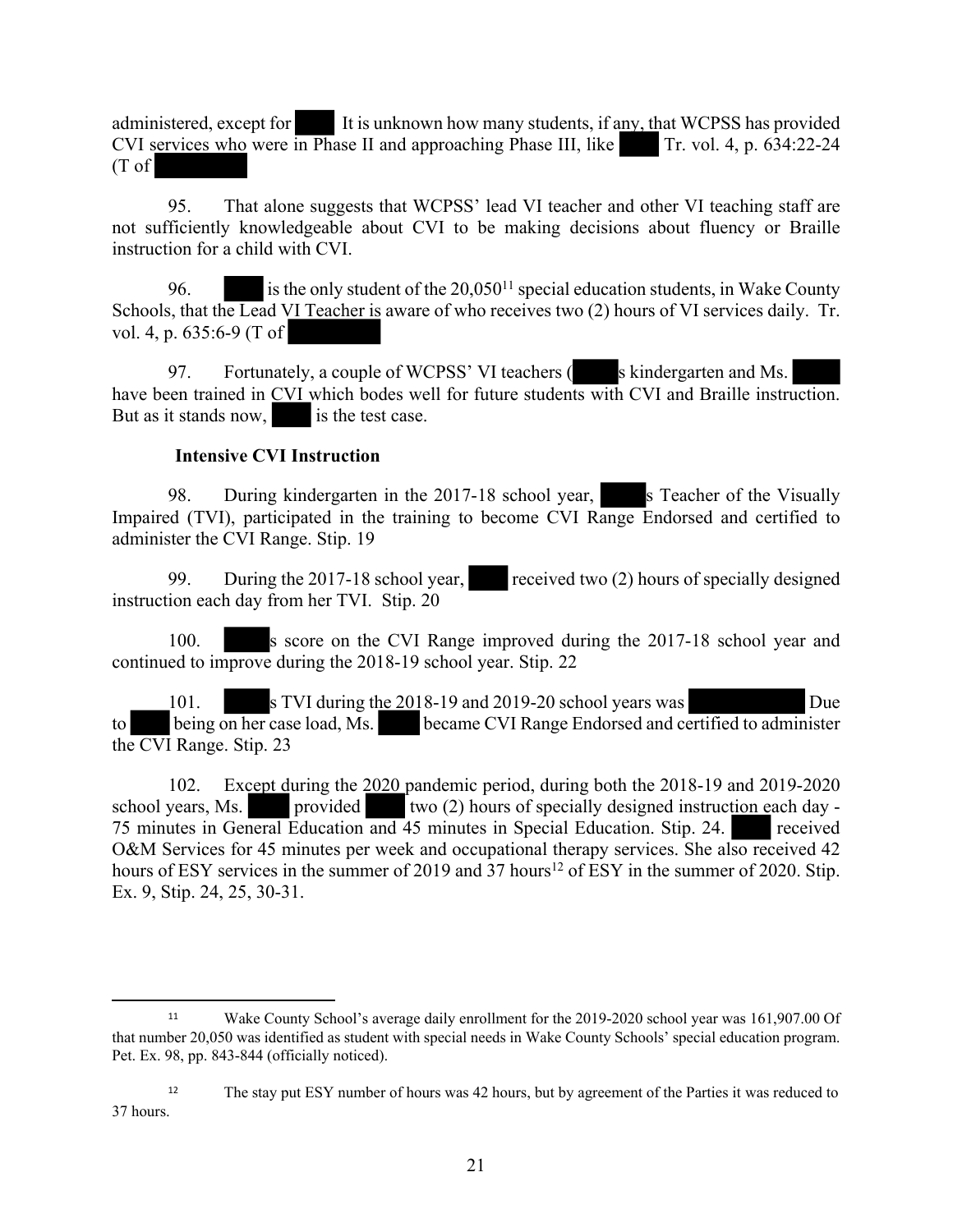#### **CVI Strategies and Modifications Have Been Effective**

103. CVI Strategies are used throughout s educational day and are imbedded as "CVI Modifications" in her IEP goals. *See* Stip. Exs. 5, 9, &13.

104. CVI Strategies are "what is most important for s visual access and access in general to what we are teaching. She needs . . . very specific modifications and accommodations for accessing classroom materials." Tr. vol. 4, pp. 772:21-773:2. (T of

105. Examples of the effective CVI strategies Ms. provided to are: "modifications to the work, we would put less on a page. We would highlight important information. We would decrease the complexity. . . I would teach novel ideas and concepts, vocabulary, reteaching, reviewing, repetition was very important, reading things before was asked to read so that she had an idea of what she was going to be reading about, using her  $\overline{IP}$ ad as a backlighting device for easier visual access, you know, giving her breaks." Tr. vol. 4, 773:3-11.

106. Part of the specially designed instruction received from her VI teacher included "figuring out what was – with the end in mind, so what do we want to come out of this lesson knowing. Does she need to do everything that everybody else is doing? Can we just kind of skip some steps and get to – get to the end knowing that has given us the information needed for an assessment or an assignment without having to work so hard to get – what could we tease out?" Tr. vol. 4 773:14-20.

#### **CVI Range Improvement**

107. As shown by her functional vision growth, this intensive instruction has been worthwhile because s CVI ranges improved as documented in her educational records as follows:

| Date               | <b>Rating I</b> | <b>Rating II</b> | <b>Level of Function</b> |
|--------------------|-----------------|------------------|--------------------------|
| June 26, 2017      | 4.75            | 5.0              | Phase II                 |
| September 17, 2017 | 4.75            | 5.0              | Phase II                 |
| January 12, 2018   | $5+$            | 5.50             | Phase II                 |
| March 21, 2018     | $5+$            | 5.50             | Phase II                 |
| May 31, 2018       | $5+$            | 5.50             | Phase II                 |
| June 28, 2019      | $6+$            | 5.75             | Phase II                 |
| Dec. 16, 2020      | ⇁               | 6.25             | Phase II                 |

Stips. 18-20, 22, 24; Stip. Ex. 67.

108. On December 16, 2020, was approaching closer towards a Phrase III rating 8-10. Stip. Ex. 67.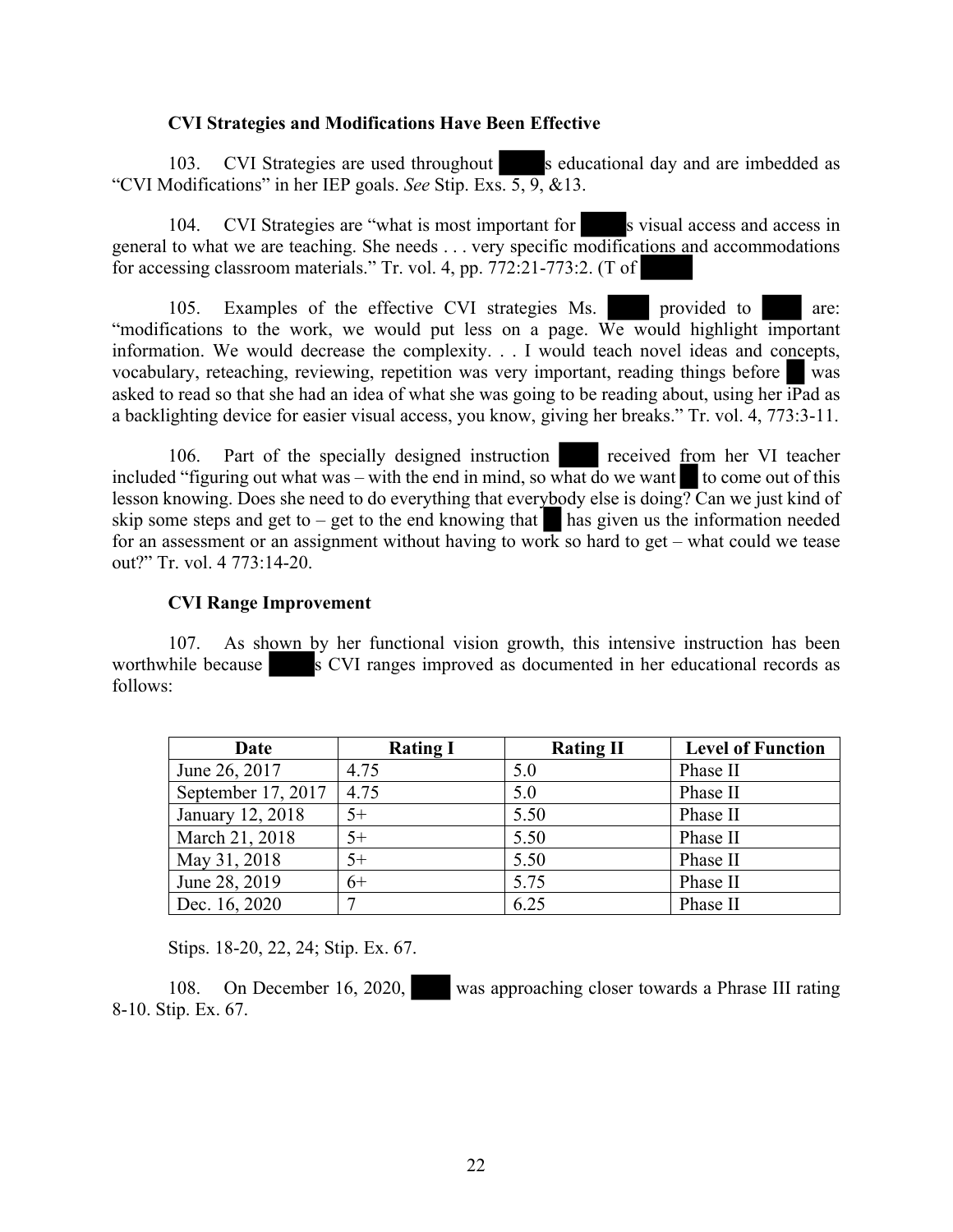#### **Smaller Font Size**

109. Not only did s performance on the CVI Range improve during this time, but her ability to read a smaller font size also improved. The VI teacher and staff: "were working at a font size between 72 and 100 when she was – when I [Ms. first started working with her. And she now has most of her work modified in a 48-point font." Tr. vol. 4, p. 769:13-21. (T of More recently as of November 7, 2019, could read at a 28-point font. Stip. Ex. 54.

#### **Braille Instruction Was Considered in Kindergarten**

110. has never received any Braille instruction. It was initially considered by WCPSS during s transition to kindergarten in 2017. A Learning Media Assessment Braille Skills Inventory ("LMA") was conducted by WCPSS on March 7, 2017. Stip. Ex. 22, At the reevaluation IEP meeting held on March 8, 2017, the VI teacher shared that is a dual media student with vision being the primary medium but Braille was still recommended. Pet. Ex. 6, p. 21. At s Parents' request, Braille services were removed from s IEP and the team agreed to focus on strategies specific to CVI in an attempt to improve  $\blacksquare$  s functional vision. Pet. Ex. 9, pp. 49-50.

111. In retrospect, based on the improvement in functional vision rating in the CVI Ranges from 2017 to 2020 (Stips. 18-20, 22, 24; Stip. Ex. 67), the 2017 IEP team made the right decision in 2017.

#### **Reading Fluency**

112. Although reading fluency was s greatest academic obstacle, her reading fluency also improved from 2017 to 2019.

113. s performance on the general education DIBELS reading assessment improved between 2017-19 while she was receiving specially designed instruction using CVI strategies and interventions for two (2) hours each day. *See* Stip. 32.

114. On a standardized reading measure used by Respondent (DIBELS), (Stip. 32) has demonstrated significant progress in certain areas of reading. Her composite score, which is an overall score based on subtests that identify specific needs, ended Kindergarten in the "strategic intervention" category at 106, increased to 127 by the end of first grade (still strategic), and after ESY instruction between 1<sup>st</sup> and  $2<sup>nd</sup>$  grade, jumped to a score of 227, which is proficient. Stip. Ex. 31; Tr. vol. 2, p. 249:6-22 (T of

115. Similarly, s TRC score was a Level D after kindergarten, a Level I after 1st grade, and a Level J to start  $2<sup>nd</sup>$  grade, which is above proficiency. Her reading accuracy, which began to be measured in mid-1st grade, was consistently well above average. Stip. Ex. 31.

116. Progress monitoring data from her IEP services based on the DIBELS confirmed that was on grade level with the exception of her reading fluency. Across all of the data taken by Ms. s comprehension was consistently strong, and her reading accuracy was consistently strong. But her reading fluency was consistently well below grade-level expectations. *See* Stip. Ex. 27-33; Tr. vol. 4, pp. 747:14-25, 748:1-9 (T of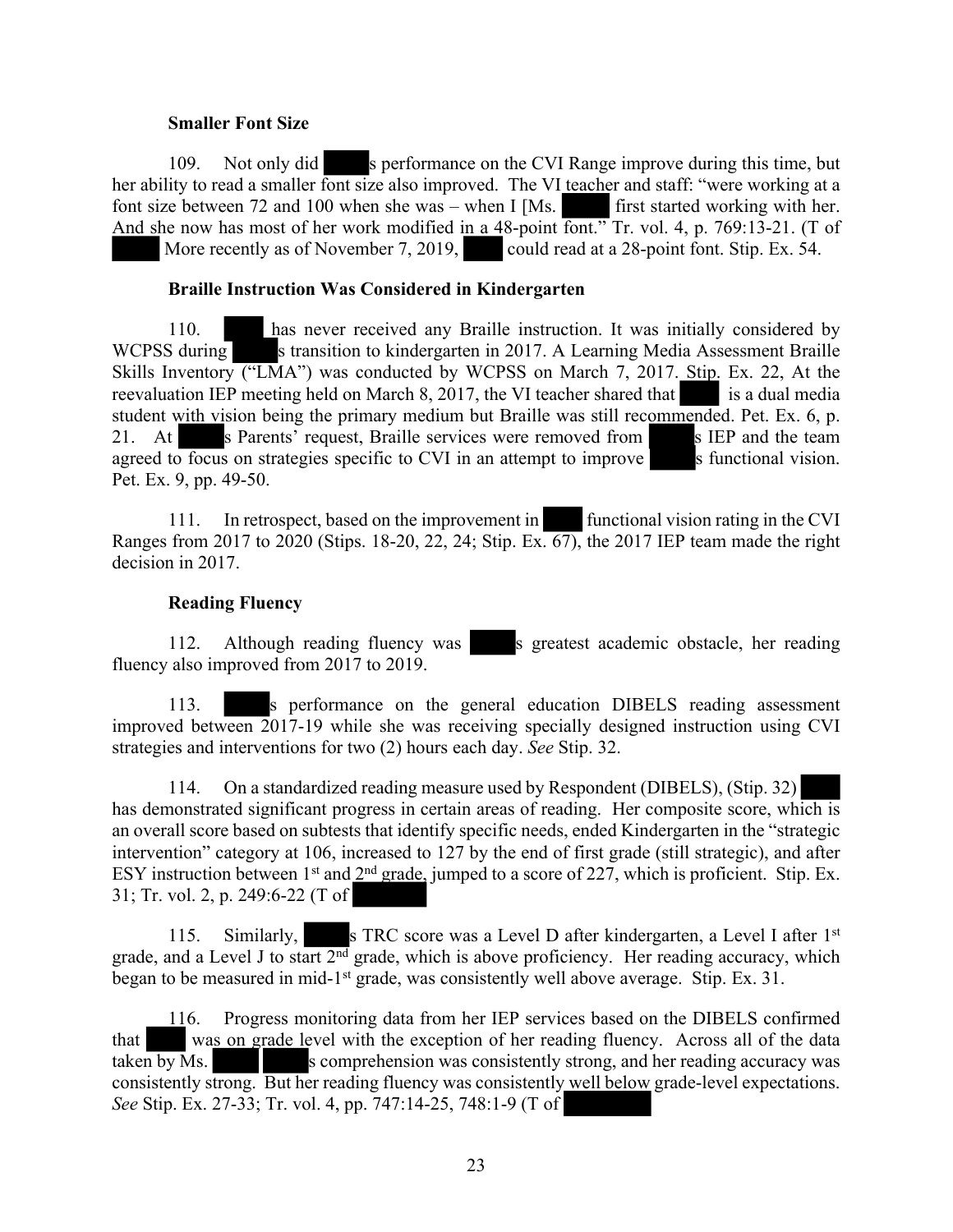117. s reading fluency, and specifically her reading rate, did not keep up with her other scores. At the end of first grade, her Nonsense Word Fluency scores were both well below the norm: 36 against a norm of 58 in Correct Letter Sounds ("CLS"), 3 against a norm of 13 in Whole Word Reading ("WWR"). Her Oral Reading Fluency score measured at 16 wpm at the end of 1<sup>st</sup> grade against a norm of 47 wpm, and 28 wpm at the start of  $2<sup>nd</sup>$  grade against a norm of 52 wpm. Stip. Ex. 31.

118. Based on s fluency deficits at this time, the IEP team should have developed a fluency goal. However, the Parent's repeated requests for a fluency goal went unheeded for over eighteen (18) months.

#### **Assistive Technology**

119. Throughout the school years, assistive technology has also played a vital role in supporting in the regular classroom.

120. The May 2019 IEP included the following assistive technology devices: iPad or Tablet, Smart Board or mimeo-board, JoinMe App, screen sharing application, large print books with simple pictures,  $20/20$  pens, bold lead pencils, bold lined notebooks and paper, slant board, trifold board, mini-felt board, all-in-one board, work/play tray and dividers, line guide, and occluder. Stip. Ex. 5, pp. 85-97. The implementation of these devices and accommodations is extensively explained in the May 2019 IEP. *See* Stip. Ex. 5, pp. 85-97

121. Audiobooks were added in the September 2019 IEP. Stip. Ex. 8, p. 138.

122. All of the aforementioned assistive technology devices continued to be included in s and a "Voice to Text" program was added as an accommodation for s writing in the February 2020 IEP. Stip. Ex. 13, p. 180. Although the June 2020 IEP was not included in the evidence, the meeting minutes and Prior Written Notice do not indicate that any assistive technology were deleted or added at that meeting. *See* Stip. Exs. 17&18.

123. The September 2020 IEP also listed the following: iPad, screen sharing app, audiobooks, large print books, laptop with screen reader and voice typing program/applications, a typing program, slant board, reading guide, as the assistive technology devices. Stip. Ex. 20, pp. 293-297. A "Voice to Text" program was added for writing assignments longer than 2 paragraphs. Stip. Ex. 20, p. 297.

# **CVI Strategies**

124. It is undisputed that the CVI strategies and modifications in the regular classroom have been essential to s academic success. CVI has strategies for fluency issues.

# *The "Bubbling" Technique*

125. After first grade, on July 10, 2019, Dr. had recommended to WCPSS the use of a color, word "bubbling" technique to aid s word fluency and help avoid fatigue. According to Dr.  $\begin{array}{c|c}\n s & \text{ability to look at a word shape while also using context and}\n\end{array}$ reading fluency will, in the long run, make her reading more efficient." Stip. Ex. 24, p. 74.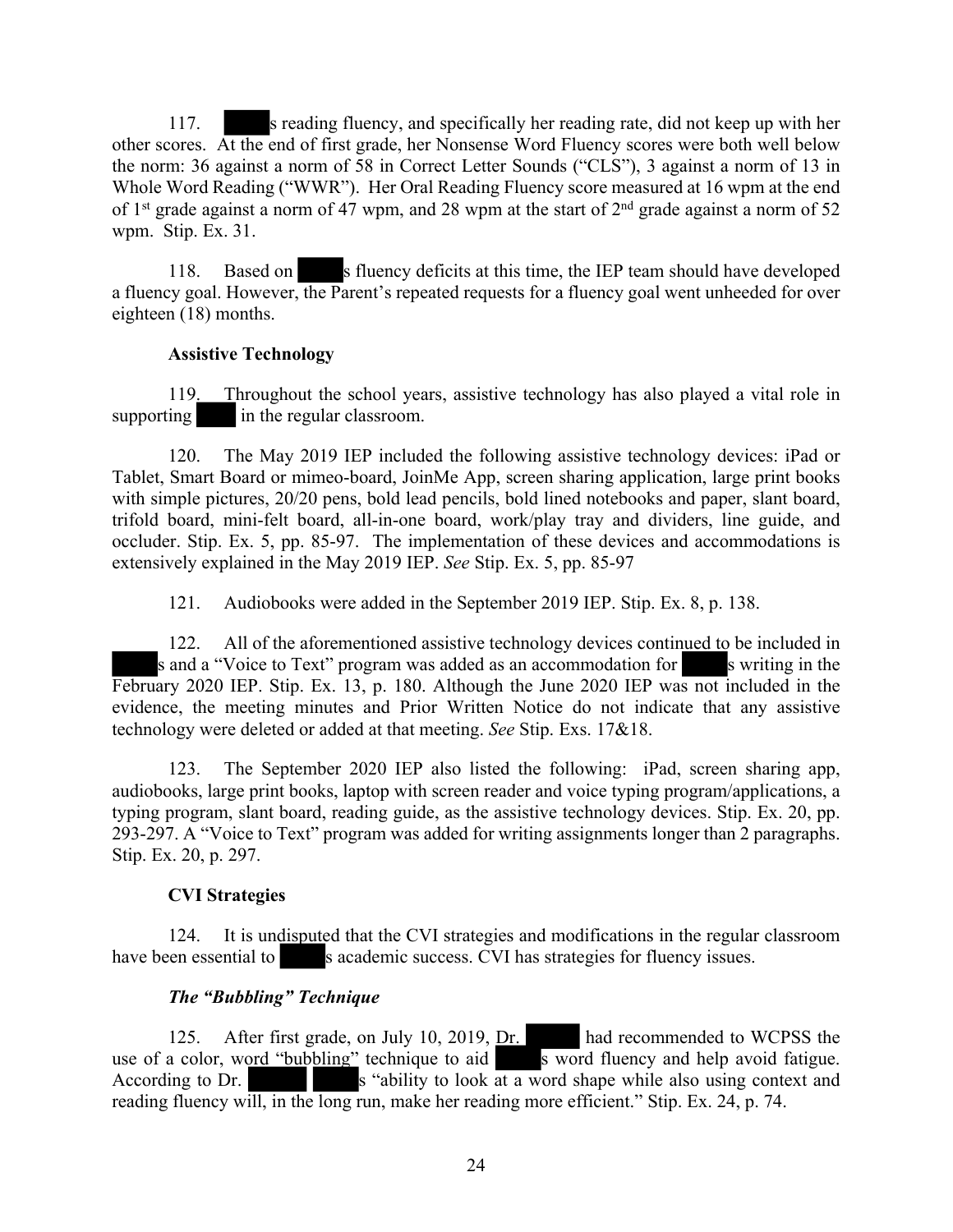126. In second grade, her teachers reported in the October 3, 2019 Weekly Meeting note that continued to make progress in reading fluency. They stated:

We are continuing to progress in reading fluency. We continue to work with and use a variety of strategies to help her with reading. Her stamina for reading has increased this year. She is reading longer and longer passages.

Stip. Ex. 50

and the second grade teachers reported some success in 127. Although Ms. and the second grade teachers reported some success in simproving s fluency, Ms. and Ms. discounted that progress. One data point on the Nonsense Word Fluency in  $2<sup>nd</sup>$  grade showed a substantial jump, but that score came from an untimed administration of the test, which is supposed to be confined to one minute. Tr. vol. 4, p. 796:16-24 (T of According to Ms. untimed scores would not be something that would show a true measure of s performance, compared with other data points that were administered timed. Tr. vol. 6,  $\overline{pp}$ . 977:13-978:1 (T of

128. In the second grade, did continue to improve in her reading fluency and as of November 7, 2019, the staff reported that could read "12 more words in a minute." Stip. Ex. could read "12 more words in a minute." Stip. Ex. 54 ("Weekly Meeting Note")

# **Vision - Primary Learning Media and Auditory- Secondary Learning Media**

129. Petitioners claim and WCPSS VI teacher admits that vision is s primary learning medium and auditory is her secondary learning medium. WCPSS' lead VI teacher admitted that is a dual media learner with visual as her primary and auditory as her secondary. Tr. vol. 4, 644:12-13 (T of *see also* Stip. Ex. 68.

130. The Sensory Balance Learning Media Assessment conducted by Ms. in December 2020 and January 2021 supports that is not a tactile learner rather that auditory learning is secondary learning medium and that Braille which is a tactile medium would not be appropriate.

131. s primary and secondary learning media are the crux of this case.

# **GRADE: 2018-2019 SCHOOL YEAR**

# **March 2019 IEP - Parents'** *First* **Request for a Fluency Goal**

132. s Parents first requested the IEP team add a fluency goal beginning in March 2019. *See* Stip. Ex. 3; Stip. Ex. 10, p. 66 (Sept 2019); Stip. Ex. 14 (February 2020 IEP meeting); *see also* Tr. vol. 2, pp. 254:16-255:16 (T of Ms. confirming the need for a goal for in text fluency by the March 21, 2019 IEP meeting). The Parents asked at each subsequent IEP meeting, but a fluency goal was not added until September 2020, eighteen (18) months later. Stip. Ex. 20, p. 290.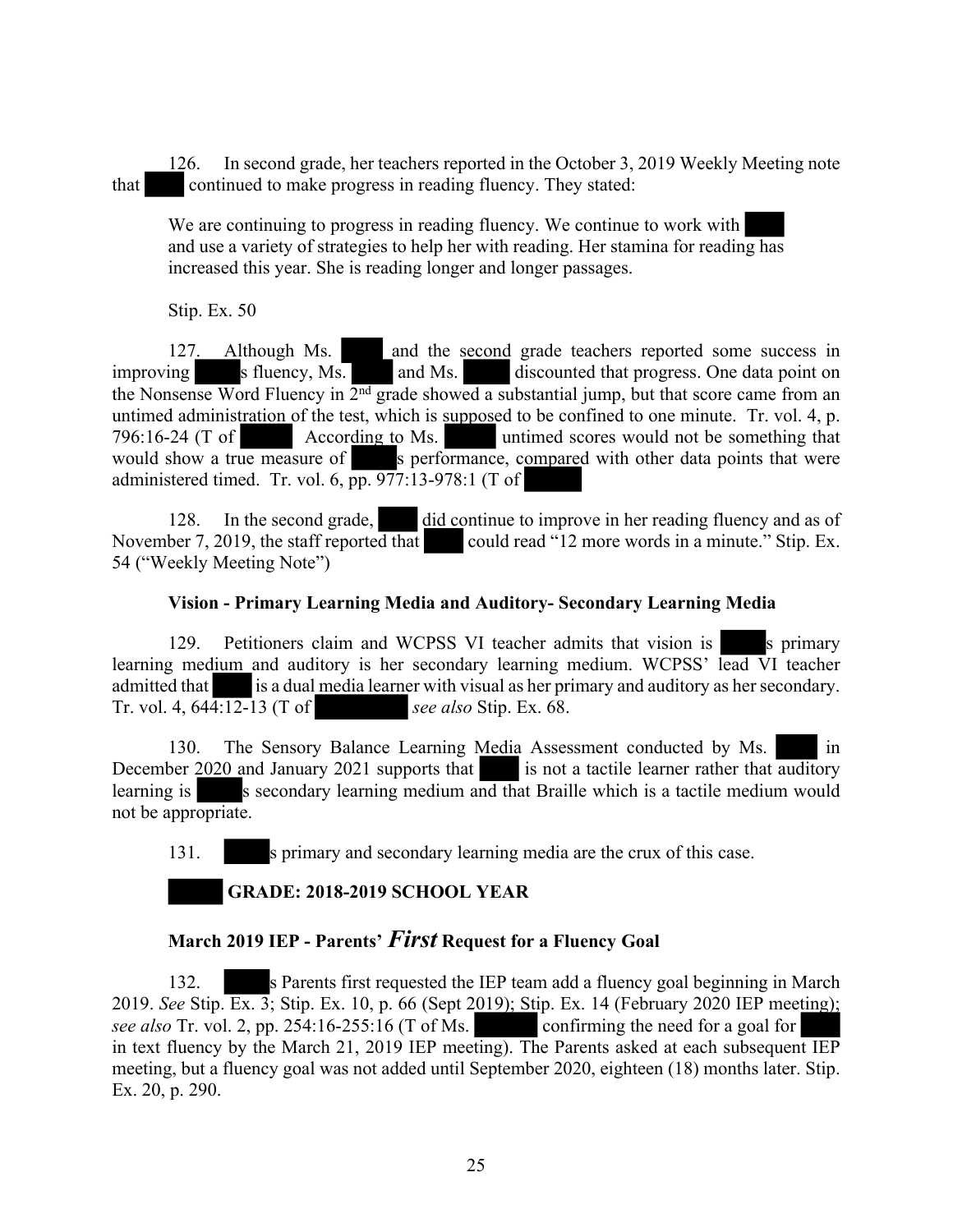133. As of March 2019, the IEP team knew that needed a fluency goal. The IEP meeting minutes reflect that Senior WCPSS Administrator admitted that

is making gains "but still below grade level in the areas of fluency and comprehension." Stip. Ex. 3, p. 34

134. In the IEP meeting minutes, Ms. acknowledged that "repetition and practice" is what  $\lceil \cdot \cdot \cdot \rceil$  needs to build her fluency." Stip.  $\overline{Ex}$ ,  $\overline{3}$ , p. 35

135. The issue about a fluency goal was tabled until additional data was available, and Respondent offered to bring another literacy expert to observe and determine the specific area of need to address her learning issues. A decision was to be made at the "next meeting." Stip. Ex. 3, p. 35. This did not happen.

136. Because objected to a WCPSS staff member's evaluation and wanted someone from "his side to be there during the observation", the team agreed to work with the Parent on that. Stip. Ex. 3, p. 36. The decision was tabled until the next meeting which was May 10, 2019.

# **May 10, 2019 IEP Parents'** *Second* **Request for a Fluency Goal**

137. s Parents asked for a fluency goal again at the May 10, 2019 IEP meeting. They also asked for a systematic auditory reading program as another medium to use when was visually fatigued. Stip. 5, p. 74.

138. During the May 10, 2019 IEP meeting, the IEP team noted "[ has issues with fluency . . . but shared that it is more important that  $\lceil \cdot \cdot \rceil$  is able to read and identify the words and that speed is not a focus for  $\left[ \right.$  Stip. Ex. 7, p. 114. Yet, later in September 2020 speed was the exact reason the IEP team gave for why needed instruction in Braille. *See* Stip. Ex. 19.

139. The IEP Team developed a number of goals, but only the reading goals in this IEP are relevant to this case at that meeting are the reading goals which were virtually the same as the subsequent September 2019 IEP reading goals.

140. reading goals in the May 2019 IEP were:

Given high frequency word from curriculum, will use CVI modifications and pre-reading strategies In order to increase her high word frequency word recognition with 80% accuracy in 4 out [of] 5 opportunities.

Log of teacher observation, Data sheets. ESY: Yes

is a Senior Administrator for WCPSS.

13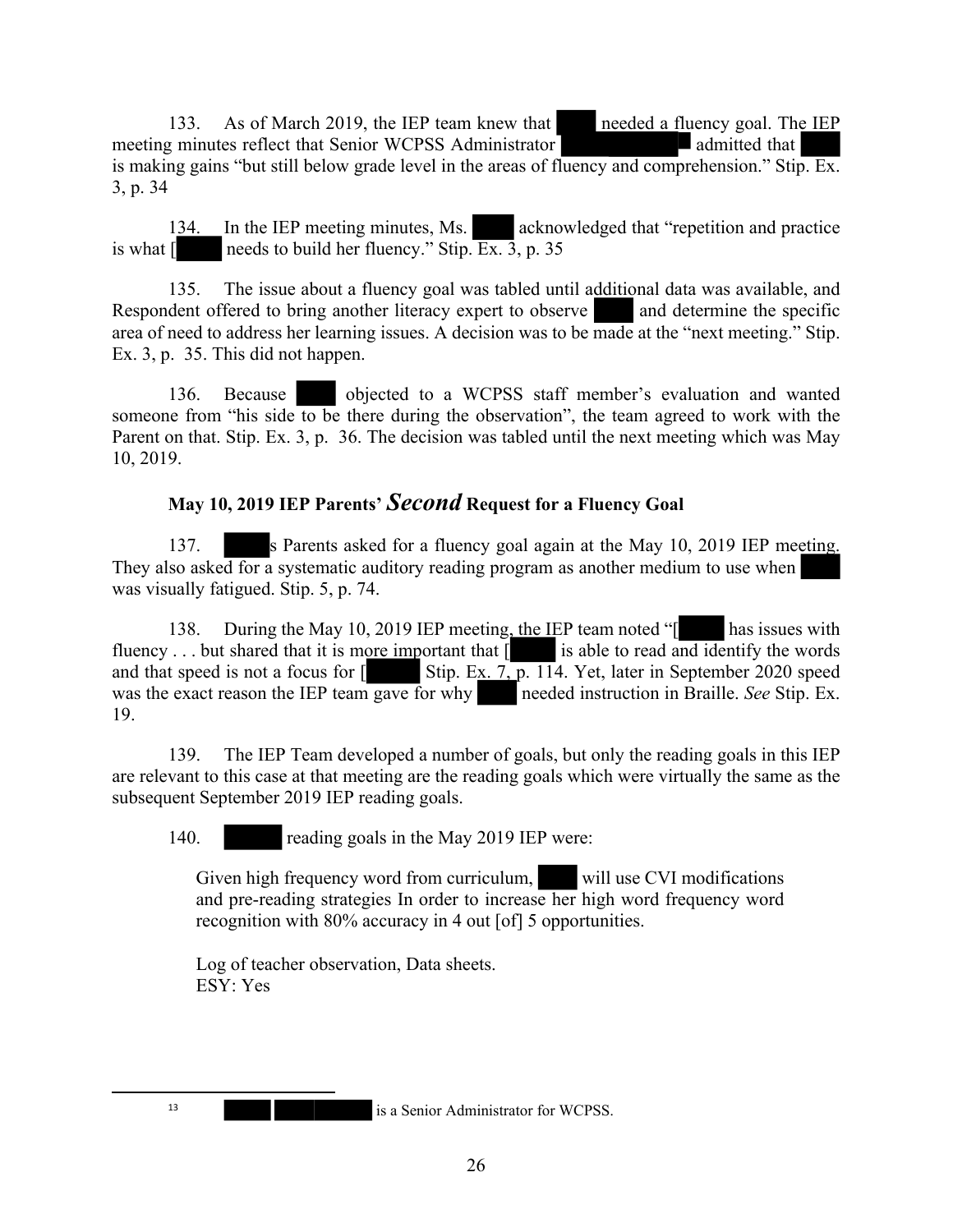will use CVI modification and pre-reading strategies in order to comprehend a given text of no more than 300 words with 80% accuracy in 4 out of 5 opportunities.

Monitored by: Log of teacher observation, Data sheets. ESY: Yes

Stip. Ex. 5, p. 84

141. According to Principal Tr. vol. 6, pp. 978:6-979:9, and in its Proposed Final Decision, Respondent asserts that the writing goals in the May 2019 IEP and the September 12, 2019 IEP, were also reading goals because had to reread her own sentences. This writing goal is found on page 78 preceding the O&M goals and Adaptive PE goals on pages 79-84. The reading goals are on page 84.

142. The purported reading goal states:

will write 3 sentences (5-7 words each), using CVI modification and with no more than 3 spelling and punctuation errors, will correctly read back her own writing in two consecutive sessions with 100% accuracy.

Monitored by: Work samples, Data sheets ESY: No

Resp. Pro Final Dec. p. 19, FoF 77 citing Stip. 9, p. 132 (September 12, 2019 IEP) same goal as in Stip. Ex. 5, p. 78

143. Although Respondent now claims this is a reading goal, Ms. clarified at the September 2019 IEP meeting that this is actually a "writing" goal, not a reading goal. Stip. Ex. 11, p. 64 (September 2019 IEP Meeting Minutes where it states Ms. began reviewing the "writing goal" of 3 sentences).

144. Principal did not attend this IEP meeting and her mischaracterization, of this writing goal as a reading goal during her expert testimony, diminished her credibility.

145. Once again at the September 2019 IEP meeting, even though still had fluency deficits, the IEP team determined that did not need Braille instruction. Stip. Ex. 5, p. 75.

146. continued to be served by the VI teacher 75 minutes a day in regular education and 45 minutes a day in special education. Stip. Ex. 5, pp. 97-98.

147. Her VI teacher provided teacher support to all her regular education teachers in the modifications and delivery of s academics with CVI strategies. Stip. Ex. 5, p. 97-98. All s academics with CVI strategies. Stip. Ex. 5, p. 97-98. All s classes had accommodations adapted based on CVI characteristics throughout the school day. Stip. Ex. 5, p. 86-97.

148. received 42 hours of ESY services the summer of 2019 per her May 2019 IEP. Stip. 25.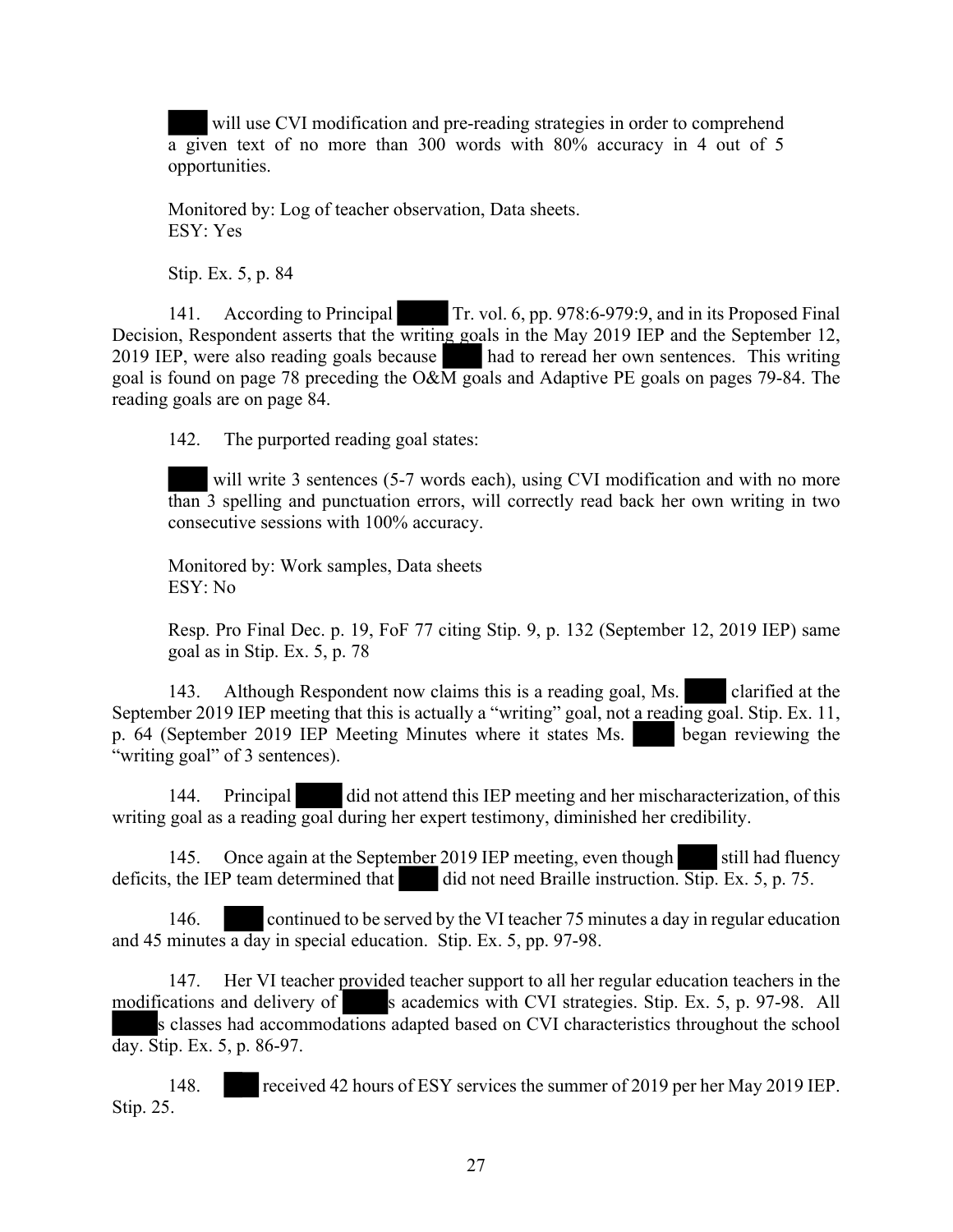**GRADE: 2019-2020 SCHOOL YEAR**

# **September 12, 2019 IEP Meeting Parents'** *Third* **Request for Fluency Goal**

149. s IEP team met on September 12, 2019, for a reevaluation meeting and to review and revise her IEP. Stip. 27. This is the first contested IEP within the relevant time period but the reading goals are also identical to the May 2019 IEP and the fluency goal was an ongoing issue.

150. s Parents again, for the third time, requested a fluency goal be added to s IEP. Tr. vol. 1, p. 111:19-21.

151. The IEP Team reviewed the VI Eligibility Worksheet and copied it on the IEP as follows:

would benefit from a **systematic auditory reading program**, to build on her listening strength and give her **another medium** to rely on when she is visually fatigued, when the test is lengthy or when it suits the goal of a lesson.

Stip. Ex.9, p. 126 (emphasis added)

152. The IEP also incorporated the following in the Present Levels of Academic and Functional Performance ("Present Level"):

second grade teacher recently administered the MClass reading assessment. passed Level J which is considered above proficient. While she successfully read the text and demonstrated a solid understanding of the content, she continues to read at a very slow, laborious rate. Data shows that text that typically takes a student to read in an average of  $3-5$  minutes (300 words) takes an average of 45 minutes. Data also shows this time decreases if she reads the passage more than once and if she is familiar with the vocabulary words. Previewing the pictures and taking a picture walk through the book supports comprehension. **does not, at this time, read with fluidity and fluency.** This can be frustrating and visually fatiguing. **will benefit from listening to text when appropriate using audiobooks. This medium will allow to access grade level text and keep up with the curriculum.** has the skills appropriate to decode words containing blends, digraphs, short vowels, r-controlled vowels, and vowel teams. The DORF (Dibels Oral Reading Fluency) indicated a score of 97 (goal is 90) at the beginning of second grade. Observation data indicates that is able to learn new words but does not have automaticity with word retrieval. **She needs additional practice and exposure to text and sight words in order to maintain skills in reading. consistently uses CVI strategies when presented with new words and images as well as text reading strategies. This instruction has helped progress to her current reading level of J. The more time spends reading the expectation is that the faster her reading rate will become. benefits from pre-reading strategies in a separate setting that include identifying salient features, comparative thought, direct teaching of novel**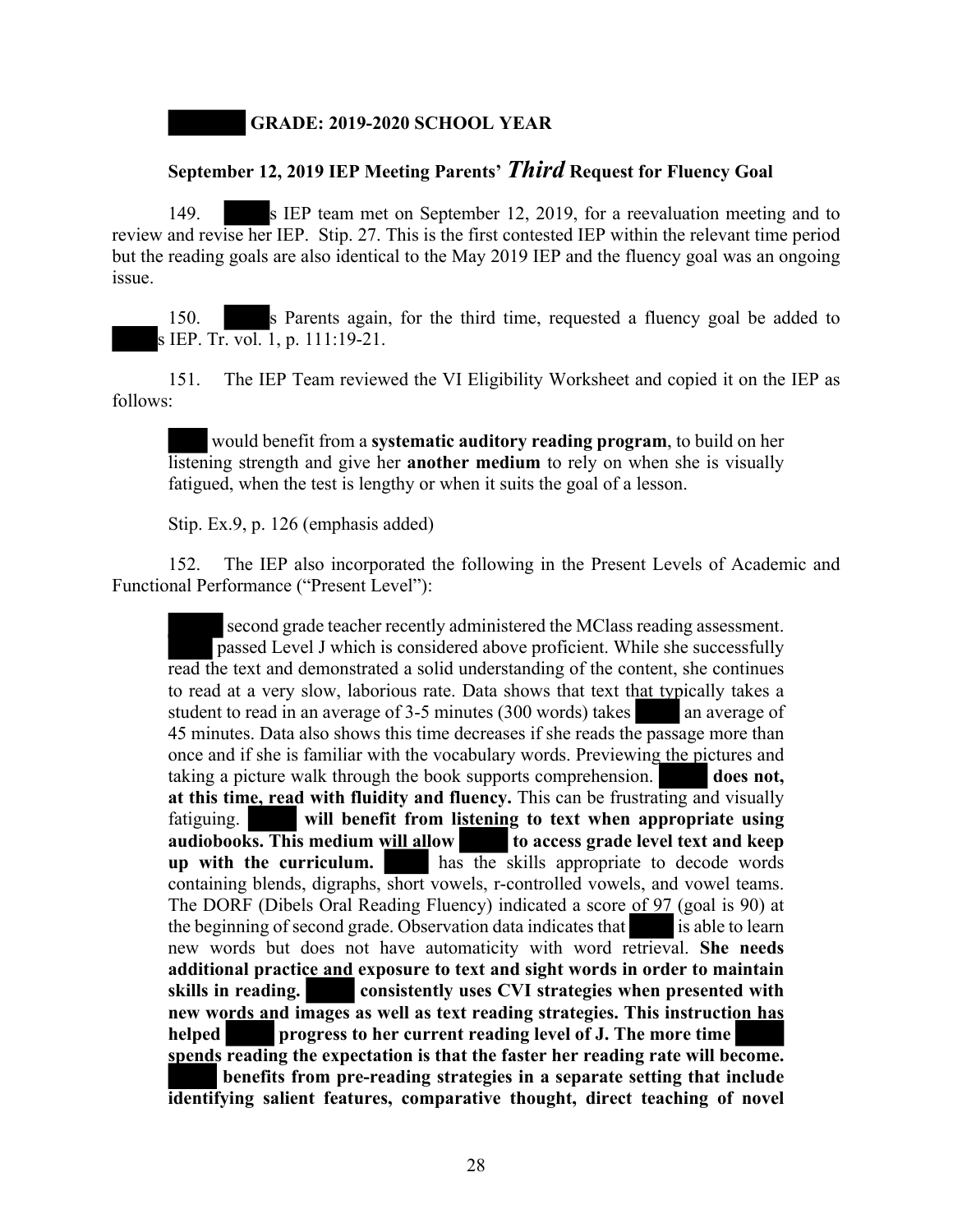**words and objects, repetition and frequent exposure to words learned previously. also benefits from regular classroom instruction and small group reading strategies which include using context clues, rereading after struggling with a word, and skipping and reading ahead. will benefit from direct instruction in phonics-based reading instruction and a whole-word approach for longer, more complex words. Identifying the shape of a word is one instructional method for students with CVI used to teach new words. Bubbling the word in a bright color, learning the salient features of the shape of the word, and then fading the bubbling once has demonstrated consistency in reading the word is a strategy used in conjunction with classroom-based instruction.** does experience visual fatigue when expected does experience visual fatigue when expected to read passages longer than  $300$  words at this time and will show signs of latency. She primarily uses her left eye for reading tasks and leans in within inches to see the text. Text and arrays of images are modified to control complexity and are presented on a backlit device. Novelty of text, images, and objects profoundly impacts ability to learn incidentally. **She benefits from ongoing language that supports comparative thought...how things are the same, how they are different. Comparative thought is the responsibility of the adult working with her. currently uses screen sharing with her teachers on a tablet and also uses the tablet for viewing concepts related to the curriculum (text, pictures, images, scenes, maps, etc.).** continues to make progress on the Reading Comprehension goal. She is meeting this goal with 81% accuracy. High Frequency Words goal--she is meeting this goal with 100%. writing continues to improve. She averages 5-6 errors on the current writing goal. Because she does not have the opportunity to see words incidentally and naturally in the environment she needs practice with writing high frequency words and reading her writing back. Reading and writing these words often will help solidify them in her long term memory.

Stip. Ex. 9, pp. 127-128 (emphasis added)

153. Although noting, once again in the Present Level, s significant fluency deficits, the IEP team did not develop a fluency goal.

154. The Present Level references auditory media which have benefited and "systematic auditory reading program" which could be beneficial. This reading program was not added to the IEP. s success with auditory media is inconsistent with Respondent's position that needs Braille instruction.

155. The IEP team did not include Braille instruction in the September 2019 IEP. Stip. Ex. 9, p. 130.

156. s September 2019 IEP continued to include two (2) hours of VI services daily from her VI teacher—75 minutes in general education and 45 minutes in special education. Stip. 31.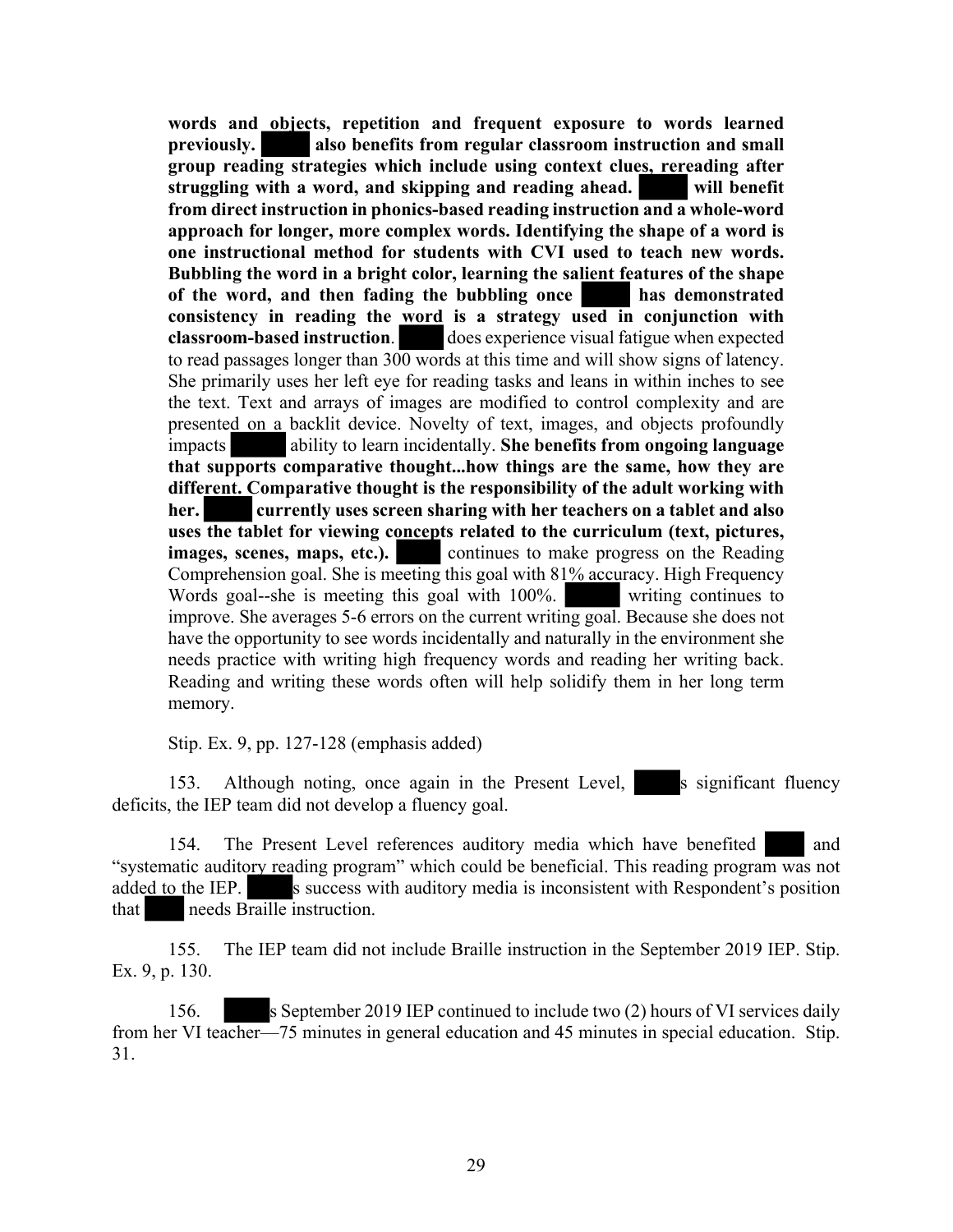157. The September 12, 2019 IEP included the same three reading goals from the May 2019 IEP, except the percentages for accuracy were increased from 80% to 90% and the number of words increased from 300 to 400. *Compare* Stip. 5, p. 84 *with* Stip. Ex. 9, pp. 132-33.

158. The first reading goal was purportedly:

will write 3 sentences (5-7 words each) using CVI modifications and with no more than 3 spelling and punctuation errors, and will correctly read back her own writing in two consecutive sessions with 100% accuracy.

Stip. Ex. 9, p. 132.

159. Although this goal was moved on the page before the reading goals, this was a "writing" not "reading" goal as explained *supra.*

160. In reality, the first reading goal was:

Given high frequency words from the curriculum, will use CVI modifications and pre-reading strategies in order to increase her high frequency word recognition with 90% accuracy in 4 out of 5 opportunities.

Stip. Ex. 9, p. 133.

161. The first reading goal focused on increasing high frequency work recognition.

162. The second reading goal was:

will use CVI modifications and pre-reading strategies in order to comprehend a given text of no more than 400 words with 80% accuracy in 4 out of 5 opportunities.

Stip. Ex. 9, p. 133.

163. The second goal was a reading comprehension goal.

164. Ms. opined the September 12, 2019 IEP did not meet sidentified needs, did not include appropriately ambitious goals, and did not offer a FAPE. Tr. vol. 2, p. 274:9-22.

165. Ms. opined "the team needed to put in place a goal specific to that text level fluency and work with interventions with a CVI overlay, collect the data, and see if those interventions were improving s text fluency." Tr. vol. 2, p. 280:13-16.

166. The data collected prior to the IEP meeting documented had met the reading goals from the September 2019 IEP and that these goals were not appropriately ambitious. Stip. Ex. 42.

167. The IEP team did not add a fluency goal because, according to WCPSS Senior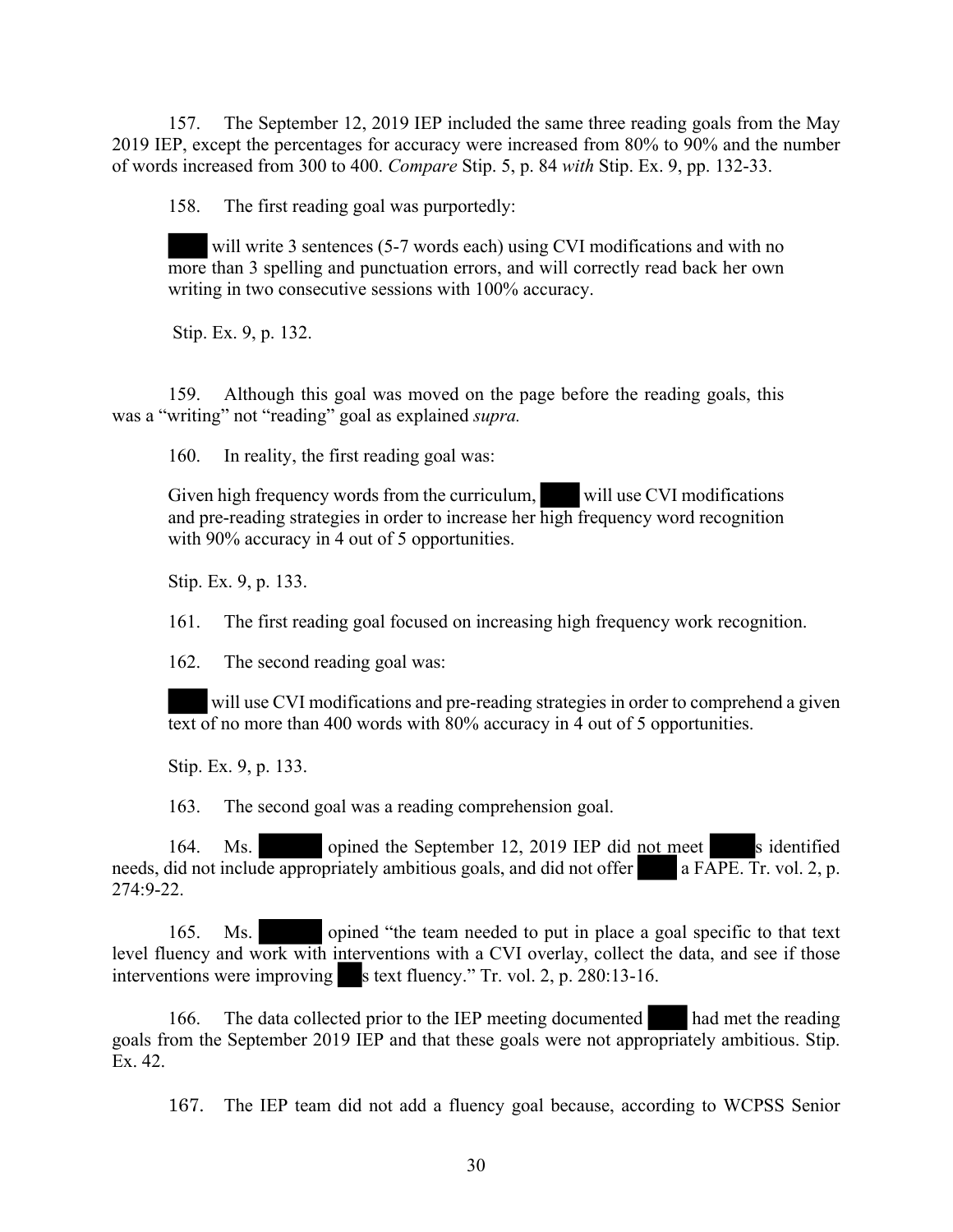Administrator **a a** fluency goal was not necessary since the 3 reading goals "supported" her fluency. Stip. Ex. 11, p. 57.

168. Although s IEP team assured s parents that her goals did "support fluency,"  $M_s$  opined the goals, as written for the February 2020 IEP, do *not* address s fluency needs. Tr. vol. 2, pp.  $281:23:282:8$ ; *see* Stip. Ex. 14, p. 189.

169. Yet, while these goals may have "supported" s fluency they did nothing to improve it. During the same meeting despite this "support", Ms. wanted to "address the issue with  $\lceil$  s] reading speed." Stip. Ex. 11, p. 66.

170. recommended that they contact. Dr. as a resource and consider using the "bubble" technique to help her speed and fluency." Stip. Ex. 11, p. 67.

171. According to Ms. struggled with the "bubble technique". Stip. Ex. 11, p. 64. In response, asked them to consult with about this and Ms. said she would. Stip. Ex. 11, p. 64.

172. It is questionable whether Ms. had been adequately trained in the use of the "bubbling" technique because to use the bubbling technique a person needs a lot of expertise because it is more complex than it seems. Tr. vol. 3, pp. 490:7-22 (T of

173. Ms. did not contact Dr. but according to the October and November 2019 Weekly Meeting notes, she complained to that the "bubbling" technique was not working with *See* Stip. Exs. 53-56.

174. s Parents continually attempted to connect s service providers with CVI experts to assist them in developing appropriate programming for emailed Ms. notes from a meeting had with Dr. including Judy contact information and ideas about improving s literacy skills. *See, e.g.*, Pet. Ex. 97, p.745.

175. Yet, Respondent repeatedly refused to accept such assistance. *Compare, e.g.,* Pet. Ex. 97, p. 745 (Ms. passing along information to regarding the assistance available from Ms. *with Tr. vol. 2, p. 255:22-25 (Ms.* testifying Ms. never contacted her to discuss ideas pertaining to s unique needs surrounding CVI and literacy).

176. Ms. admitted she was aware of Ms. but has never contacted her directly to get advice, guidance, or information about ways in which Respondent could improve s fluency with print literacy. Tr. vol. 4, p. 661:4-10. Respondent's refusal to contact Ms. Shows it was not genuinely committed to using CVI strategies with fluency remediation. Instead, this lack of follow through suggests that Respondent was predetermined to change s instruction to Braille.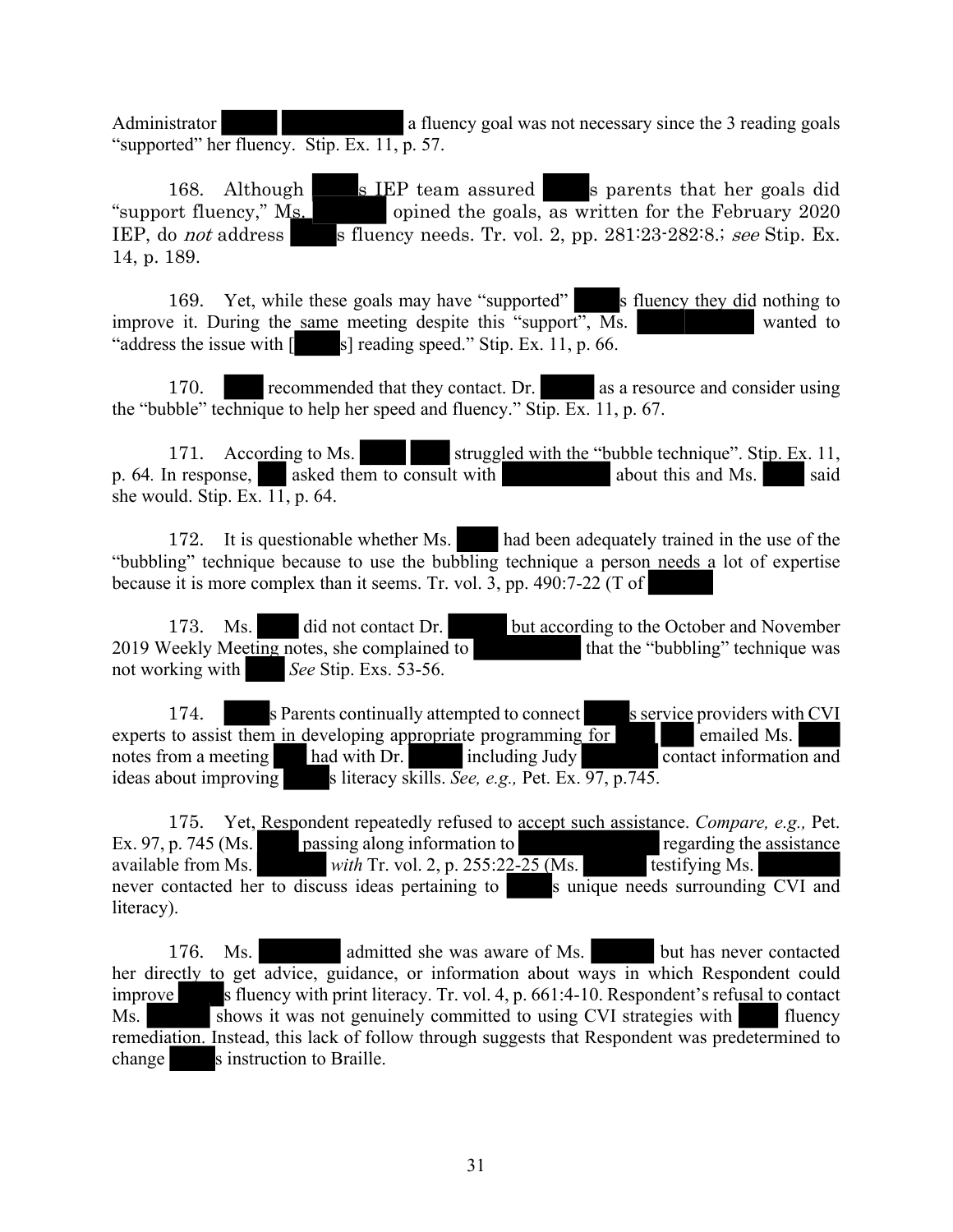177. Respondent admitted " s parents have offered to pay for the services of Dr. to support s service providers in the CVI instruction" and " has offered Dr. to assist the IEP team and attend IEP meetings." Pet. Ex. 80, BS 466.

178. Yet, Dr. testified, and the Undersigned finds as fact, Respondent has *not*  contacted Dr. to assist them in providing appropriate instruction to Tr. vol. 3, pp. 455:22-456:3. The Undersigned is extremely troubled Respondent has had access to an expert in the field of CVI, orientation and mobility, and the Sensory Balance Learning Media Assessment and has elected over and over again not to reach out to Dr. for any consultation.

179. Respondent's failure to contact a free expert in a child's disability when offered by the Parents, suggests that Respondent was not committed to continuing the use of CVI strategies.

#### **Reading Goals Not Appropriately Ambitious for**

180. Ms. further opined these reading goals were not appropriately ambitious for as "we know that she can accomplish this goal already...." Tr. vol. 2, p. 273: 12-17 and  $271.6-8$ . She also opined the IEP "continues to keep a goal in place that she has already demonstrated proficiency with." Tr. vol. 2, p. 274:6-8.

181. Based on Ms. report at the IEP meeting, was above proficient in her mClass assessment data in the blue range, "slightly above proficient in the area for TRC and she was proficient or green in DIEBELS [sic]." Stip. Ex. 11, p. 62.

182. Ms. expert opinion is also corroborated by WCPSS' reevaluation report. Based on the reevaluation dated September 12, 2019, made progress on all of her IEP goals except for the typing goal. She scored a 3 in reading and a 3 in math on her end of grade testing. Her reading comprehension goal was met with 80% accuracy and her high frequency word goal was meeting with 100% accuracy. Stip. Ex. 12, p. 158.

183. The service delivery did not change in the September 2019 IEP. continued to be served by the VI teacher for 75 minutes a day in regular education and 45 minutes a day in special education. Stip. Ex. 8, p. 137.

184. S VI teacher continued to provide teacher support to all her regular education teachers in the modifications and delivery of s academics with CVI strategies. Stip. Ex. 8, p. 144 All s classes had accommodations adapted based on CVI characteristics throughout the school day. Stip. Ex. 8, pp. 138-143.

185. The IEP team deferred determining ESY eligibility until the next IEP meeting on February 4, 2020. Stip. Ex. 10, p. 66.

186. The IEP Team decided that no additional formal evaluations were needed because made progress on her IEP goals and was achieving in the second grade curriculum. Stip. Ex. 12, p. 159.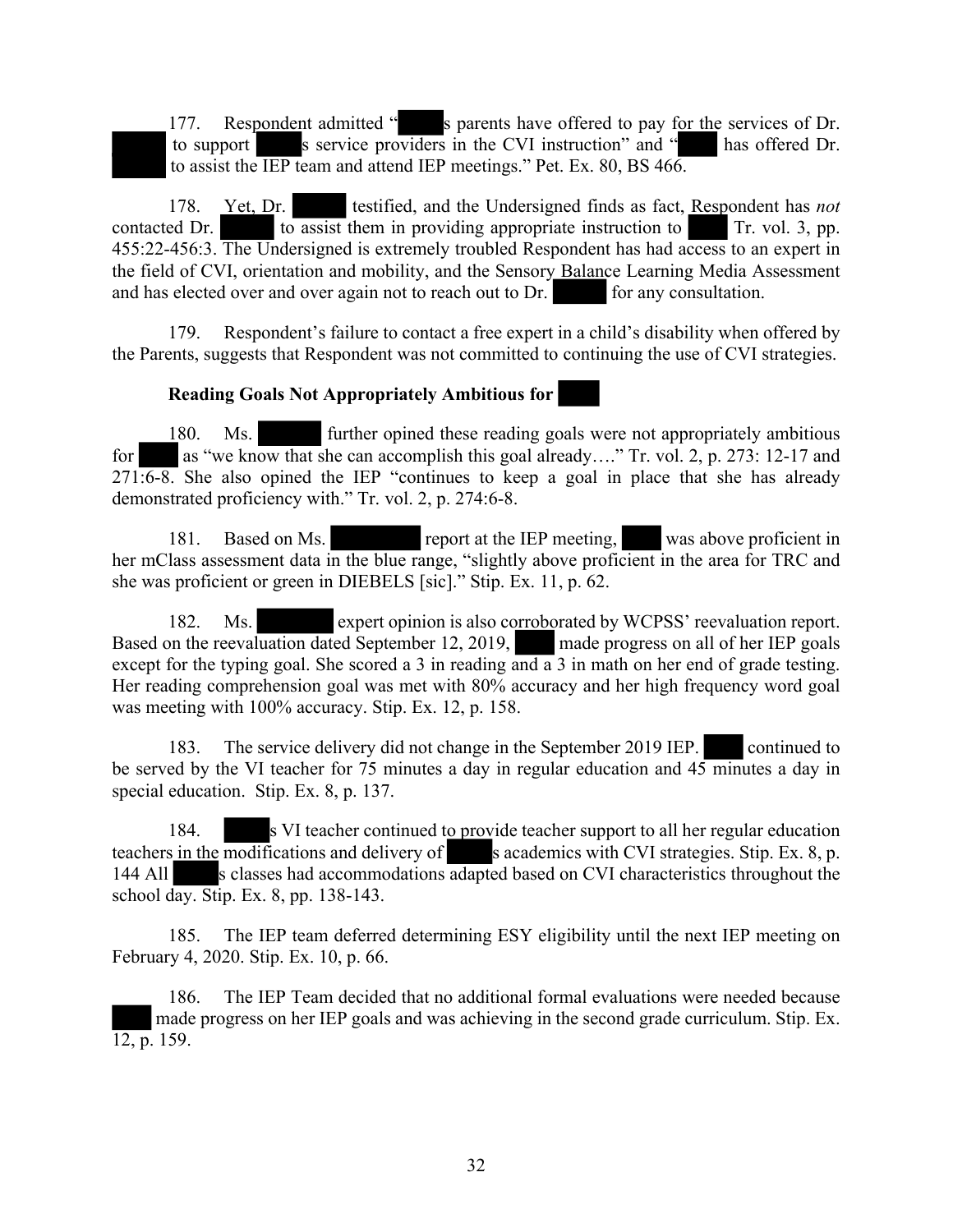# **WCPSS Contract with CVI Consultant**

187. Sometime in October 2019, WCPSS contracted with a CVI Range Endorsed Consultant. Stip. Ex. 51. Ms. attended "Weekly Meetings" with WCPSS school staff including Ms. from October 24, 2019 to December 19, 2019. Stip. Exs. 52-56. The Parents were not invited to those meetings.

188. During these meetings, Ms. also recommended the "bubbling" technique, a  $CVI$  strategy to help with s fluency, but Ms. indicated to Ms. that it was not working for Stip. Exs.  $52-56$ .

189. Braille instruction was mentioned by school staff at the December 19, 2019 Weekly Meeting. WCPSS documented Ms. comment that "most students with CVI didn't have the ability to learn braille." Stip. Ex. 56. This was the last meeting, Ms. attended. No one told s Parents that might be wasting time on a learning strategy, which she might not even be able to master.

190. Ms. started attending the Weekly Meetings on January 9, 2020, and Ms. stopping attending. Stip. Ex. 57.

# **Discussions about Braille Without Parents' Participation**

191. At the February IEP 2020 meeting, WCPSS staff indicated that Braille was necessary because of s fluency deficits even though their IEP Progress Monitoring indicated that was progressing in her "fluency supported" IEP goals.

192. Based on the "Weekly Meeting Notes" provided by WCPSS, there were team discussions outside the IEP meetings without the Parents about Braille as early as January 23, 2020. Stip. Ex. 60, p. 462, 463, 468.

193. While the IEP team has to consider Braille as a potential option for a visually impaired child, the Parents need to be included in those discussions.

194. Throughout the 2019-20 school year, the documentary evidence shows the schoolbased members of the IEP team repeatedly discussed providing instruction in Braille outside of any IEP meetings and what language that they would be used to justify this to her parents. *See, e.g.*, Stip. Ex. 60, pp. 460-1 (notes taken by Ms. from the January 23, 2020 meeting that did *not* include s parents, indicating "concern w/fluency and automaticity. When do we consider braille?").

195. The school based IEP team members then in fact used the same language at later IEP meetings. *Compare* Stip. Ex. 60 at 462 ("We want her to use her vision as much as possible, still use print but supplement w/ braille. Still keep CVI overlay in place.") *and* 463 ("assure that braille instruction does not take away from classroom work") *with* Stip. Ex. 14 at 188 ("Mrs. stated instruction in braille would be in addition to what is being addressed now, using CVI strategies").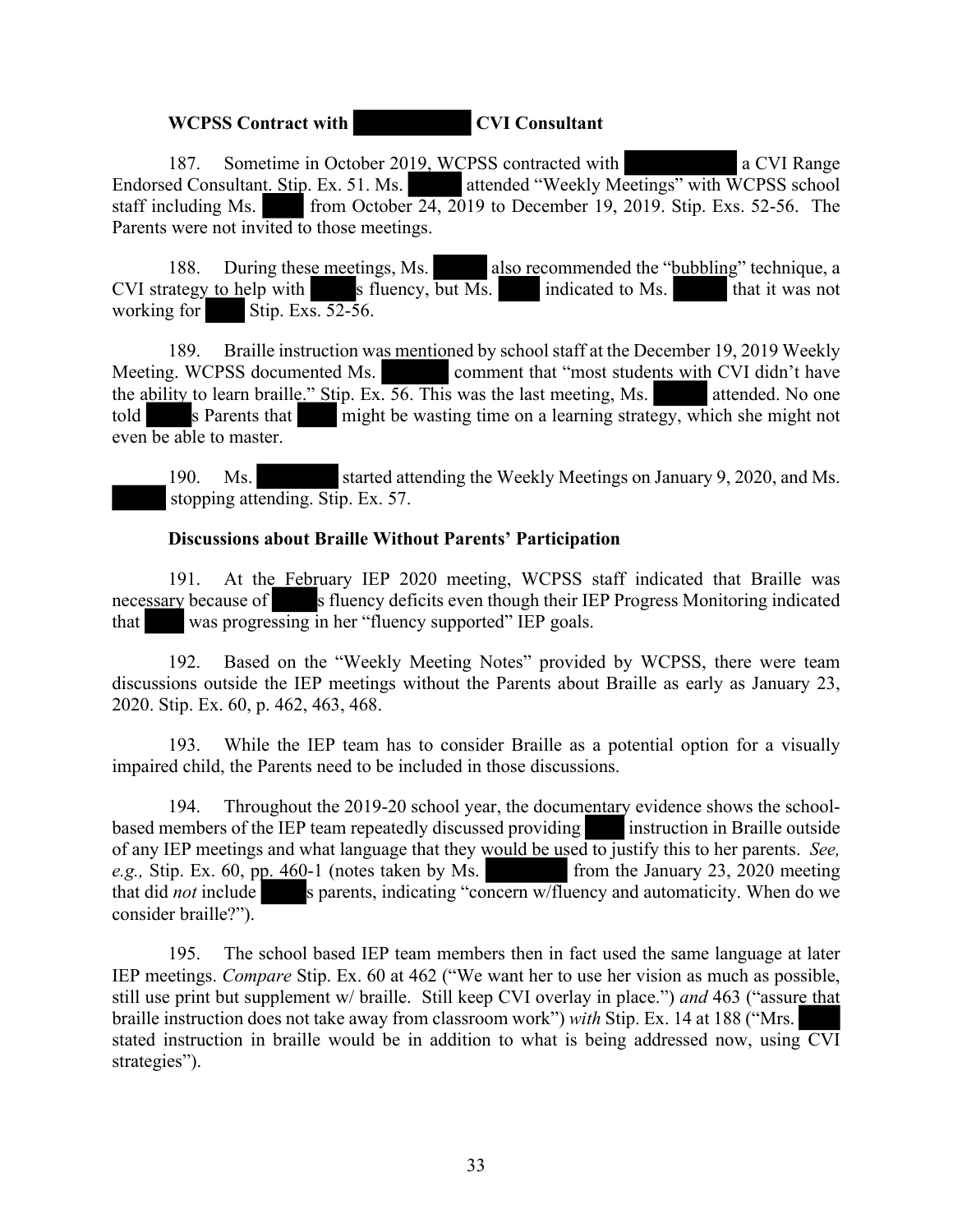196. Notably, the school based members of the IEP team used the exact same language to describe Braille for in the IEP meeting minutes. Stip. Ex.  $19$ , p. 240 ("Mrs.

shared her thoughts regarding Braille…. *Braille is just another tool in [ s tool*   $\overline{box."}$ )(emphasis added); Stip. Ex. 14, p. 189 (Ms. stating, "this could be just another tool in [stating, "after Ms. stating, "this could be just another stating, "this could be just another stating, stating, stating, tool in  $\begin{bmatrix} \cos \theta & \sin \theta \\ \sin \theta & \sin \theta \end{bmatrix}$  is tool box...." after Ms. proposed adding braille goals to s IEP); Stip. Ex. 19,  $\overline{p}$ . 240 (Even Ms. when making the determination as to the LEA during the September 8, 2020 IEP meeting noted "*Braille would be another tool*….").

197. Both Ms. and Ms. testified that the school's CVI consultant. recommended Braille instruction for *See* Tr. vol. 4, 664:10-13 (T of Tr. vol. 4, 664:10-22 (T of Yet, in Ms. own notes from January 23, 2020, Ms. documents her interpretation of Ms. *response* to the school team's idea of introducing braille " —not opposed, sounds reasonable. 'Seems like she has the skills to learn braille.'" Stip. Ex.  $\overline{60}$ , pp. 461-462.

198. Despite notes reflecting many school-based IEP team members' conversations with Ms. About including Braille as part of seducational programming, during the meeting with Ms. where s mother *was* present, no one discussed Braille. Tr. vol. 5, p. 895:2-13 (T of and Exs. 46-60.

199. Even if Ms. had independently advised the school-based members of s IEP team that  $\sqrt{\frac{\text{needed}}{\text{instead}}}$  instruction in Braille during the January 23, 2020 call, this would be inappropriate.  $\overline{Ms}$  is not an educator and does not have the skills needed to make a determination about Braille. Tr. vol. 3, pp. 454:7-455:21 (T of

# **February 10, 2020 IEP Meeting: Parents'** *Fourth* **Request for a Fluency Goal**

200. Another IEP meeting was held on February 10, 2020.

201. s reading Present Levels of Academic and Functional Performance ("Present Level") in the February 10, 2020 IEP ("February 2020 IEP"), summarized the educational data from February 7, 2020 as:

had made progress on the CVI range from 2018 to 2019; she was above proficient on the Mclass reading assessment recently administered by her second grade teacher; that she continues to read at a very slow laborious rate but that data shows this time decreases if she read the passage more than once and is familiar with the vocabulary words; the instruction of CVI strategies, which consistently uses, when presented with new words and images as well as test reading strategies; would benefit from direct instruction in phonics-based reading instruction and a whole word approach for longer, more complex words; bubbling is strategy used in conjunction with classroom-based instruction; benefits from modification of the text presentation with assistive technology and comparative thought techniques; she is meeting her goal in reading comprehension and her frequency goal with 100%; "**repetition is identified as being one of the biggest factors in success as a reader"**; teaching the phonics patterns through **Letterland program has been beneficial and should continue**;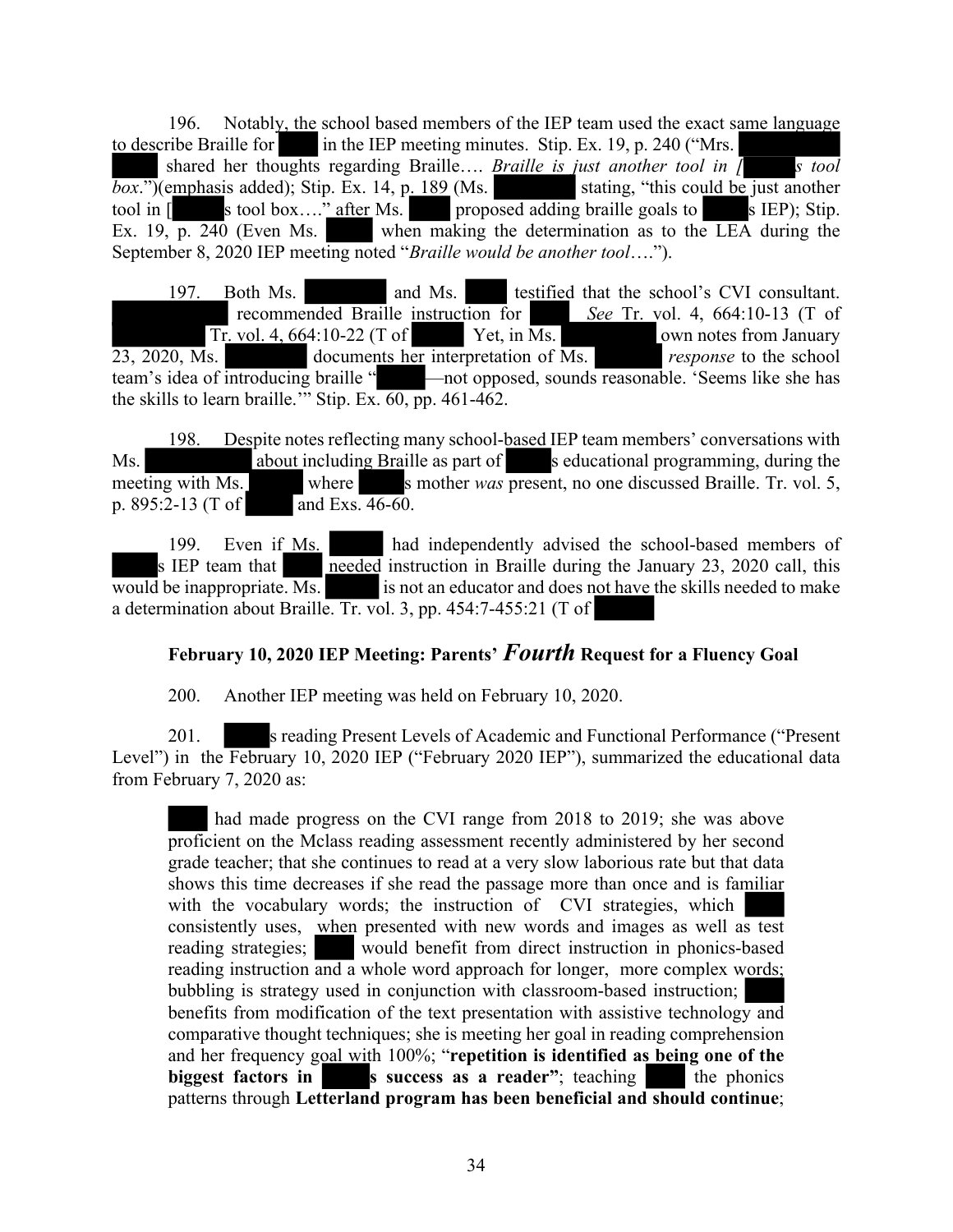activities working with word shapes has been consistent over the past  $t_{WQ}$ ; the **frequent exposure and repetition of words has been the best way for to have more fluidity and automaticity with reading**; .she can decode using Letterland units with 93% accuracy....

Stip. Ex. 13, pp. 163-164(emphasis added)

202. The IEP team also stated in the Present Level that benefits from listening to text and when appropriate "using audiobooks. This [auditory] medium will allow to access grade level text and keep up with the curriculum." Stip. Ex. 13, p. 163. Another statement by the IEP team which is inconsistent with Braille instruction.

203. Under Special Factor considerations, the IEP team again answered "No" that did not require instruction in or use of Braille. Stip. Ex. 13, p. 167.

204. The reading goals remained the same as the previous IEP. Stip. Ex. 13, pp. 169- 170.

205. The O&M service delivery was the same as the prior IEP at 8 times per reporting period, 45-minute sessions in the general education setting. Stip. Ex. 13, p. 174.

206. When asked by at the IEP meeting how WCPSS could improve fluency, despite all the information in the Present Level about what has been working to improve fluency, Ms. responded that:

she  $[Ms.$  isn't sure how to get to be more fluent when accessing the print on the page and this is difficult for

Stip. Ex. 14, p. 187.

207. Instead of exploring CVI strategies or contacting the CVI experts recommended by the Parents, Ms. insisted that instruction in Braille should be another mode of reading. Stip. Ex. 14, p. 188. This was the first time, since kindergarten, that Braille had been mentioned by the IEP team at an IEP team meeting with s Parents.

208. According to Ms. Braille was another option to help make a fluent reading and Ms. stated that this could be "just another tool in s tool box..." with the implication that it was would be done in addition to the continuation of CVI strategies which had been instrumental to the improvement of s functional vision. Stip. Ex. 14, p. 189.

209. Ms. did not tell the Parents that VI services would be significantly reduced if Braille instruction was added.

210. Principal stressed that although was becoming more automatic with word retrieval, she was not automatic at the sentence level. Principal emphasized how difficult it would be for to keep up with her peers as up to " $\overline{10,000}$  new words" are encountered a year and that " $\sqrt{w}$ ] e don't want to see not gain knowledge because she is limited with the words she can see." Stip. Ex. 14, p. 189.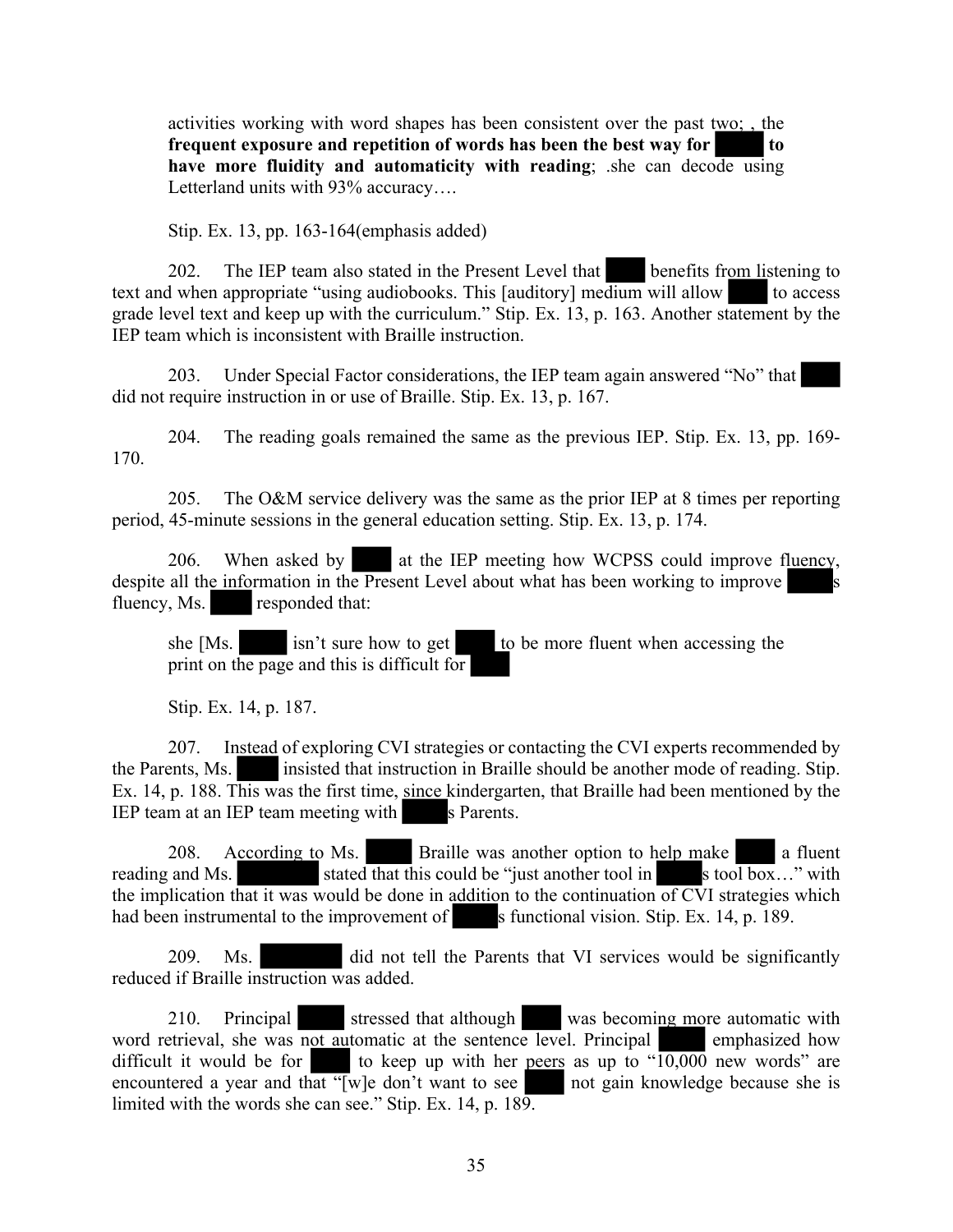211. The Parents objected and the Braille discussion was tabled for another day. Stip. Ex. 14, p. 189.

212. When asked why fluency was not bought up before as the reason for Braille instruction and why a fluency goal was not being developed, "the team clarified that the present goals do support fluency." Stip. Ex. 14, p. 189.

213. While the present goals might "support" fluency, the IEP teams did not explain, in response to s fourth request for a fluency goal, why such a goal could not be added to the February 2020 IEP. Stip. Ex. 14, p. 189.

214. The February 2020 IEP reading goals were inappropriate for the same reasons as the September 2019 IEP reading goals were. It is unclear how inappropriate reading goals can "support" s fluency.

215. even argued with the team on this point saying "from what he has heard, fluency is a concern and is not incorporated into the IEP. He feels that Fluency is an emerging skill, however, Principal responded that reading multi-syllabic words  $\&$  syllable types are not emerging skills, because they are grade level standards." Stip. Ex. 14, p. 192. Yet, these deficits in s fluency levels are exactly why the school-based IEP members suggested to the Parents that they needed to introduce Braille to Stip. Ex. 14.

216. In the Prior Written Notice ("PWN") for February 2020 IEP meeting, WCPSS did not include s request for a fluency goal or why that request was refused. *See* Stip. Ex. 15.

217. However, the PWN did note that the "team agreed to explore strategies to improve s fluency rate" and indicated that the "team will discuss strategies in the consultation meetings with the contracted CVI Range Endorsed professional [Alison Stip. Ex. 15, p. 196.

218. At this point based on the Weekly Minutes, Ms. was no longer attending the Weekly Meetings and it is unclear whether the team discussed any additional fluency strategies with her. No evidence indicated that they had. Another example of the many false promises made by WCPSS.

219. To the extent that they actually had these discussions with Ms. the schoolbased IEP team did not include s parents in these discussions nor was Ms. invited to the subsequent September 8, 2020 IEP meeting.

220. At the February 2020 IEP meeting, the IEP team, over the objection of Parents, determined did "not qualify for ESY services due to the consistent progress made on all goals. [ is currently on grade level." Stip. Ex. 15, p. 196.

# **June 15, 2020 IEP Meeting: Parent's** *Fifth* **Request for Fluency Goal**

221. After the Parent's fifth request for a fluency goal, at the June 15, 2020 IEP meeting ("June 2020 IEP"), the IEP team finally "agreed to add a fluency goal, but to defer to developing that goal until after the data collection to update the baseline data." Stip. Ex. 18, p. 233.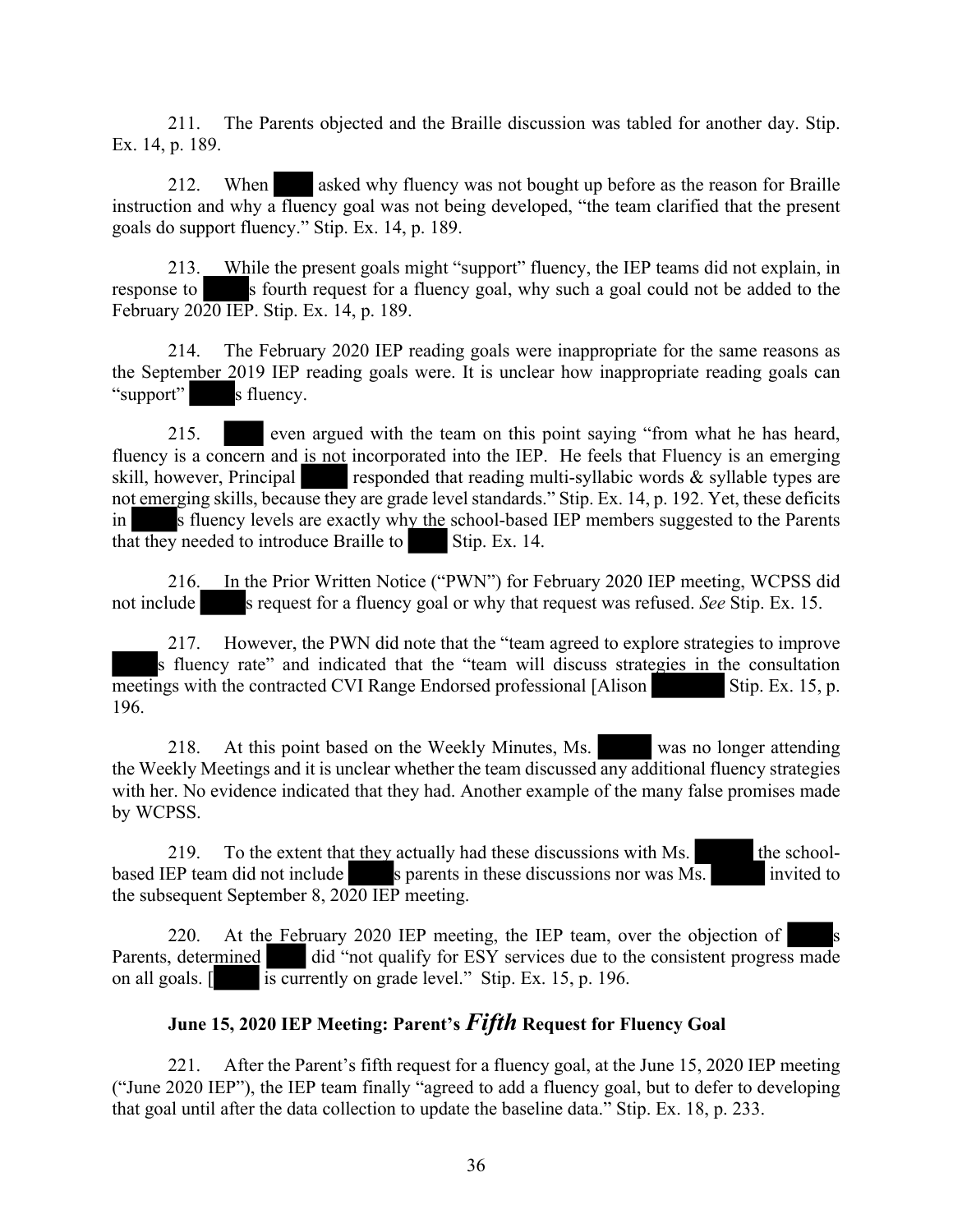222. The June 2020 IEP meeting was conveyed to correct a clerical error because the VI service delivery had inadvertently been deleted from the IEP at the prior IEP meeting. Stip. 18, p. 233.

223. The VI service delivery was added back to the IEP as: VI: ECC at 15 minutes per day in the special education classroom; VI: ECC Compensatory access 75 minutes per day in the general education classroom and VI: ECC compensatory access 30 minutes per day in the special education classroom. A total of 2 hours of VI instruction. Stip. Ex. 18, p. 233.

224. The IEP also included that the CVI Range, conducted by a CVI Range Endorsed professional, would be used as a progress monitoring tool. Stip. Ex. 17, p. 225.

225. Although this was the fifth time, the Parents asked the IEP team to develop a fluency goal, Principal did not feel "comfortable setting a fluency goal at this time" because a baseline would be needed to establish a goal. Stip. Ex. 17, pp. 230-232. Moreover, according to Principal a fluency goal could not be developed because " s vision is preventing from reading." Stip. Ex. 17, p. 230. Again, at this meeting, Ms. admitted that she did not know how to increase s reading fluency. Stip. Ex.  $17$ , p.  $227$ .

226. When asked how fluency would be addressed in the meanwhile, Principal shared that "repeated readings are given, practice with other reading passages, putting together phrases of words, and working on accuracy." Stip. Ex. 17, p. 230.

227. So while the school-based IEP team members finally agreed with s Parents that she needed a fluency goal, they still did not develop one. Their excuse was that additional baseline data was needed. Some additional data was eventually collected based on 2 informal assessments. But this same data could have been collected after the March 2019 IEP meeting.

# Failure to implement s IEP from March 16 – June 15, 2020.

# *Failure to provide specially designed instruction in accordance with* s *IEP*

228. Due to the COVID-19 pandemic, the last day of in-person educational services at WCPSS was March 13, 2020. Thereafter, the Governor ordered all brick and mortar schools closed to students throughout the remainder of the 2019-2020 school year. Stip. 36.

229. Beginning March 16, 2020, Respondent provided only virtual instruction from March 16, 2020 to June 15, 2020 due to the COVID-19 pandemic. Stip. 36.

230. During the remainder of the school year, all WCPSS students received instruction remotely. Based on guidance from WCPSS every student, including students with special needs, received the same amount of instruction time. S second grade class received two hours of live or recorded instruction four days a week, and one day of support. Tr. vol. 6, p. 990:17-991:15 (T of

231. After schools closed in March 2020, s mother documented the virtual instruction received. Pet. Ex. 47.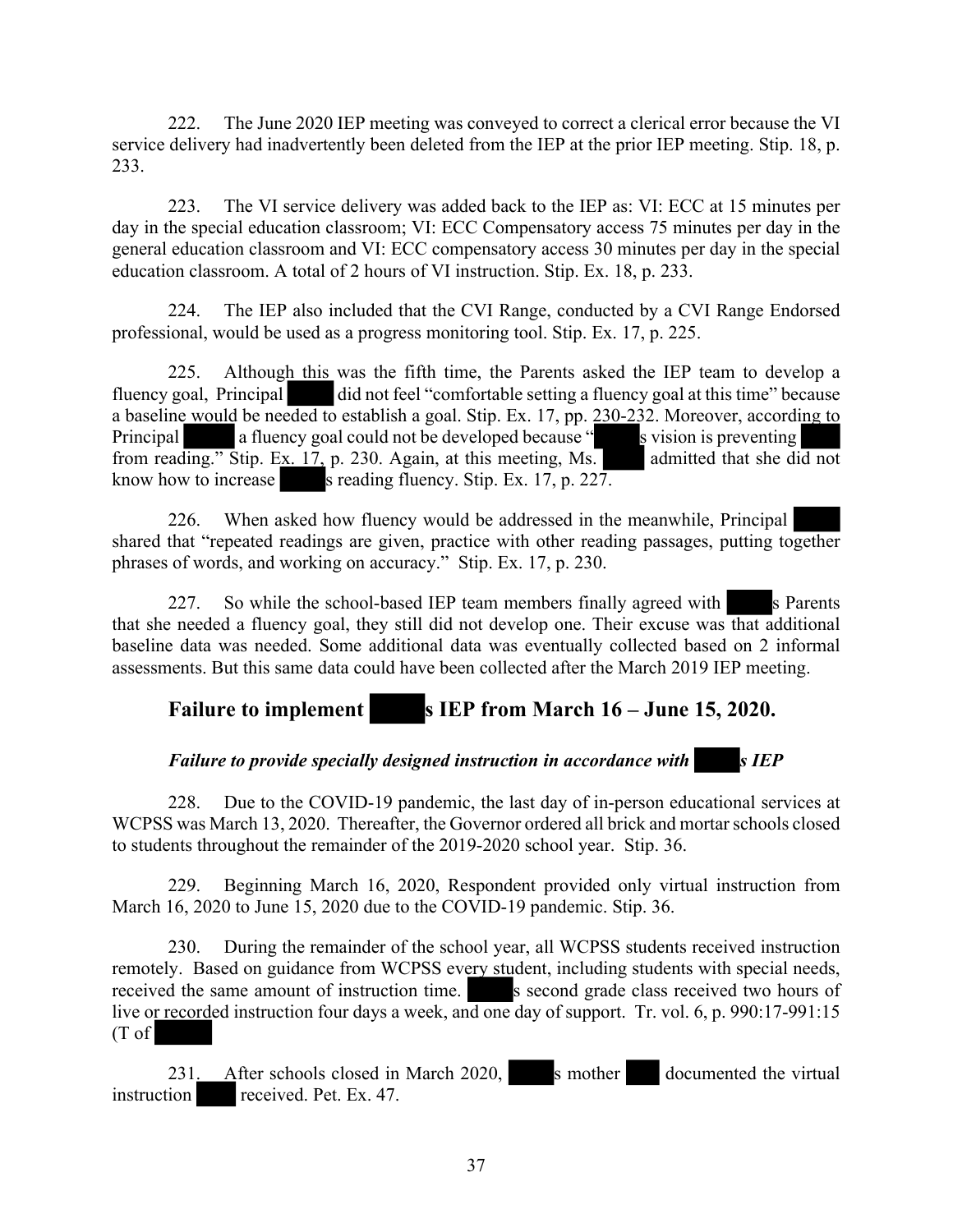232. When schools initially closed, Respondent provided asynchronous activities to its students. Tr. vol. 3, p. 611:17-25.

233. " s class met asynchronously Monday through Thursday, and there was like a class meet on Fridays. So the instruction was primarily Monday through Thursday, again asynchronously, though  $-$  I forget what platform right now." Tr. vol. 3, pp. 612:24-613:4 (T of

234. s IEP mandated two (2) hours per day of specially designed instruction each day, but during this period received VI services two days a week and some assistance from an instructional assistant on the other two days. Tr. vol. 3, p. 613:5-9 ( $(T \text{ of }$ 

235. Ms. documented her contacts with and her family during virtual instruction. She documented only 22 hours of instructional time for despite s IEP requiring two (2) hours of daily VI instruction. Stip. Ex. 36 (Ms. requiring two  $(2)$  hours of daily VI instruction. Stip. Ex. 36 (Ms. Exs. 13 & 18.

236. The amount of special education and O&M services Respondent failed to implement during the period of March 16, 2020 until June 15, 2020 was 101.5 hours of VI special education and 3.5 hours of O&M services. Stip. Ex. 61 (school calendar); Pet. Ex. 47 ( $s \log$ of all services); and Stip. Ex. 36 (Ms. documentation).

237. Prior to schools closing for in-person instruction, Ms. grade teacher, testified she provided over an hour of ELA instruction in her classroom daily. Tr. vol. 4, p. 757:1-6. However, after schools transitioned to virtual instruction, the students were provided with only two (2) forty-five (45) minute blocks of ELA time weekly. Tr. vol. 4, p. 757:7- 11.

238. While this instruction was not part of s IEP, the impact of not receiving the requisite specially designed instruction and needed modifications was even more profound. explained the profound impact this virtual learning had on

239. stated that:

s motivation really flagged during that time period. It was difficult for her to participate in the lessons as they were presented. As I mentioned, they were videos, and those were being put together by any number of people on the grade team. They weren't all visually accessible to her, which required a parent or a babysitter to sit next to her and recreate what was happening say on the – on the board or the math video on a whiteboard for her to be able to see it.

And, you know, she saw her younger sister being able to kind of zip through her lessons on this app, and I think it really -- it kind of dampened her spirits. Her motivation kind of flagged, and she experienced a lot of frustration with the technology piece and not always having the modified materials directly available to her in a way that she could access them and do her work.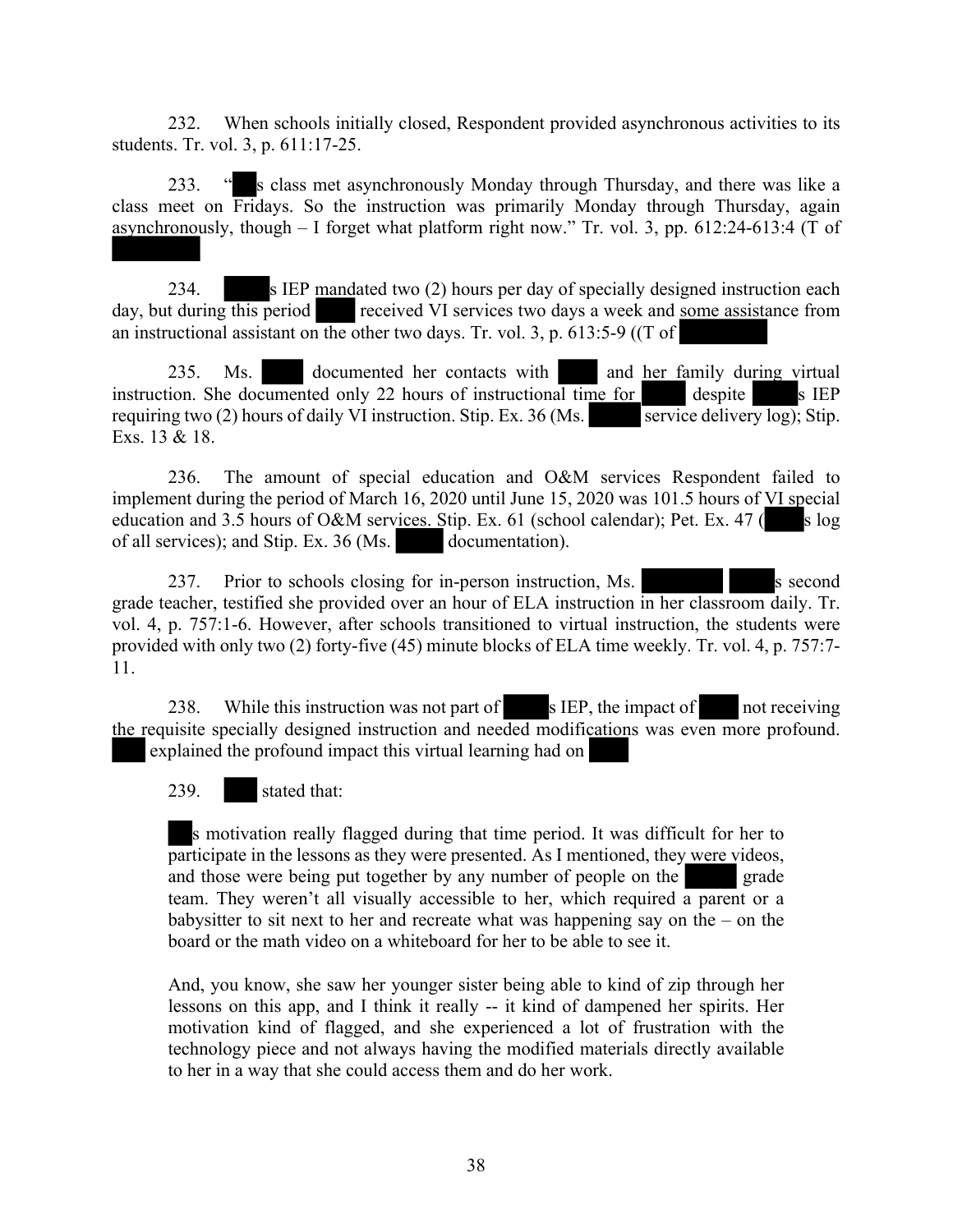And she takes great pride in being able to do her work, so that was tough. I can think of one example when they were working on cursive toward the end of the year with the rest of the classroom. There no modifications made, and  $\blacksquare - \blacksquare$  lost it. She was embarrassed that she couldn't keep up, frustrated that that wasn't something that she could do, you know, to look up at the screen and also try to copy the cursive letters onto the page at the same time. And she just – she shut down and ran off.

So there were a lot of episodes like that. I think that just dredged up a lot of emotion, frustration, and kind of caused her motivation to lag.

Tr. vol. 1, pp. 127:8-128:11.

## *Failure to provide accommodations and modifications to allow* to access the *general education curriculum*

240. Throughout virtual instruction, noted many "lessons [were] inappropriate and not visually accessible for  $\lceil$  Tr. vol. 1,  $\bar{p}$ . 123:20-24.

241. After observed unmodified virtual instruction that was inappropriate for and inaccessible for she contacted Ms. via email. Pet. Ex. 97, pp. 783-784.

242. observed Ms. s instructional assistant, working with in a visually inappropriate and inaccessible manner during virtual learning. As  $\overline{s}$  primary diagnosis is CVI, she is unable to interpret clip art or cartoon illustrations. Yet,  $\overline{Ms}$  was attempting to instruct utilizing these inappropriate materials. Tr. vol. 1, pp.  $83:5-21$ ;  $82:5-9$ .

243. gave one example of how s second grade class had lessons in cursive writing. These lessons were not modified to provide access to the lessons. Tr. vol. 1, p. 123:16-19 (T of

244. provided before and after school care and virtual learning assistance for and her sister. Tr. vol. 2, pp. 345: 19-24; 347: 4-8 (T of

245. Ms. graduated from Iowa University with Bachelor's degrees in the following three (3) areas: psychology, studio arts, and human backgrounds. Tr. vol. 2, p. 344: 23-<br>25. At the time she testified, Ms. was in her final year of a doctoral program at North was in her final year of a doctoral program at North Carolina State University where she was working toward a degree in human factors and applied cognition. Tr. vol. 2, p. 344: 17-18 (T of

246. Ms. was familiar with s unique circumstances and disability. Ms. spoke at length about her needs, the adaptations she made for s visual needs during virtual learning, and the interactions between and her teachers during virtual school. *See, e.g.,* Tr. vol. 2, p. 348: 6-23 (explaining enlargements and modifications she made to enable to access her virtual education, which the school did not make);  $Tr$  vol. 2, pp. 350:11-351:22  $\overline{(explaining the Dreambox application for math assignments that could not access and the$ math assignments she created for to continue learning and practicing math skills); Tr. vol. 2,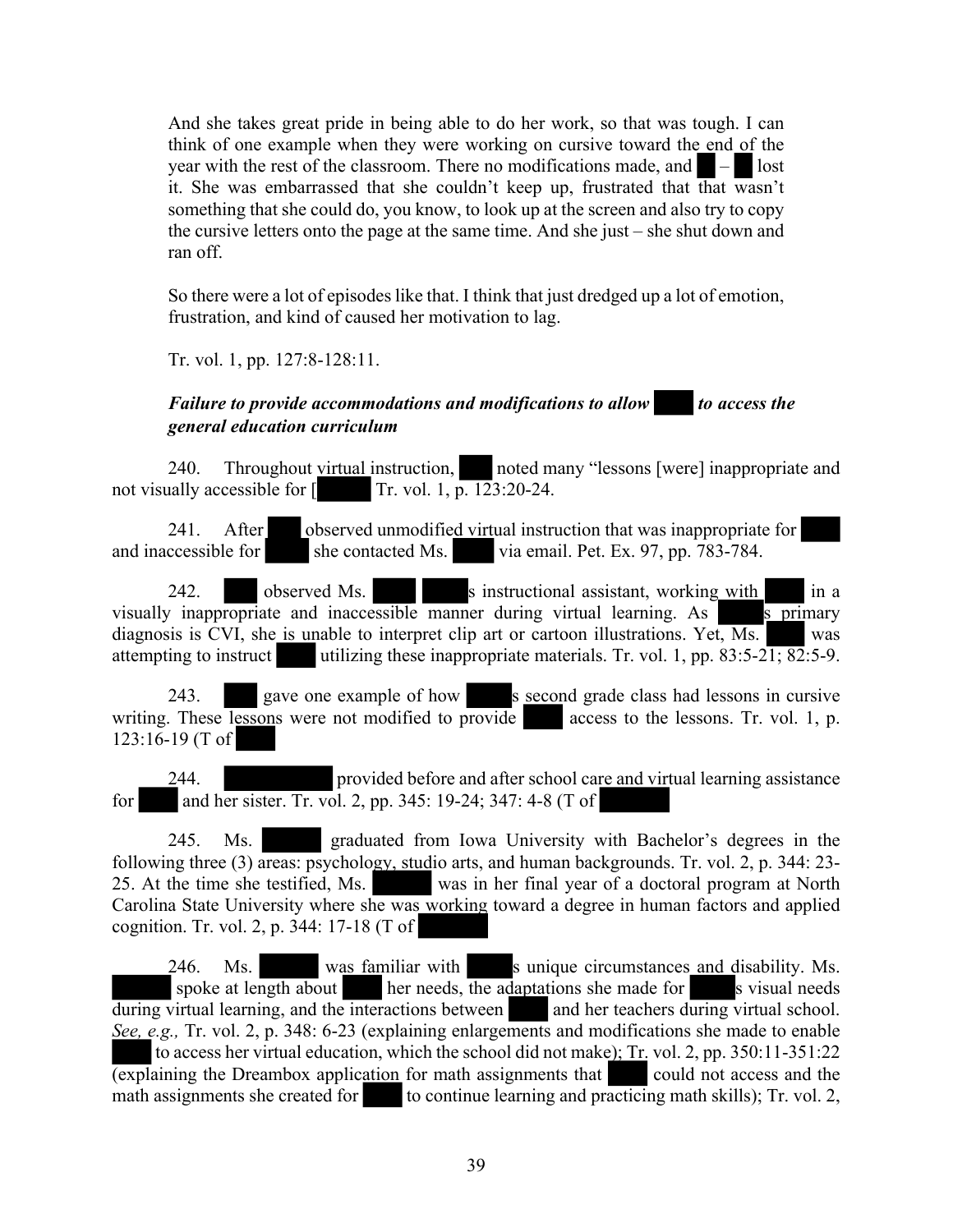p. 354:19-25 (explaining the special setup she created for with the extra technology necessary); Tr. vol. 2, p. 355:5-13 (explaining the trial and error for determining what was accessible to Tr. vol. 2, p. 356: 18-25 (explaining the lack of modifications necessitating continually reaching out to teachers); Tr. vol. 2, pp. 359:24-361:7 (explaining the technology modifications she continued providing for to access her education); Tr. vol. 2, p.  $361:8-17$ (explaining cannot access her education without the modifications Ms. provided); Tr. vol. 2, p. 362: 13-19 (explaining no one from the school provided instruction specific to on accessing the virtual platforms); Tr. vol. 2, p. 368:1-5 (explaining how Ms. would modify plays for to read); Tr. vol. 2, p.  $373: 6-20$  (explaining the videos the school provided were not modified and could rarely see them).

247. Ms. was credible and knowledgeable about s unique needs, circumstances, and disability, especially as it relates to the implementation of s IEP during online learning. When weighing Ms. testimony, the Undersigned factored in that Ms. was working toward a graduate degree in human factors and applied cognition, an area particularly useful to making appropriate adaptations to s assignments and work environment. was fortunate to have Ms. assistance during this difficult period.

248. Incredulously, even without appropriate CVI modifications and special education instruction, Ms. stated that continued to make progress on her IEP goals during the COVID-19 closure. Tr. vol. 4, p.  $\overline{804:}10-14$ . (T of No collaborating documentation was provided to support Ms. contention and the fact that had already mastered her reading goals. Based on the intensity of Ms. personal involvement with s virtual education, Ms. testimony appears disingenuous on this point.

# **Third Grade: 2020-2021 School Year**

# **September 8, 2020 IEP Meeting: Fluency Goal Developed and Braille Added**

249. Despite being required to evaluate s learning media and functional vision, prior to their decision to include Braille instruction, WCPSS did not reevaluate s reading and writing skills, vision needs, evaluate appropriate reading and writing media; or evaluate s future needs for instruction in Braille or the use of Braille. 34 C.F.R. 300. 324(a) $\overline{(2)(iii)}$ .

250. Principal had not followed through with her promise to collect data and "said that the team does not have data regarding fluency rates for students specifically with CVI." Stip. Ex. 19, p. 238.

251. Ms. recommended Braille because it gave another option of accessing print through Braille and Mrs.  $\qquad \qquad$  the O&M teacher, agreed that "Braille is a clear way to attack reading and writing [for] students with low vision." Stip. Ex. 19, p. 240

252. However, no one on the Team including Ms. was able to answer s question about how long it would take to teach  $\overline{\text{Braille}}$ . Stip. Ex. 19, p. 240.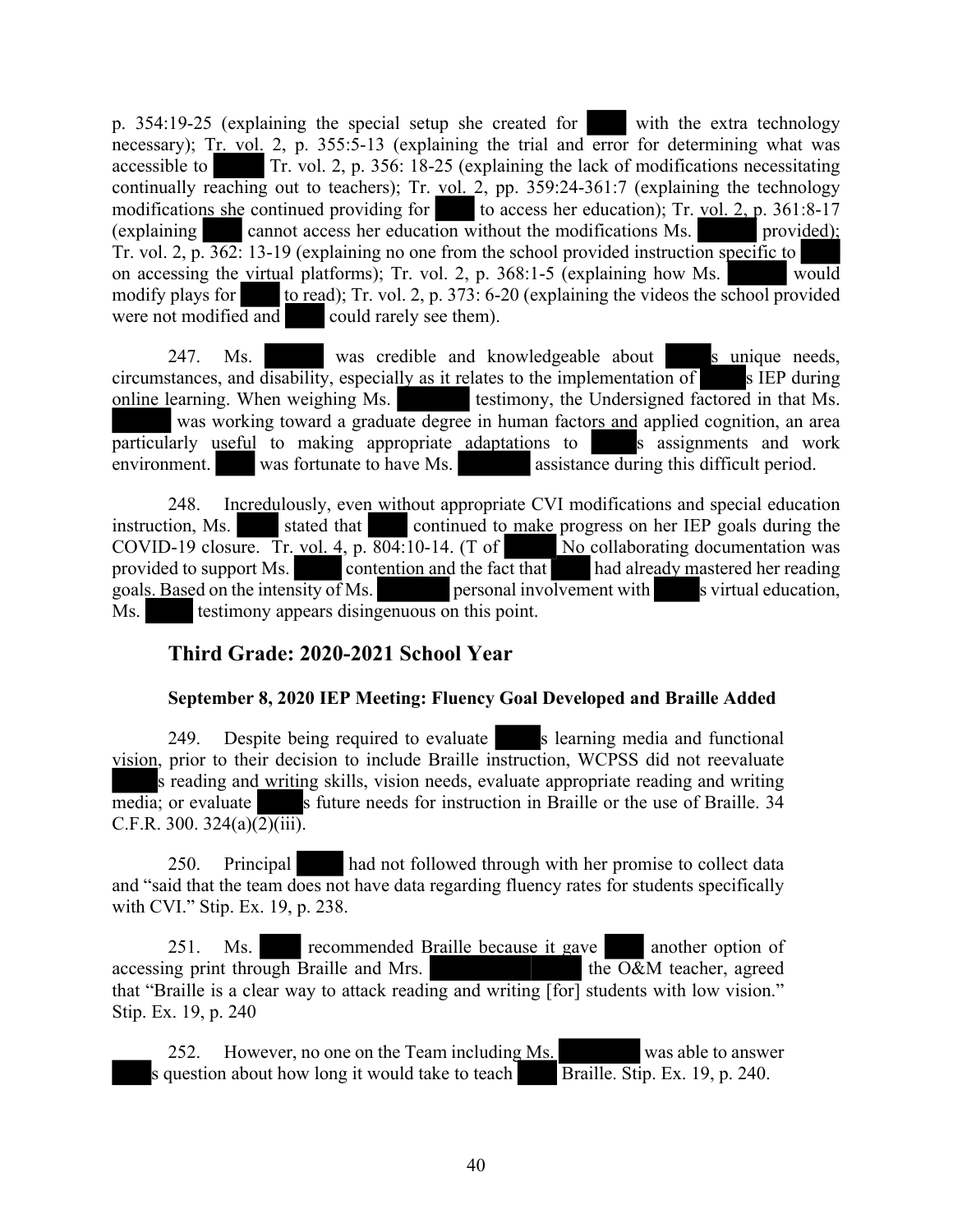253. Ms. forewarned that if Braille was not introduced, would need to start working with more technology in order to keep up with grade level demands. Stip. Ex. 19, p. 240.

254. Because s Parents did not agree with the addition of Braille, as LEA Representative Principal cast the deciding vote that "yes" Braille would be added. Stip. Ex. 19, p. 240.

255. A Braille goal was added to s IEP that targeted pre-Braille skills. *See* Stip. Ex. 20.

256. The goal provided that: "When given two-dimensional shapes/symbols, and/or a line of Braille symbols, will demonstrate Braille reading readiness skills with 80% accuracy in 3 out of 5 teacher selected tasks," and included four benchmark objectives. Stip. Ex. 20, pp. 286-87.

257. According to Ms. these skills were appropriate targets for as she had not received Braille instruction for several years. Tr. vol. 3, p. 615:2-22  $\overline{(T \text{ of })}$ 

258. Dr. opined. Otherwise, that the inclusion of Braille instruction was inappropriate and the Braille goal and objectives were also inappropriate. Tr. vol. 3, pp. 438:1-441:17; 443:22-444:18. The Undersigned agrees with Dr. expert opinion.

259. Regardless of the appropriateness of Braille goals, Braille instruction should not have been added to s IEP without first conducting a new LMA and a new functional vision assessment. Because WCPSS did not conduct the requisite evaluations to determine if the instruction in Braille was appropriate, both the inclusion of Braille instruction and the Braille goals are inappropriate.

#### **Fluency Goal**

 $\overline{\phantom{a}}$ 

260. Finally, eighteen months after the Parents' first request, the following fluency goal, with 4 objectives, was added:

[ will use pre-reading strategies to read grade level text increasing her reading to 33 words correct per minute 4 out of 5 times.

will use decoding skills and strategies to identify unknown words with 90% accuracy in 3 out of 4 trials.

will pre-read core text with auditory support used in ELA to increase her familiarity with the vocabulary with 90% accuracy in 3 out of 4 trials.

will read known words at a more automatic level, less than 3-5 seconds per word in 4 out of 5 opportunities.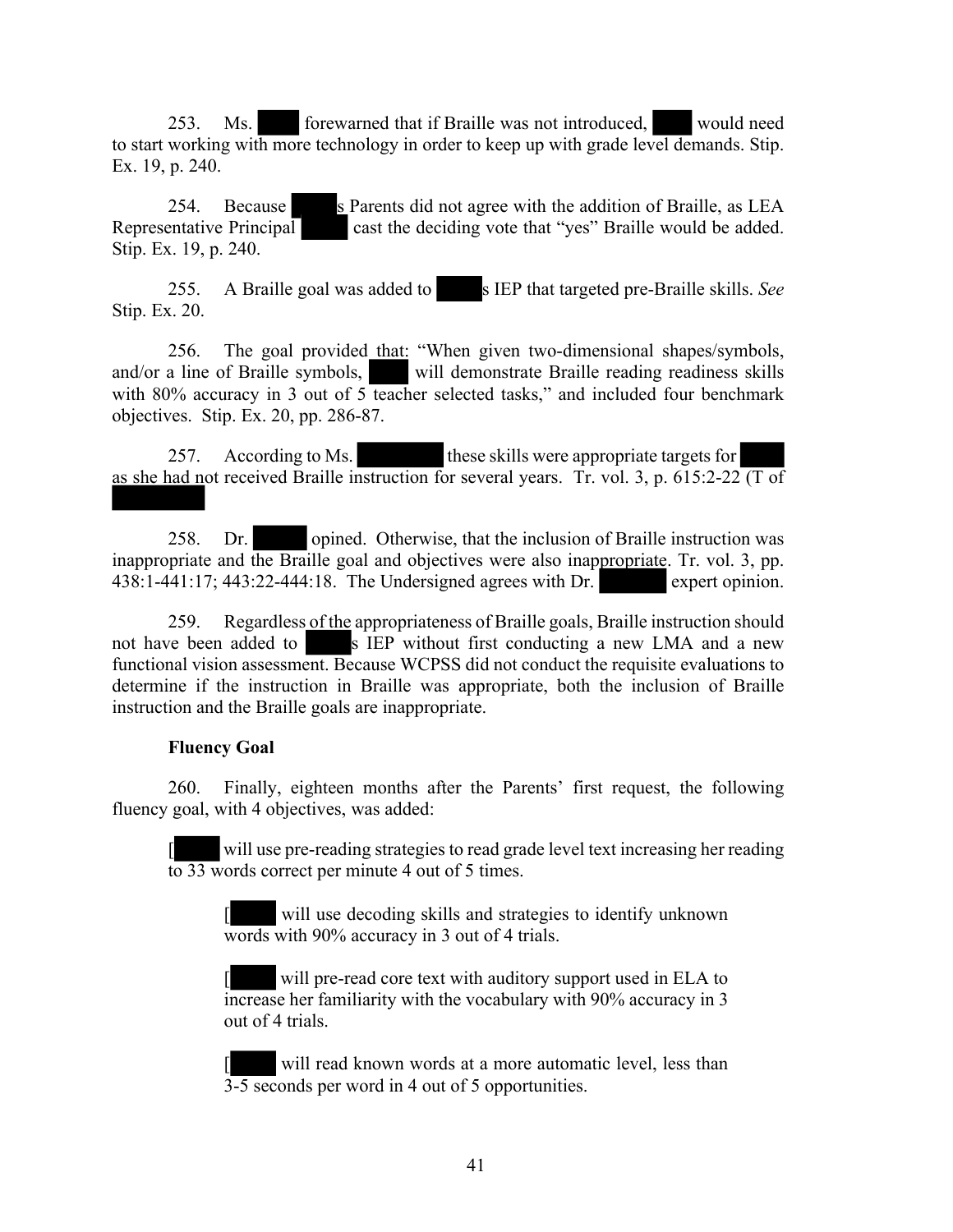will practice reading and reading portions of text from word to phrase to sentence level with 90% accuracy in 4 out of 5 opportunities.

Stip. Ex. 20, p. 290

261. The data used to develop the fluency goal and objectives included data collected before the June 2020 IEP meeting. The Acadience Reading Assessment was completed at the end of January 2020. The Oral Reading Fluency ("ORF") Assessment and the Letterland Placement Assessment were the only 2 assessments conducted after the June 2020 IEP meeting and they were completed in August 2020. Stip. 20, pp. 259-260. WCPSS did not explain why these assessments could not have been conducted previously since s fluency deficits were well known in March 2019.

262. Moreover, according to Principal prior to the September 2020 IEP meeting, the reason that WCPSS could not develop a fluency goal for because they had no "normed data to indicate what a reasonable rate of growth would be." Tr. vol. 6, p. 1013:24-1014:14. At the September 2020 IEP meeting, they still had no data to indicate a rate of growth for a student with CVI.

263. At the hearing, Principal contradicted her previous statements and admitted that WCPSS had "plenty of data looking at what was able to do" fluently before the February 2020 IEP meeting. Tr. vol. 6, p. 1014:11-13.

264. Ms. also admitted that the DIBELS and Acadience data she claimed as justification for developing a fluency goal at the September 2020 IEP meeting was the same data available at the February 2020 IEP meeting when WCPSS refused to develop a fluency goal. Tr. vol. 6, pp. 1014:15-1015:3.

# **Change in VI and O&M Service Delivery**

265. Because of the inclusion of Braille instruction, the IEP's service delivery was changed from 75 minutes in the general education setting and 45 minutes in the special education setting (a "Regular" education placement) to 30 minutes in the general education setting and 90 minutes in the special education setting (a "Resource" placement). *Compare* Stip. Ex. 18, p. 233 *with* Stip. Ex. 20, pp. 290-291.

266. None of the academic or functional goals in the IEP included in the goal "with CVI modifications". However, the IEP still contained CVI accommodations based in the supplemental aids and accommodation section as well as VI teacher support with CVI strategies for the regular education teachers and CVI training if necessary. Stip. Ex. 20, pp. 280-282; 298.

267. Improvement of s functional vision was not addressed by the September 2020 IEP team. No functional vision goals were proposed in the September 2020 IEP because WCPSS's goal was not to improve  $\overline{\phantom{a}}$  s vision" but "to improve  $\overline{\phantom{a}}$  s ability to read." Tr. vol. 6, p. 1036:2-8 (T of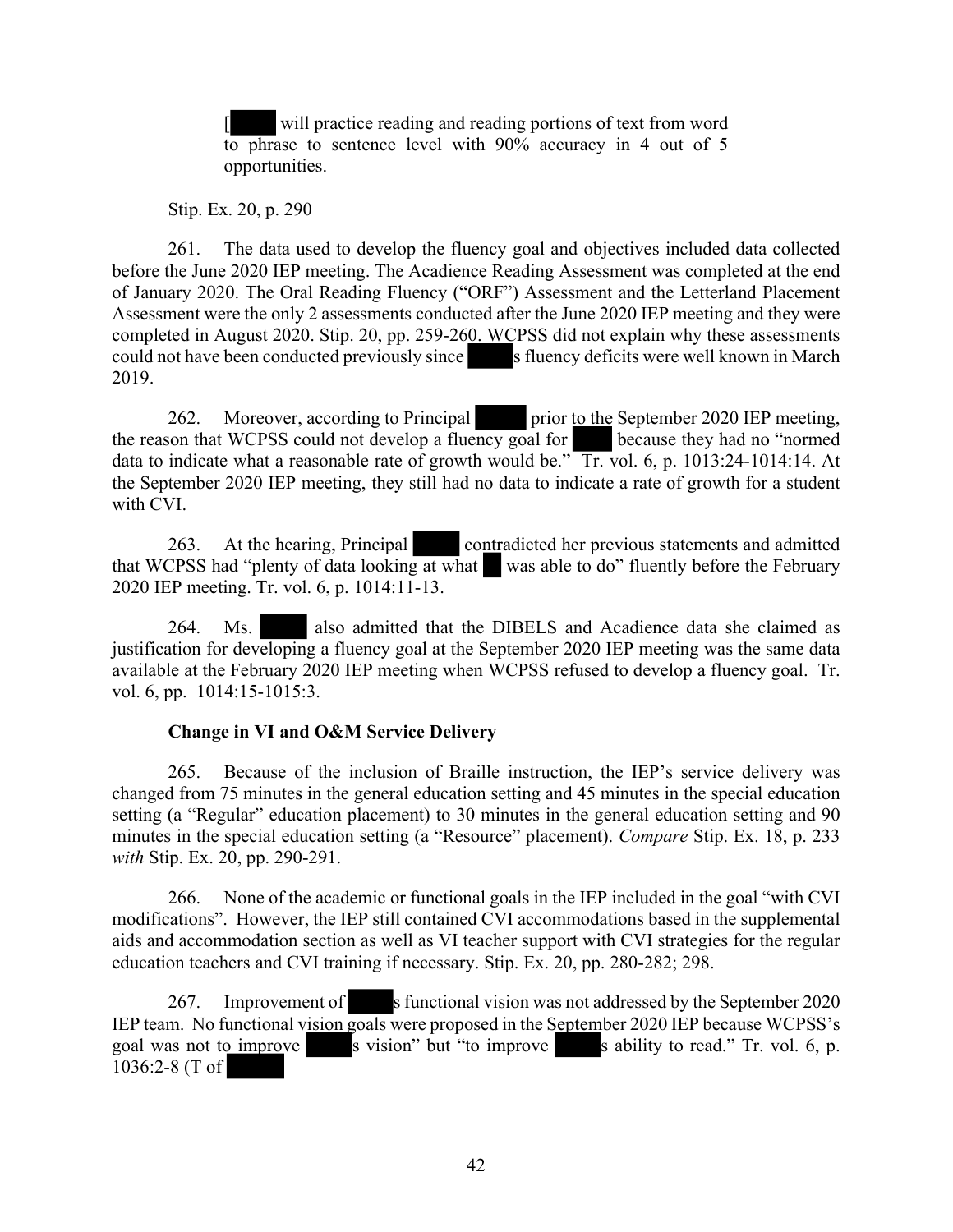268. s two hours of VI instruction for developing print literacy using CVI instruction in the special education and 45 minutes of CVI instruction in the general education classroom were removed from her IEP in September 2020. Tr. vol. 6, pp. 1036:20-1037:12; c*ompare* Stip. Exs. 9&13 *with* Stip. Ex. 20.

269. The CVI literacy instruction was replaced with Braille instruction as another way to enable to access print. Tr. vol.  $6$ , p.  $1037:15-24$ .

270. Although the IEP team agreed that would benefit from a "systematic auditory" reading program" at the September 2019 IEP meeting, this was not included in the September 2020 even though the auditory medium is secondary learning medium.

271. S placement was changed from a Regular education setting with more than 80% of the time with her nondisabled peers to a Resource setting with 40-79% removal from her nondisabled peers.

272. Despite Ms. testifying was making "limited progress" on her orientation and mobility goals, the IEP team reduced her time working on those goals by half in the September 8, 2020 IEP. *Compare* Tr. vol. 4, pp. 738:18-739: 1 *and* Stip. Ex. 20. Even though had not made progress on all her O&M goals, her O&M Instruction was reduced from 8 times a reporting period to 4 times a reporting period. Stip. Ex. 21, p. 304.

273. Additional assistive technology was added which included a screen reader and voice to text features on a touch screen laptop. Stip. Ex. 21, p. 304.

274. The removal of the CVI Overlays and modifications from s academic goals was inappropriate because these strategies are instrumental in s academic and functional visual success. Tr. vol. 2, p. 290:15-22 (T of Tr. vol. 3, p. 445:1-6 (T of

275. Ms. opined that the goals included in the September 8, 2020 IEP were not appropriate for s unique needs and circumstances as the goals do not include CVI strategies or CVI overlay necessary for to accomplish the goals. Tr. vol. 2, p. 290:15-22. Dr. further opined of the fluency goal: "what I'm not seeing are specific CVI accommodations to help her get there. So the key is if we think about CVI, very different concept than ocular visual impairment, special strategies and supports are *necessary*." Tr. vol. 3, p. 445:1-6 (emphasis added).

276. Ms. explained that the CVI overlay and specially designed instruction were not the same. She opined, "I consider CVI [overlay] necessary, a necessary component of specially designed instruction. Specially designed instruction targets specific needs. The CVI overlay is necessary in order for that learner to interpret and participate with those visual experiences." Tr. vol. 2, p. 247:5-12.

277. Dr. went on to say, "These goals could exist for *any* child who is having difficulty reading. I just don't see these goals being wrapped around or designed specifically with CVI at the center." Tr. vol. 3, 446:4-7 (emphasis added).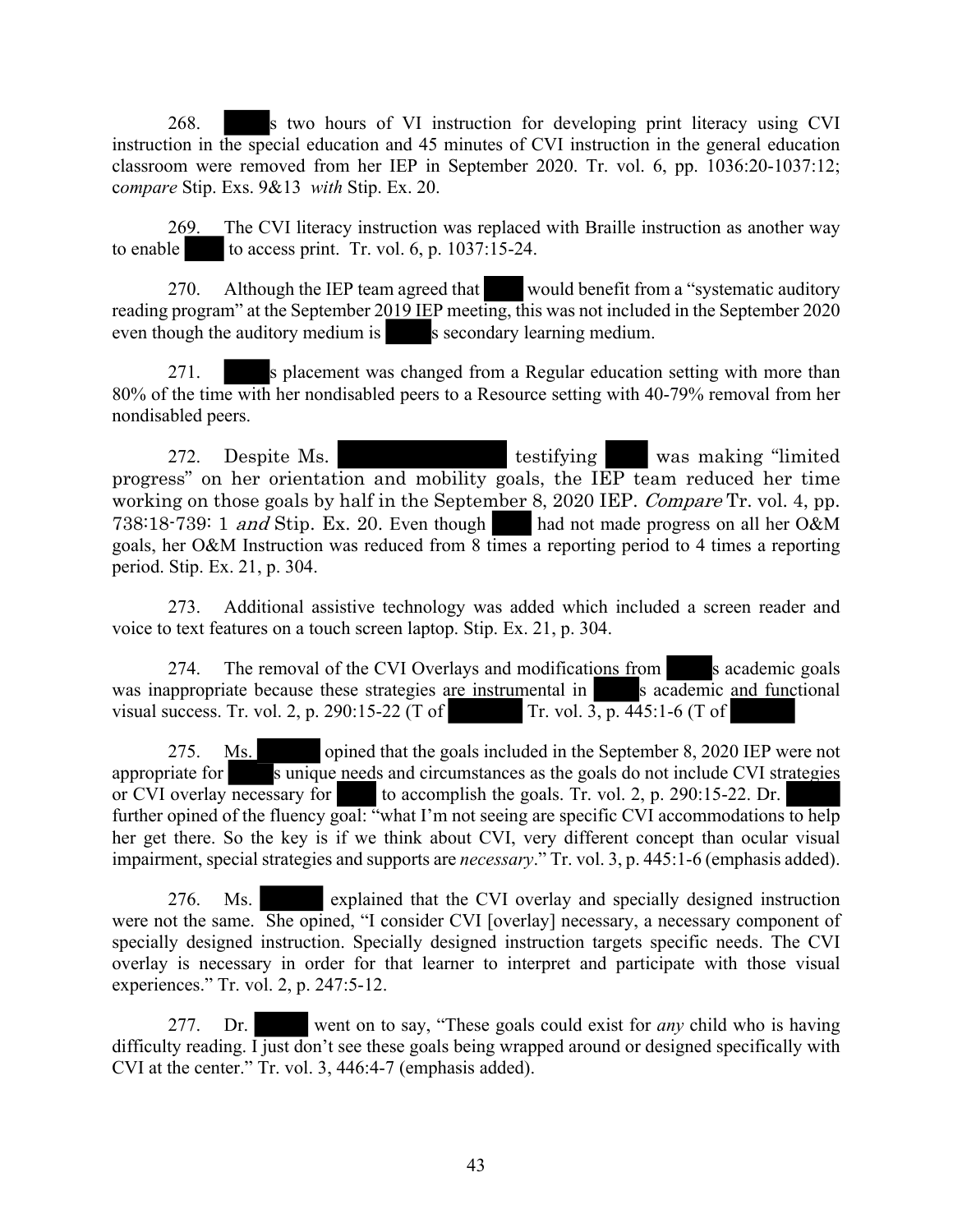278. On cross examination, Ms. acknowledged the fluency goal on the September 2020 IEP as written does *not* include CVI specific strategies and accommodations necessary for to access print. Furthermore, Ms. admitted that the fluency goal was not written to be implemented by someone with training in CVI. Tr. vol. 4, pp. 696:5-697:3.

279. The Undersigned agrees with the expert opinions of Dr. and Ms. that the CVI overlay and CVI strategies are necessary and the exclusion of these strategies from the IEP goals is inappropriate.

280. ESY was not decided at that meeting and the team agreed to reconvene to discuss ESY by February 5, 2021. Stip. Ex. 19, pp. 242-243; Stip. 21, p. 305.

## **Evaluations Required to Determine Appropriateness of Braille Instruction**

281. The September 2020 Prior Written Notice indicated that was the "Interpreter of Instructional Implications of Evaluation Results." Stip. Ex. 21, p. 306.

282. In order to determine the appropriateness of Braille instruction, the IEP team must first conduct and then review certain evaluations. These evaluations are 1. reading and writing skills and needs evaluation(s); 2. reading and writing media evaluation; and 3. Braille "current need" or "future need" evaluation. *See* 34 C.F.R. 300.324(a)(2)(iii).

283. The team had previously agreed to conduct another CVI Range before the September 2020 IEP Meeting. Stip. Ex. 19, p. 238. However, the team later refused to conduct it because of COVID-19 health issues. Stip. Ex. 19, p. 239. The team did not consider conducting the CVI Range remotely. The most recent CVI Range used by the team was dated July 10, 2019, over one year old. Stip. Ex. 21, p. 305.

284. The Parents also asked that the Sensory Balance: An Approach to Learning Media Assessment ("LMA") be completed prior to the Braille determination. The IEP team declined but, inexplicably, agreed to revisit this assessment *after* the decision to add Braille was made. Stip. Ex. 21, p. 303. Neither of these essential assessments were completed before the Braille decision.

285. Respondent intentionally did not conduct these evaluations. Ms. was adamant in her position that she did not need to conduct a separate Learning Media Assessment to determine needed instruction in Braille. Tr. vol. 7, p. 1146:3-10.

286. Prior to the Braille determination, the IEP team had formally and informally assessed s reading and writing skills. Although an assistive technology ("AT") evaluation had not been conducted, based on observations and information from the VI, O&M, and Occupational Therapist, sufficient information was available to determine the technology needed to access the general curriculum. At the September 2020 IEP meeting, additional technology was added with assistive technology goals. Although Petitioners dispute the reading goals, they proffered no evidence that the AT goals were inappropriate.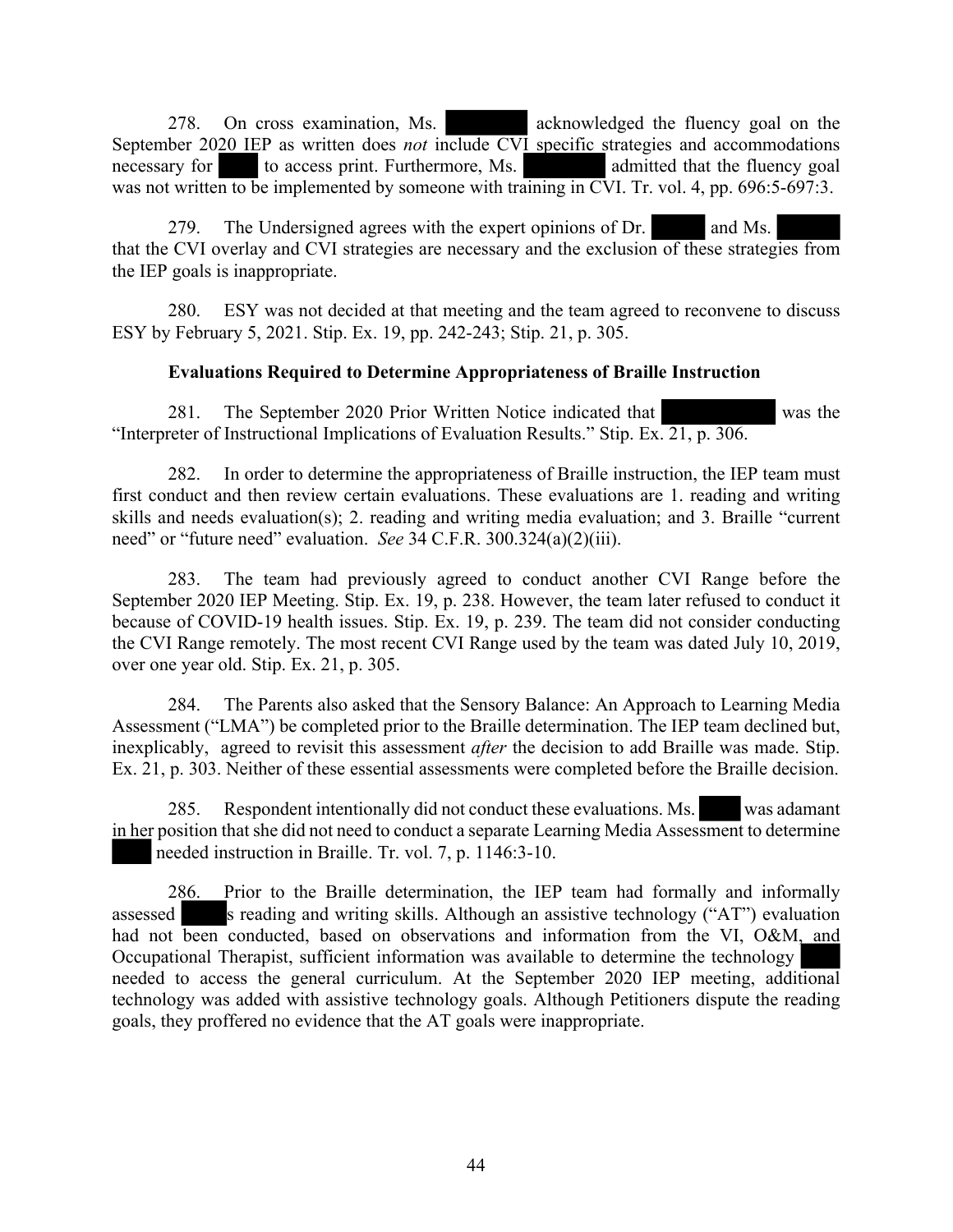#### *Functional Vision Skills Assessment*

287. The IEP team did not, however, have an updated CVI Range. As a result, the September 2020 IEP team did not have information about s current functional vision skills. After the fact, on December 16, 2020, Ms. conducted a CVI Range assessment. Stip. 50, *see also* Stip. Exs. 66 & 67.

288. The CVI Range was provided to and via email on January 14, 2021, after the conclusion of the due process hearing. Stip. 50.

289. Prior to the IEP team's decision to provide with Braille instruction, the team failed to properly re-evaluate s functional vision using the CVI Range or conduct a new Learning Media Assessment in order to determine the appropriateness of such instruction. The 2019 CVI was used when deciding Braille instruction for in September 2020.Tr. vol. 4, p. 648:7-15 (T of This was inappropriate.

#### *Reading and Writing Media Evaluation*

290. The September 2020 IEP Team also did not conduct a Sensory Balance Assessment Learning Media Assessment ("LMA") of s primary and secondary sensory learning media.

291. A Learning Media Assessment ("LMA") is used to determine a student's primary and secondary learning media. Prior to the 2020 LMA, the last LMA that WCPSS conducted of was in 2017. Stip. 45.

292. Dr. opined the Learning Media Assessment from 2017 was not appropriate for the IEP team to change seducational programming to Braille. Moreover, even a 2019  $CVI$  Range over a year earlier is not an appropriate assessment for changing s educational programming to Braille. Tr. vol. 3, pp. 524:22-525:15.

293. At the September 8, 2020 IEP meeting, after the IEP team decided to include instruction in Braille in s IEP, the IEP team agreed the Sensory Balance Approach would be completed and agreed to reconvene for a re-evaluation meeting. Stip. 49.

294. Three months after the IEP meeting in December 2020 and January 2021, Ms. with input from other educational team members and and conducted the Sensory Balance Assessment. Stip. 51, *see also*, Stip. Exs. 68  $\overline{\& 69}$ .

295. The extent of and s involvement in the completion of the Sensory Balance is disputed, but it seems unlikely that they were aware that they were answering questions for the Sensory Balance. Stip. 51, *see* Tr. vol. 7, pp. 1118:17-1119:18 (T of *and* Tr. vol. 7, pp. 1127:20-1128:15, 1137:17-1139:3 (T of

296. The Sensory Balance Approach ("SBA") does not require face-to-face interaction to complete, yet the IEP team waited until December to conduct it and January 2021 to share the results with s parents. Stip. Exs. 68&69.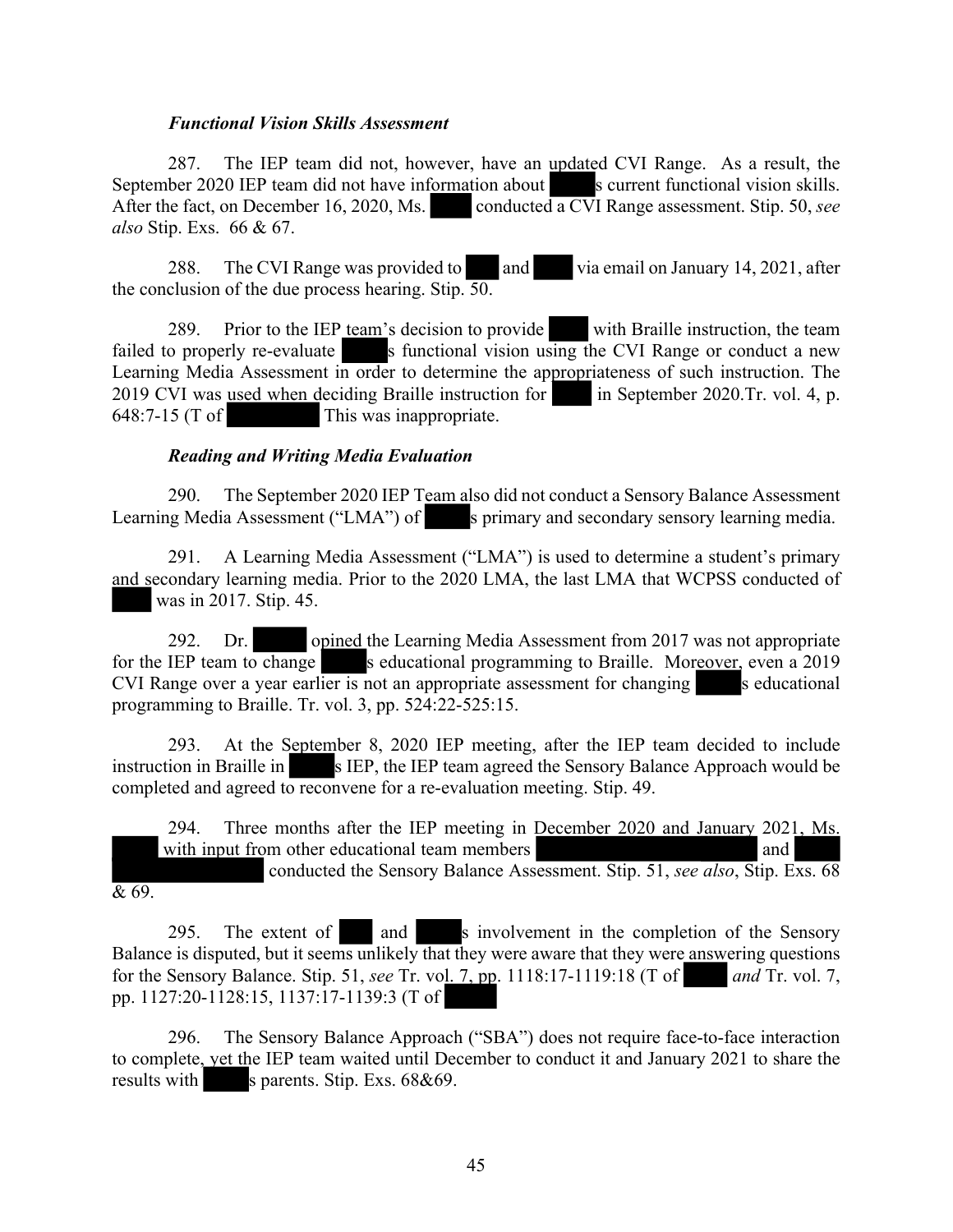297. The SBA does not mention s need for instruction in Braille even once. To the contrary, the SBA documents s strength as a visual learner and need for auditory support. Stip. Exs. 68&69.

298. The new updated evaluations "reinforce<sup>[]</sup> the fact that shows absolutely no indication of needing Braille, that she is, you know, really continuing to show improvement as a visual learner." Tr. vol. 7, pp. 1099:19-1100:3 (T of The new evaluations did not support Braille instruction for Tr. vol. 7, pp. 1102:20-1103:1 (T of

299. The IEP team did not conduct an updated Learning Media Assessment prior to changing s educational programming to Braille nor does it appear that they even carefully reviewed the outdated 2017 LMA before changing s programming to Braille. *See e.g.*, Tr. vol. 4, p. 658:4-8; Stip. Exs. 20 & 21.

300. Ms. testified that the "Sensory Balance is the piece that supports the CVIspecific areas that a Learning Media Assessment may not cover. So when we come to decisions through the Learning Media Assessment, it may not consider that vision is expected to improve in a student with cortical visual impairment." Tr. vol. 5, p. 1124:12-19.

301. Knowing this, even when confronted with the new evaluations, which further documented did not need, much less require, instruction in Braille, Ms. was still convinced that believed needed Braille instruction. Tr. vol. 7, pp. 1145:24-1146:2. Yet, when needed Braille instruction. Tr. vol. 7, pp. 1145:24-1 $\overline{146:2}$ . Yet, when pressed to describe s primary and secondary ways of collecting information, learning media, and literacy media, Ms. admitted those media were visual and auditory. Tr. vol. 7, pp. 1146:15-1147:9.

#### **No Evaluation for "Current Need" or "Future Need" of Braille**

302. A Braille Skills Inventory is part of the LMA and is used to determine a student's current need and future need for Braille. The document is actually entitled: "Braille Skills Inventory Learning Media Assessment/Initial." Stip. Ex. 22, p. 307. The Braille Skills Inventory ("2017 Braille Inventory") used by the Team was completed when was in preschool on March 7, 2017 after 3 observations held on January 30, 2017, February 21, 2017, and March 2, 2017. Stip. Ex. 22, p. 307. The evaluator's name is not listed on the report.

303. The 2017 Braille Inventory was not only an outdated assessment but incomplete as well. *See* Stip. Ex. 22, pp. 309-310. Many of the informative sections were not even filled in.

304. The 2017 evaluator only answered the first question in this section about print reading skills, omitting the other 2 questions.

<sup>&</sup>lt;sup>14</sup> Respondent's expert witnesses, Principal and and did not testify at the subsequent hearing about the effect of the new evaluations on their expert opinions. Petitioners' expert witness, also did not testify at the March 4, 2021 hearing.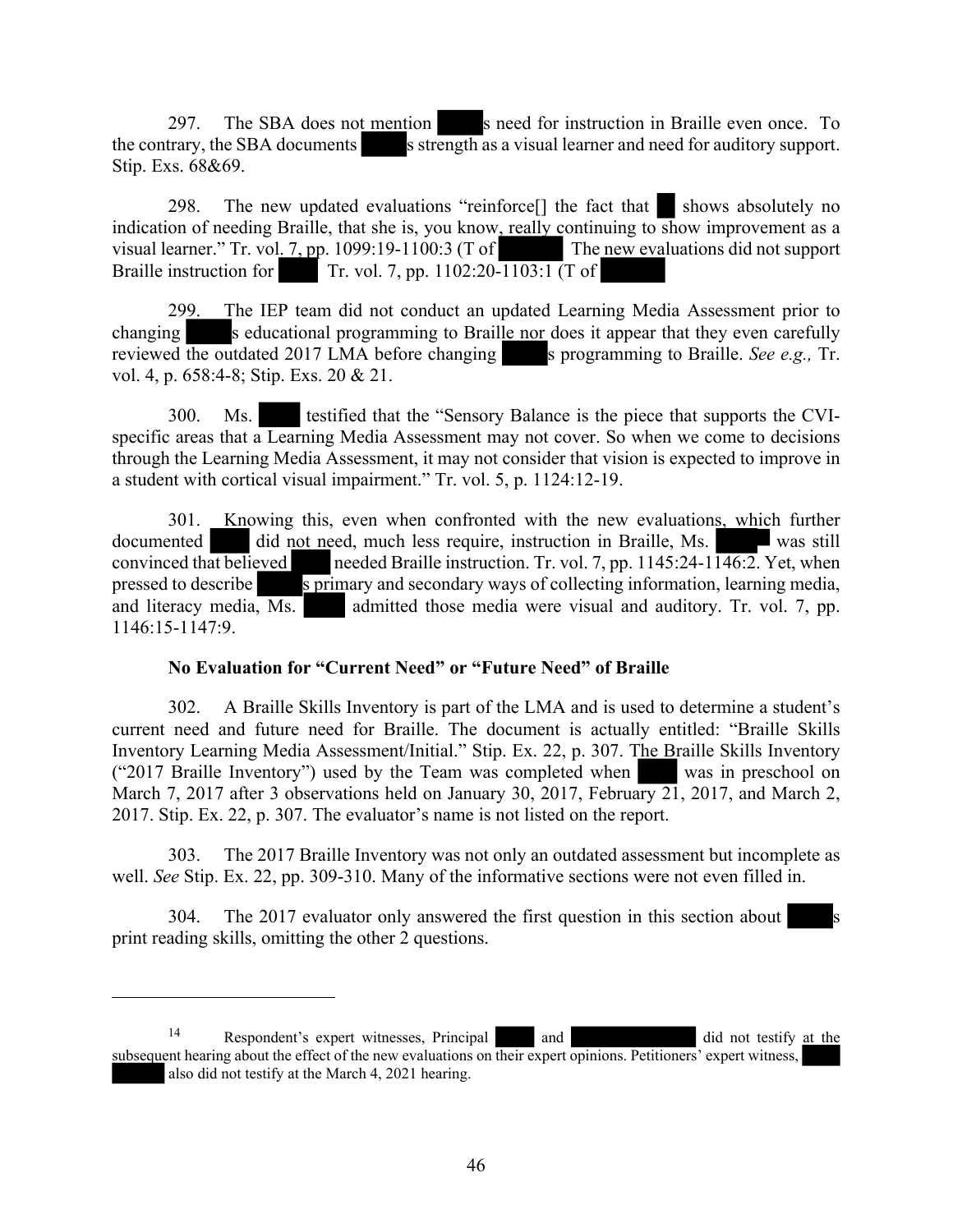305. These questions were:

| Could student benefit from a rudimentary level of print<br>reading skills for short-term functional purposes? | YES NO |
|---------------------------------------------------------------------------------------------------------------|--------|
| Does student have sufficient visual potential to make<br>such instruction beneficial?                         | YES NO |
| Would print reading skills have sufficient long-term value<br>to justify instructional time?                  | YES NO |
| Factors to be considered by multidisciplinary team:                                                           |        |

[left unanswered]

Stip. Ex. 22, p. 309

306. The 2017 Braille Inventory noted that s vision functioning was stable and recommended under the section entitled: "USE OF EXTREMELY LIMITED VISION (for students who read Braille but retain some level of visual functioning)" that "would benefit from Print Literacy Braille primary." Stip. Ex. 22, p. 309.

307. The 2017 recommendation for Braille instruction is inconsistent with WCPSS' admission that now s primary medium is vision and her secondary medium is auditory. It also does not account for the improvement in s functional vision since that time.

#### **The Braille Goal Was Inappropriate**

308. Although s IEP teams had decided for years that did not require instruction in Braille, Respondent included Braille in s September  $\overline{8, 2020}$ , over parents' objections. Stip. 44; Stip. Ex. 20. "[ asked that it be documented that he and [ proposed that [ not be instructed in Braille and receive instruction in print relevant to s unique circumstances that she can see and her vision is expected to improve." Stip. Ex.  $19, p. 243.$ 

309. The school based members of the September 2020 IEP team developed one (1) goal with four (4) objectives to work with on Braille. The team also intended to remove from her nondisabled peers for thirty  $(30)$  minutes daily to work on this one (1) goal. Stip. Ex. 20, p. 290.

310. The school based IEP team members indicated the reason for making the change was because was a slow reader and they had concerns about her fluency. *See e.g.* Tr. vol. 4, p. 642:18<u>-20 (T</u> of Tr. vol. 5, 8p. 88:16-18 (T of The very same concerns Tr. vol. 5, 8p. 88:16-18 (T of The very same concerns raised by s Parents eighteen (18) months previously but ignored by the IEP teams.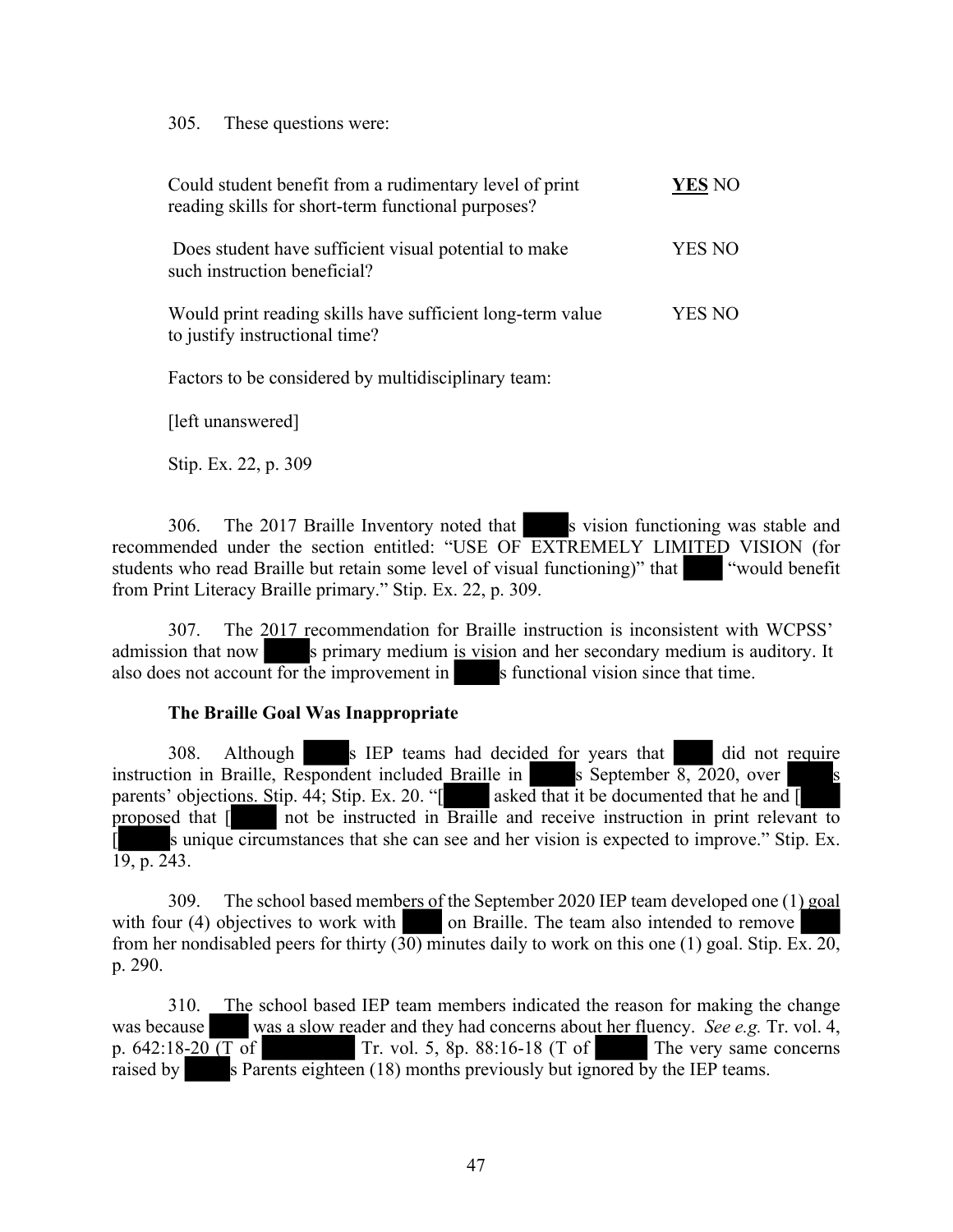311. Without any serious inquiry into the matter, the IEP team was also concerned that s functional vision may not continue to improve. A child with an ocular visual impairment would "not have the expectation of improving vision" as such it would be appropriate to teach them Braille as their primary learning medium is tactual. Tr. vol 3, p. 420:19-25 (T of In contrast, a child with CVI has the expectation with visual supports and interventions his or her vision will improve. Tr. vol 3, pp. 421:7-23; 424:23-425-1 (T of

312. "To improve vision must use her vision." Switching to Braille would decrease her time with print literacy and decrease the amount of time she used her vision for reading. Additionally, would lose opportunities for repetition in her reading skills. Tr. vol. 2, pp. 286:23-287:3  $\overline{(T \text{ of })}$ 

313. Ms. acknowledged that she knew did not have a degenerative eye condition, yet there is no evidence this was discussed by the IEP team. Tr. vol. 4, 658:9-14; *see* Stip. Ex. 19. To the contrary, Ms. the LEA Representative who made the determination to include instruction in Braille over the Parents' objection, testified she did not even know if had a degenerative eye condition. Tr. vol. 6, pp. 1046:24-1047:1.

314. Principal made it clear that she was not interested in the improvement of s functional vision. Tr. vol. 6, p. 1036:2-8 (T of

315. The IEP team did not review s most recent report card during that meeting. Tr. vol. 4, pp. 643:13-644:7. Ms. further admitted that when the school-based members of the IEP team decided to change seducational programming to include Braille, "she wasn't having difficulty accessing grade level material wither her accommodations." Tr. vol. 4, 657:21-24.

316. Ms. also admitted the September 2019 DIBELS shows was reading slightly above the beginning of the year second grade benchmark and that had passed the goal in nonsense word fluency, correct letter sounds, and whole word read. By the beginning of third grade, even after virtual instruction due to school closures for COVID-19, was reading at an end of second grade level. Tr. vol. 4, pp.  $655:11-656:18$  (T of Stip. Ex. 31.

317. Braille instruction is not appropriate for as vision is her primary learning medium. Tr. vol 3, pp. 435:5-436:10; 438:15-20. In addition, the use of Braille may be harmful to s vision and to emotionally. Tr. vol  $3$ , p. 440:9-18 (T of Likewise, as Braille is processed through the visual part of the brain, learning Braille would provide less time for her to access visual opportunities and continue improving her vision. Tr. vol 3, p. 441:5-10 (T of

318. Dr. expert opinion was supported by multiple WCPSS' witnesses. Tr. vol. 6, p. 1013:21-23 ( testifying is a "sighted reader."); Tr. vol. 6, pp. 1022:25-1023:10 testifying does not struggle with reading decoding or reading comprehension); Tr. vol. 6, p. 1029:10-12 ( testifying can read print and write); Tr. vol 4., p. 635:6-24 ( testifying s functional vision has improved, and she had learned to read on grade level during the time the IEP team offered two hours of VI services daily); Tr. vol 4., p. 635:14-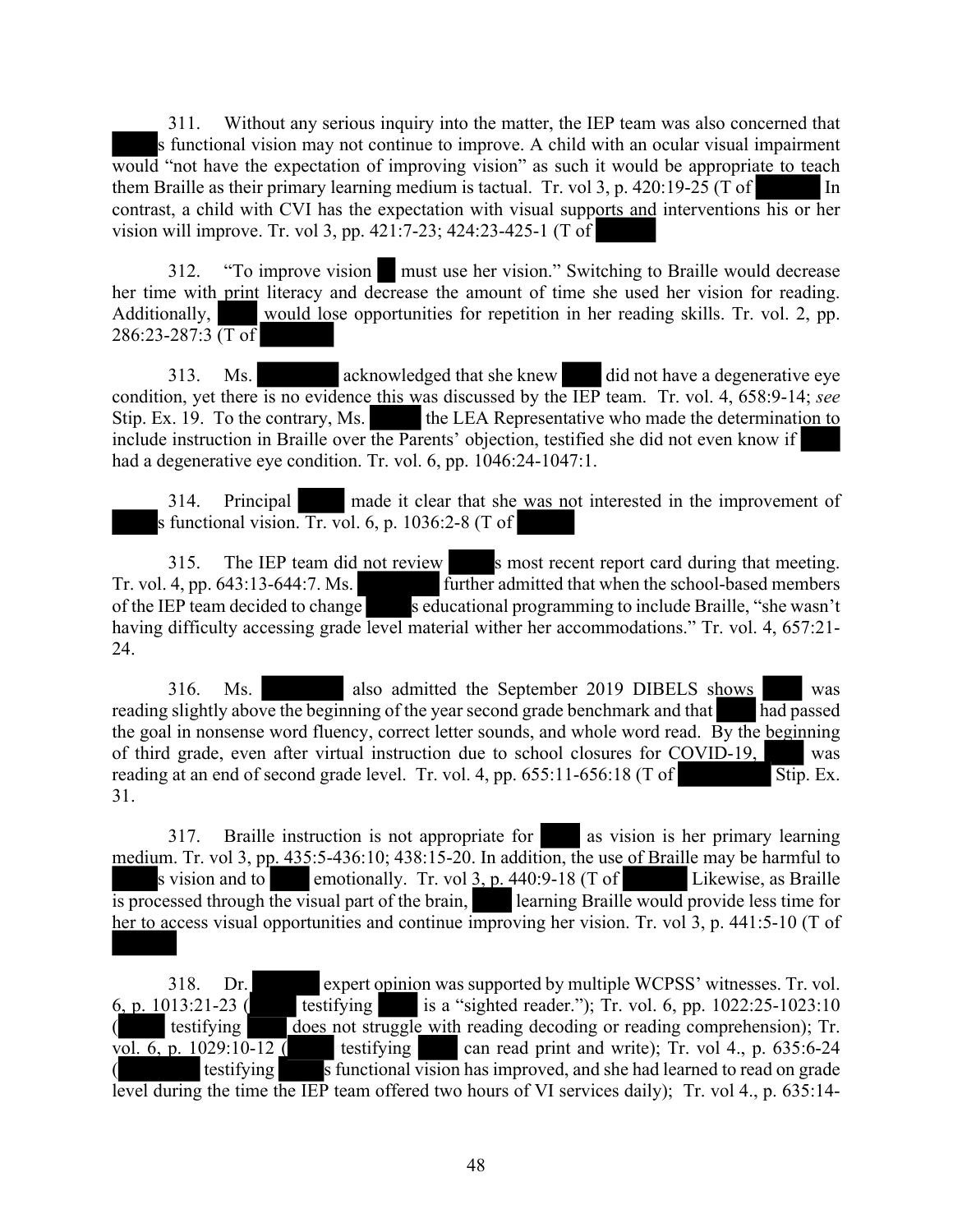15 ( testifying is a dual media learner – visual and auditory, not tactile); Tr. vol 5.,  $p. 769:13-21$  testifying functional vision improved a full point on the CVI range, and she was able to read at a smaller font size); Tr. vol. 5, p. 783:1-17 (testifying about the importance of technology in s education).

319. Dr. opined that the September 8, 2020 IEP is inappropriate for introducing Braille instruction and if Braille instruction was necessary, a student would need more than thirty (30) minutes daily to be taught Braille. Tr. vol. 3, p. 524:10-19.

320. Though Dr. clearly testified that the inclusion of Braille was inappropriate and did not meet s specific needs, she also opined that the Braille goals themselves were inappropriate as well because:

[t]hese goals are pre-Braille goals. They're goals that you give to a preschool child or a person who is first learning Braille. And they are – they look to me like the same suggested goals when was starting – when she was starting school in the 2017, if I remember correctly.

So these are – these are very, very – it's clear that they're starting – they want to start Braille instruction at the very, very beginning in a way that you would teach a preschool child how to approach Braille. There's the assumption – the assumption with these goals is that you don't know how to read at all.

Tr. vol. 3, pp. 443:24-444:10.

321. Dr. stated the following concerning spotential future need for Braille:

So I'm not sure if they've conducted an assessment of that  $\lceil$  s future need for braille], but there would be absolutely no reason to believe that would have vision that would begin to deteriorate. There is no evidence of that. That is not what occurs with children with CVI. It is not what occurs with children with optic nerve atrophy. As so she meets the criteria, in my mind, because she does not have a deteriorating vision condition. She is not in Phase I CVI. And she has not expressed the need to learn tactually.

Tr. vol. 7, pp. 1098:21-1099:7.

# *Orientation and Mobility Goals and Service Delivery*

322. The September 2020 IEP included two Orientation & Mobility ("O&M goals") goals. Stip. Ex. 20, pp. 287-88.

323. In s prior IEP, she received eight (8) sessions per reporting period of orientation and mobility instruction for forty-five (45) minutes per session in the general education environment. The prior IEP contained three (3) goals with six (6) subparts. Stip. Ex. 13, pp. 172- 174.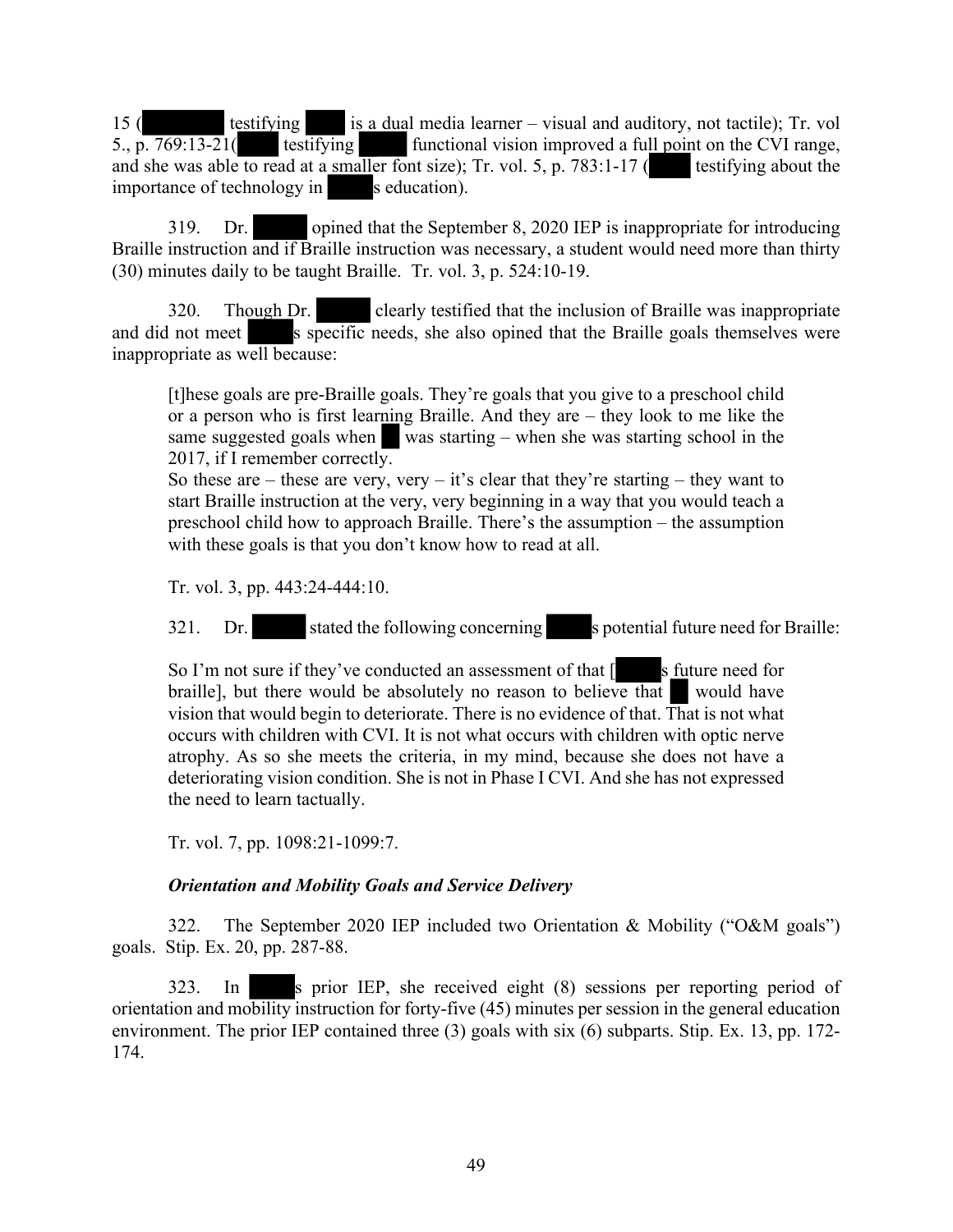324. In the September 2020 IEP, s sessions were cut in half to four (4) sessions per reporting period for forty-five (45) minutes per session and moved into the special education environment. The September 2020 IEP contained only two (2) goals with a total of five (5) subparts. Stip. Ex. 20, pp. 287-288, 291.

325. The two O&M goals were:

When presented with a street map or building interior map will read and interpret all information to answer given instructor questions with 90% accuracy, in 4 out of 4 opportunities, with fading instructor support.

will listen to audio routes and answer instructor questions with 90% accuracy in 4 out of 4 trials, identifying traffic direction, ambient sounds, traffic flow, sound distance.

Stip. Ex. 20, p. 287.

326. The O&M goals were not grounded in CVI principles nor were any CVI strategies included as accommodations or supplementary aids. *See* Stip. Ex. 20, pp. 291-298.

327. Dr. opined that in September 2020 orientation and mobility goals:

There is absolutely nothing about CVI even hinted in these goals. These are goals that are – you would teach any child with visual impairment, ocular visual impairment. These are techniques and strategies that are specifically designed with children who have ocular issues in mind.

Tr. vol. 3, p. 446:15-19.

328. Dr. further opined "It's almost like they're teaching orientation and mobility with like vision off. But children with CVI cannot turn their vision off. It's not possible." Tr. vol. 3, 447:17-20. Additionally, "We have to embrace those ten characteristics and insert them into those techniques. What we have are techniques. Those [orientation and mobility] goals have nothing to do with CVI." Tr. vol. 3, 448: 3-6.

329. Ms. explained that one of the important things she did in her instruction for was highlighting familiar features, embedding anchors for her in the environment, building on comparative navigational concepts, and building in ways to help to focus on particular visual details. Tr. vol. 4, pp. 710:19-714:1, 727:7-25. While Ms. may have been embedding CVI strategies in her instruction, the IEP did not include CVI accommodations for the O&M goals. Stip. Ex. 20, pp. 287-288.

# *Assistive Technology Goals*

330. The IEP included three assistive technology goals. Stip. Ex. 20, pp. 288-89. No testimony or evidence was presented regarding any inappropriateness of those goals, and therefore, Petitioners have by definition failed to meet their burden of proof on this issue.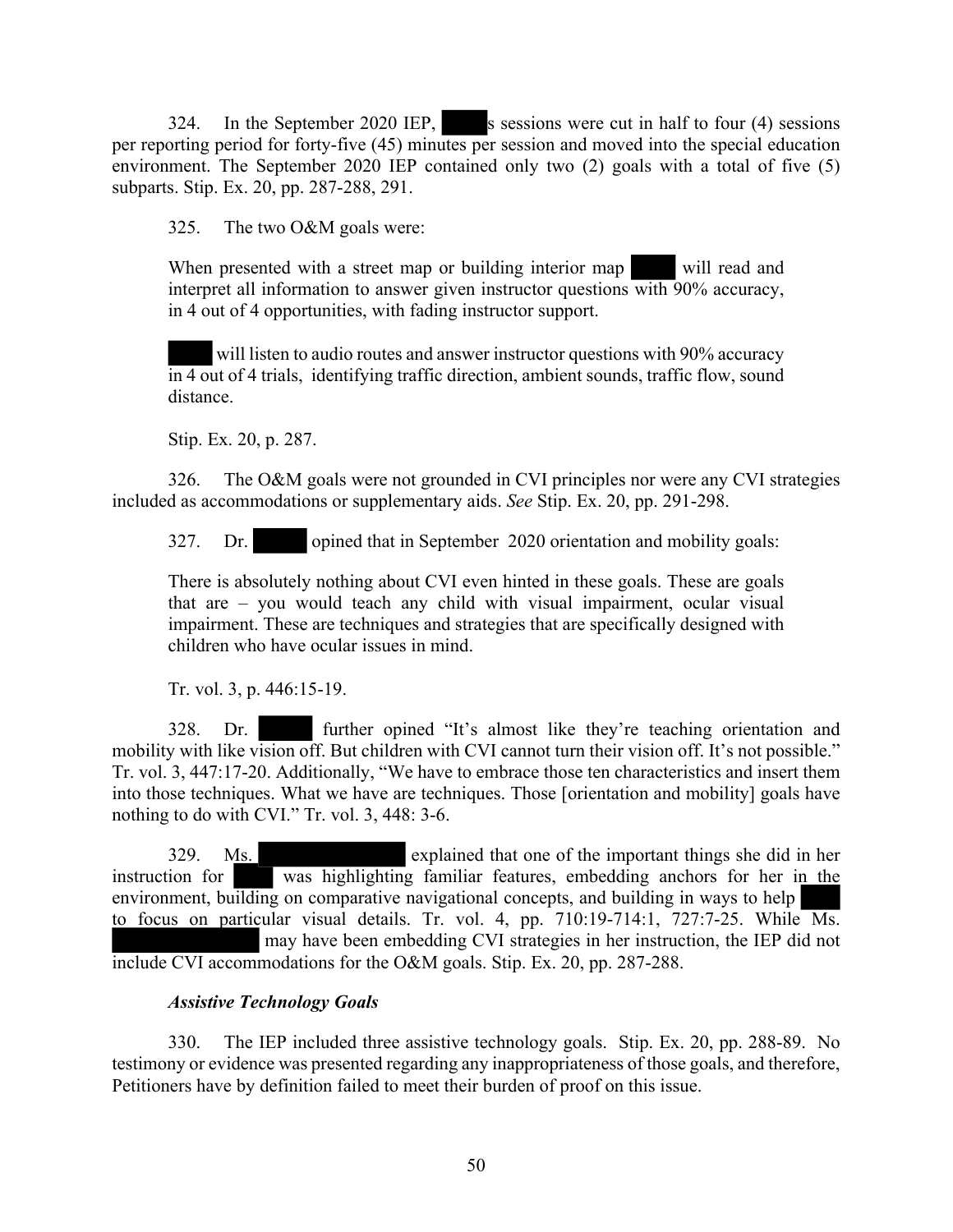331. To the extent any findings are necessary, the Undersigned finds based on the IEPs, meeting minutes, prior written notices, and testimony by school staff regarding the variety of technological supports was provided, that the assistive technology goals were appropriate.

#### **Extended School Year ("ESY") Services**

332. Regarding Extended School Year ("ESY") services, the September 2020 IEP team determined that it could not decide at the time of the meeting because new goals had been developed at the meeting and there was therefore no data on those new goals yet. Stip. Ex. 21, p. 304.

333. Previously, Respondent provided with ESY during the summer of 2018 for sixteen (16) hours, the summer of 2019 for forty-two (42) hours, and the summer of 2020 for thirty-seven (37) hours. Stips. 21, 25&41.

334. S parents requested at each of the relevant IEP meetings that receive ESY services  $\overline{due to}$  s need for ongoing, consistent instruction using CVI strategies to continue to make academic and functional progress. Stip. 28.

335. Although consistent instruction using CVI strategies was necessary for progress, at each of the relevant IEP meetings, s IEP team either refused to provide ESY or postponed the decision to a later meeting. Stip. 28-9, 35, 38; *see also* Stip. Ex. 14, pp. 189-92 (determining did not have an emerging skill, did not regress over breaks, and her skills would not be significantly jeopardized without ESY); Stip. Ex. 15, pp. 195-6 (refusing ESY and deciding to reconvene prior to April 20, 2020 to determine s need for ESY).

336. Dr. opined the IEP team had enough information at the September 2020 IEP meeting to determine s eligibility for ESY based on her fluency issues, writing skills, and need for VI - ECC support. Tr. vol. 3, pp. 449:24-450:17.

337. Based on the Parents prior experiences with WCPSS' delays in making ESY decisions, the Undersigned can understand why they wanted a decision sooner rather than later on the ESY issue.

# **Parent Participation & Predetermination**

338. s Parents were transparent and collaborative with the IEP team and regularly advocated for goals and services to meet her identified needs. *See, e.g.,* Stip. Ex. 3, p. 35

339. During the May 10, 2019 IEP meeting, the IEP team noted "<sup>[1866</sup>] has issues with fluency . . . but shared that it is more important that  $\overline{[}$  is able to read and identify the words and that speed is not a focus for  $\lceil \cdot \cdot \rceil$  Stip. Ex. 7, p. 114. Yet, speed was the exact reason the IEP team later gave for why needed instruction in Braille. *See* Stip. Ex. 19.

340. Likewise, at the February 10, 2020 IEP meeting, the IEP team, over the objection of s Parents, determined did "not qualify for ESY services due to the consistat [sic] progress made on all goals. [ is currently on grade level." even argued with the team saying "from what he has heard, fluency is a concern and is not incorporated into the IEP. He feels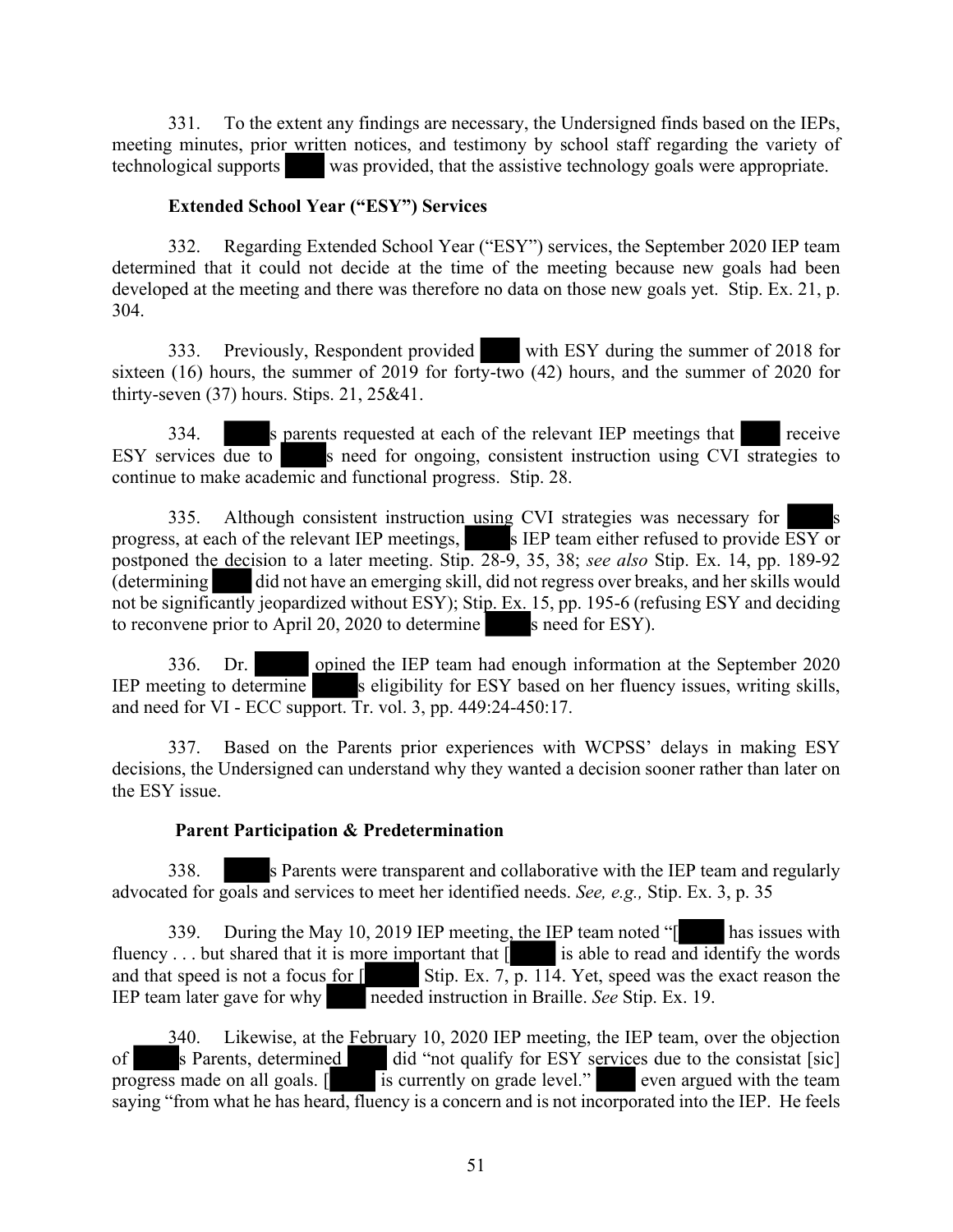that [f]luency is an emerging skill.... [r]eading multi-syllabic words  $\&$  syllable types are not emerging skills, because they are grade level standards." Stip. Ex. 20, p. 192. Yet, these deficits in s fluency levels are exactly the excuse the IEP team later gave for including Braille instruction. Stip. Ex. 20.

341. This "double talk" is bewildering to the Undersigned and must have been truly frustrating to s Parents.

342. s Parents continually attempted to connect s service providers with CVI experts to assist them in developing appropriate programming for *See, e.g.,* Pet. Ex. 97, p. 745.

343. Yet, Respondent repeatedly refused to accept such support. *Compare, e.g.,* Pet. Ex. 97, p. 745 (Ms. passing along information to regarding the assistance available from Ms. *with Tr. vol. 2, p. 255:22-25 (Ms.* testifying Ms. never contacted her to discuss ideas pertaining to surrounding CVI and new surrounding CVI and literacy).

344. Ms. was aware of Ms. but has never contacted her directly to get advice, guidance, or information about ways in which Respondent could improve fluency with print literacy. Tr. vol. 4, p. 661:4-10.

345. Respondent admitted " s parents have offered to pay for the services of Dr. to support s service providers in the CVI instruction" and " has offered Dr. to assist the IEP team and attend IEP meetings." Pet. Ex. 80, p. 466.

346. Yet, Respondent has *not* contacted Dr. to assist them in providing appropriate instruction to Tr. vol. 3, pp.  $455:22-456:3$  (T of

347. This is deeply troubling that Respondent has had access to an expert in the field of CVI, orientation, and mobility, and the Sensory Balance Learning Media Assessment and has elected over and over again not to reach out to Dr. for any consultation.

348. Respondent's failure to contact an expert in a child's disability when offered by a parent, a member of the very child's IEP team, is illogical especially since unique circumstances surpass that other VI students for which WCPSS' VI teachers, including the Lead VI teacher, have had experience in teaching.

349. Throughout the 2019-20 school year, the documentary evidence shows the schoolbased members of the IEP team repeatedly discussed providing instruction in Braille outside of any IEP meetings and the language that would be used to justify this to her parents. *See, e.g.,*  Stip. Ex. 60, pp. 460-1 (notes taken by Ms. from the January 23. 2020 meeting that did *not* include s Parents, indicating "concern w/fluency and automaticity. When do we consider braille?").

350. The school-based IEP team members then in fact used the same language at later IEP meetings. *Compare* Stip. Ex. 60 at 462 ("We want her to use her vision as much as possible, still use print but supplement w/ braille. Still keep CVI overlay in place.") *and* 463 ("assure that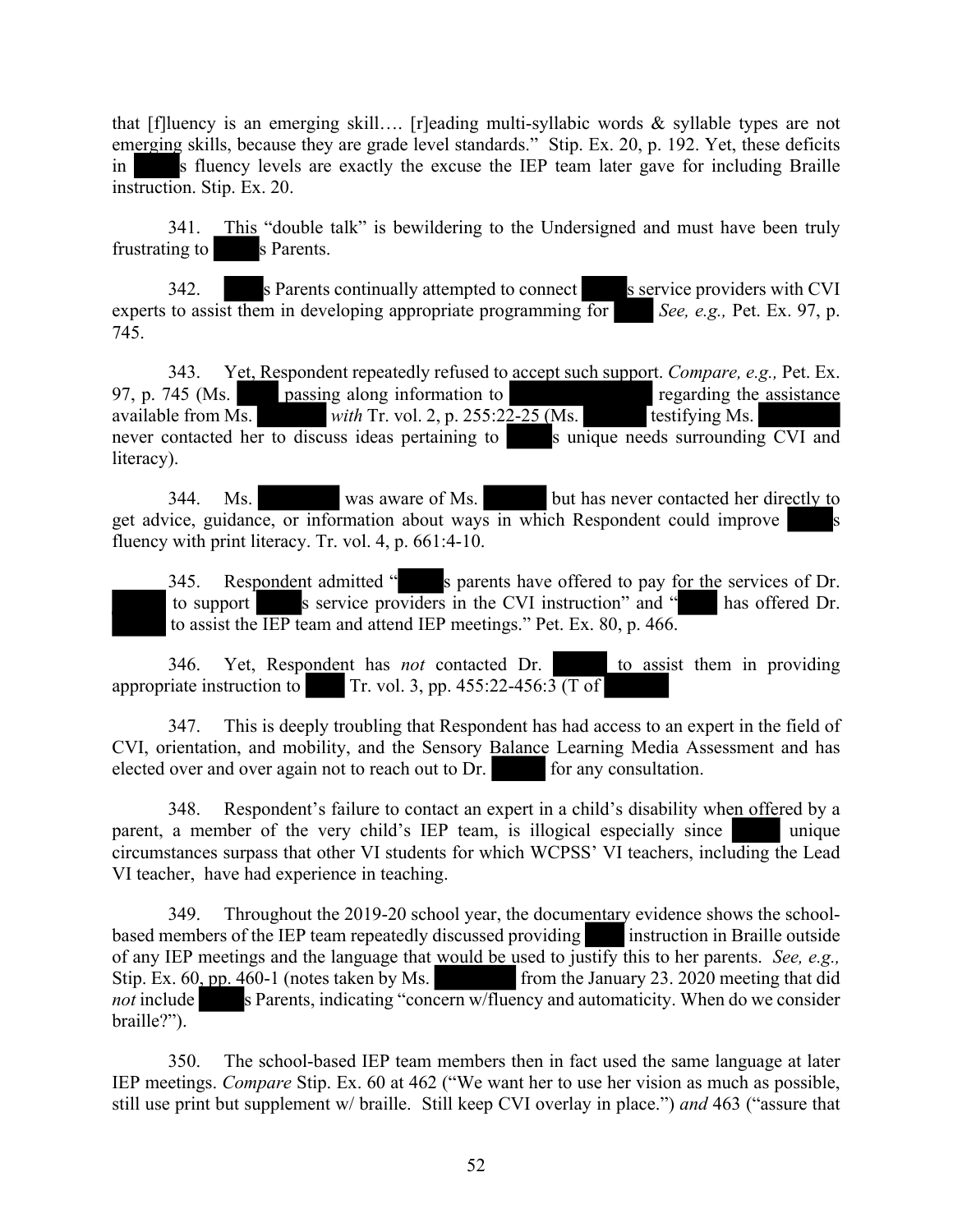braille instruction does not take away from classroom work") *with* Stip. Ex. 14 at 188 ("Mrs. stated instruction in braille would be in addition to what is being addressed now, using CVI strategies").

351. Notably, the school-based members of the IEP team used the exact same language is used to describe Braille for  $\blacksquare$  in these meeting minutes. Stip. Ex. 19, p. 240 ("Mrs. shared her thoughts regarding Braille…. *Braille is just another tool in I s tool box*.")(emphasis added); Stip. Ex.  $14, p. 189$  (Ms. stating "this could be just another tool in [ s tool box...." after Ms. proposed adding Braille goals to s IEP); Stip. Ex. 19, p. 240 (Even Ms. when making the determination as the LEA during the September 8, 2020 IEP meeting noted "Braille would be another tool….").

352. Both Ms. and Ms. testified to the school's CVI consultant. recommended Braille instruction for *See* Tr. vol. 4, 664:10-13 (T of and Tr. vol. 4, 664:10-22 (T of This is inadmissible hearsay. Yet, in Ms. notes from January 23, 2020, Ms. states in her words that Ms. *response* to the school team's idea of introducing Braille "Alisha—not opposed, sounds reasonable. 'Seems like she has the skills to learn braille." Stip. Ex. 60, pp. 461-462.

353. Most concerning is that despite notes reflecting many school-based IEP team members' conversations with about including Braille as part of seducational programming, during the meeting with Ms. where s mother *was* present, no one mentioned Braille. Tr. vol. 5, p. 895:2-13 (T of Stip. Exs. 46-60. This suggests that Ms. was, in fact, not supportive of Braille instruction for

354. Even if, for argument's sake, Ms. had independently advised the schoolbased members of the September 2020 IEP team that needed instruction in Braille during the January  $23$ ,  $2020$  call, this would have been inappropriate as Ms. is not an educator and does not have the skills needed to decide about Braille. Tr. vol.  $\overline{3}$ , pp. 454:7-455:21 (T of

355. As noted previously, the September 2020 EP team finally added a fluency goal to s IEP. Stip. Ex. 20. s Parents had requested this fluency goal since at least March 2019. *See* Stip. Ex. 3. It took the IEP team eighteen months to add a fluency goal. Notably, the same fluency deficit was Respondent's rationale to add Braille instruction.

356. Because of their lack of expertise with CVI students, the September 2020 IEP team did not even know if Braille would help become more print fluent with Braille. The September 2020 IEP noted that: "[i]nstruction in Braille *may help increase* [ s ability to ready with more fluency and independence. Providing instruction on pre-readiness Braille skills **may prepare**  $\lceil \cdot \cdot \rceil$  to read longer passages with automaticity." Stip. Ex. 20, p. 260 (emphasis added).

357. Ms. testified she had worked with on fluency and ineffectively used the "bubbling" technique. Yet, Ms. did not effectively provide fluency instruction to Tr. vol. 2, p. 259:8-24 (T of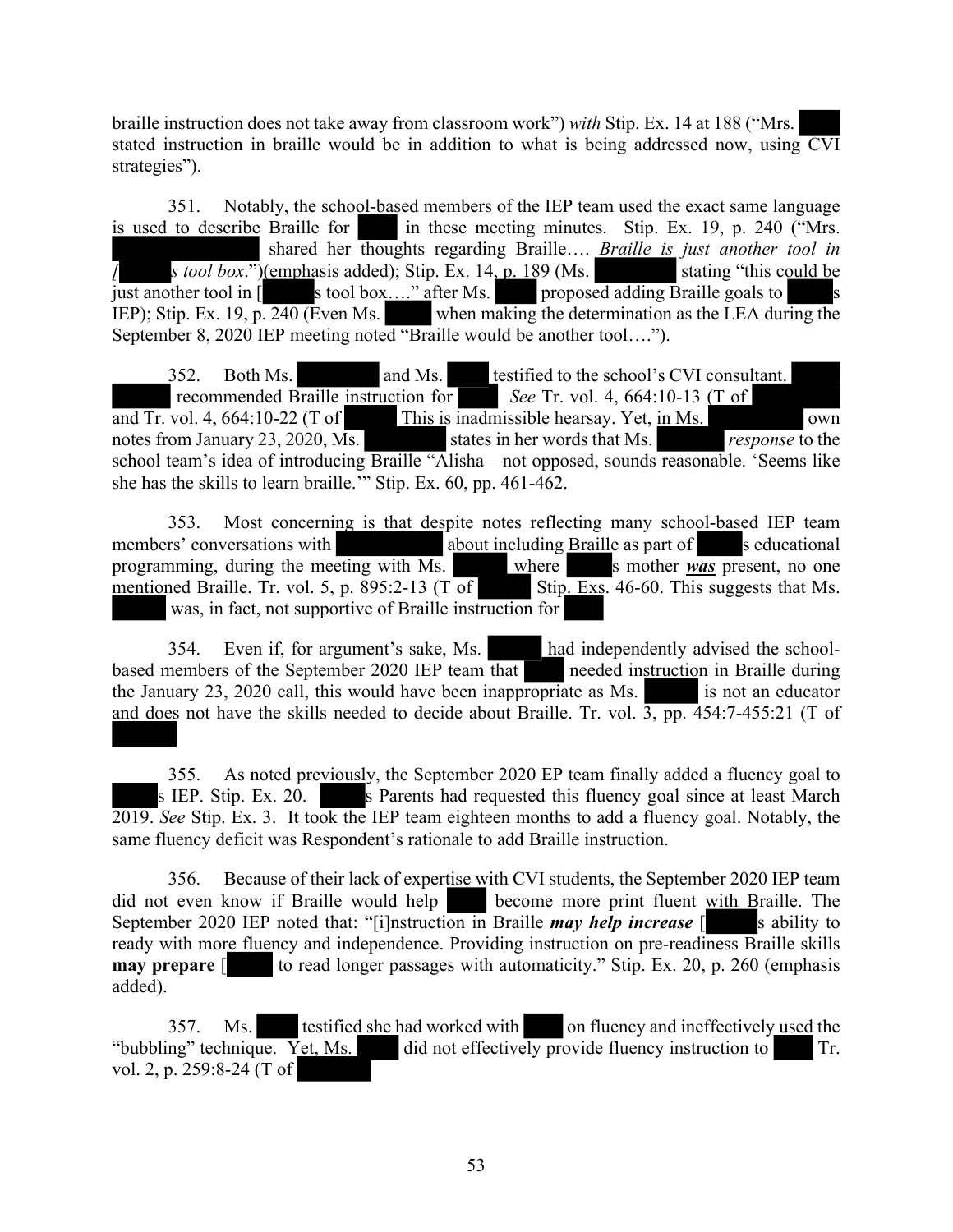358. Ms. rationale for a fluency goal for was questionable. She stated: "[s]o this goal is really working on the comprehension of a given text. And remember, that's really the end of – that's the primary purpose of why we do it all." Tr. vol. 6, pp. 979:25-980:3. Yet, Respondent produced no evidence that needed to work to improve her comprehension. Both Respondent's and Petitioners' witnesses agreed met grade level expectations regarding her comprehension. The only reason Respondent indicated needed instruction in Braille was due to her slow reading speed. The Undersigned did not find this single measure of s fluency to be a cogent explanation for switching  $\blacksquare$  s educational programming which had been so successful in the past.

359. Ms. references to the "IEP team" discussing and introducing Braille goals were illustrative of the fact that s Parents were not considered part of the team that made this predetermined decision:

Well, the team had, as you already said, talked about it in February. And we also talked about it again at the June meeting. And so coming into September for the annual after having those conversations and reviewing the data and what next steps there were for the team proposed Braille goals.

Tr. vol. 3, p. 605:12-19 (T of

360. While the school based members of the September 2020 IEP team may have discussed Braille at some point before or after the June 2020 IEP meeting, the minutes from the June 2020 IEP meeting do *not* reflect any member of s IEP team discussing Braille at that meeting. Stip. Ex. 17. Thus, if there *were* a discussion of Braille for at a June meeting, it would, again, *not* have included s Parents.

361. According to Ms. the September 2020 IEP team did not need additional information from the Sensory Balance Learning Media Assessment because "the team felt that that was enough that it didn't – it didn't need – we didn't need extra data to make those proposals to consider Braille." Tr. vol. 3, p.  $610:1-4$ . Yet, the prior LMA was 3 years old and s Parents, two important and seemingly ignored, members of the IEP team asked for additional information specifically for the school to conduct a CVI range and about the amount of time it would take for to learn Braille. Further, s mother, stated "she would envision auditory supports be used to supplement  $\lceil \cdot \cdot \rceil$  is instruction." Stip. Ex. 19, pp. 239-240. A Learning Media Assessment is designed to determine a student's additional means of accessing reading materials: visual, auditory, or Braille. *See e.g.* Tr. vol. 7, pp. 1075:14-1076:5, 1076:15-18.

362. The undisputed evidence shows is able to read print albeit slower than many of her typically developing, sighted, grade level peers. Respondent presented testimony that does not like to read, yet Braille instruction is not considered for all students who do not like to read. Tr. vol. 4, pp. 659:22-660:4.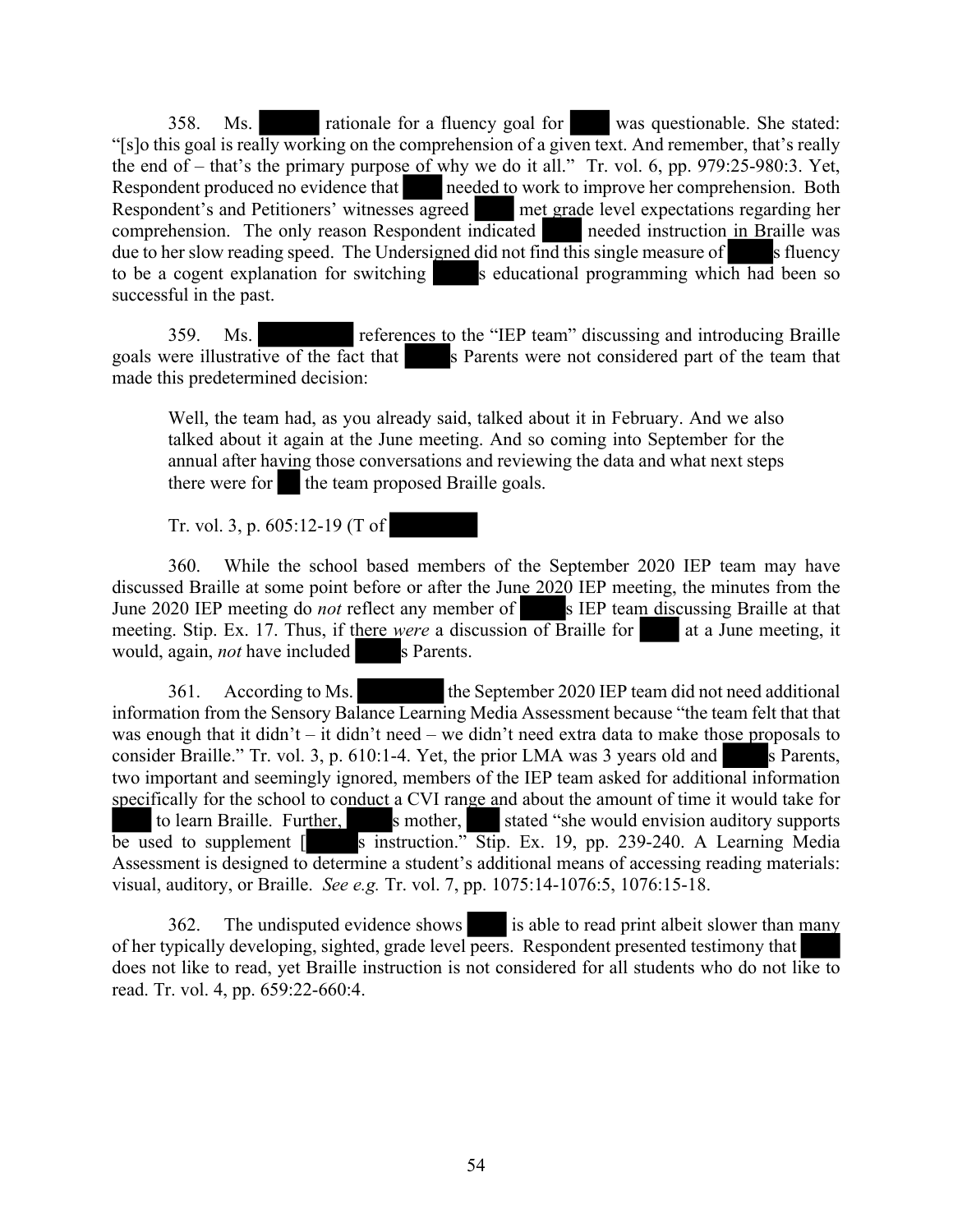363. Dr. opined that:

it's almost like this predetermined notion that at some point they're going to teach Braille, because there's really no reason for it. She's showing more and more evidence that she's successful. So I'm very, very confused by this return to Braille in the IEP despite – despite her progress."

Tr. vol. 7, pp. 1100:23-1101:3.

364. For the many reasons cited herein, the Respondent's explanations also confuse the Undersigned and are inconsistent with s progress in functional vision. Such confusion by its very nature cannot support a cogent and rational explanation for the inclusion of Braille instruction in s IEP; therefore, the Undersigned finds that the inclusion of Braille instruction, and the resulting Braille goals, in s September 2020 IEP was inappropriate and predetermined.

## **CONCLUSIONS OF LAW**

Based on the above Findings of Fact and relevant laws and legal precedent, the Undersigned concludes as follows:

#### **General Legal Framework**

1. To the extent the Findings of Fact contain conclusions of law, or that the Conclusions of Law are findings of fact, they should be considered without regard to their given labels. *Charlotte v. Heath*, 226 N.C. 750, 755, 40 S.E.2d 600, 604 (1946); *Peters v. Pennington*, 210 N.C. App. 1, 15, 707 S.E.2d 724, 735 (2011). *Warren v. Dep't of Crime Control*, 221 N.C.App. 376, 377, 726 S.E.2d 920, 923, disc. rev. den., 366 N.C. 408, 735 S.E.2d 175 (2012); *Watlington v Rockingham Co. Department of Social Services*, COA17-1176 (2 October 2018).

2. This Order incorporates and reaffirms the conclusions of law contained in the previous Orders entered in this litigation.

#### **Jurisdictional, Party, and Legal Stipulations**

3. The Parties, Petitioners, by and through her parents, and ("Petitioners", " or "Parents"), and Respondent, Wake County Board of Education ("WCPSS" or "Respondent"), are properly before this Tribunal, and this Tribunal has personal jurisdiction over them. Stip. 1.

4. The Office of Administrative Hearings ("OAH") has jurisdiction over claims relating to the identification, evaluation, educational placement, or provision of a free appropriate public education ("FAPE") pursuant to Chapters 115C and 150B of the North Carolina General Statutes and the Individuals with Disabilities Education Act (IDEA), 20 U.S.C. §1400 et seq. and implementing regulations, 34 C.F.R. Part 300. 20 U.S.C. §1415 and N.C. Gen. Stat. § 115C-109.6(a) control the issues to be reviewed. Stip. 2.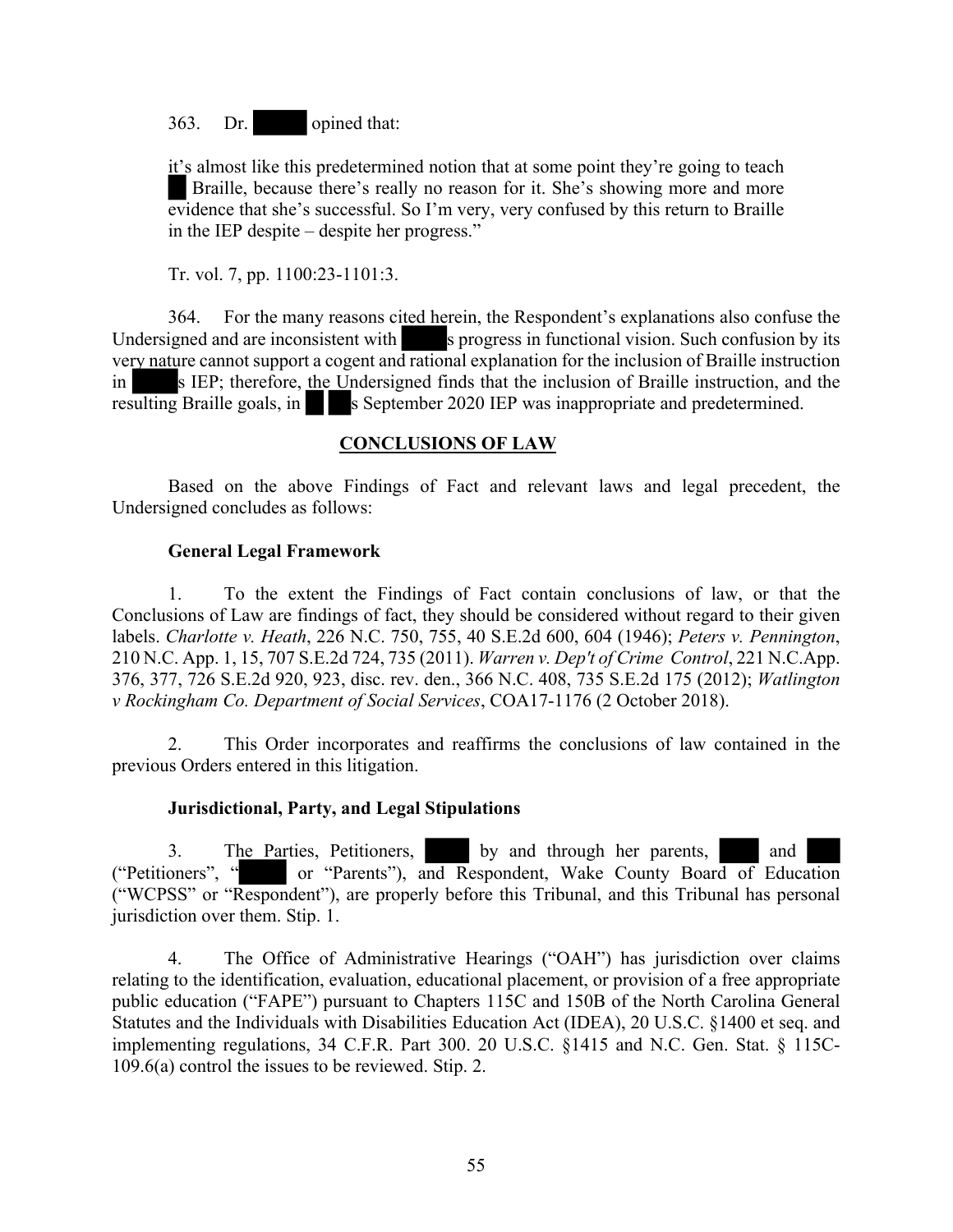5. The IDEA is the federal statute governing education of students with disabilities. The federal regulations promulgated under IDEA are codified at 34 C.F.R. Part 300. Stip. 3.

6. Respondent, Wake County Board of Education, is a local education agency receiving monies pursuant to the IDEA. Stip. 4.

7. The controlling State law for students with disabilities is N.C. Gen. Stat. Chapter 115C, Article 9. Stip. 5.

8. and her parents were residents of Wake County, North Carolina during the period relevant to this controversy. Stip. 10; Stip. 11. is a "child with a disability" for the purposes of 20 U.S.C. § 1400 *et seq.* and N.C. Gen. Stat. § 115C-106 *et seq.* Stip. 9. The WCPSS thus had an obligation under the IDEA to provide a free appropriate public education ("FAPE").

9. As the party requesting the hearing, the burden of proof lies with Petitioners and the standard of proof is by a preponderance of the evidence. *See Schaffer ex rel. Schaffer v. Weast*, 546 U.S. 49, 62 (2005); N.C. Gen. Stat. § 150B-25.1(a). Actions of local boards of education are presumed to be correct; for Petitioners to prevail, their evidence must outweigh the evidence in favor of the Board's decisions. *See* N.C. Gen. Stat. 115C-44(b).

# **as a Visually Impaired Student is Eligible as a "Child With a Disability"**

10. In 2014, WCPSS deemed eligible for services under the IDEA in the category of Visual Impairment ("VI"). Stip. 13. The category of Visual impairment means an impairment in vision that, even with correction, adversely affects a child's educational performance. The term includes both partial sight and blindness. 34 C.F.R. § 300.8(13).

11. A "child with a disability" includes a child with a visual impairment and who, by reason thereof, needs special education and related services. 20 U.S.C. § 1401(3)(A).

12. A school district must offer every student with a disability a free appropriate public education ("FAPE") through an Individualized Education Plan ("IEP") that meets the requirements of the IDEA and state standards. 20 U.S.C. § 1412(a)(1)(A). 20 U.S.C. § 1401(9).

13. The appropriateness of a student's educational program is decided on a case-bycase basis, in light of the individualized consideration of the unique circumstances of the child. *Endrew F. ex rel. Joseph F. v. Douglas Cty. Sch. Dist. RE-1*, 137 S. Ct. 988, 999 (2017); see *Hendrick Hudson Bd. of Educ. v. Rowley*, 458 U.S. 176 (1982).

# **Braille Instruction as Mandated by the IDEA**

14. The primary issue in this case is the appropriateness of Braille Instruction for a visually impaired student diagnosed with CVI.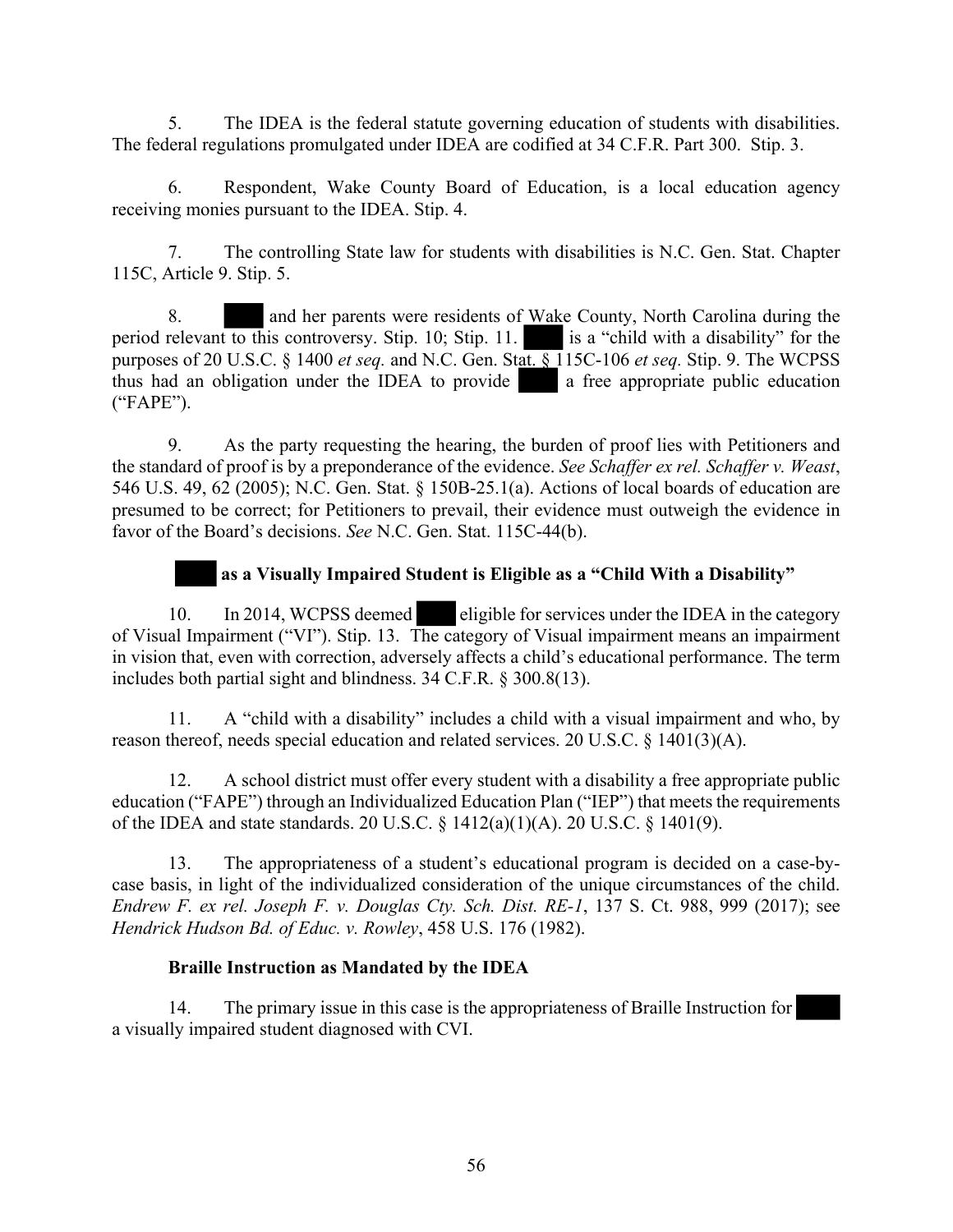15. In 1997, Congress amended the IDEA and included instruction in Braille as one of the special factors that IEP teams must consider for students who are blind or visually impaired. 20 U.S.C. § 1414(d)(3)(b)(iii); 34 CFR § 300.324(a)(2)(iii).

16. With respect to Braille instruction the IDEA states:

The IEP Team **shall**…in the case of a child who is blind or visually impaired, **provide for instruction in Braille** and the use of Braille **unless** the IEP Team determines, **after an evaluation** of the child's **reading and writing skills**, needs, and appropriate **reading and writing media** (including an **evaluation of the child's future needs for instruction in Braille or the use of Braille**), that instruction in Braille or the use of Braille is **not appropriate** for the child.

20 U.S.C. § 1414(d)(3)(B)(iii) (emphasis added).

17. First, the statutory command is that Braille "shall" be taught "unless" the team determines it is "not appropriate." Some hearing officers have interpreted this to mean that for a visually impaired student, the default position is to teach Braille or that there is a presumption in favor of Braille instruction. *Oceanport Board of Education*, 115 LRP 39646 (N.J. SEA 2012) (concluding the IDEA "contains a presumption in favor of Braille instruction for students disabled by a visual impairment"); Las *Vegas City Schools*, 61 IDELR 238 (N.M. SEA 2013) ("Braille is, by specific Congressional mandate, presumed to be an essential part of a FAPE for a blind or visually impaired child."). Unfortunately, no binding precedent exists to guide this Tribunal. There may be a presumption when the parties agree that Braille instruction is needed, but when a parent objects, then the IEP team must determine the appropriateness of Braille instruction for that particular VI student.

18. To determine the appropriateness of Braille instruction for a VI student, certain assessments must be conducted, especially in a case such as this where the Parents contest the appropriateness of Braille instruction.

19. Based on the IDEA's mandate that every child with special needs be provided a free and appropriate public education unique to that child's individualized needs, the Undersigned declines to conclude that there is a "presumption" in favor of Braille instruction for a visually impaired student like diagnosed with CVI.

20. Respondent knew that s Parents had objected to the inclusion of Braille instruction in s kindergarten IEP. The Parents again objected in March 2020 to the inclusion of Braille instruction and, at that time, the IEP team agreed to conduct a CVI Range to determine s current functional vision. Prior to the September 2020 IEP decision to include Braille instruction, the Parents also asked that a Learning Media Assessment ("LMA") be conducted as the last LMA was outdated having been completed in 2017. Inexplicably, the IEP team agreed to the LMA but only *after* the Braille decision. Stip. 49.

21. Before making their Braille decision, WCPSS also failed to conduct a functional vision assessment ("CVI Range"). After promising to conduct the CVI Range as a reevaluation at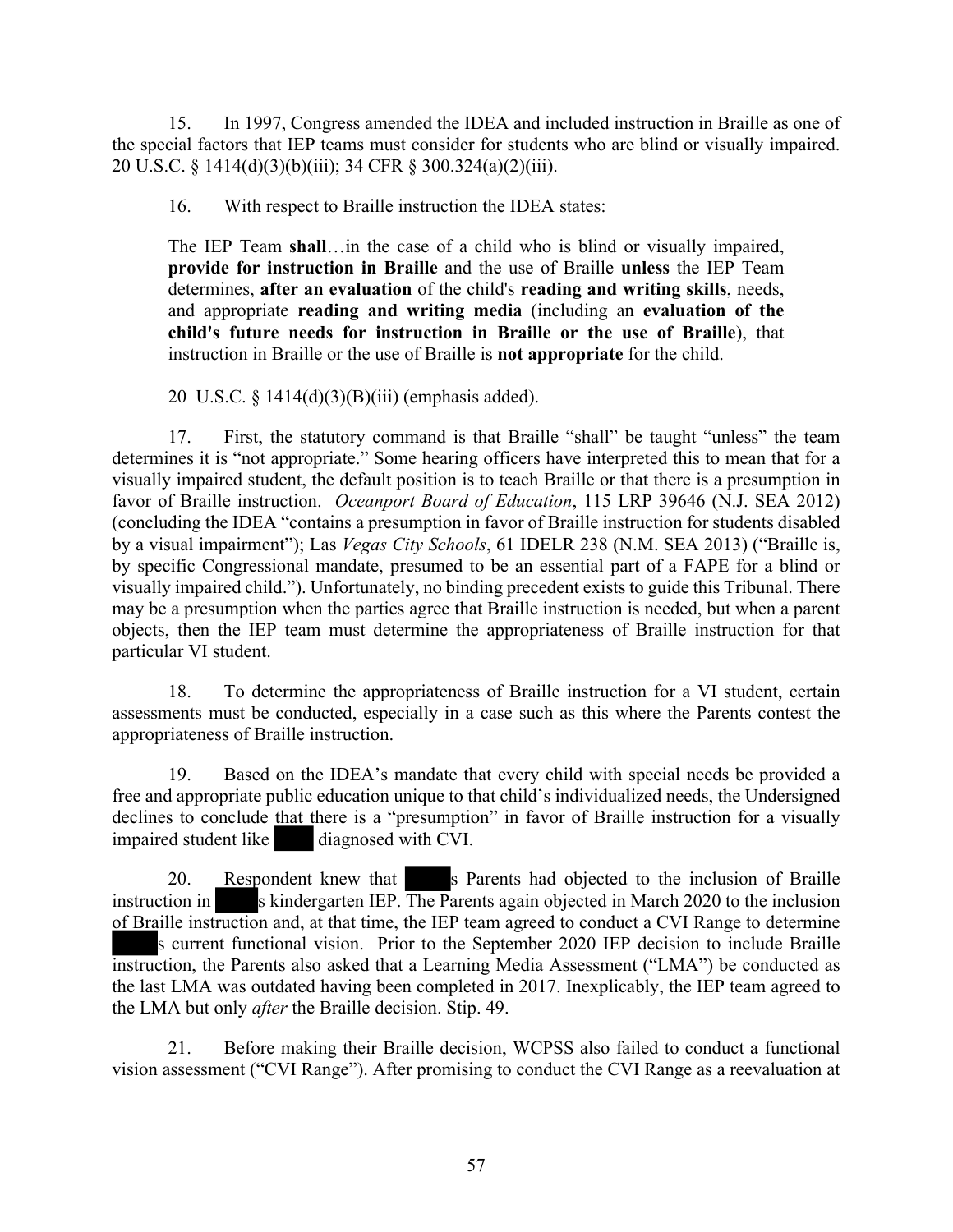the February 2020 IEP and as a progress monitoring tool twice a year at the June 2020 IEP, WCPSS failed to complete any CVI Range before the September 2020 IEP. Stip. 46, 47 & 48.

22. In a 2013 *Dear Colleague* letter<sup>15</sup>, the Office of Special Education and Rehabilitation Services provides guidance on what evaluations a school district must conduct in order to determine whether it was appropriate to instruct a visually impaired student in Braille.

 The evaluation of vision status and the need (or future need) for Braille instruction should be thorough and rigorous, *include a data-based media assessment, be based on a range of learning modalities, including auditory, tactile, and visual, and include a functional visual assessment*. An assessment of a child's vision status generally would include the nature and extent of the child's visual impairment, and its effect, for example, on the child's ability to learn to read, write, do mathematical calculations, and use computers and other assistive technology, as well as the child's ability to be involved in and make progress in the general curriculum offered to non-disabled students. Such an evaluation generally would be closely linked to the assessment of the child's present and future reading and writing objectives, needs, and appropriate reading and writing media. The information obtained through the evaluation generally should be used by the IEP Team in determining *whether it would be appropriate to provide a blind or visually impaired child with instruction in Braille or the use of Braille as required by the IDEA*. 61 IDELR 172 (June 19, 2013) (emphasis added)

23. Consideration of Braille instruction is a special factor which the IEP team must consider when developing each visually impaired child's IEP along with all of the child's other academic, developmental, and functional needs. *See* 34 C.F.R. § 300.324. The impact of Braille instruction on s functional vision should have must be taken into account by the IEP team before adding Braille instruction. However, improvement of s vision was not addressed by the September 2020 IEP team. No functional vision goals were proposed in the September 2020 IEP because WCPSS's goal was not to improve s vision" but "to improve s ability to read." Tr. vol. 6, p. 1036:2-8 (T of

24. CVI literacy instruction was replaced with Braille instruction as another way to enable to access print. Tr. vol. 6, p. 1037:15-24 (T of IDEA mandates that the IEP team consider both a child's academic and functional needs.  $20 \text{ U.S. C. }$  § 1414(d)(3)(A)(iv). The school based IEP team members did not equate that improving s functional ability to see has improved her academic ability to read as well as enabled her to have access to print and the general curriculum as the IDEA mandates. At the September 2020 IEP meeting, the school based IEP team members did not consider s functional vision at all.

25. Nor, in changing s placement did the school based IEP team members consider the "harm" which this change may have on s existing functional vision. In selecting the LRE consideration must be given to any potential harmful effects 34 C.F.R. § 300.116(d).

<sup>&</sup>lt;sup>15</sup> The Undersigned recognizes that this is simply guidance not binding authority, however, it does repeat the evaluations listed in the IDEA.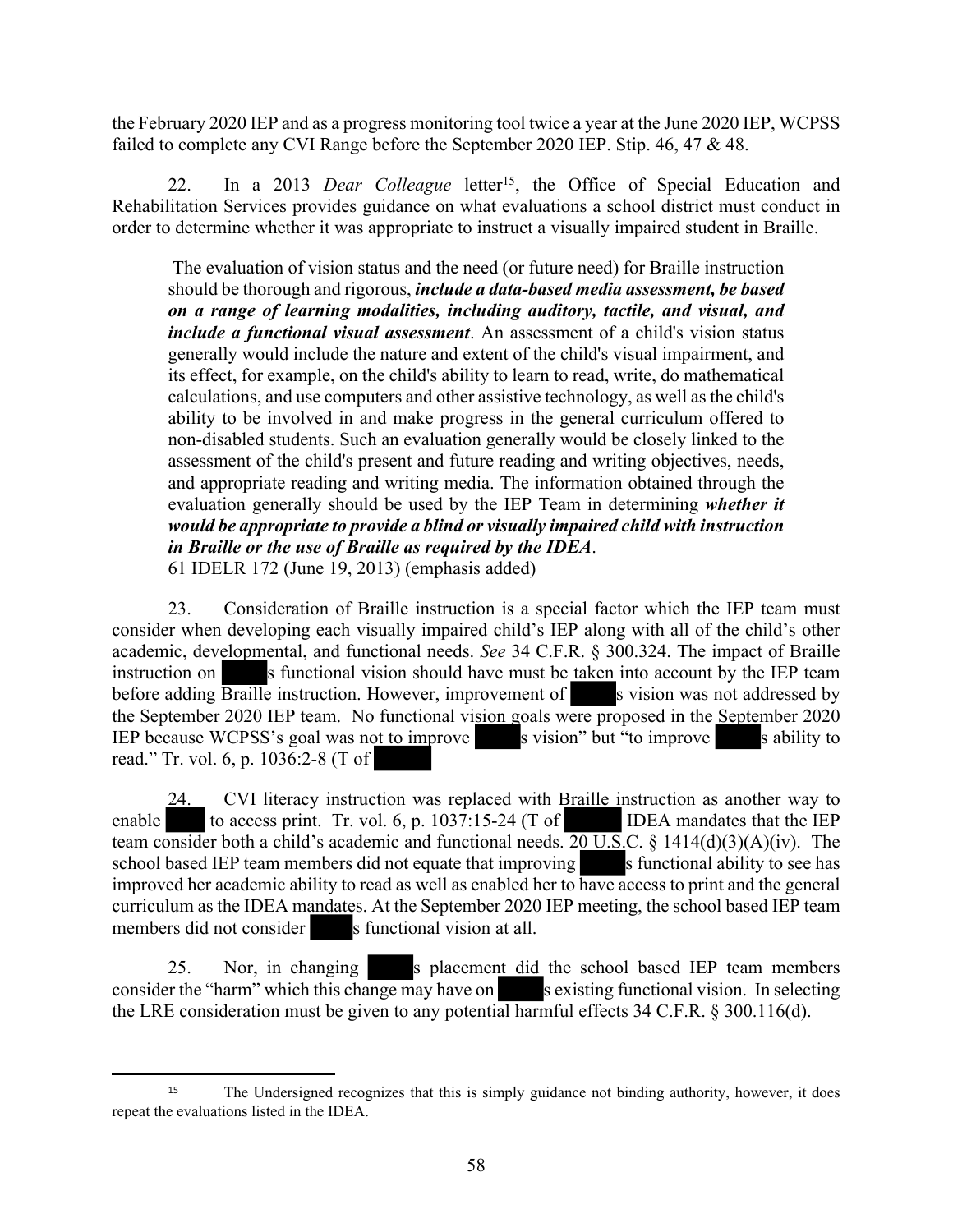26. Based on s unique circumstances and, for other reasons stated below, the Undersigned concludes that Braille instruction is not appropriate for

## **Professional Judgment and Deference to Educators**

27. The professional judgment of teachers and other school staff is a critical factor in the evaluation of an IEP. "Local educators deserve latitude in determining the individualized education program most appropriate for a disabled child. The IDEA does not deprive these educators of the right to apply their professional judgment." *Hartmann by Hartmann v. Loudoun Cty. Bd. of Educ.*, 118 F.3d 996, 1001 (4th Cir. 1997); *see also, Rowley*, 458 U.S. at 207 (stating that "courts must be careful to avoid imposing their view of preferable educational methods upon the States."). The IDEA "requires great deference to the views of the school system rather than those of even the most well-meaning parents." *A.B. ex rel. D.B. v. Lawson*, 354 F.3d 315, 328 (4th Cir. 2004)

28. "Because administrative agencies have special expertise in making judgments concerning student progress, deference is particularly important when assessing an IEP's substantive adequacy." *Cerra v. Pawling Central Sch. Dist.*, 427 F.3d 186, 194 (2d Cir. 2005); *see, e.g., Genn v. New Haven Bd. of Educ.*, 219 F.Supp.3d 296, 329 (D. Conn. 2016)

29. When deciding an administrative case, "due regard" must be given "to the demonstrated knowledge and expertise of the agency with respect to facts and inferences within the specialized knowledge of the agency." N.C. Gen. Stat. § 150B-34(a).

30. As long as educators "offer a cogent and responsive" explanation for their decisions at some point during the administrative process, deference is due to their professional judgment. *See Endrew F.*, 137 S. Ct. at 1002.

31. The "cogent and responsive" language from *Endrew F.* does not shift the burden of proof to the school district. The burden of proof remains entirely on the Petitioners. Rather, the substantial deference afforded to school decisions is supported when there is a "cogent and responsive" explanation for those decisions. While school decisions may appear "convincing" on the surface, if the educators making those decision do not have the requisite knowledge about the subject matter, then their professional judgment is not due any deference.

32. In this case, deference was not due to the educators because they had no "special expertise" and demonstrated no "specialized knowledge" about the appropriateness of Braille instruction for a student diagnosed with CVI.

33. The school-based members of the IEP team decided that Braille was necessary because of s slow fluency rate. No one from WCPSS had any expertise about fluency rates for students with CVI. The final decision-maker, Principal admitted that she never even heard of CVI before she met

34. Principal also admitted to her lack of knowledge. Prior to the September 2020 IEP meeting, as the LEA Representative Principal admitted that WCPSS could not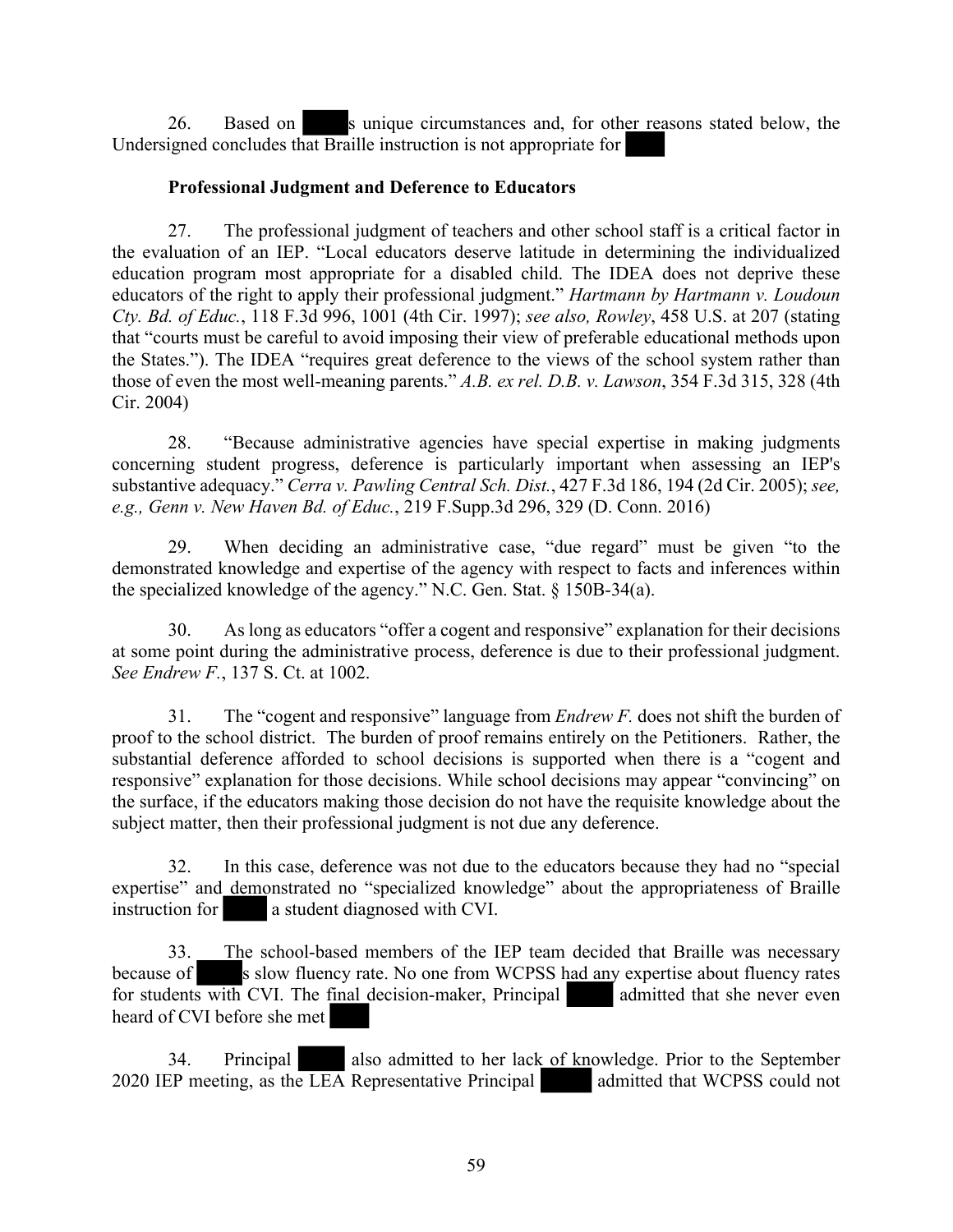develop a fluency goal for because they had no "normed data to indicate what a reasonable rate of growth would be" for a student with CVI. Tr. vol. 6, p.  $1013:24-1014:14$ .

35. It was undisputed that was the only visually impaired student with CVI in Wake County Schools who was on grade level and the only VI student being assessed by the CVI Range. Before arrived, it appears that s kindergarten VI teacher was CVI Range Range. Before arrived, it appears that s kindergarten VI teacher was CVI Range Endorsed. But otherwise, Ms. is the only VI teacher at WCPSS that is CVI Range Endorsed.

36. The IDEA requires that an IEP team member attend the IEP "who can interpret the instructional implications of evaluation results." 34 C.F.R. § 300. 321(a)(5). Although the VI teacher Ms. was CVI Range Endorsed, evidently her knowledge was so limited that WCPSS had to contract with an outside CVI consultant. Yet, Ms. was the individual at the September 2020 IEP meeting purportedly with the qualifications to interpret the evaluation results with respect to s fluency and her need for Braille instruction.  $34$  C.F.R. § 300.  $321(a)(5)$ ; Stip. Ex. 20, p.  $\overline{301}$  (listing Ms. as "Interpreter of Instructional Implications of Evaluation Results").

37. With respect to the Braille instruction, Respondent's experts and educators admitted that they did not know the answers to the following questions: 1. whether a student with CVI could learn Braille; 2. what harm Braille instruction might do to s functional vision; 3. how long it would take for to learn Braille; and 4. what progress to anticipate she might make. All important matters that the IEP team with the Parents should have "considered" during a meaningful Braille deliberation.

38. Despite, their demonstrated lack of knowledge, some of these questions might have been answered if they had conducted a new Learning Media Assessment rather than relying on the outdated 2017 assessment. Or perhaps if an undated CVI Range been completed before the Braille decision, the IEP team could have compared the future impact of Braille instruction on s functional vision growth. As explained further, IDEA requires certain assessments if the appropriateness of Braille instruction is at issue. The school-based IEP team chose not to conduct further assessments and used inadequate information in their decision-making process.

39. Based on their flawed decision-making process and their admitted lack of expertise and specialized knowledge particular to this case, no deference is due to these educators with respect to s fluency and Braille needs.

# **PROCEDURAL VIOLATIONS**

40. WCPSS committed both procedural and substantive violations in its development of the contested IEPs.

41. The Supreme Court held in *Rowley* that "a court's inquiry" first requires the determination of whether the "[LEA] complied with the procedures set forth in the [IDEA], [a]nd second," whether the "[IEP] developed through the [IDEA's] procedures [is] reasonably calculated to enable the child to receive educational benefits." 458 U.S. at 206–207.

42. A hearing officer may find a denial of FAPE where the public agency's procedural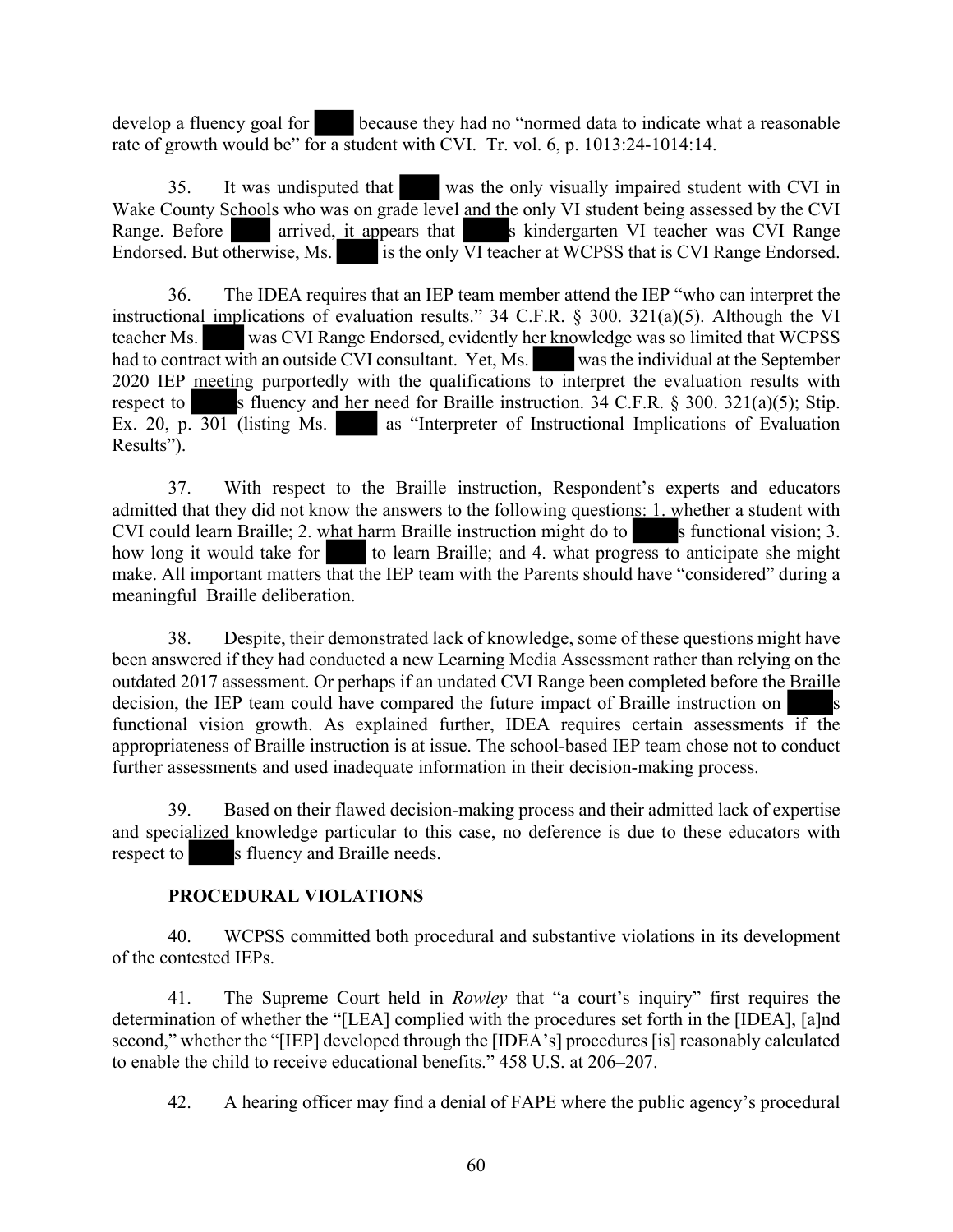inadequacies: (1) impeded the child's right to a free appropriate public education; (2) significantly impeded the parents' opportunity to participate in the decision-making process regarding the provision of a free appropriate public education to the parents' child; or (3) caused a deprivation of educational benefits. 20 U.S.C. § 1415(f)(3)(E)(ii); N.C. Gen. Stat. § 115C-109.8(a).

43. A substantive procedural violation is one that "seriously infringe[s] the parents' opportunity to participate in the IEP formulation process," *W.G. v. Bd. of Trustees of Target Range Sch. Dist. No. 23*, 960 F.2d 1479, 1484 (9th Cir. 1992) (citations omitted), "the enforcement of the IEP," *M.C. v. Antelope Valley Union High Sch. Dist.*, 858 F.3d 1189, 1198 (9th Cir. 2017), or causes the child to lose any educational opportunity, *Burke Cnty. Bd. of Educ. v. Denton*, 895 F.2d 973, 982 (4th Cir. 1990)*. But see R.F. by & through E.F. v. Cecil Cty. Pub. Sch.*, 919 F.3d 237, 248 (4th Cir.), *cert. denied*, 140 S. Ct. 156, 205 L. Ed. 2d 46 (2019) (internal citations and alterations omitted)(finding no denial of parental participation because the child received more services than what was outlined in her IEP was not denied a FAPE).

44. The failure to conduct an evaluation integral to understanding the student's needs "is a serious procedural violation because it may prevent the IEP team from obtaining necessary information about the student's [identified needs], leading to their being addressed in the IEP inadequately or not at all." *S.S. v. Bd. of Educ. of Hartford Cnty.*, 2020 WL 6290664 (Oct. b27, 2020)(quoting *R.E. v. New York City Dept. of Educ.*, 694 F.3d 167, 190 (2d Cir. 2012)); *accord Z.B. v. D.C.*, 888 F.3d 515, 524 (D.C. Cir. 2018).

45. To determine if Braille is appropriate for a visually impaired student certain evaluations must be conducted. 20 U.S.C.  $\hat{\S}$  1414(d)(3)(B)(iii). Failure to conduct these evaluations would prevent the IEP team from obtaining critical information and prevent full parental participation.

46. IDEA requires certain members to attend the IEP meeting. One such member is one that "can interpret the instructional implications of evaluation results." 34 C.F.R. § 300. 321(a)(5). In addition, an LEA Representative knowledgeable about the availability of resources of the LEA must attend and has the final decision-making authority in matters disputed by the IEP team members. 34 C.F.R. § 300.321(a)(4)(iii). Ms. is the Principal of Elementary School who is responsible for the school's budget and the overall supervision of the school. *See* N.C.G.S. § 115C-288.

47. No one at the September 2020 IEP meeting, including Ms. and the Lead VI teacher, were qualified to interpret the instructional implications of Braille instruction for a student like Principal who acted as the LEA representative at the IEP meeting and cast the deciding vote, was admittedly not qualified to make the final decision about Braille instruction for

# **Parent Participation**

48. "When Congress passed the IDEA, it placed great importance in the role of parents in crafting an adequate and individualized education for each disabled student. *Rowley,* 458 U.S. 205–06.

49. "The grammatical structure of IDEA's purpose of protecting 'the rights of children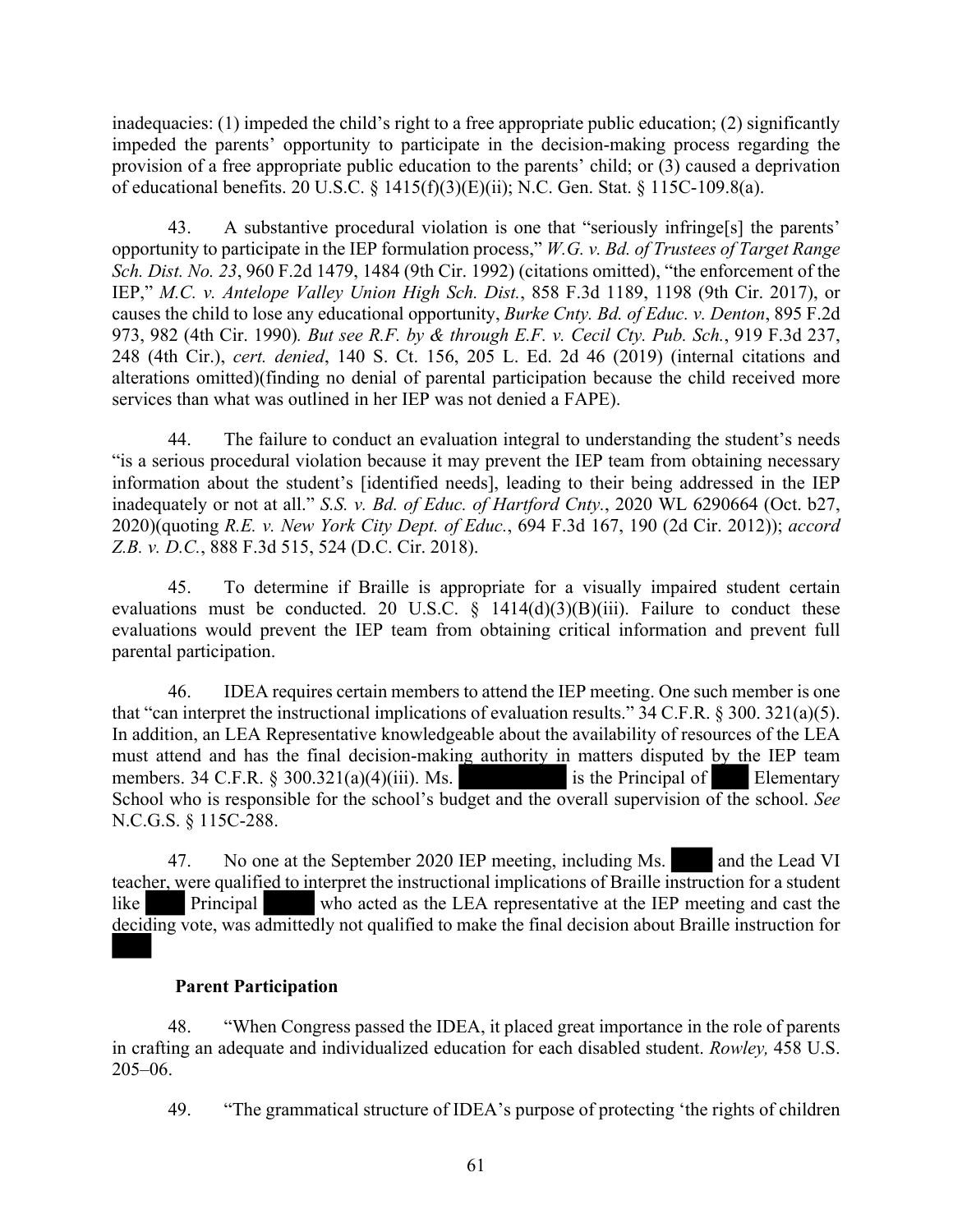with disabilities and parents of such children,'  $\S$  1400(d)(1)(B), would make no sense unless 'rights' refers to the parents' rights as well as the child's. Other provisions confirm this view. *See, e.g.*, § 1415(a)." *Winkelman v. Parma City Sch. Dist.*, 550 U.S. 516, 517 (2007).

50. "IDEA grants parents independent, enforceable rights. These rights, which are not limited to certain procedural and reimbursement-related matters, encompass the entitlement to a free appropriate public education for the parents' child." *Id.* at 533.

51. The IDEA's procedural requirements are purposefully designed to ensure that parents can meaningfully participate in the process of developing an IEP for their child. *See Rowley,* 458 U.S. 205–06 ("It seems to us no exaggeration to say that Congress placed every bit as much emphasis upon compliance with procedures giving parents and guardians a large measure of participation at every stage of the administrative process . . . as it did upon the measurement of the resulting IEP against a substantive standard."); *see also* 34 C.F.R. § 300.322(a); N.C. Gen. Stat. § 115C-109.3(a) (guaranteeing the parent the right "to participate in meetings with respect to the identification, evaluation, and educational placement of the child, and the provision of a free appropriate public education to that child.").

52. Parents are denied their right to meaningfully participate in the development of their child's IEP when a school district predetermines the child's placement prior to an IEP meeting. *See, e.g.*, *Spielberg ex rel. Spielberg v. Henrico Cnty. Public Sch.*, 853 F.3d 256 (4th Cir. 1988) (finding the school district's decision to change a student's placement before the IEP meeting violated the Education for All Handicapped Children Act, the predecessor to the IDEA); *R.L. v. Miami-Dade Cnty. Sch. Bd.*, 757 F.3d 1173, 1188 (11th Cir. 2014) ("Predetermination occurs when the state makes educational decisions too early in the planning process, in a way that deprives the parents of a meaningful opportunity to fully participate as equal members of the IEP team.").

53. "To avoid a finding of predetermination, there must be evidence the state has an open mind and might possibly be swayed by the parents' opinions and support for the IEP provisions they believe are necessary for their child." *R.L.*, 757 F.3d at 1188 (citing *Deal*, 392 F.3d at 858. When the school district "presents one placement option at the meeting and is unwilling to consider other alternatives," its actions violate the IDEA. *H.B. v. Las Virgenes Unified Sch. Dist.*, 239 F. App'x 342 (9th Cir. 2007); *see also R.L.*, 757 F.3d at 1188–90 (finding the school board predetermined the student's placement where it was "clear that 'there was no way that anything [the student's parents] said, or any data [they] produced, could have changed the [Board's] determination of the appropriate placement").

54. s Parents were denied the opportunity to meaningfully participate in Braille decision-making process. Ms. Ms. Ms. Ms. Ms. Ms. and Ms. **and Ms. all attended the January 23, 2020** meeting *without* s Parents and determined at that meeting to introduce Braille. The school based members of the IEP team did not attend IEP meetings with an "open mind" subsequent to their January 23, 2020 meeting without s Parents. Specifically, they had predetermined to change s educational programming by January 23, 2020, and were not willing to consider any alternatives to Braille after that meeting. Principal as the LEA Representative predetermined upon meeting for the first time in February  $2020$  that needed Braille instruction.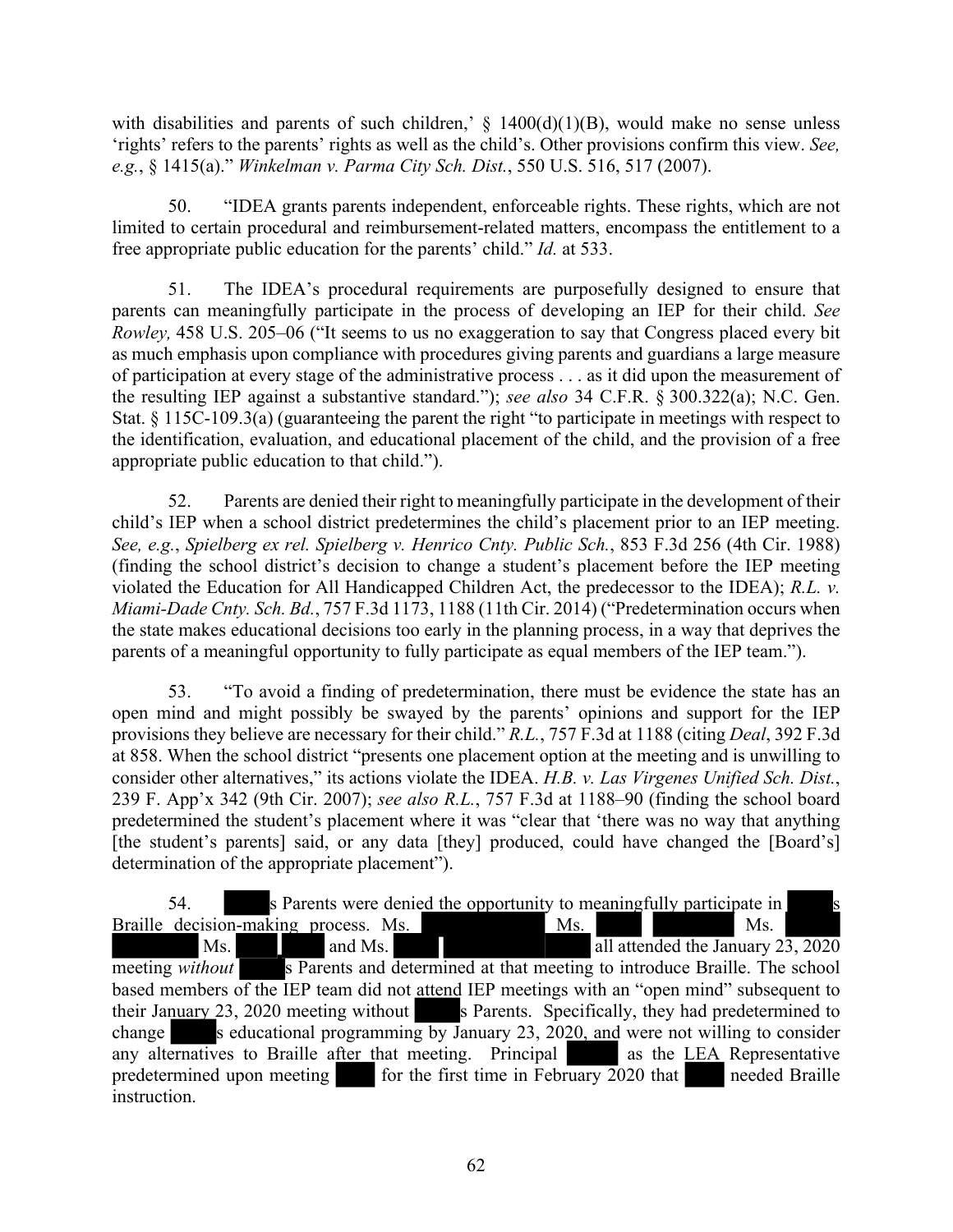55. The school-based members of the IEP Team had predetermined they were changing s VI educational programming at the September 2020 IEP meeting. This predetermination denied s Parents meaningful participation in the decision of the IEP team and substantively harmed by denying her a FAPE.

#### **Evaluations**

56. "Because an IEP must be tailored to the student's reasonably known needs at the time it is offered, the underlying evaluation of the student is fundamental to creating an appropriate educational program" especially in a case such as this when the student's diagnosis is relatively unknown. *Z.B. v. Dist. of Columbia*, 888 F.3d 515, 523 (D.C. Cir. 2018).

57. The IEP team must complete the re-evaluation process at least every three years, or more often if a parent requests a reevaluation. 20 U.S.C. § 1415(a)(2).

58. When a Parent requests a reevaluation "to determine the child's educational needs . . . the public agency must either conduct the reevaluation or provide notice to the parents as to why the public agency believes a reevaluation is unnecessary." 71 Fed. Reg. 46,644 (2006).

59. Since March 2019, s Parents repeatedly asked for a fluency goal and if sufficient information was available to draft such a goal. WCPSS, however, did not conduct a fluency evaluation until August 2020.

60. At the February 2020 IEP meeting, Respondent agreed to conduct another CVI Range but did not. Also at that meeting, Respondent failed to advise the Parents that an LMA would not be conducted before the Braille decision and that the IEP team would rely on an outdated 2017 LMA.

61. When a district conducts a reevaluation, it must review the existing evaluation information on the child and gather information about the child's disability from the child's parent(s). 34 C.F.R. 305(a)(1).

62. The evaluation must be sufficiently comprehensive to identify all of the child's special education needs, whether or not commonly linked to the disability category in which the child has been identified. 20 U.S.C. 1414(b)(1)-(3), 1412(a)(6)(B); 34 CFR 300.304.

63. The evaluation must "use a variety of assessment tools and strategies to gather relevant functional, developmental, and academic information." 20 U.S.C. § 1414(b); 34 CFR § 300.304. A team may "not use any single measure or assessment as the sole criterion for . . . determining an appropriate educational program for the child." 20 U.S.C. § 1414(b)(2)(B). Evaluations must be conducted in the "form most likely to yield accurate information on what the child knows and can do academically, developmentally, and functionally." 20 U.S.C.  $§$  1414(b)(3)(A)(ii) The district is required to select and administer assessments that "accurately reflect the child's aptitude or achievement . . . rather than reflecting the child's impaired *sensory*, manual, or speaking skills." 34 C.F.R. § 300.304(c)(3) (emphasis added).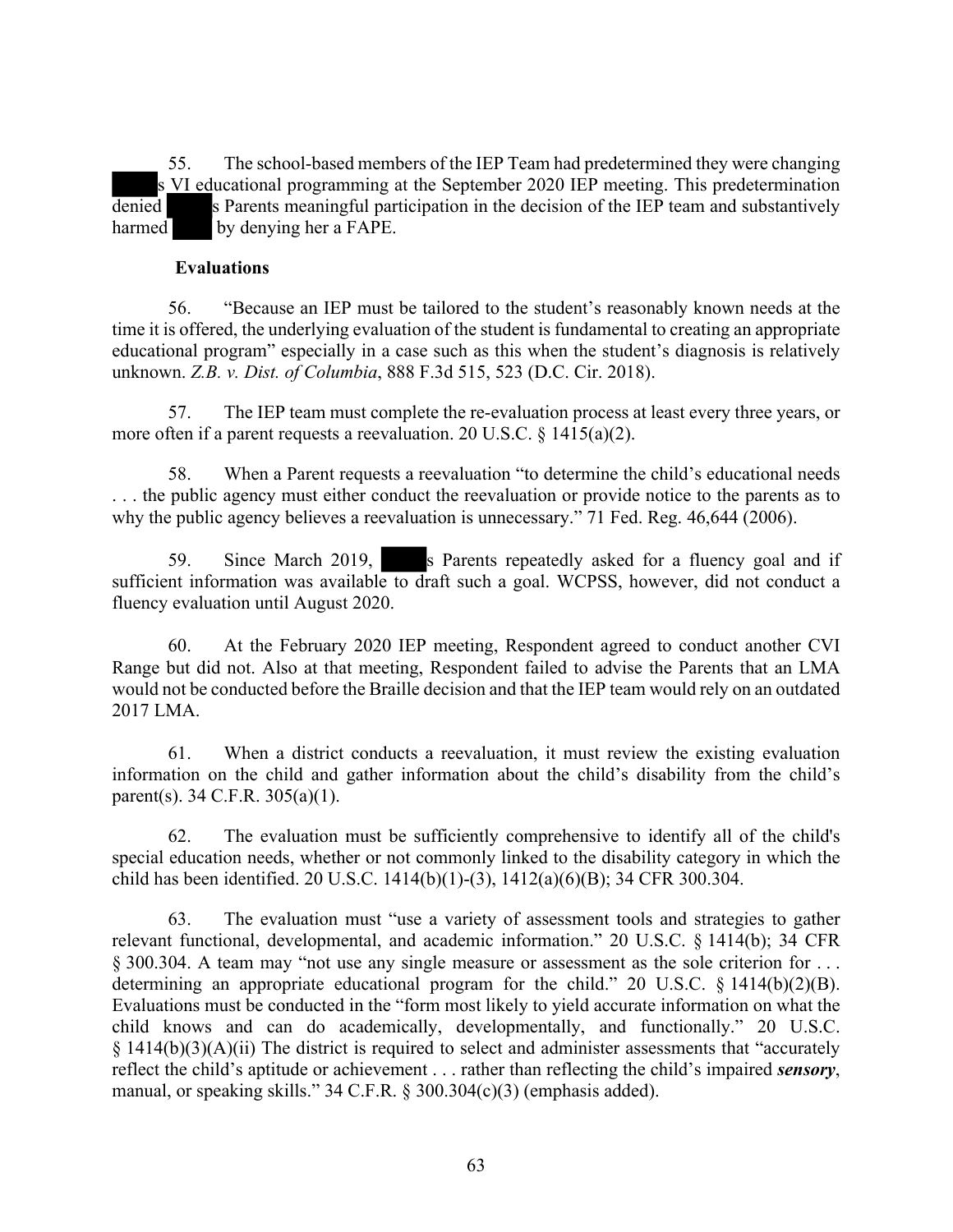64. The IDEA mandates the use of "assessment tools and strategies that provide relevant information that directly assists persons in determining the educational needs of the child are provided." 20 U.S.C. § 1414(b)(3)(C).

65. A district must also examine "[w]hether any additions or modifications to the special education and related services are needed to enable the child to meet the measurable annual goals set out in the IEP of the child and to participate, as appropriate, in the general education curriculum." 34 CFR § 300.305 (a)(2)(iii)(iv).

66. "The evaluation requirement 'serves a critical purpose: it allows the child's IEP Team to have a complete picture of the child's functional, developmental, and academic needs, which in turn allows the team to design an individualized and appropriate educational plan tailored to the needs of the individual child.'" *Z.B.*, 888 F.3d at 523 (quoting *Timothy O. v. Paso Robles Unified Sch. Dist.*, 822 F.3d 1105, 1119 (9th Cir. 2016)).

67. Applying *Endrew F.*, this Tribunal must ask whether the school district "adequately evaluated [the student's] particular needs and offered her an IEP tailored to what it knew or reasonably should have known of her disabilities at the time." *Z.B.*, 888 F.3d at 524 (citing *Endrew F.*, 137 S.Ct. at 999). The answer to that inquiry in this case is clearly no.

68. Each member of s IEP Team who testified indicated the reason for making the change was because was a slow reader and they had concerns about her fluency. Yet, the law is clear: an IEP team may "not use any single measure or assessment as the sole criterion for ... determining an appropriate educational program for the child." 20 U.S.C. § 1414(b)(2)(B). The Undersigned finds Respondent improperly changed the educational programming for as it only considered the "single measure" of reading fluency as its basis for the change to Braille.

69. The single measure school based members of the September 2020 IEP team could point to in shifting seducational programming to Braille was her fluency or "slow reading." Yet, the Undersigned finds it is inappropriate under the IDEA to change s VI educational programming based on a single measure.

70. Furthermore, the Undersigned notes Respondent conducted *both* the CVI Range and the Sensory Balance Learning Media Assessment on after all evidence had been heard in this matter. Thus, the Undersigned reopened the matter to hear the additional evidence on the two (2) evaluations Respondent should have conducted and which were relevant to the question of whether instruction in Braille was an appropriate instruction for Stip. Exs. 66-69.

71. The Undersigned finds predetermination in WCPSS' failure to assess with the CVI Range or a Learning Media Assessment prior to the consideration of the decision to change s educational programming to include Braille. The failures of Respondent to conduct the CVI Range and Learning Media Assessment are procedural violations as those evaluations are necessary to create an appropriate educational program for This failure is also evidence of Respondent's predetermination of Braille instruction. Once the IEP team agreed to conduct evaluations, Respondent delayed in providing the evaluations to the Parents. Although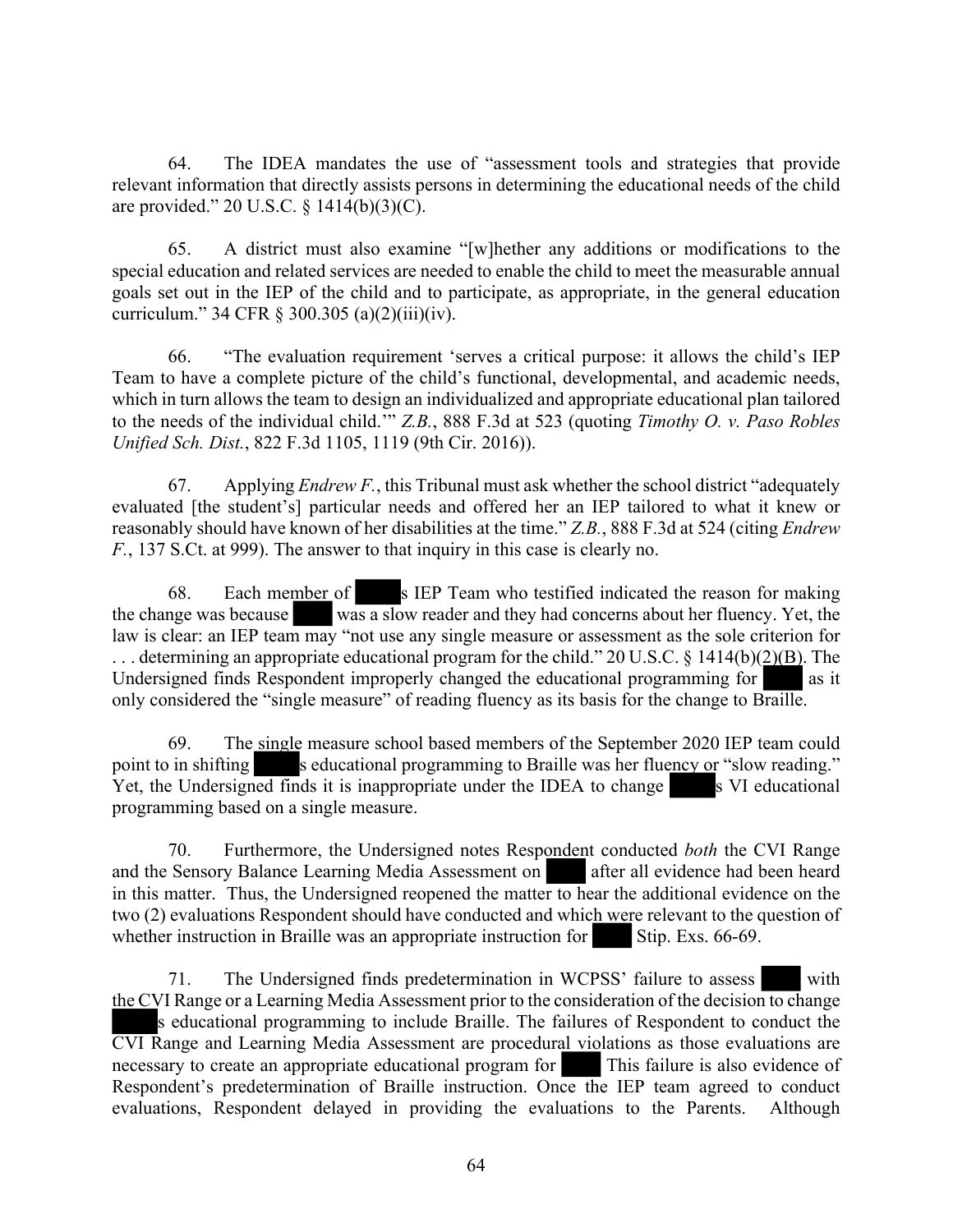Respondent's own evaluations do not support Respondent's contention that requires instruction in Braille, Respondent nevertheless continues to argue she needs it. That is the essence of closed mindedness and predetermination by Respondent.

72. Respondent committed numerous procedural violations that caused substantive harm to These violations significantly impeded s Parents' meaningful participation in the IEP process, caused educational harm to and resulted in a denial of FAPE to

# **SUBSTANTIVE VIOLATIONS OF FAPE**

73. In addition, based on its inadequate and untimely evaluation of Respondent committed numerous substantive violations of the IDEA.

74. The IDEA was enacted to "ensure that all children with disabilities have available to them a Free Appropriate Public Education (FAPE) that emphasizes special education and related services designed to meet their unique needs and prepare them for further education, employment, and independent living." 20 U.S.C.  $\S$  1400(d)(1)(A).

75. A school district is required to offer each student with a disability the opportunity for a FAPE through an Individualized Education Program (IEP) that conforms to the requirements of the IDEA and state standards. 20 U.S.C. § 1412(a)(1)(A); 20 U.S.C. § 1401(9).

76. An IEP is "a written statement for each child with a disability that is developed, reviewed, and revised in accordance with" the IDEA. 20 U.S.C.  $\S$  1414(d)(1)(A); 34 C.F.R.  $\S$ 300.320(a).

77. The IEP is the "centerpiece" of delivering FAPE for disabled students; it must set out relevant information about the child's present educational performance and needs, establish annual and short-term objectives for improvements in that performance, and describe the specially designed instruction and services to meet the unique needs of the child. *Honig v. Doe,* 484 U.S. 305, 311 (1988) (quoting 20 U.S.C. §§ 1401, 1414(d)).

78. Specifically, the IEP Team must consider "the strengths of the child; the concerns of the parent[] for enhancing the education of [her] child; the results of the . . . most recent evaluation of the child; and the academic developmental, and functional needs of the child." 20 U.S.C.  $1414(d)(3)(A)$ .

79. In *Endrew F.*, the Supreme Court held that while the students protected under the IDEA may have a broad range of disabilities affecting each child's ability to access the general curriculum, the "substantive obligation" of the school district is the same for all students: "a school must offer an IEP reasonably calculated to enable a child to make progress appropriate in light of the child's circumstances." 137 S.Ct. at 999; *see also M.C. v. Antelope Valley*, 858 F.3d 1189, 1200 (9th Cir. 2017) (finding in *Endrew F.,* the Supreme Court "provided a more precise standard for evaluating whether a school district has complied substantively with the IDEA").

80. The IDEA requires an IEP is "likely to produce progress, *not regression*." *Walczak v. Florida Union Free Sch. Dist.*, 142 F.3d 119, 130 (2d Cir. 1998)(emphasis added)(internal citation omitted).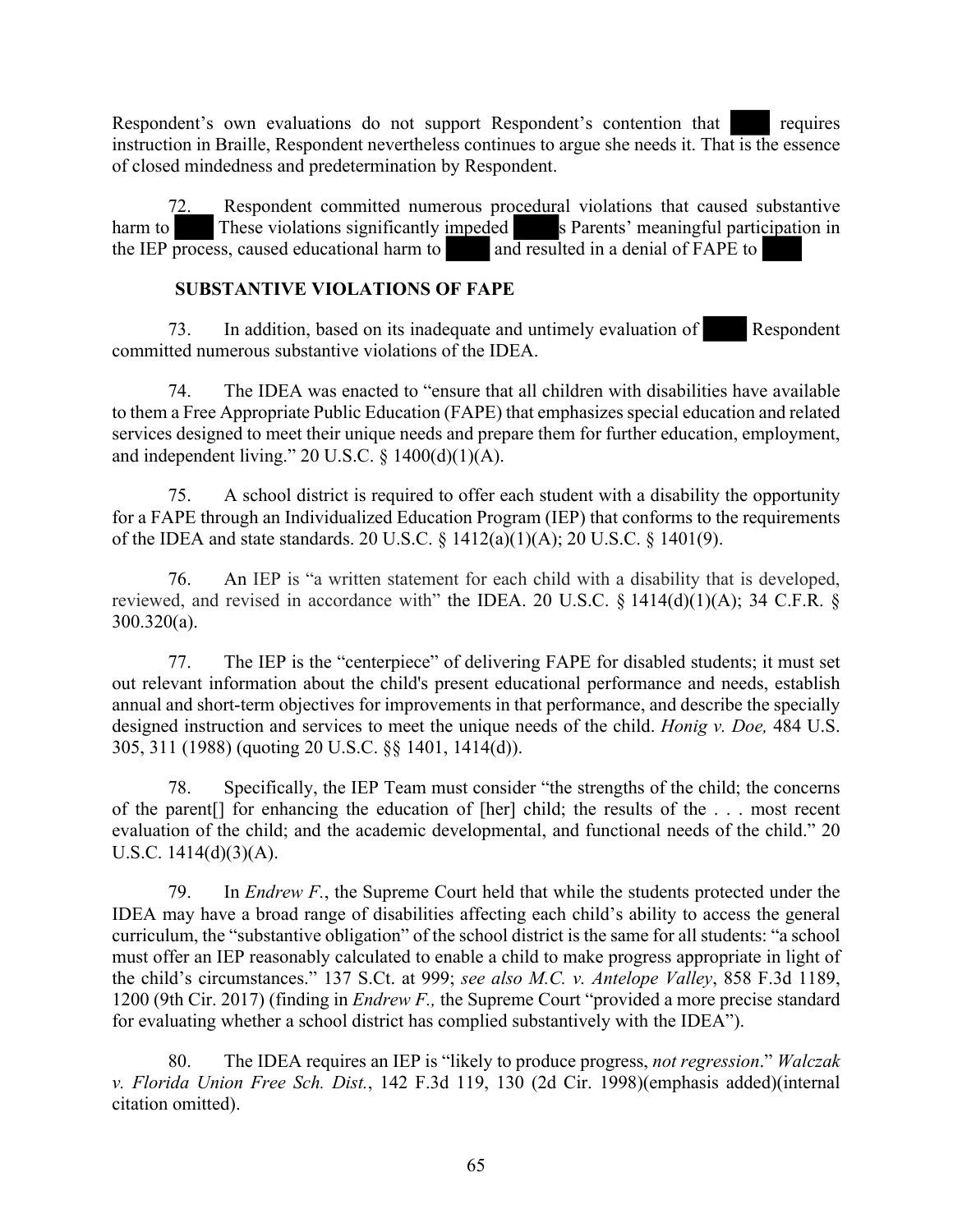81. "Nevertheless, the educational benefit to which the Act refers and to which an IEP must be geared cannot be a mere modicum or *de minimis;* rather, an IEP must be 'likely to produce progress, not regression or trivial educational advancement.' In short, the educational benefit that an IEP is designed to achieve must be 'meaningful.'" *Cypress-Fairbanks Indep. Sch. Dist. v. Michael F. by Barry F*., 118 F.3d 245, 248 (5th Cir. 1997).

82. The "snapshot" rule requires "the adequacy of an IEP [] be assessed as of the time the IEP was developed, rather than in hindsight," *S.S. ex. Rel. Shank v. Howard Rd. Academy*, 585 F.Supp.2d 56, 66 (D.D.C. 2008), but that does not preclude the admission of evidence that postdates its development. Rather, such evidence may be properly admitted if it sheds light on whether the IEP was objectively reasonable at the time it was promulgated." *Z.B. v. Dist. of Columbia*, 202 F.Supp.3d 64, 76, fn. 23 (D.D.C. 2016); *Z.B.*, 888 F.3d at 526.

83. The IEPs developed in September 2019 to September 2020 failed to address unique circumstances and denied a FAPE.

# **s "Unique Needs and Circumstances" Govern the IEP Development**

84. s "unique needs and circumstances" govern the IEP development process. "In determining what it means to 'meet the unique needs' of a child with a disability, the provisions of the IDEA governing the IEP development process provide guidance. These provisions reflect what the Court said in *Rowley* by focusing on "progress in the general education curriculum." *Endrew F.*, 137 S. Ct. at 992; see *also* 34 CFR §§ 1414(d)(1)(A)(i)(I)(aa), (II)(aa), (IV)(bb). Unlike most of the VI students in WCPSS, is on grade level and, with the CVI modification and assistive technology, is able to access the general education curriculum.

85. "The adequacy of a given IEP turns on the unique circumstances of the child for whom it was created." *Endrew F.*, 137 S.Ct. at 1001. The IEP must give the child "the chance to meet challenging objectives" and "[a child's] educational program must be appropriately ambitious in light of his [or her] circumstances, just as advancement from grade to grade is appropriately ambitious for most children in the regular classroom." *See id.* at 1000.

86. School districts must use methods that have proven to be effective with the student based on the student's unique needs, not necessarily the method with the greatest body of research. 71 Fed. Reg. 46,665 (2006). While research shows that Braille is appropriate for many visually impaired students, for a "sighted" student like it is not appropriate.

#### **IEP Requirements**

87. "To meet its substantive obligation under the IDEA, a school must offer an IEP reasonably calculated to enable a child to make progress appropriate in light of the child's circumstances." *Endrew F. ex rel. Joseph F. v. Douglas Cty. Sch. Dist. RE-1*, 137 S. Ct. 988, 999 (2017).

88. For a reviewing court, "the question is whether the IEP is reasonable, not whether the court regards it as ideal." *Endrew F.*, 137 S.C. at 999.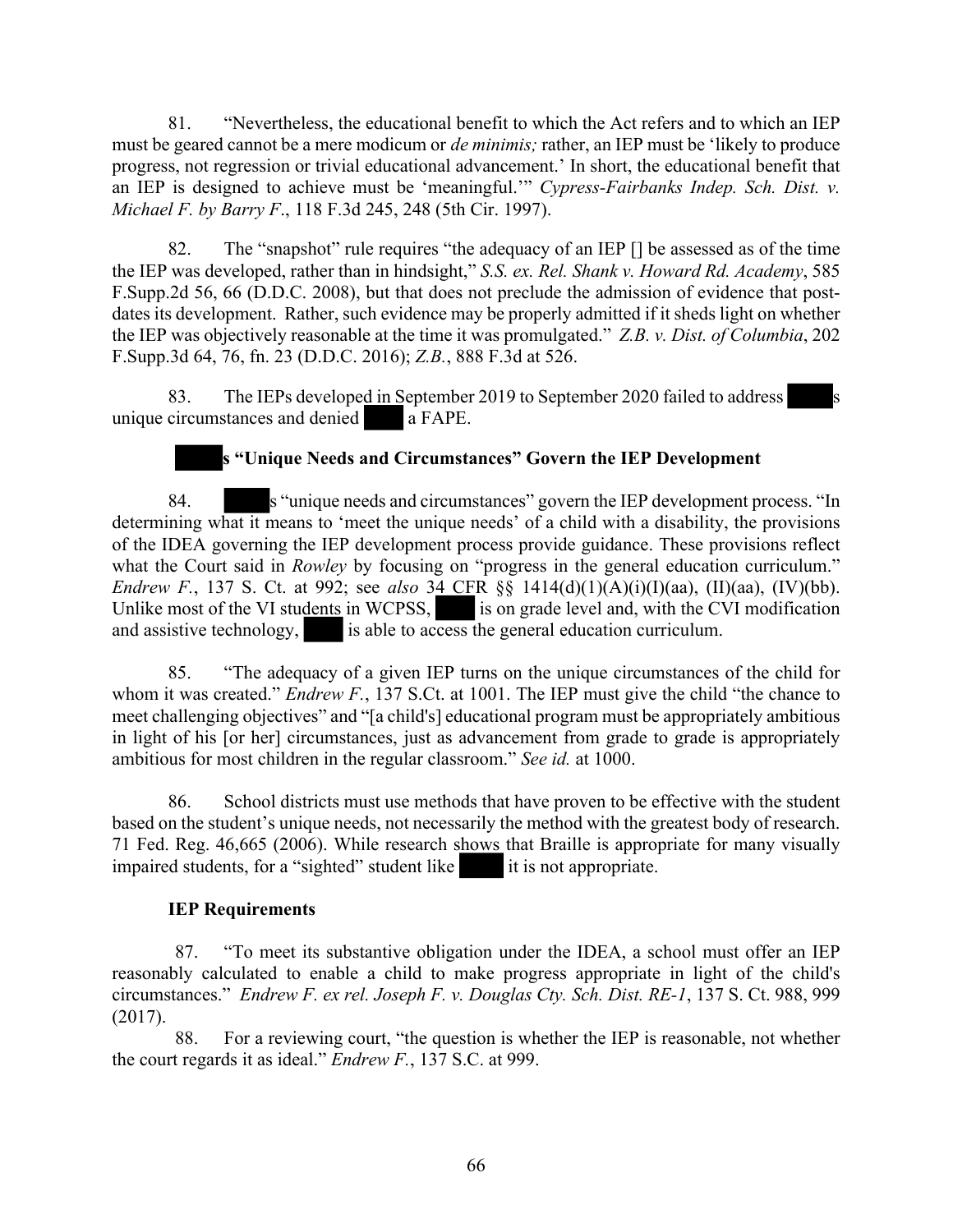89. The plain language of the IDEA requires the IEP team to consider the following when developing an IEP: "(i) [t]he strengths of the child; (ii) [t]he concerns of the parents for enhancing the education of their child; (iii) [t]he results of the initial or most recent evaluation of the child; and (iv) [t]he academic, developmental, and *functional* needs of the child." 34 C.F.R. § 320.324 (emphasis added).

90. An appropriate IEP must do the following: 1. indicate the student's current level of academic achievement and functional performance; 2. describe how the child's disability affects his involvement and progress in the general education curriculum; 3. state annual goals; 4. provide a method for progress monitoring; and 5. identify special education and related services for the student. *Endrew F.*, 137 S.Ct. at 994 (citing 20 U.S.C. § 1414(d)(1)(A)); *M.M. ex rel. D.M. v. Sch. District of Greenville Cnty.*, 303 F.3d 523, 527 (4th Cir. 2002).

91. With respect to IEP goals, the IDEA requires that the IEP include:

(II) a statement of measurable annual goals, including academic and functional goals, designed to—

(aa) meet the child's needs that result from the child's disability to enable the child to be involved in and make progress in the general education curriculum; and (bb) meet each of the child's other educational needs that result from the child's disability.

20 U.S.C. §  $144(d)(1)(a)$ .

92. Where an IEP team does not incorporate the evaluative materials and evidence of the student's needs when drafting an IEP, the IEP is not designed to enable a student to make progress in light of her unique educational needs. *S.B. v. New York City Dept. of Education*, 70 IDELR 221, 117 LRP 41951 (E.D.N.Y. 2017)(ignoring the student's deficiencies relevant to her education needs outlined in a psychoeducational report when drafting the IEP). For whatever reason, despite documented need and the Parents' five (5) requests, the school based members of the IEP team did not evaluate s fluency needed when drafting the September 2019, and February 2020 IEPs.

# **No Fluency Goal in the September 2019 and February 2020 IEPs**

93. Despite, repeated requests and known fluency deficits since March 2019, the school-based IEP teams failed to include a fluency goal in  $\blacksquare$  s March 2019 IEP,<sup>16</sup> September 2019 IEP, and February 2020 IEP. The failure to address known deficiencies results in an absence of goals in areas of need and unattainable goals. *Id.; see also A.D. v. Creative Minds International Public Charter School*, 120 LRP 30541 (D.C., August 14, 2020)(*citing Endrew F. v. Douglas Cty. Sch. Dist*., 290 F. Supp. 3d 1175, 1183-84 (D. Colo. 2018) and concluding the IEP was inappropriate given the students' needs in math and the absence of math goals in the student's IEP).

94. When a school "completely ignor[es] the evidence" of a student's deficit, "and ignor[es] the parent's request" for the needed support to address the deficit, "the IEP created by

<sup>&</sup>lt;sup>16</sup> The appropriateness of the March 2019 IEP is not at issue in this case. Reference to that IEP is to highlight when the fluency goal matter first arose.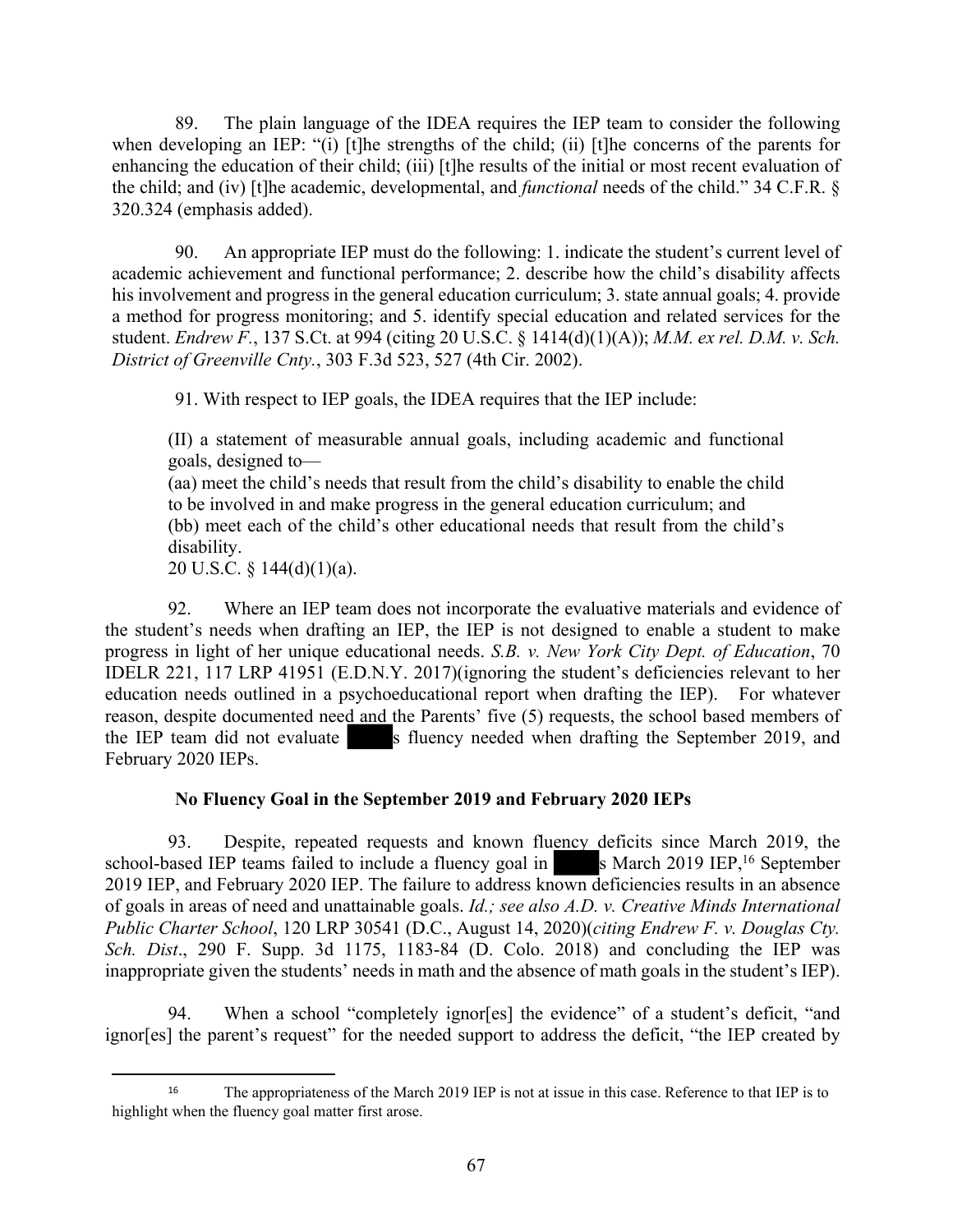[the school district] cannot 'have reasonably been calculated to enable a child to make progress appropriate in light of the child's circumstances.'" *Capistrano Unified School District v. S.W*, 77 IDELR 137, 120 LRP 28361, (C.D. Cal., 2020)(*quoting Endrew F*., 137 S.Ct. at 1001).

95. The September 2019 IEP and February 2020 IEP contained four reading goals, none of which appropriately addressed s reading fluency. In fact, one "reading" goal was actually a "writing" goal and while it may have been appropriate to address soluting needs, it was not appropriately labeled as a reading or fluency goal. Respondent's witnesses claimed that these reading goals "supported" s fluency remediation. To the extent that Respondent admitted needed fluency "support", then she also needed a fluency goal. Respondent also could not explain why they could not have drafted a fluency goal for the prior IEPs, but later at the September 2020 IEP had no difficulty evaluating s fluency and drafting a fluency goal. The evidence is suggestive that Respondent deliberately  $\frac{d}{d}$  not address s fluency deficit because s slow reading rate was the sole reason used to justify the inclusion of Braille instruction in the September 2020 IEP.

96. Because the September 2019 IEP and February 2020 IEP failed to address fluency deficit, they were inappropriate and denied a FAPE.

## **The IEP Must Contain Appropriately Ambitious Goals**

97. "The goals may differ, but every child should have the chance to meet challenging objectives." *Enter. City Bd. of Educ. v. S.S.,* No. 1:19-CV-748-ALB, 2020 WL 3129575, at \*5 (M.D. Ala. June 12, 2020)(citing Endrew F., 137 S.Ct. at 1000; *Endrew F. ex rel. Joseph F. v. Douglas Cty Sch. Dist. RE 1*, 290 F. Supp. 3d 1175, 1184 (D. Colo. 2018) (mere "updates" or "minor or slight increases" in goals are insufficient)).

98. Based on the expert opinions of Petitioners' witnesses, the reading goals were not appropriately ambitious and the mere increase in proficiency levels was inadequate to make the reading goals appropriate.

#### **Least Restrictive Environment ("LRE")**

99. Because of the inclusion of Braille instruction, the CVI modifications in the IEP goals and the 2 hours of VI services were removed from s IEP. With these CVI modifications and VI services, had been able to successfully access the regular education curriculum and her functional vision improved. The school based IEP team members removed these VI services and modifications from s goals and changed her placement from regular to a resource placement.

100. The IDEA clearly articulates a presumption that disabled children will not be segregated from their non-disabled peers and will be educated in the least restrictive environment ("LRE"):

To the maximum extent appropriate, children with disabilities, including children in public or private institutions or other care facilities, are educated with children who are not disabled, and special classes, separate schooling, or other removal of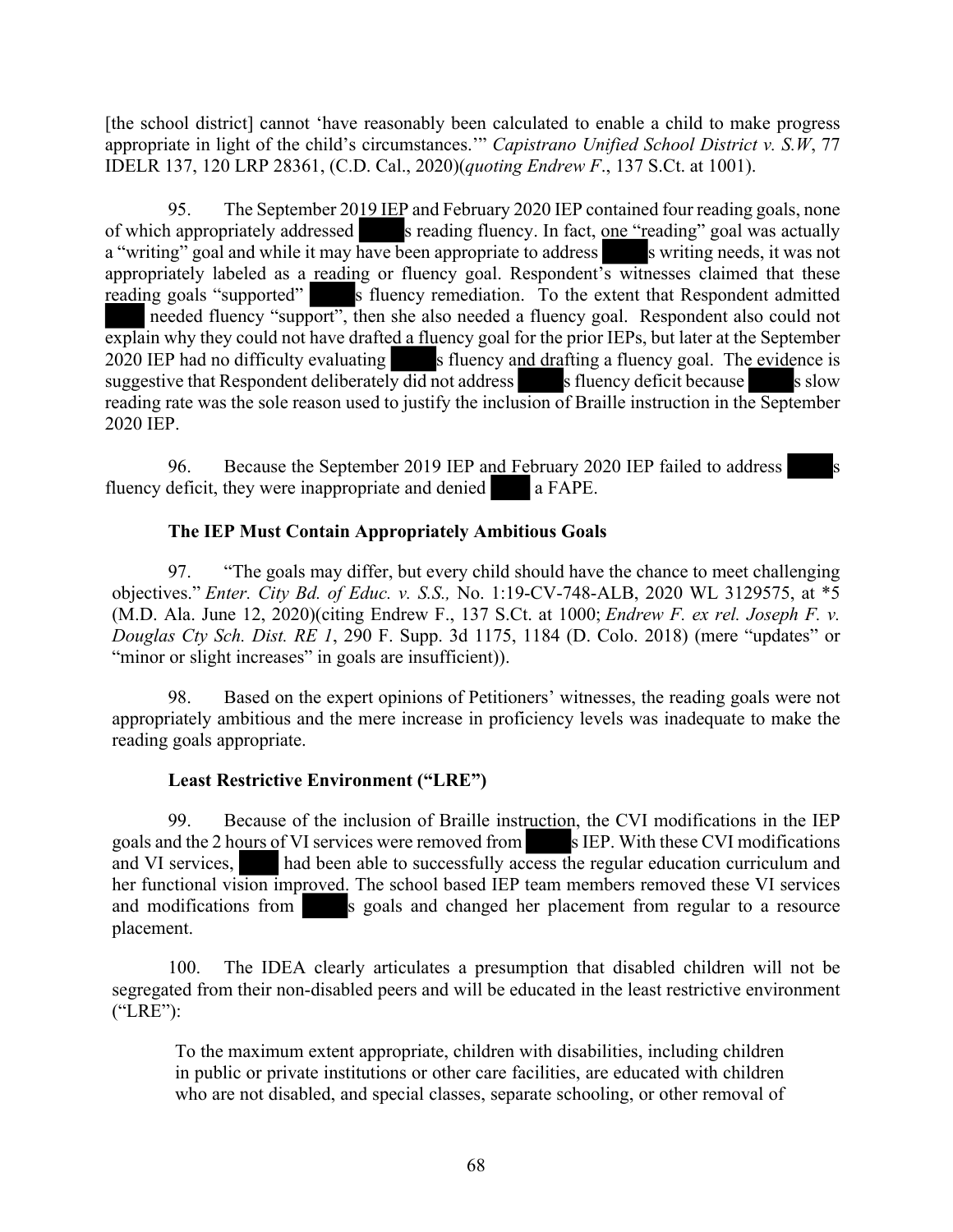children with disabilities from the regular educational environment occurs only when the nature or severity of the disability of a child is such that education in regular classes with the use of supplementary aids and services cannot be achieved satisfactorily.

#### U.S.C. § 1412(5)(A); 34 C.F.R. § 300.114(a)

101. "In sharp contrast to the vagueness provided in the statute as to the meaning of FAPE, the IDEA has a very specific prescription for the educational environment for a child with a disability. Particularly, the IDEA requires a balancing of the need for the provision of a free and appropriate public education with the need for providing such an education in the least restrictive environment." *TexArkana Sch. Dist.,* 115 LRP 46616 (Arkansas SEA 2015) (citing *Sacramento City Unified Sch. Dist. v. Rachael H.,* 14 F.3d 1398 (9th Cir. 1994); *Daniel R.R. v. State Bd. of Educ.,* 874 F.2d 1036, 1044-45 (5th Cir. 1989); *Lachman v. Illinois Bd. of Educ.,* 852 F.2d 290, 295 (7th Cir. 1985), *cert. denied,* 488 U.S. 925; *A.M. v. Northwest R1 Sch. Dist.,* 8113 F.2d 158, 162 (8th Cir. 1987), *cert denied,* 484 U. S. 847 (1987)).

102. The IDEA prefers full integration in the regular classroom, *Endrew F.*, 137 S.Ct. at 999, and emphasizes the integral role of supplemental aids and services to allow disabled students to access the regular classroom, 34 CFR  $\S$  300.114(a)(2)(ii).

103. Before denying a child access to a general education classroom, the IDEA requires the LEA to meaningfully consider the provision of appropriate supplementary aids and services needed for a disabled child to participate. 34 C.F.R. § 300.117. "[A] student with disabilities must be placed 'in the least restrictive environment that will provide the child with a meaningful educational benefit.'" *H.L. v. Downington Area Sch. Dist.* 624 F. App'x 64, 68 (3d Cir. 2015) (citing *D.S. v. Bayonne Bd. of Educ.*, 602 F.3d 553, 556-57 (3d Cir. 2010)).

104. While the IDEA does not define "supplementary aids and services," some examples include "modifications to the regular class curriculum, assistance of an itinerant teacher with special education training, special education training for the regular teacher, use of computerassisted devices, provision of note takers, and use of a resource room." *OSEP Memorandum 95-9*  (Nov. 23, 1994); *see also P. ex rel. Mr. P. v. Newington Bd. of Educ.*, 512 F. Supp. 2d 89, 104 (D. Conn. 2007) (identifying the following supplementary aids and services considered by the IEP Team: assistance of two (2) paraprofessionals on a routine basis; co-teaching; program modifications and adaptions to accommodate the student's needs; modification of the regular curriculum).

105. A child may not be "removed from education in age-appropriate regular classrooms solely because of needed modifications in the general education curriculum." 34 C.F.R.  $§$  300.116(e).

106. In deciding the LRE for a child, the IEP team must also consider any harmful effect on the child or the quality of services. 34 C.F.R. § 300.116(d). The September 2020 IEP team did not consider how this change in placement might harm s functional vision trajectory. Instead,<br>Principal made it clear that s functional vision was of no concern to the IEP team Principal made it clear that s functional vision was of no concern to the IEP team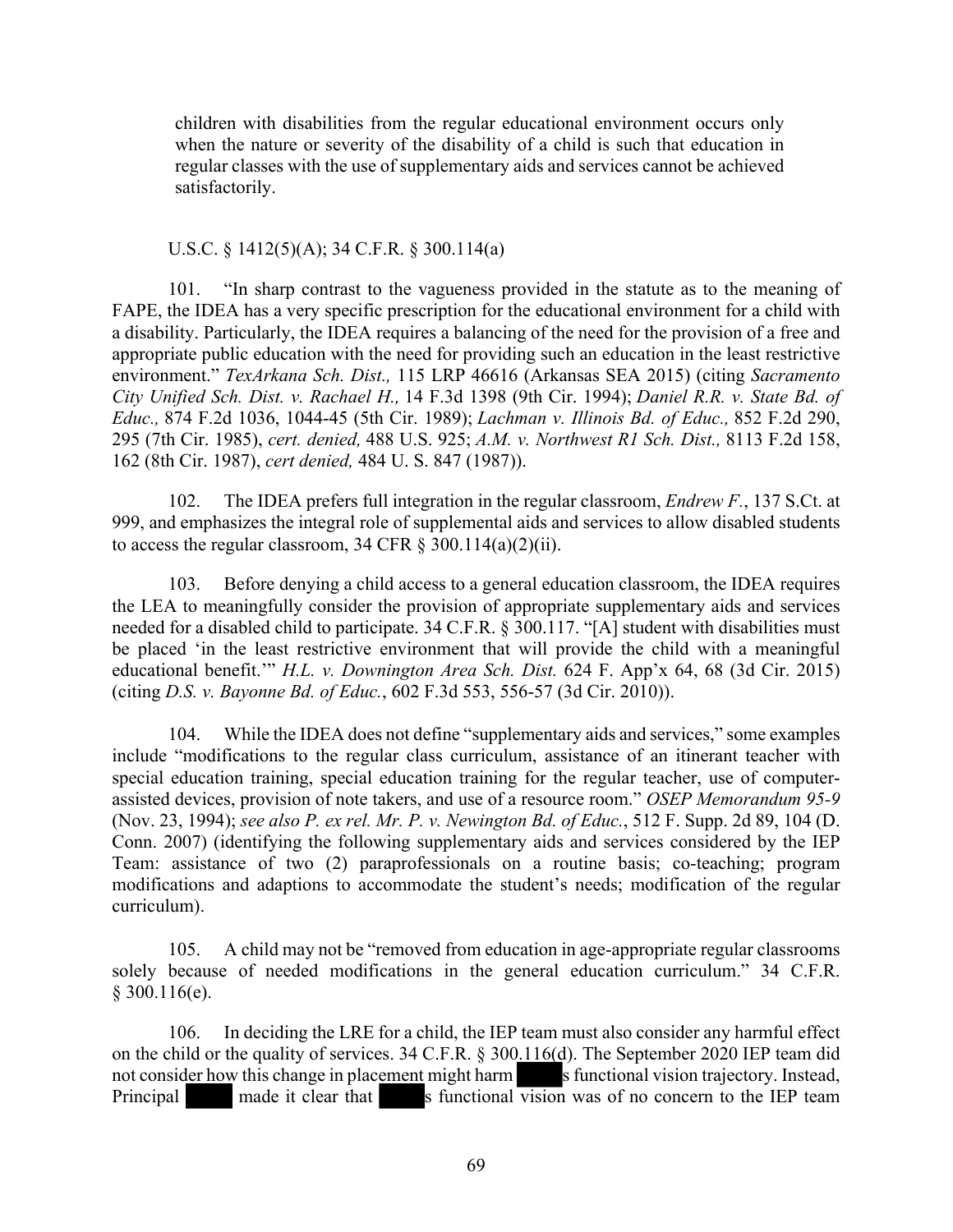when she stated that no vision goals were proposed in the September 2020 IEP because WCPSS's goal was to "not to improve s vision" but "to improve s ability to read." Tr. vol. 6, p. 1036:2-8 (T of

107. Implementation of s prior IEPs required extensive services from the VI teacher at Elementary School. Ms. was the only VI teacher in Wake County Schools providing this level of instruction. And while the use of such resources may have been a drain on that school's budget over which Principal presides, even that justification for removal of s VI services is not recognized by the IDEA.

108. The September 8, 2020 IEP does not provide **a** FAPE within the LRE. The IEP team determined, without a cogent explanation, to remove from her nondisabled peers for additional time to allow for the inappropriate Braille instruction. *Compare* Stip. Ex.13 *with*  Stip. Ex. 20. It was unnecessary to remove her to a resource setting as the Respondent could, as it had successfully done in the past, provide supplementary aids and services in the general education setting.

109. The Undersigned found no persuasive testimony or evidence which indicated a need for to receive additional time spent in the special education environment. Therefore, the change in the service delivery in the September 8, 2020 IEP violated s right to a FAPE in the LRE.

## **Extended School Year Services ("ESY")**

110. Every year prior to the September 2020 IEP meeting, s IEPs included ESY services of varying amounts. Usually, the school based IEP team members chose to defer the ESY decision until later in the school year to allow for regression data collection or other reasons. The North Carolina Department of Public Instruction Policy ("Policy") 1501-2.4(b)(2)<sup>17</sup> encourages this practice in North Carolina school districts. However, the language in this Policy<sup>18</sup> appears nowhere in the IDEA or its supporting regulations.

111. "[I]ndividualized determinations about each disabled child's need for ESY services

<sup>&</sup>lt;sup>17</sup> The IEP Team must determine that extended school year services are necessary for the provision of FAPE to an individual child by considering:

<sup>(</sup>i) Whether the student regresses or may regress during extended breaks from instruction and cannot relearn the lost skills within a reasonable time; or

<sup>(</sup>ii) Whether the benefits a student gains during the regular school year will be significantly jeopardized if he or she is not provided with an educational program during extended breaks from instruction; or

<sup>(</sup>iii) Whether the student is demonstrating emerging critical skill acquisition ("window of opportunity") that will be lost without the provision of an educational program during extended breaks from instruction. NCDPI Policy 1501-2.4(b)(2)

<sup>&</sup>lt;sup>18</sup> The State Board of Education has been ordered by the North Carolina Supreme Court to promulgate rules through the proper rule making procedures. *North Carolina State Board of Education v. State*, 814 S.E.2d 54 (2018). To date, none of the NCDPI "Policies Governing Services for Students with Disabilities" have gone through the rule making process.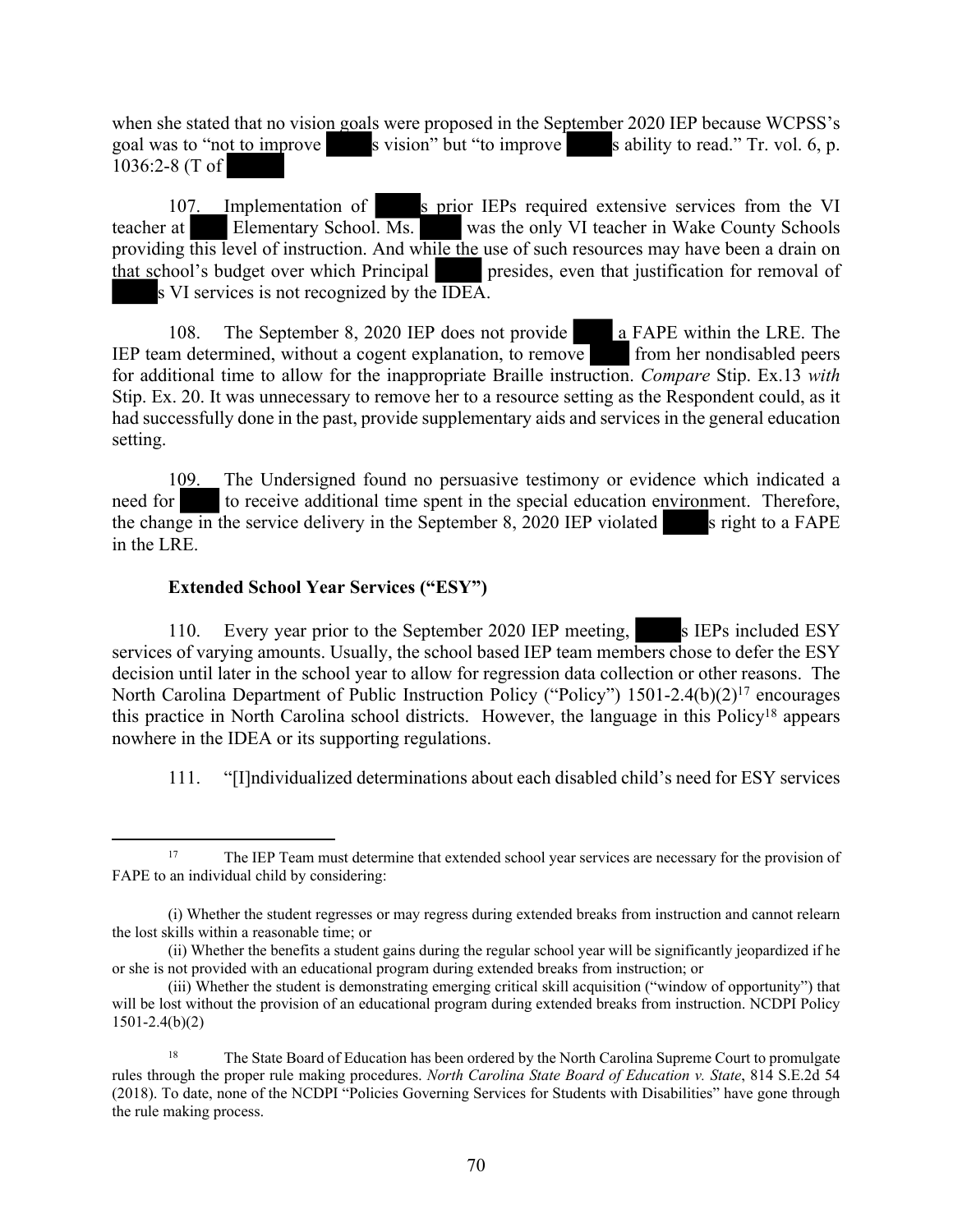are made through the IEP process." 71 Fed. Reg. 46,582 (2006).

112. According to federal law, Extended School Year services "must be provided only if a child's IEP Team determines, on an individual basis, in accordance with §§300.320 through 300.324, that the services are necessary for the provision of FAPE to the child." 34 C.F.R. § 300.106(a)(2).

113. Section 300.320 requires the school team develop provide ESY services that fulfill the requirements of the IEP including:

- a. The child's present level of academic achievement and functional performance;
- b. A statement of measurable annual goals;
- c. A description of how progress will be measured;
- d. A statement of related services and supplementary aids and services that will be provided to the child;
- e. A statement of appropriate individual accommodations; and the date of the beginning of services.

114. If ESY decisions are made in accordance with §§300.320 through 300.324, these decisions must be made at the beginning of the school year. Section 300.323 states that IEPs must be in effect "at the *beginning* of each school year", not in the middle, not in the end, not when convenient, but at the beginning.<sup>19</sup>

115. "[A]n ESY determination is necessarily fact and case specific and that a showing of actual regression is not required in order to find a child eligible for ESY. *Letter to Given*, 39 IDELR 129 (citing MM *ex rel. DM v. Sch. Dist. of Greenville Cty.*, 303 F.3d 523, 537–38 (4th Cir. 2002))

116. Over the objection of s Parents, the school based members of the September 2020 IEP team refused to consider ESY services at the September 2020 IEP meeting and deferred that decision to a later date. The school based IEP team members did not refuse ESY service outright though.

117. ESY services have been necessary for s VI educational programming. Both of Petitioners' expert witnesses opined that ESY was necessary for to receive a FAPE. Tr. vol. 2, 296:20-24 (T of Tr. vol. 3, pp. 449:24-450:17 (T of

118. The implementing regulations of the IDEA state that the IEP must be in effect "at the beginning of the school year" and ESY services as part of the IEP, must too be in effect at the beginning of the school year. By not considering whether ESY services were necessary for at the beginning of the 2020-2021 school year at the September 2020 IEP meeting, the school based IEP team members were essentially saying "no" to ESY. This is a procedural and substantive

<sup>19</sup> *See also* NCDPI Policy 1503-4.4(a).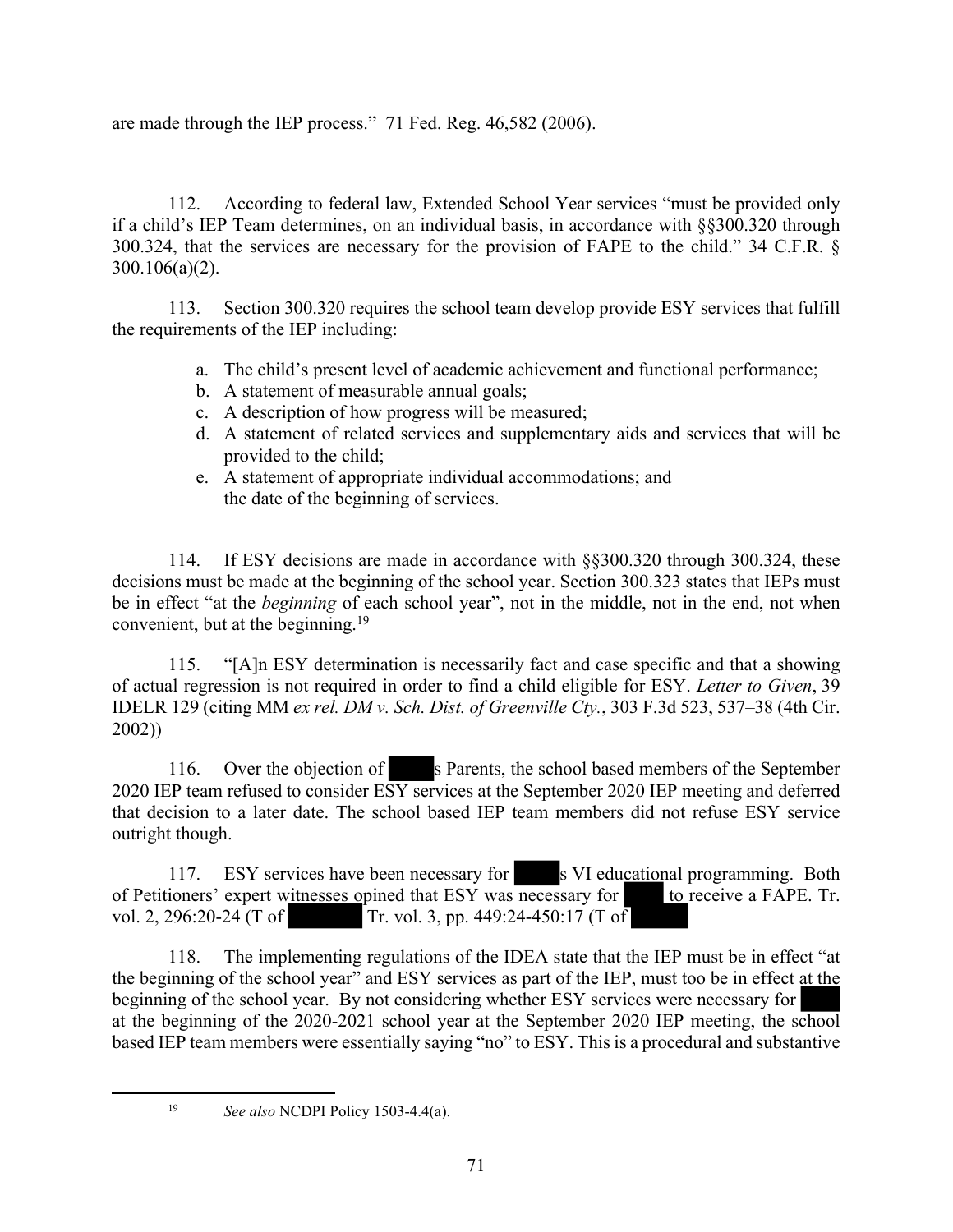violation of s right to a FAPE.

#### **Failure to Implement the IEP**

119. Under the IDEA, a school district is required to implement all components of a student's IEP. 34 CFR 300.323 (c).

120. The Fourth Circuit held in *Sumter County Sch. Dist. 17 v. Heffernan*, 642 F.3d 478, 484 (4th Cir. 2011), "a material failure to implement an IEP, or, put another way, a failure to implement a material portion of an IEP, violates the IDEA." *See Van Duyn ex rel. Van Duyn v. Baker Sch. Dist. 5J*, 502 F.3d 811, 822 (9th Cir. 2007) ("[A] material failure to implement an IEP violates the IDEA."); *Neosho R-V Sch. Dist. v. Clark*, 315 F.3d 1022, 1027 n.3 (8th Cir. 2003) ("[W]e cannot conclude that an IEP is reasonably calculated to provide a free appropriate public education if there is evidence that the school actually failed to implement an essential element of the IEP that was necessary for the child to receive an educational benefit."); *Houston Indep. Sch. Dist. v. Bobby R.*, 200 F.3d 341, 349 (5th Cir. 2000) ("[A] party challenging the implementation of an IEP must show more than a de minimis failure to implement all elements of that IEP, and, instead, must demonstrate that the school board or other authorities failed to implement substantial or significant provisions of the IEP.").

121. "The Supreme Court has described the IEP as "[t]he primary vehicle for implementing the[ ] congressional goals" identified in IDEA. It follows that a school district's adherence to the prescribed IEP is essential to a child's educational development under IDEA." *Holman v. D.C.*, 153 F. Supp. 3d 386, 393 (D.D.C. 2016)(citing *Honig v. Doe*, 484 U.S. 305, 311, 108 S.Ct. 592, 98 (1988)).

122. However, "the materiality standard does not require that the child suffer demonstrable educational harm in order to prevail on a failure-to-implement claim." *Wilson v. D.C.*, 770 F.Supp.2d 270, 275 (D.D.C.2011)(internal citations omitted)(*citing Van Duyn ex rel. Van Duyn v. Baker Sch. Dist. 5J*, 502 F.3d 811,822(9th Cir. 2007)).

123. "In deciding if [a] failure [to implement the IEP] was material, '[c]ourts ... have focused on the proportion of services mandated to those actually provided, and the goal and import (as articulated in the IEP) of the specific service that was withheld.'" *Turner v. D.C.*, 952 F. Supp. 2d 31, 40 (D.D.C. 2013) (*citing Wilson v. D.C.*, 770 F.Supp.2d 270,275(D.D.C. 2011)).

124. "Since proof of harm is not required under these circumstances, it follows that a material deviation from the prescribed IEP is *per se* harmful under IDEA. (*See Van Duyn ex rel. Van Duyn v. Baker Sch. Dist. 5J*, 502 F.3d 811, 822 (9th Cir. 2007))*.* The "crucial measure" under the materiality standard is the "proportion of services mandated to those provided" and not the type of harm suffered by the student…." *Holman v. D.C.*, 153 F. Supp. 3d 386, 393–94 (D.D.C. 2016).

125. "Courts should therefore view deviations from the IEP 'with a critical eye to ensure that motivations other than those compatible with the statute, such as bureaucratic inertia, are not driving the decision.'" *L.J. by N.N.J. v. Sch. Bd. of Broward Cty.*, 927 F.3d 1203, 1215 (11th Cir.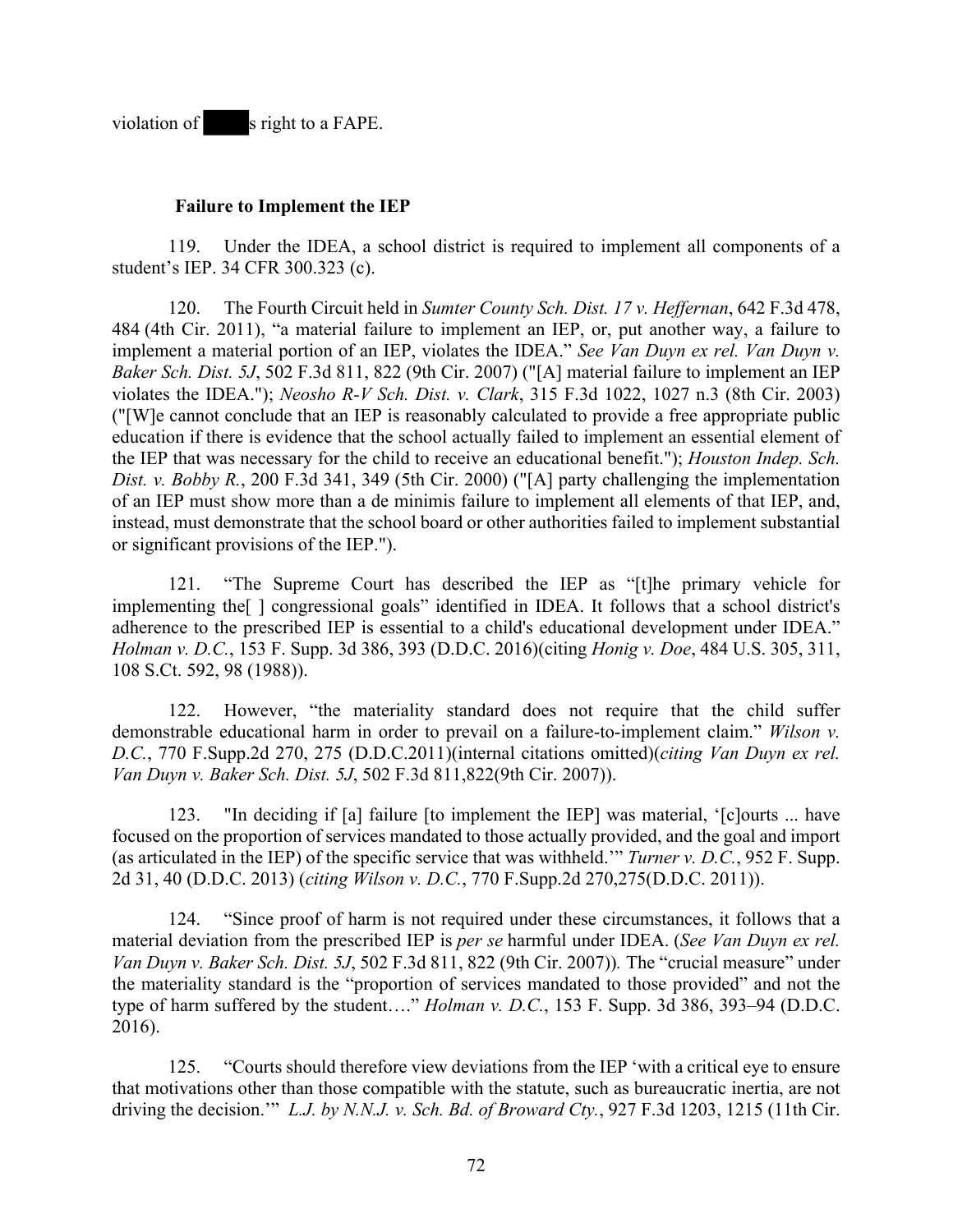2019)(*quoting John M. v. Bd. of Ed. of Evanston Township High Sch. Dist.*, 502 F.3d 708, 715(7th  $Cir. 2007$ )). WCPSS failed to implement s IEP for administrative convenience. And, while the COVID-19 pandemic was unprecedented, IDEA remained in full force and effect.

#### **IDEA Remained in Full Force and Effect During the COVID-19 Pandemic**

126. The IDEA and its implementing regulations have remained in full effect during the COVID-19 pandemic. *See, e.g., Supplemental Fact Sheet Addressing the Risk of COVID-19 in Preschool, Elementary, and Secondary Schools While Serving Children with Disabilities,* 76 IDELR 104 at 2 (Office for Civil Rights (March 21, 2020) ("School districts must provide a free and appropriate public education (FAPE) consistent with the need to protect the health and safety of students with disabilities and those individuals providing education, specialized instruction, and related services to these students.").

127. In fact, the federal government has repeatedly emphasized, "the IDEA includes no exceptions to implementation for physical school closures caused by pandemics or governmental directives to close schools. [School districts] remain[] responsible under the IDEA for materially implementing IEPs despite the school closure, even if by alternate methods of delivery"). 76 IDELR 104 at 3.

128. When a school district provides "educational opportunities to the general student population during a school closure, the school must ensure that students with disabilities also have equal access to the same opportunities, including the provision of FAPE." *Questions and Answers on Providing Services to Children with Disabilities During the Coronavirus Disease 2019 Outbreak*, 76 IDELR 77 at 3, U.S. Department of Education (March 12, 2020). *see also In re: Student with a Disability*, 77 IDELR 173 at 2 (Wisconsin State Educational Agency, September 30, 2020) ("School districts must provide equal access to educational opportunities to students with disabilities during extended school closures if those opportunities are provided to the general student population during that time, including the provision of a free appropriate public education (FAPE)").

129. Consistently, the courts and the federal government have reiterated the IDEA remains in full force and effect during the COVID-19 pandemic, and all decisions regarding the provision of FAPE through the supports and services in a student's IEP must be individualized to that particular student. *See, e.g.*, 76 IDELR 104 at 3 (explaining the district has options for meeting its legal obligations to children with disabilities when "technology itself imposes a barrier to access or where educational materials simply are not available in an accessible format"); *Norris School District*, 120 LRP 30203 at 25 (California State Educational Agency, September 2, 2020) (clarifying the school district "could also consider alternative service delivery options such as inhome service delivery, meeting with individual students at school sites, or other appropriate locations to deliver services"). If it is not possible for a school district to implement the student's IEP and related services remotely then the district must offer compensatory education. *Porter Township School Corporation*, 120 LRP 29261 at 1, 4 (Indiana State Educational Agency, August 30, 2020).

130. "The facility closures due to COVID-19 do not relieve [the Board of Education] of the obligation to provide Student with FAPE." *East Windsor Bd. of Ed.,* 121 LRP 2530 at 38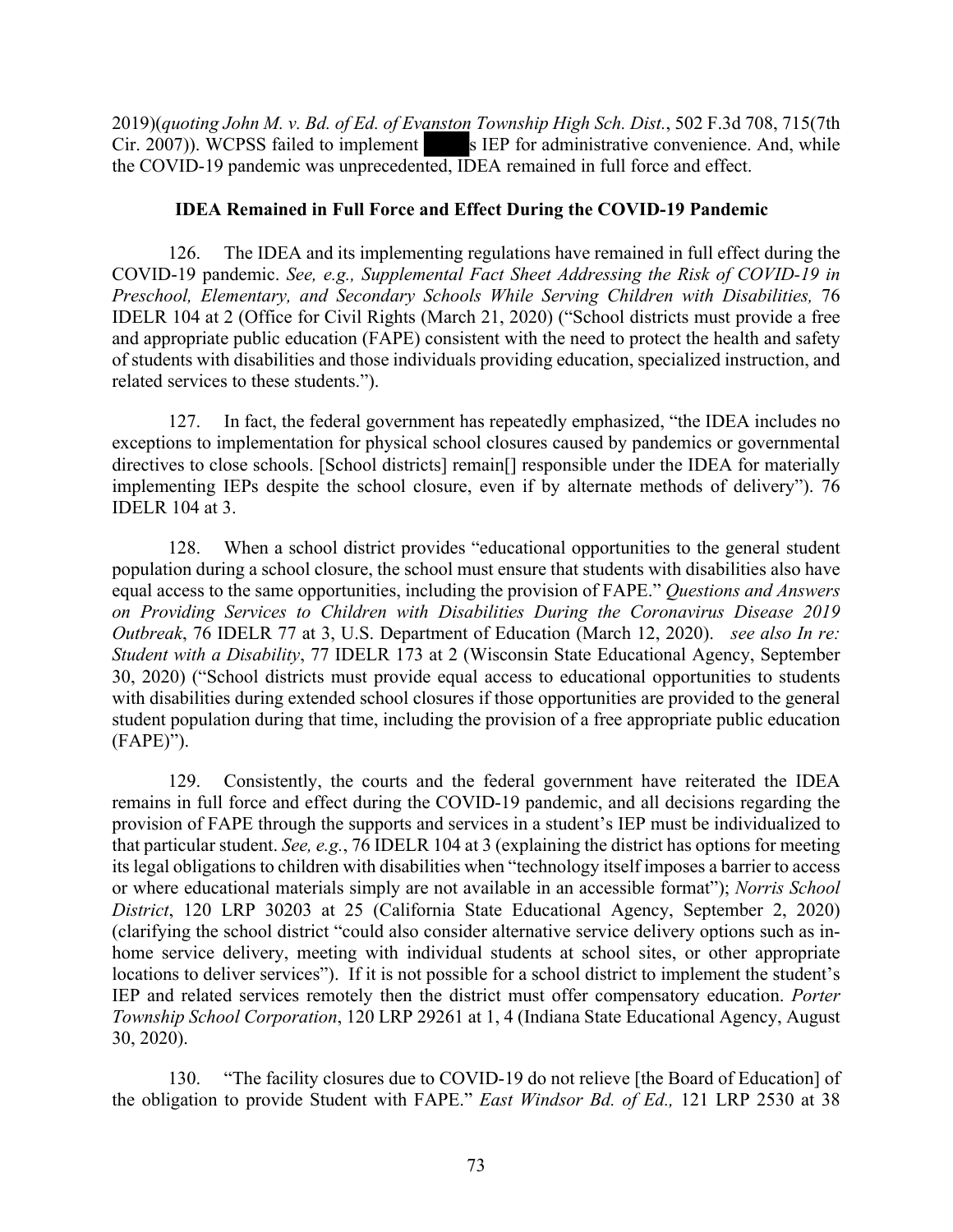(Connecticut State Educational Agency, November 18, 2020). A school must "significantly or materially implement[] [the IEP] during distance learning." *East Windsor Bd. of Ed.,* 121 LRP 2530 at 39 (Connecticut State Educational Agency, November 18, 2020).

131. Although her IEP called for to receive two (2) hours of specially designed instruction per day, she did not receive it because the instruction provided was asynchronous and the same given to all children in the class. Pet. Ex. 47; Tr. vol. 3, 611:17-25. It was not "specially designed" to address s "unique needs." Further, the lessons that were provided were "inappropriate and not visually accessible for  $\llbracket$  Tr. vol. 1, p. 123:20-24.

132. Between March 14 and June 11, 202, was entitled to two (2) hours per day of VI services. As such, was entitled to one-hundred and twenty-eight (128) hours of specially designed instruction of which she only received twenty-two hours. Stip. Ex.  $36$  (Ms. service delivery log), Stip. Ex. 13 (February 10, 2020 IEP), and Stip. Ex. 18 (June  $15$ , 2020 PWN correcting clerical error omitting service delivery time from Stip. Ex. 13). Respondent's failure to implement s IEP and denial of 106 hours of specialized instruction violated the IDEA and s right to a FAPE.

#### **Remedies: Compensatory Education**

133. The IDEA confers "'broad discretion' on the court in fashioning an appropriate remedy." *M.S. ex rel. Simchick v. Fairfax Cnty. Sch. Bd.*, 553 F.3d 315, 325 (4th Cir. 2009) (quoting *Burlington v. Dep't of Educ. of Mass.*, 471 U.S. 359, 369 (1996)).

134. "Courts fashioning discretionary equitable relief under [the] IDEA must consider all relevant factors . . . ." *Florence Cnty. Sch. Dist. Four v. Carter*, 510 U.S. 7, 16 (1993).

135. "The relief granted by courts under section  $1415(i)(2)(C)(iii)$  is primarily compensatory education. Compensatory education, however, is not defined within the IDEA and is a judicially created remedy. It is intended as 'a remedy to compensate [the student] for rights the district already denied ... because the School District violated [the] statutory rights while [the student] was still entitled to them.'" *Ferren C. v. Sch. Dist. of Philadelphia*, 612 F.3d 712, 717 (3d Cir. 2010)(citing *Lester H. v. Gilhool*, 916 F.2d 865, 872 (3d Cir. 1990)).

136. is entitled to specially designed instruction in the area of fluency, appropriate services for  $O&M$ , and the development of an IEP with appropriately ambitious reading goals with CVI overlay. To accomplish this,  $\cdot$  is entitled to 101.5 hours of VI compensatory education with a CVI Range Endorsed VI teacher and 3.5 hours of O&M compensatory services.

#### **ISSUES FOR DECISION**

#### **September 12, 2019 IEP Issue:**

**Issue 1: Did the September 12, 2019 IEP fail to offer FAPE for lack of appropriate reading goals?**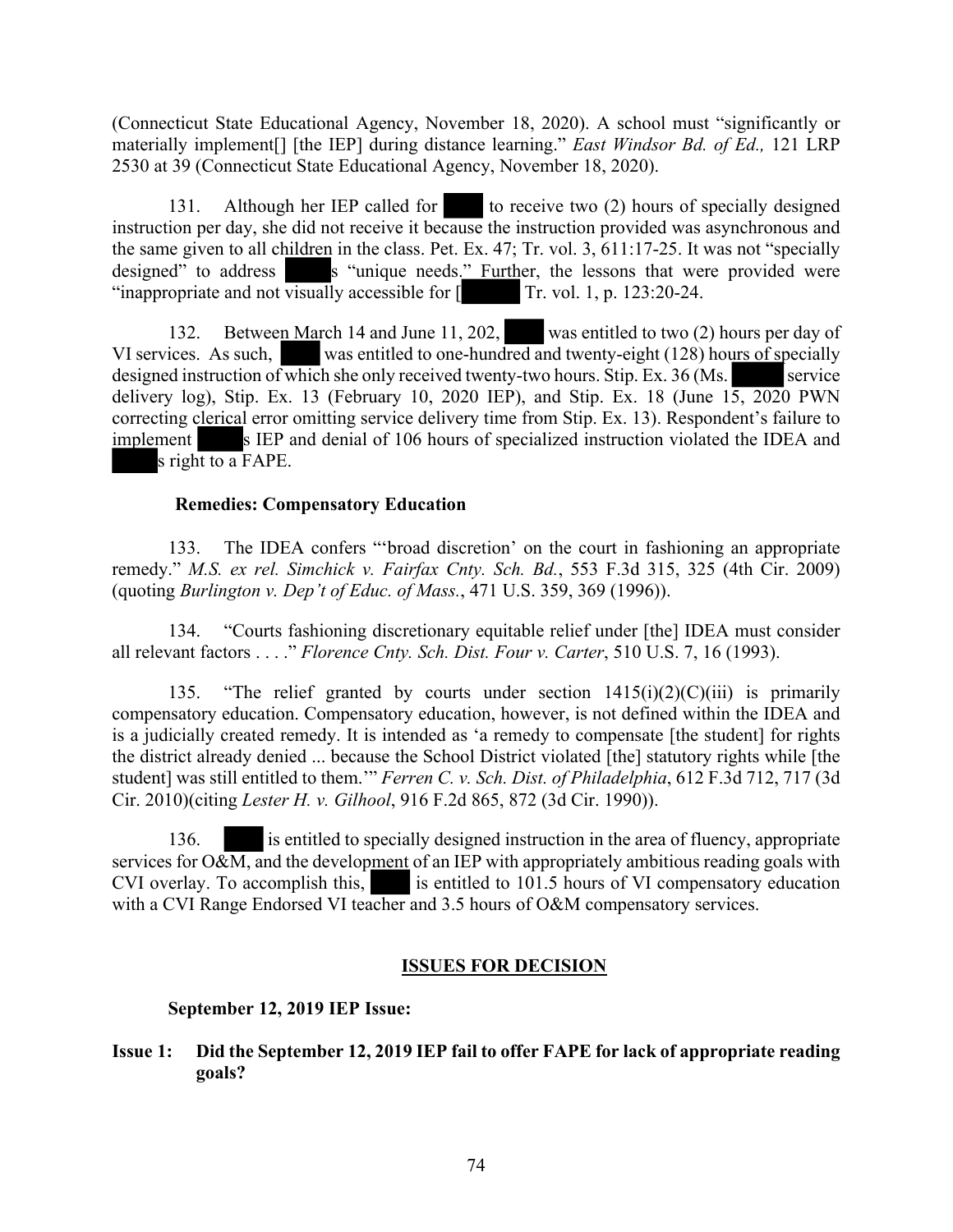1. Based on the findings and conclusions set forth above, as well as other evidence presented at the hearing, Petitioners did establish, by a preponderance of the evidence, that the reading goals contained in the September 12, 2019 IEP denied a FAPE.

2. The evidence establishes that the reading goals were not appropriately ambitious, based on s documented and individualized needs, and did not appropriately target documented fluency deficits.

#### **February 10, 2020 IEP Issues:**

#### **Issue 2: Did the February 10, 2020 IEP fail to offer FAPE for lack of appropriate reading goals?**

3. For the same reasons applicable to Issue 1 and based on the findings and conclusions set forth above, as well as other evidence presented at the hearing, Petitioners did establish by a preponderance of the evidence that the reading goals contained in the February 10, 2020 IEP denied a FAPE.

# **Issue 3:** Whether Respondent failed to implement s IEP during school closures **from March 16, 2020 through June 15, 2020?**

4. Based on the findings and conclusions set forth above, as well as other evidence presented at the hearing, Petitioners did establish, by a preponderance of the evidence, that Respondent failed to implement s IEP during the period of school closures.

5. While there is no doubt that the COVID-19 pandemic created unprecedented challenges for schools, families, students, and others, the mandates of the IDEA remained in place and Respondent was required to implement s IEP as written.

6. Respondent failed to implement s IEP and O&M services during the pandemic and denied her a FAPE.

#### **September 8, 2020 IEP Issues:**

## **Issue 4: Did the September 8, 2020 IEP fail to offer FAPE for lack of appropriate goals?**

7. Based on the findings and conclusions set forth above, as well as other evidence presented at the hearing, Petitioners did establish, by a preponderance of the evidence, that the reading fluency and O&M goals contained in the September 8, 2020 IEP were not appropriate and denied a FAPE.

8. Because the inclusion of Braille instruction in the September 2020 IEP was inappropriate, it was also inappropriate to include Braille goals in the IEP and the inclusion of these goals denied a FAPE.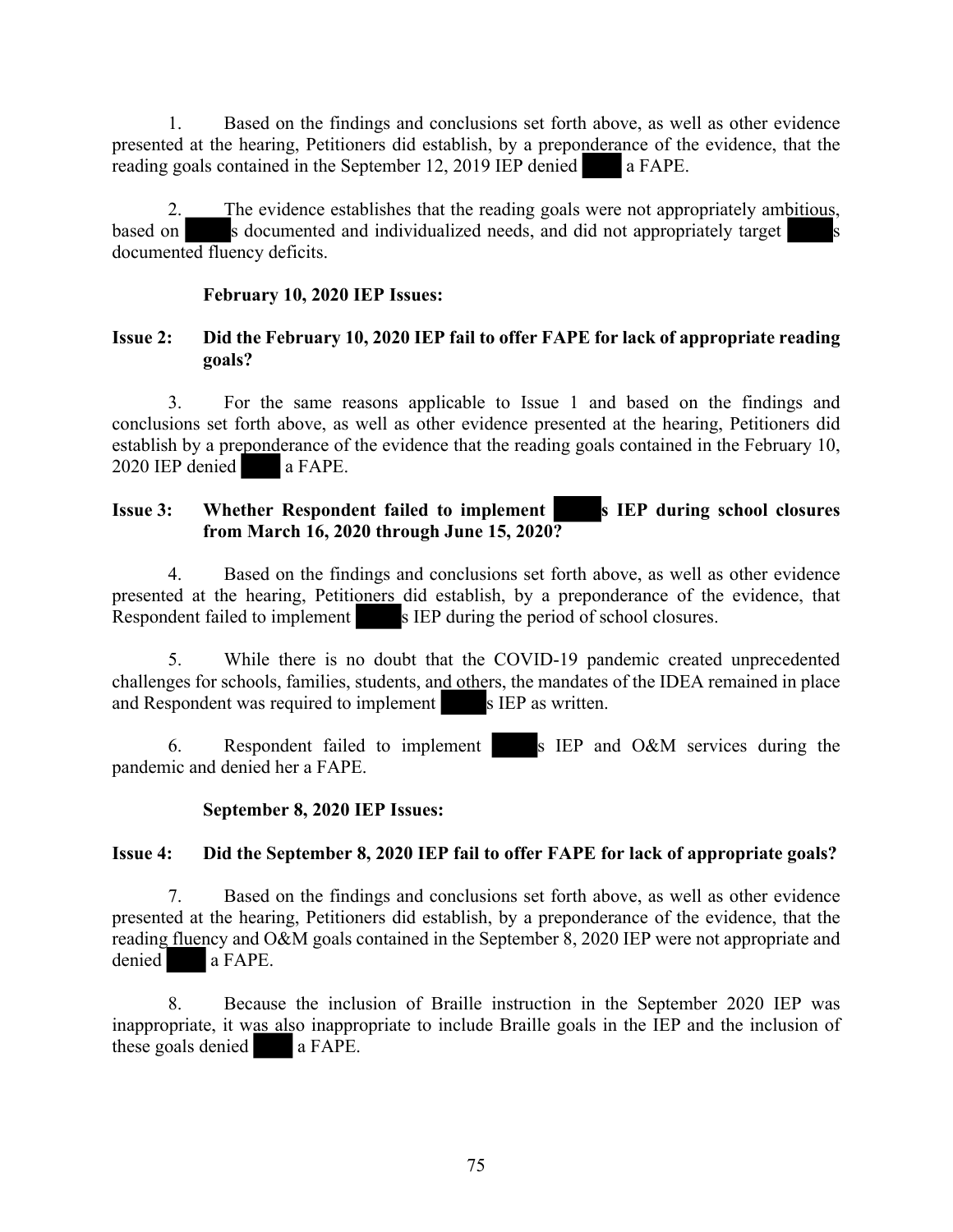9. The removal of the CVI overlay in the IEP goals wasinappropriate and denied a FAPE.

10. No evidence was put forth challenging the appropriateness of the assistive technology goals or any other goals in the IEP.

## **Issue 5: Did the September 8, 2020 IEP fail to offer FAPE for lack of appropriate service delivery?**

11. Based on the findings and conclusions set forth above, as well as other evidence presented at the hearing, Petitioners did establish, by a preponderance of the evidence, that the service delivery in the September 8, 2020 denied **a** FAPE.

12. The school staff's explanation for s removal from the general education environment for inappropriate Braille instruction was not cogent and responsive to her individualized needs as a student on grade level with functional vision successfully accessing the general education curriculum and classroom with CVI modifications and VI services. The benefits of mainstreaming were not marginal to her or her nondisabled peers. was an excellent, well-liked student who eagerly participated in the regular classroom. She was "an inspiration" to her teacher with 30 years of teaching experience and her classmates.

13. As the service delivery was developed to provide special education and O&M services for the inappropriate Braille, fluency, and O&M goals and not based on individualized needs, the service delivery was not appropriate and denied a FAPE.

## **Issue 6: Did the September 8, 2020 IEP fail to offer FAPE because the team added specially designed instruction in Braille?**

14. This is the primary issue in this case and for the reasons set forth above and based on the findings above and evidence in the record, by a preponderance of the evidence, Petitioners met their burden to prove that Braille instruction denied a FAPE.

15. Because Braille instruction was inappropriate for the addition of a Braille goal and the change in the service delivery for specially designed instruction in that Braille goal and objectives was also inappropriate.

## **Issue 7: Did the September 8, 2020 IEP fail to offer FAPE because the IEP team deferred a decision on Extended School Year services?**

16. As mandated by the IDEA, the meeting took place at the "beginning of the school year" and the IEP was developed at the meeting which included new goals in several areas and the IEP should have also included a determination on Extended School Year services rather than deferring that decision to a later point in time.

17.This was a procedural violation and if ESY and substantive violation because the ESY deferment is essentially a refusal to complete a necessary component of s IEP at the beginning of the 2020-2021 school year.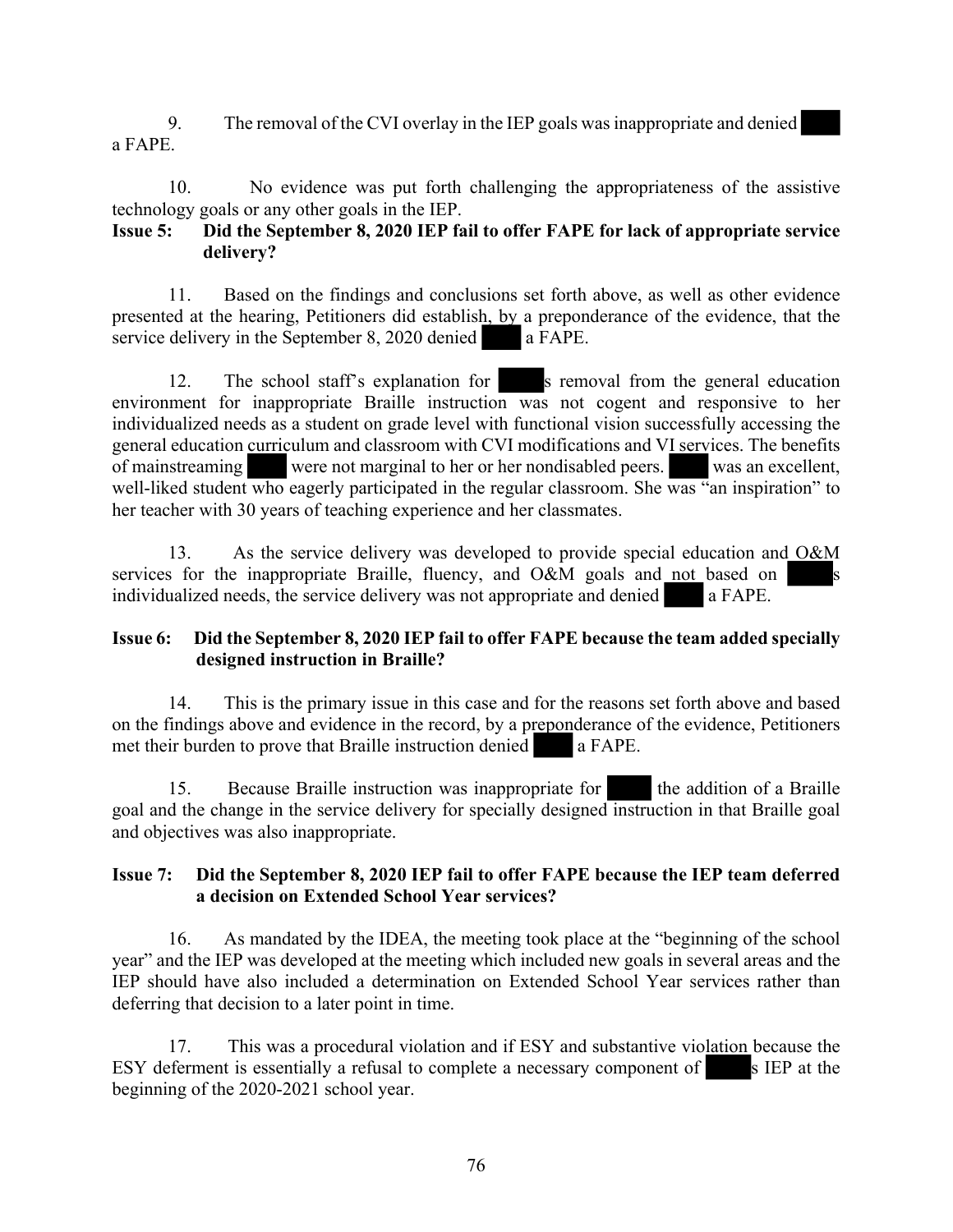#### **Issue 8: Did Respondent deny the Parents' meaningful participation in the IEP process during the statutory period?**

18. Based on the findings and conclusions set forth above, as well as other evidence presented at the hearing, Petitioners did establish, by a preponderance of the evidence, that Respondent denied s Parents meaningful participation in the IEP process.

19. The school-based IEP team members predetermined the inclusion of Braille instruction without the Parents being part of that decision making process.

20. Moreover, Respondent failed to conduct mandatory evaluations to determine learning media and current functional vision and instead relied on an outdated 2017 Learning Media Assessment and CVI Range.

21. Moreover, Respondent intentionally failed to timely conduct a fluency evaluation, LMA, and CVI range prior to the September 2020 IEP meeting which denied s Parents meaningful participation in prior IEP meetings.

22. Respondent's failure to conduct reevaluations which were integral to the Braille determination denied both s Parents and the other IEP team meaningful participation in the IEP process.

23. Respondent's failure to allow s Parents to participate in the decision about Braille instruction, an inappropriate learning media, resulted in a denial of FAPE to

# **Issue 9:** Did Respondent appropriately evaluate during the statutory period?

24. Based on the findings and conclusions set forth above, as well as other evidence presented at the hearing, Petitioners did establish, by a preponderance of the evidence, that Respondent failed to appropriately evaluate before adding Braille in the September 2020 IEP.

25. Based on the findings and conclusions set forth above, as well as other evidence presented at the hearing, Petitioners did establish, by a preponderance of the evidence, that Respondent failed to appropriately evaluate s reading fluency despite multiple requests from

s Parents and the acknowledgment by the school-based member of the IEP teams that  $\overline{\phantom{a}}$  s fluency deficits significant to the extent that Braille was later recommended.

26. Even without the new CVI Range or Sensory Balance Assessment which do not support Braille instruction for the IEP team's failure to consider and inability to answer important questions about how the introduction of Braille would impact  $\overline{\phantom{a}}$  s functional vision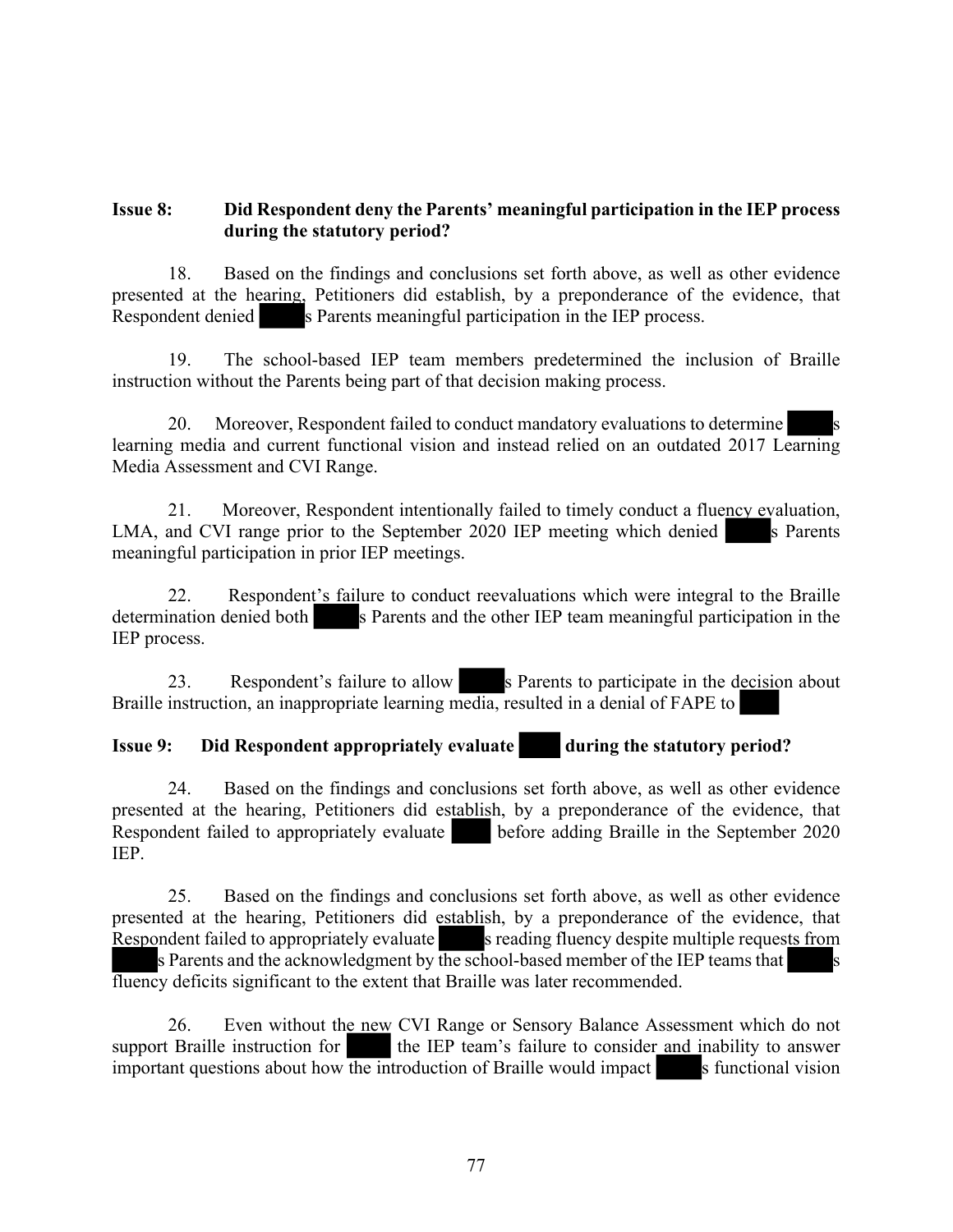and the potential harm caused by the reduction of VI services also evidenced their failure to thoroughly evaluate the addition of Braille instruction.

# **Issue 10: If there were any violations of set in set of FAPE, what compensatory education and related services should be awarded?**

27. As with all the special education assigned to the Undersigned, at the prehearing conference, and before the hearing, both parties are instructed to propose remedies in the eventuality of an award of compensatory education. Before issuance of this Final Decision, both Parties were asked to submit proposals for an award of compensatory services for the period of the COVI-19 pandemic. Respondent was given the opportunity to submit alternative remedies but chose not to.

28. Therefore, based on the Petitioners' submission and evidence, is entitled to 200 hours of compensatory education for the violations of her right to a FAPE. In addition, Petitioners are awarded compensatory education for the period during the COVID-19 pandemic in the amount of 101.5 hours of specialized instruction and 3.5 hours of O&M compensatory services.

29. The configuration of the compensatory special education and O&M service shall be determined by a mutually agreeable independent CVI consultant at public expense.

## **Other Issues**

30. To the extent that this Final Decision does not expressly rule on any other claims raised in the Petition, the Undersigned concludes that Petitioners have abandoned any additional issues not included in the original and Amended Pre-Trial Orders and therefore did not meet their evidentiary burden to establish any right to relief on those claims, if any.

## **FINAL DECISION**

**BASED** upon the foregoing **FINDINGS OF FACT** and **CONCLUSIONS OF LAW**, **IT IS HEREBY ORDERED, ADJUDGED, AND DECREED** that Petitioners met their burden of proof, by a preponderance of the evidence on all issues, and the Undersigned hereby **ORDERS** that:

1. is entitled to Compensatory Education for the time Respondent failed to provide a FAPE by failing to implement her IEP during school closures from March 16, 2020, through June 15, 2020, in the amount of 101.5 hours of compensatory VI special education and 3.5 hours of O&M compensatory services. In addition, unless otherwise agreed to by the Parties, for 200 additional hours of compensatory special education services for her fluency deficits and O&M services. The configuration of the compensatory special education and O&M service shall be decided with the assistance of a mutually agreeable CVI specialist at public expense.

2. The inclusion of Braille instruction in s IEP is inappropriate and does not meet her unique needs and circumstances. Therefore, the Undersigned hereby orders Respondent to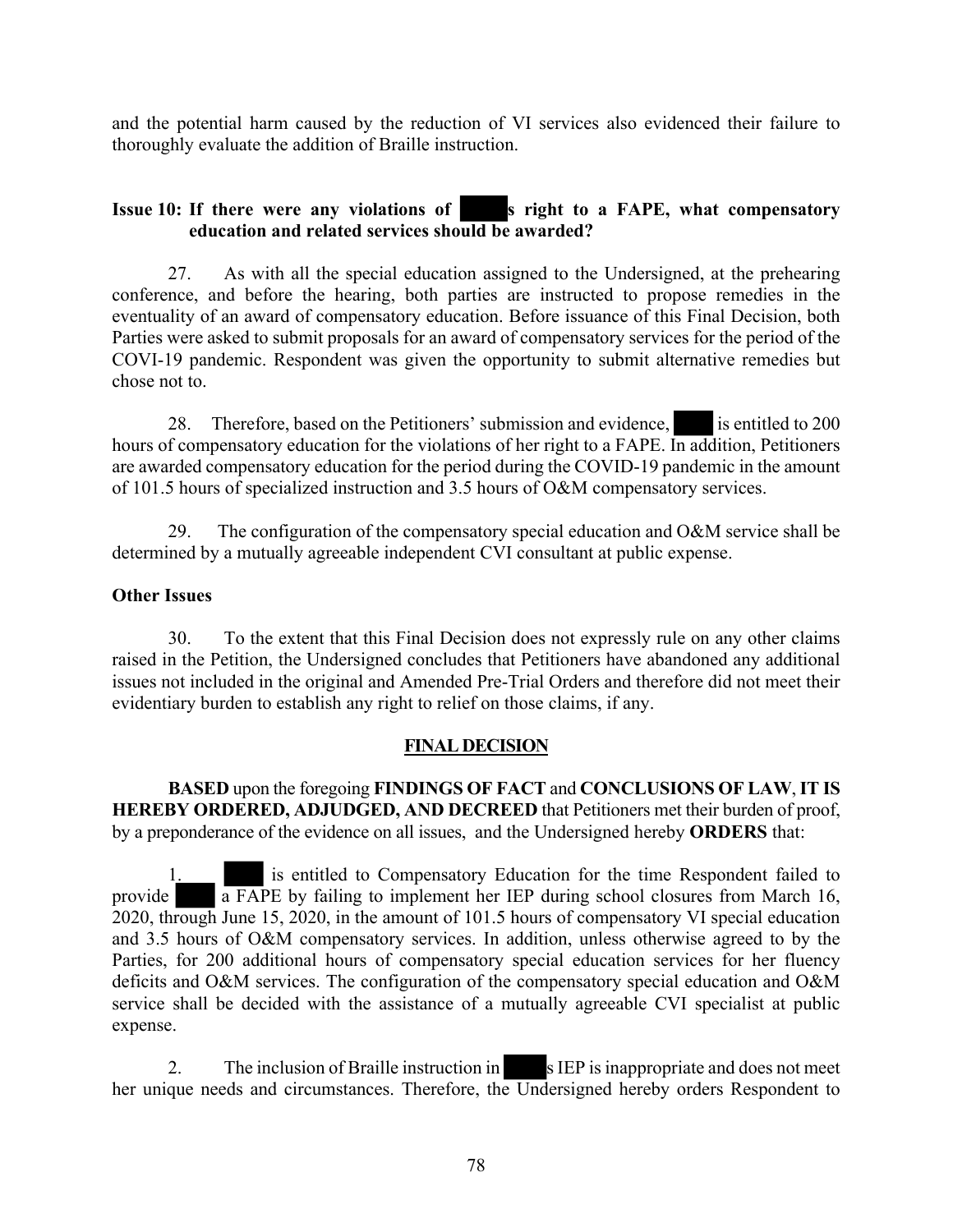remove Braille from s IEP and to reinstate s VI services and supports until an IEP meeting can be reconvened after all evaluations, observations, and progress monitoring has been completed as directed and supervised by the CVI consultant detailed in the next paragraph.

3. Respondent shall contract with a mutually agreeable CVI specialist at public expense to review s records, observe in the classroom, conduct teacher/staff/service provider/parents' interviews, conduct evaluations, and/or request evaluations/assessments that the CVI specialist deems necessary for s educational program. The CVI specialist shall make recommendations for IEP goals, supplemental aids/services, service delivery, and ESY services. Once observation/evaluation period is completed, the CVI specialist shall make recommendations for IEP goals, supplemental aids/services, service delivery, and ESY services. In addition, the CVI specialist shall draft the IEP goals with CVI overlay and attend an IEP meeting to develop the IEP with WCPSS staff and s Parents. For a period of one  $(1)$  year after the development of the new IEP for the CVI specialist shall monitor the implementation of the IEP, review progress monitoring with data collection, and train staff as needed. s Parents and Respondent shall have equal access to the CVI specialist, and the CVI specialist shall communicate openly with the Respondent and Parents as equal participants.

4. Petitioners are the prevailing party on all issues and are entitled to attorneys' fees.

# **NOTICE OF APPEAL RIGHTS**

In accordance with the Individuals with Disabilities Education Act and North Carolina's Education of Children with Disabilities laws, the parties have appeal rights regarding this Final Decision.

Under North Carolina's Education of Children with Disabilities laws (N.C.G.S. §§ 115C-106.1 et seq.) and particularly N.C.G.S. §§ 115C-109.9, "any party aggrieved by the findings and decision of a hearing officer under G.S. 115C-109.6 or G.S. 115C-109.8 may **appeal the findings and decision within 30 days after receipt of notice of the decision by filing a written notice of appeal with the person designated by the State Board** under G.S. 115C-107.2(b)(9) to receive notices. The State Board, through the Exceptional Children Division, shall appoint a Review Officer from a pool of review officers approved by the State Board of Education. The Review Officer shall conduct an impartial review of the findings and decision appealed under this section."

Inquiries regarding further notices, timelines, and other particulars should be directed to the Exceptional Children Division of the North Carolina Department of Public Instruction, Raleigh, North Carolina prior to the required close of the appeal filing period.

## **IT IS SO ORDERED.**

This the 28th day of May, 2021.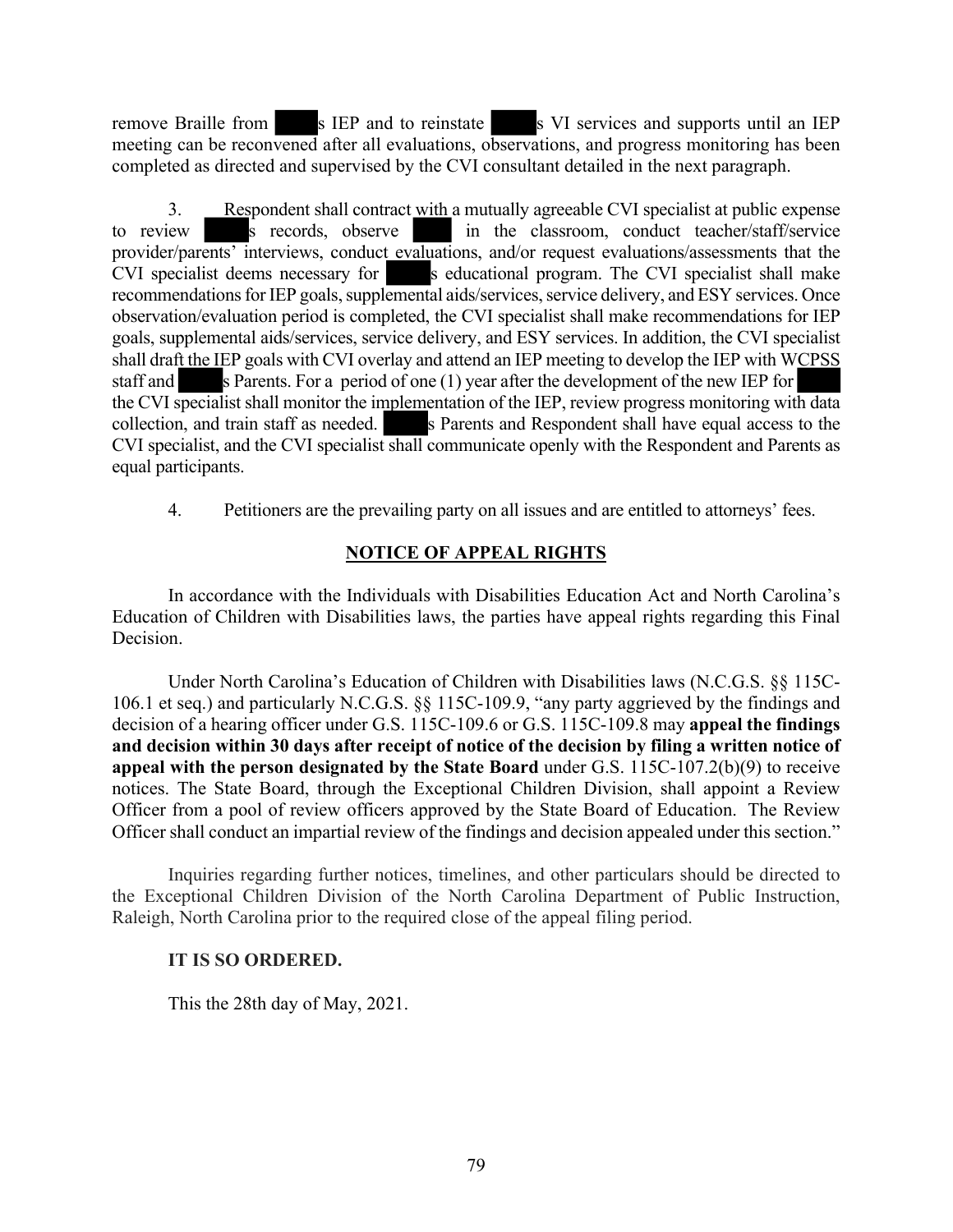Stacing Daw

Stacey Bice Bawtinhimer Administrative Law Judge